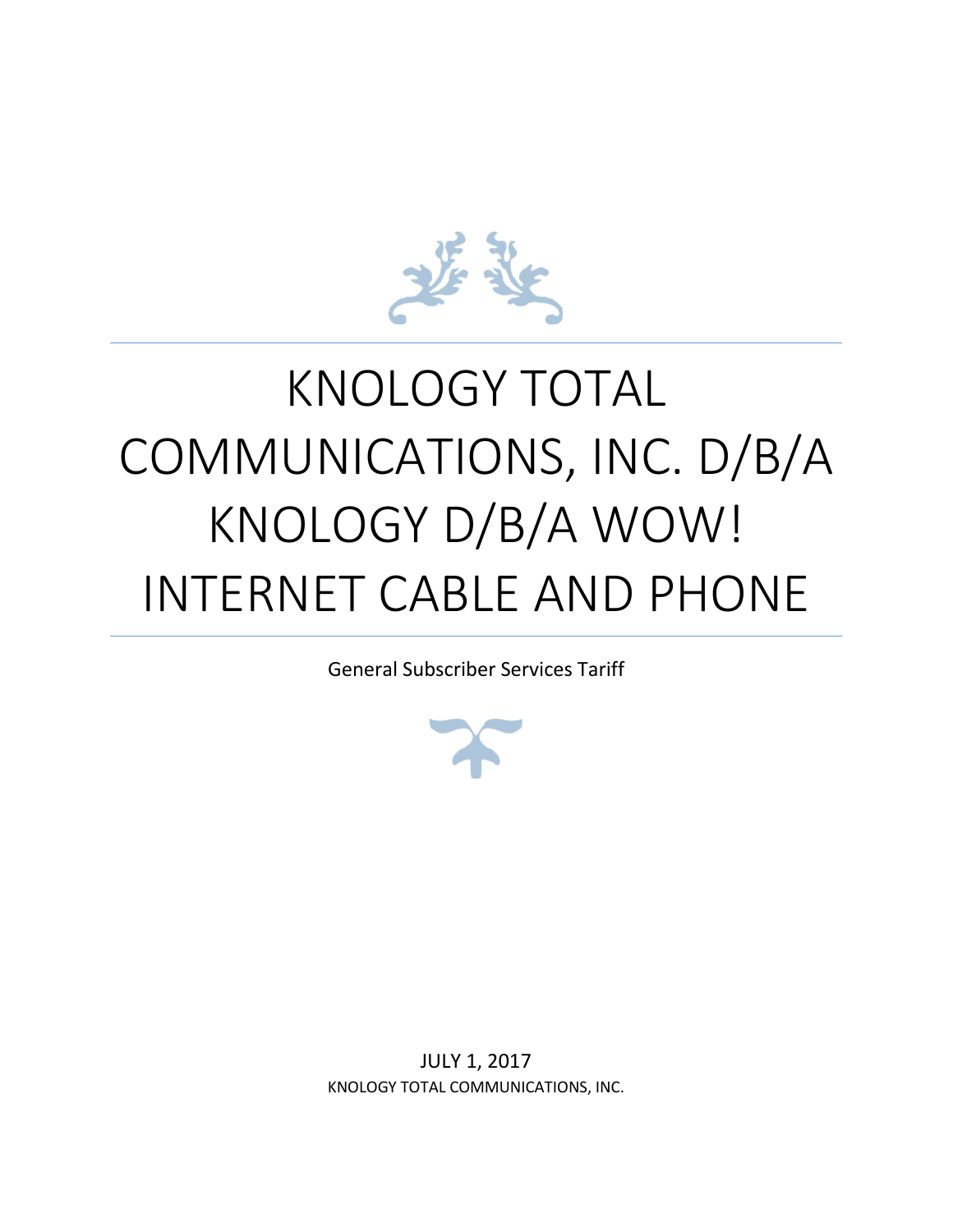KNOLOGY TOTAL COMMUNICATIONS, INC., d/b/a Knology Title Page or d/b/a *WOW!* Internet, Cable and Phone **Original** Sheet 1

#### **TARIFF**

# **OF KNOLOGY TOTAL COMMUNICATIONS, INC., D/B/A KNOLOGY OR D/B/A** *WOW! INTERNET, CABLE AND PHONE*

**CONSISTING**

**OF**

#### **SCHEDULE OF RATES,**

#### **RULES AND REGULATIONS**

**FOR**

#### **TELEPHONE SERVICE WITHIN THE STATE OF ALABAMA**

**Ashford, Cottonwood, and Gordon (Areas to Which Rate, Terms and Conditions Apply)**

**ISSUED BY:** Arlene Morgan, Director of Regulatory Compliance\_\_\_\_\_

**ADDRESS:** 2660 Montgomery Highway Dothan, Alabama 36303

ALABAMA PUBLIC SERVICE COMMISSION **MONTGOMERY, ALABAMA**

**UPDATE: July 1, 2017**

Issue Date: June 5, 2013 Effective Date: August 13, 2013 Docket No: \_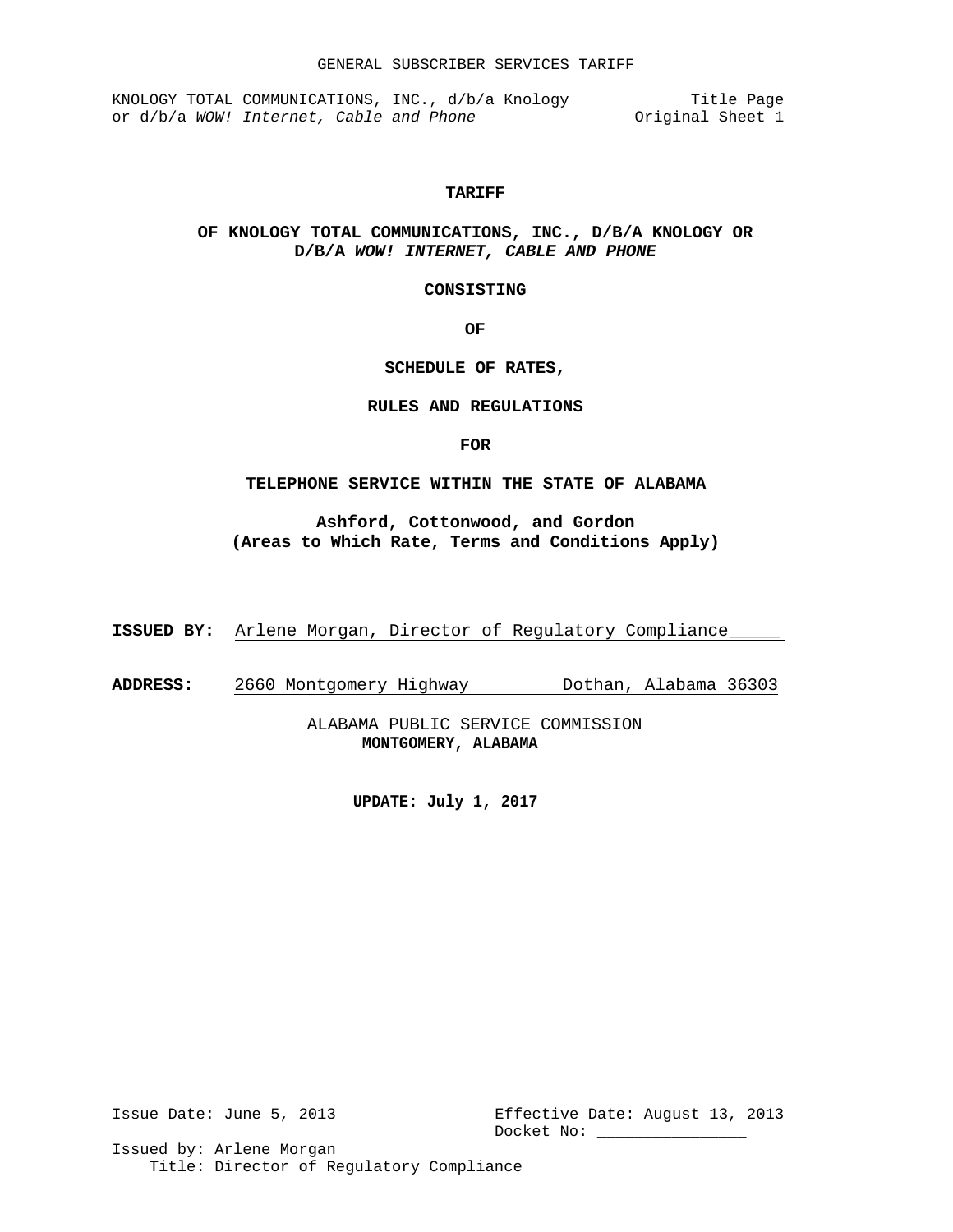KNOLOGY TOTAL COMMUNICATIONS, INC., d/b/a Knology Title Page or d/b/a *WOW!* Internet, Cable and Phone **Original** Sheet 2

#### **GENERAL SUBSCRIBER SERVICES TARIFF**

#### **FOR THE**

#### **STATE OF ALABAMA**

This Tariff contains regulations and rates applicable for the furnishing of Local Exchange Service and optional calling features which are required to be offered under tariff pursuant to ALA CODE § 37-2A-8 (1975, as amended) (the "Act") after February 1, 2007 by Knology Total Communications, Inc., d/b/a Knology or d/b/a *WOW! Internet, Cable and Phone*, also referred to as the Company. This includes the following services as defined by the Act: (1) basic telephone service; (2) central office-based features that were tariffed service offerings as of February 1, 2005, and where currently available: (a) are available to a line-side connection in a telephone switch, (b) are available on a stand-alone basis separate from a bundled offering, and (c) enhance the utility of basic telephone service; and (3) tariffed emergency reporting services regulated by the Alabama Public Service Commission on or before February 1, 2005 and offered by local exchange carriers to public safety answering points and emergency communications districts. Company will provide access to long distance services, including operator services, and carriers in compliance with federal and state regulations. Rates, terms and conditions of these services are included in the Company's Price List.

This Tariff is on file with the Alabama Public Service Commission and is applicable to those exchanges identified herein.

Intrastate communications services are furnished through facilities provided by the Company for the transmission of intelligence by electrical impulse, principally by means of wire, radio, or a combination thereof.

#### EXPLANATION OF SYMBOLS

When changes are made in any Tariff page, a revised page will be issued cancelling the Tariff page affected; such changes will be identified through the use of the following symbols:

- (C) Signifies a Change in regulation.
- (D) Signifies a discontinued rate, regulation or text.
- (I) Signifies an increase in rate or change.
- (M) Move from one page to another with no change in rate, regulation, or text.
- (N) Signifies a new rate, regulation or text.

Issue Date: June 5, 2013 Effective Date: August 13, 2013 Docket No: \_\_\_\_\_\_\_\_\_\_\_\_\_\_\_\_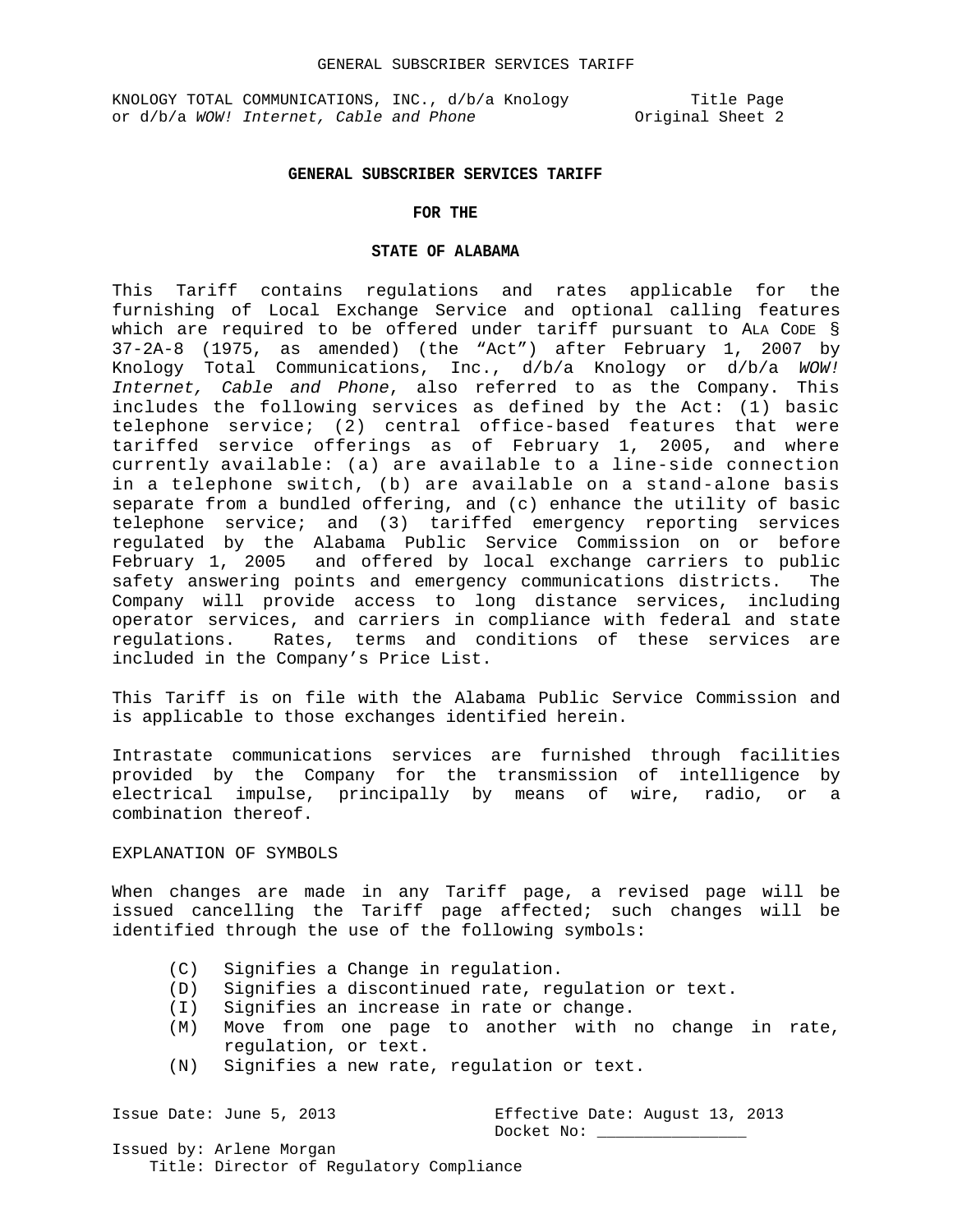KNOLOGY TOTAL COMMUNICATIONS, INC., d/b/a Knology Title Page or d/b/a *WOW!* Internet, Cable and Phone **Original** Sheet 3

EXPLANATION OF SYMBOLS (Cont'd)

- 
- (R) Signifies a reduction in rate or charge.<br>(T) Signifies a change in text but no Signifies a change in text but no change in rate or regulation.

The above symbols will apply except where additional symbols are identified at the bottom of an individual page.

The above symbols are standard indications which may be used to denote revisions or additions to general regulations, listings, rates or charges after the initial filing of the Tariff.

Issue Date: June 5, 2013 Effective Date: August 13, 2013 Docket No: \_\_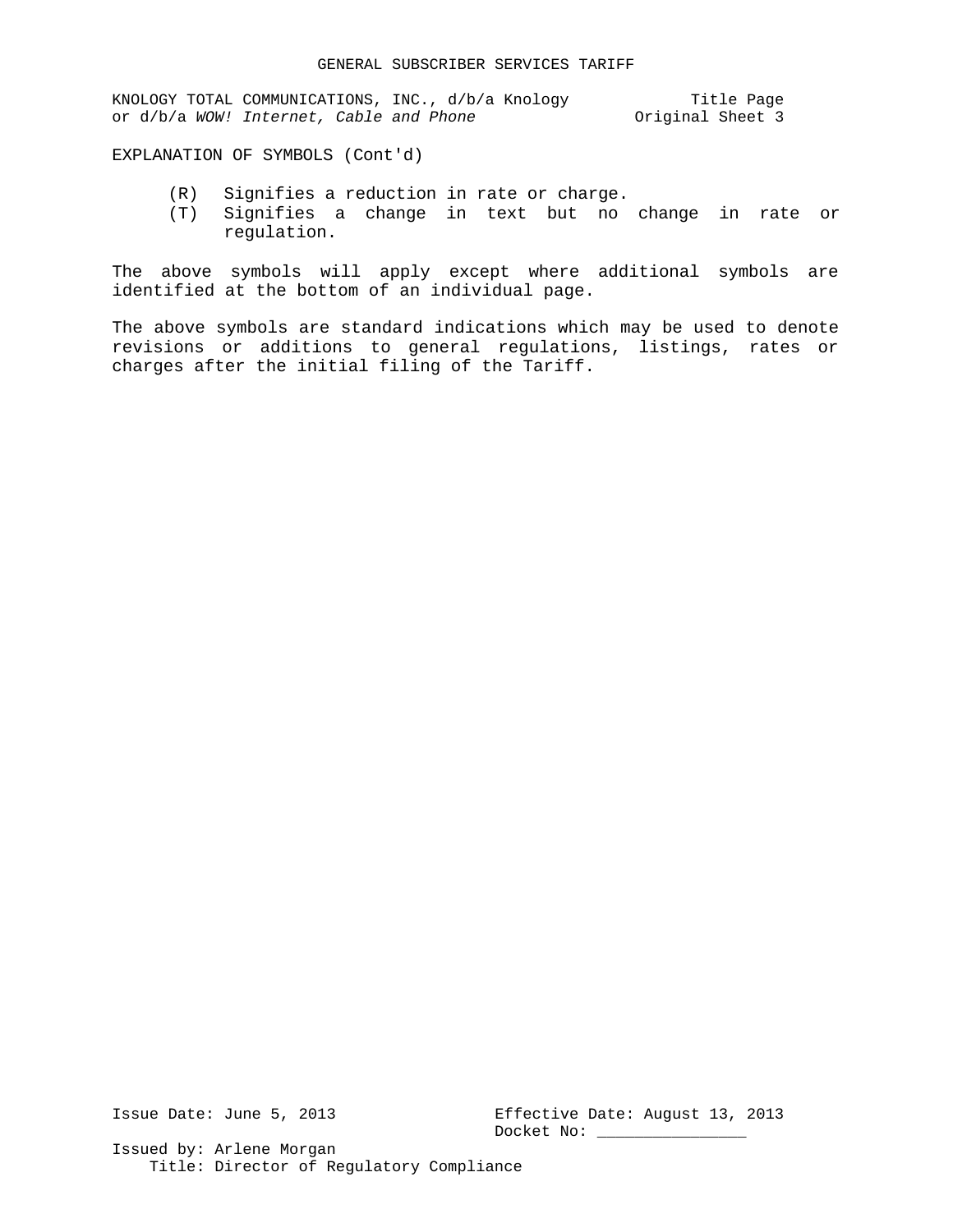KNOLOGY TOTAL COMMUNICATIONS, INC., d/b/a Knology Contents or d/b/a *WOW!* Internet, Cable and Phone **Original** Sheet 1

#### **CONTENTS**

Section

INDEX

- SECTION 1 RATE SUMMARY
- SECTION 2 BASIC LOCAL EXCHANGE SERVICE
- SECTION 3 RESERVED FOR FUTURE USE
- SECTION 4 RESERVED FOR FUTURE USE
- SECTION 5 RESERVED FOR FUTURE USE
- SECTION 6 SERVICE CONNECTION CHARGES
- SECTION 7 MISCELLANEOUS SERVICE ARRANGEMENTS
- SECTION 8 RESERVED FOR FUTURE USE
- SECTION 9 RESERVED FOR FUTURE USE
- SECTION 10 RESERVED FOR FUTURE USE
- SECTION 11 RESERVED FOR FUTURE USE
- SECTION 12 CHARGES APPLICABLE UNDER SPECIAL CONDITIONS
- SECTION 13 INTERCONNECTION WITH COMMUNICATIONS EQUIPMENT AND SYSTEMS PROVIDED BY THE CUSTOMER

Issue Date: June 5, 2013 Effective Date: August 13, 2013 Docket No: \_\_\_\_\_\_\_\_\_\_\_\_\_\_\_\_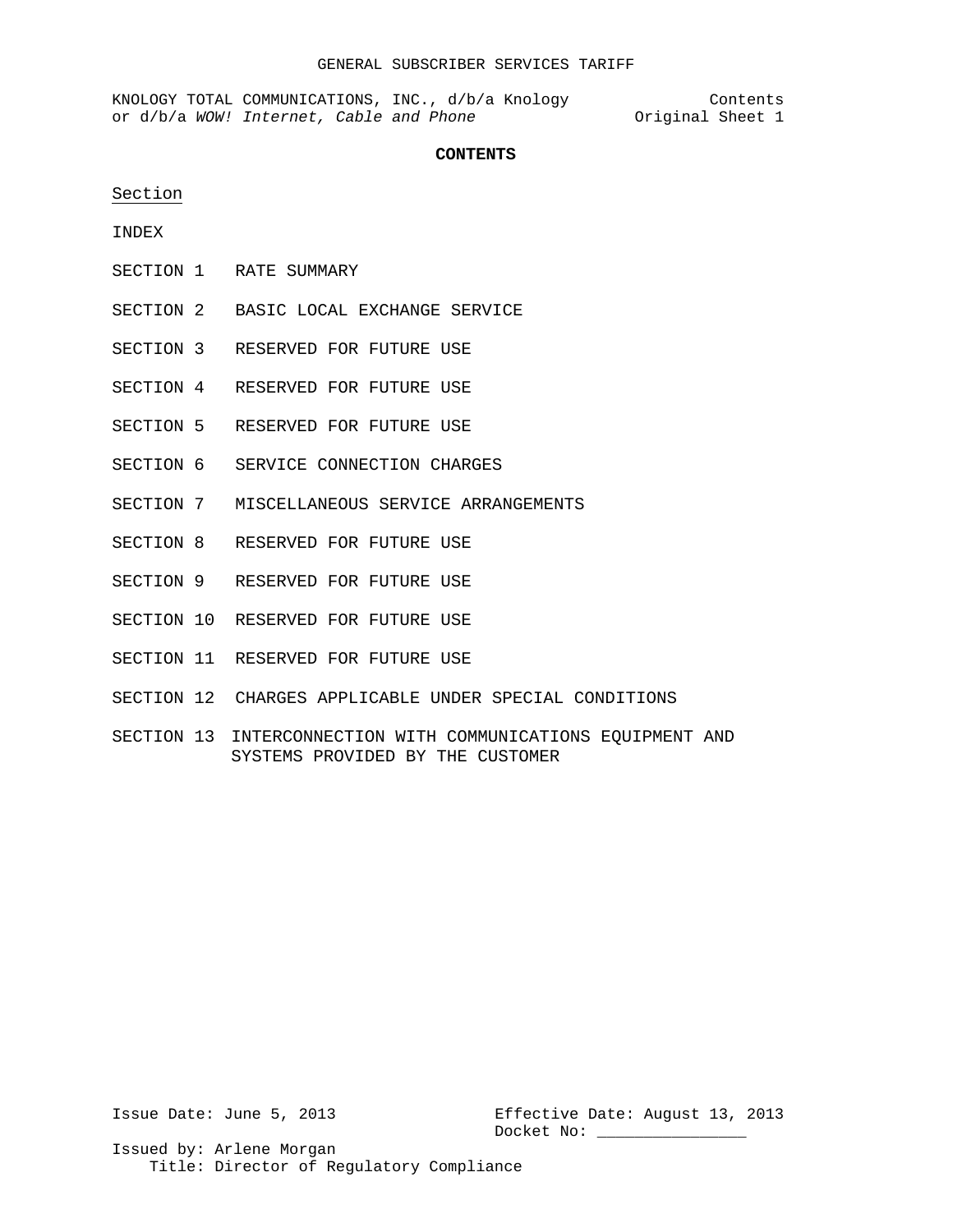KNOLOGY TOTAL COMMUNICATIONS, INC., d/b/a Knology Contents or d/b/a *WOW!* Internet, Cable and Phone **Original** Sheet 2

#### **CONTENTS**

- SECTION 14 EMERGENCY SERVICE
- SECTION 15 RESERVED FOR FUTURE USE
- SECTION 25 GENERAL RULES AND REGULATIONS
- SECTION 26 DEFINITIONS
- SECTION 27 DIRECTORY LISTINGS
- SECTION 28 SUPPLEMENTAL EQUIPMENT
- SECTION 29 LOCAL EXCHANGE BOUNDARY MAPS
- SECTION 100 RESERVED FOR FUTURE USE
- SECTION 200 INTRASTATE ACCESS SERVICES TARIFF

Issue Date: June 5, 2013 Effective Date: August 13, 2013 Docket No: \_\_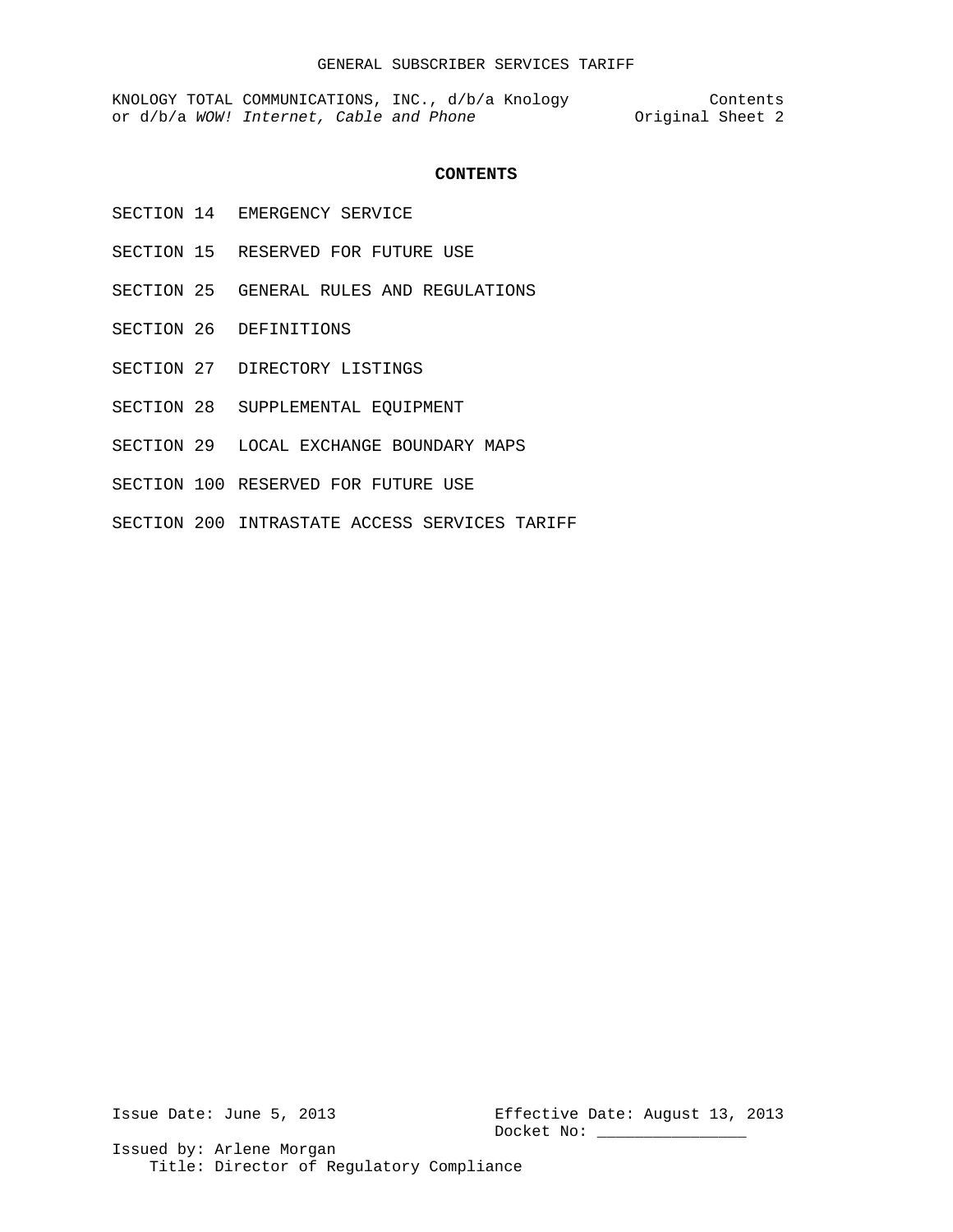|  | KNOLOGY TOTAL COMMUNICATIONS, INC., d/b/a Knology |  |  |                  | Contents |  |
|--|---------------------------------------------------|--|--|------------------|----------|--|
|  | or d/b/a WOW! Internet, Cable and Phone           |  |  | Original Sheet 3 |          |  |

| Subject                                            | Section | Sheet No.      |
|----------------------------------------------------|---------|----------------|
| $-A-$                                              |         |                |
| Abuse or Fraudulent Use of Service                 | 25      | $\overline{2}$ |
| Access to Customer's Premises                      | 25      | 21             |
| Acoustic or Inductive Connections                  | 13      | 11             |
| Acronyms and Abbreviations                         | 26      | 13             |
| Adjustments for Local Taxing<br>Authority Payments | 25      | 16             |
| Advance Payments                                   | 25      | 10             |
| Alabama Relay Center Restrictions                  | 2       | 7              |
| Alphabetical Listing of Exchanges                  | 2       | $\mathbf 1$    |
| Alterations                                        | 25      | 11             |
| Application for Service                            | 25      | 7              |
| Application of Business Rate                       | 25      | 7              |
| Application of Regulation                          | 25      | $\mathbf 1$    |
| Application of Residence Rate                      | 25      | 8              |
| Application of Service Charges                     | 6       | 5              |
| $-B-$                                              |         |                |
| Basic Local Exchange Service                       | 2       | $\mathbf{1}$   |
| Basic Local Service Rate Groups                    | 2       | $\mathbf{1}$   |
| Basic Local Exchange Rates                         | 2       | 2              |

Issue Date: June 5, 2013 Effective Date: August 13, 2013 Docket No: \_\_\_\_\_\_\_\_\_\_\_\_\_\_\_\_ Issued by: Arlene Morgan Title: Director of Regulatory Compliance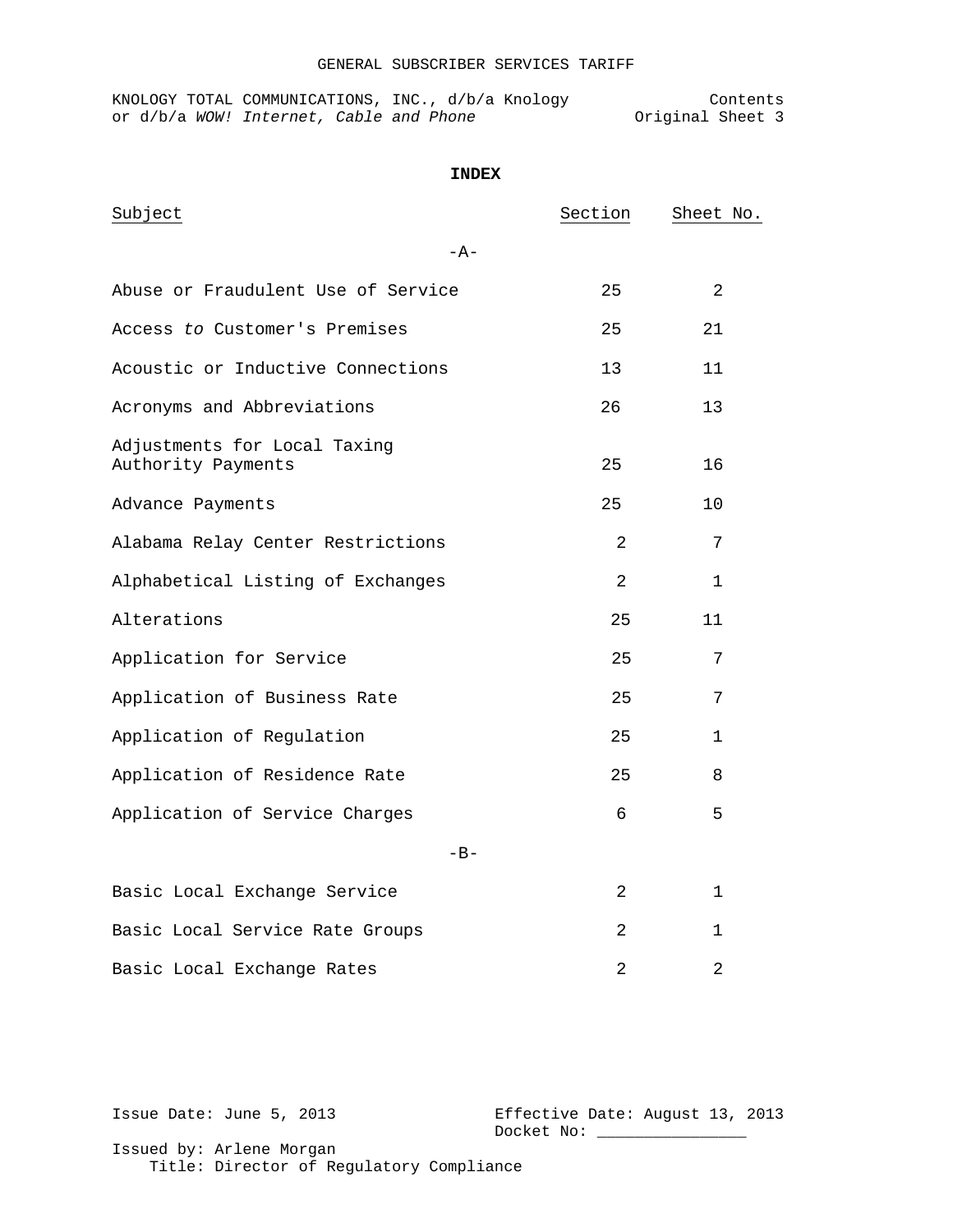KNOLOGY TOTAL COMMUNICATIONS, INC., d/b/a Knology Contents or d/b/a *WOW!* Internet, Cable and Phone **Original** Sheet 4

|                                                             | <b>INDEX</b> |         |                |
|-------------------------------------------------------------|--------------|---------|----------------|
| Subject                                                     |              | Section | Sheet No.      |
|                                                             | $-B-$        |         |                |
| Business Listings                                           |              | 27      | $\mathbf 1$    |
| Business Rate Application                                   |              | 25      | 7              |
|                                                             | $-C-$        |         |                |
| Central Office Work Charge                                  |              | 6       | 2              |
| Custom Calling Services                                     |              | 7       | $\overline{2}$ |
| Customer Billing                                            |              | 25      | 10             |
| Customer Premises Inside Wire                               |              | 13      | 14             |
| Customer Provided Equipment                                 |              | 13      | $\mathbf{1}$   |
|                                                             | $-D-$        |         |                |
| Definitions                                                 |              | 26      | 1              |
| Deposits                                                    |              | 25      | 15             |
| Directory Assistance                                        |              | 2       | 3              |
| Directory Listings                                          |              | 27      | $\mathbf 1$    |
| Discontinuance of Service for Failure to<br>Maintain Credit |              | 25      | 16             |
| Dual Party Relay Service                                    |              | 2       | 7              |

Issue Date: June 5, 2013 Effective Date: August 13, 2013 Docket No: \_\_\_\_\_\_\_\_\_\_\_\_\_\_\_\_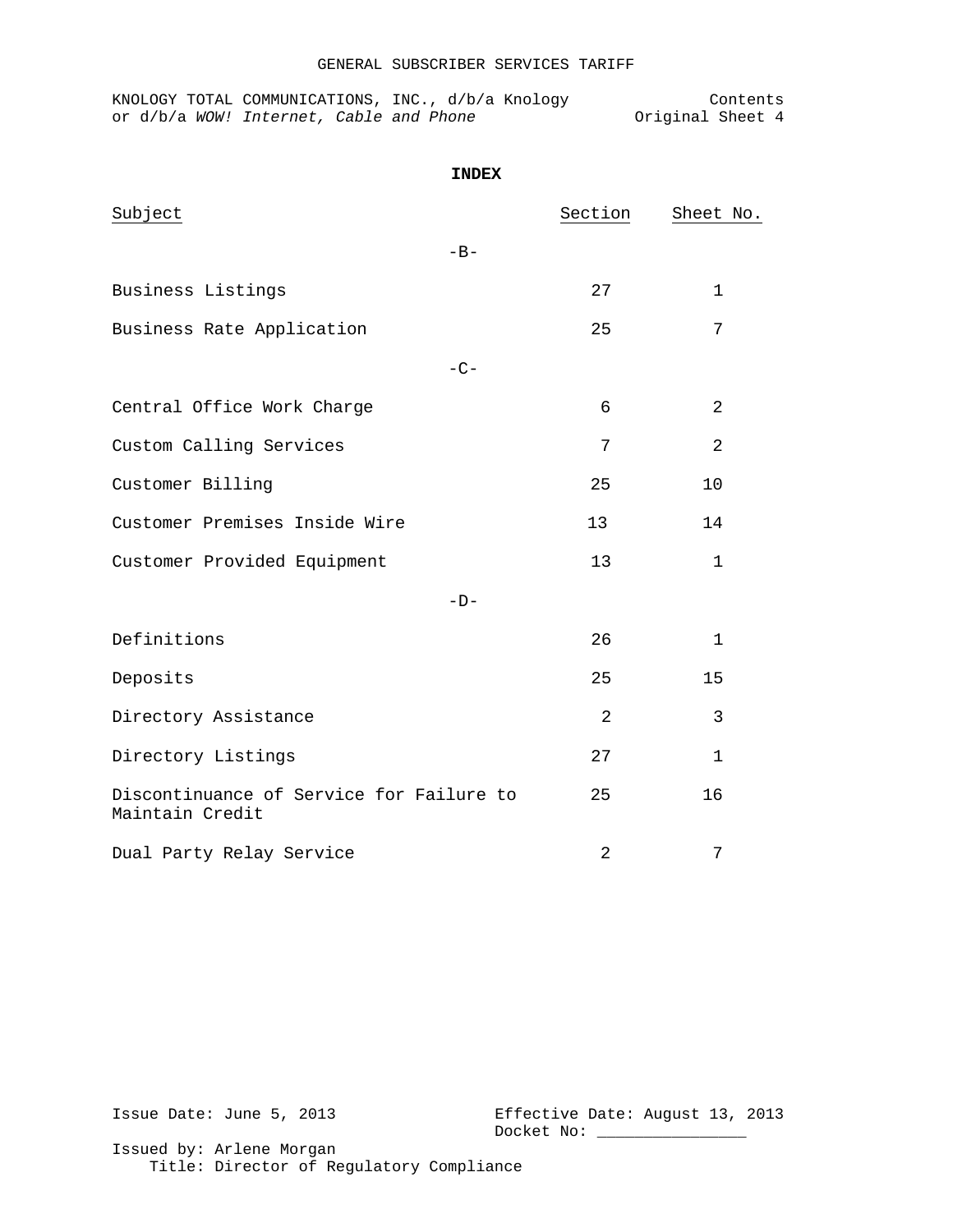|  | KNOLOGY TOTAL COMMUNICATIONS, INC., d/b/a Knology |  |  |                  | Contents |  |
|--|---------------------------------------------------|--|--|------------------|----------|--|
|  | or d/b/a WOW! Internet, Cable and Phone           |  |  | Original Sheet 5 |          |  |

```
INDEX
```

| Subject                                 |                 | Section        | Sheet No.      |
|-----------------------------------------|-----------------|----------------|----------------|
|                                         | $-E-$           |                |                |
| Establishment and Furnishing of Service |                 | 25             | 7              |
| Establishment of Credit                 |                 | 25             | 14             |
| Exchange Service Area                   |                 | 2              | $\mathbf{1}$   |
| Exchange Regrading                      |                 | $\overline{a}$ | $\overline{a}$ |
| Extended Area Service                   |                 | $\overline{2}$ | $\overline{2}$ |
|                                         | $-{\rm F}-$     |                |                |
|                                         | $-G-$           |                |                |
|                                         | $-H-$           |                |                |
|                                         | $-\mathbb{I}$ – |                |                |
| Intrastate Access Services              |                 | 200            | $\mathbf{1}$   |
|                                         | $-J-$           |                |                |
|                                         | $-K-$           |                |                |
|                                         | $-\mathbf{L}-$  |                |                |
| Lifeline Assistance                     |                 | $\overline{a}$ | 10             |
| Limitations and Use of Service          |                 | 25             | 24             |
| Line Extension Charges                  |                 | 12             | $\mathbf 1$    |

Issue Date: June 5, 2013 Effective Date: August 13, 2013 Docket No: \_\_\_\_\_\_\_\_\_\_\_\_\_\_\_\_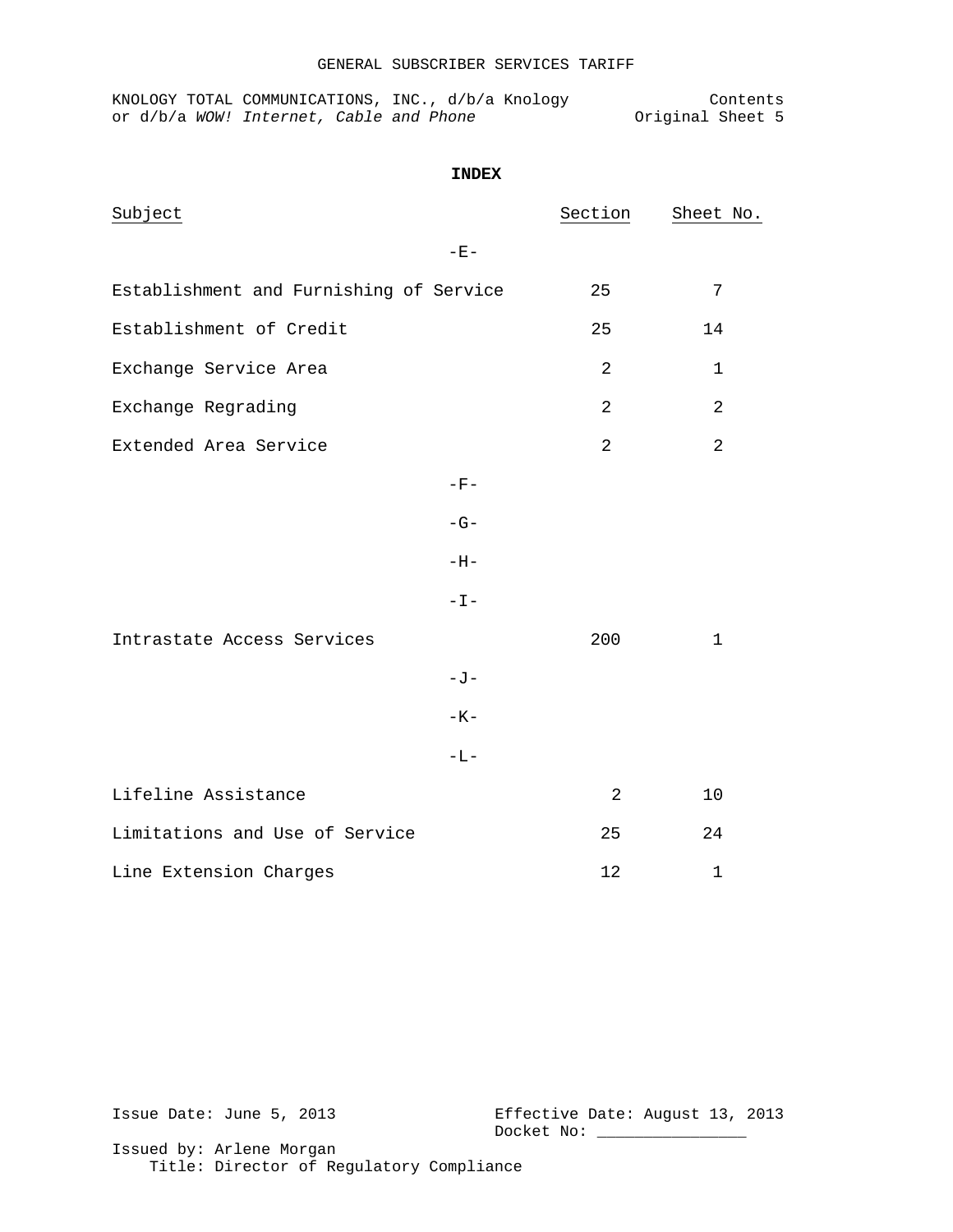|  | KNOLOGY TOTAL COMMUNICATIONS, INC., d/b/a Knology |  |  |                  | Contents |  |
|--|---------------------------------------------------|--|--|------------------|----------|--|
|  | or d/b/a WOW! Internet, Cable and Phone           |  |  | Original Sheet 6 |          |  |

| <b>INDEX</b>                                                          |         |              |
|-----------------------------------------------------------------------|---------|--------------|
| Subject                                                               | Section | Sheet No.    |
| $-L-$                                                                 |         |              |
| Local Calling Areas                                                   | 2       | $\mathbf{1}$ |
| Local Verification/Interrupt Service                                  | 2       | 6            |
| $-M-$                                                                 |         |              |
| Maintenance of Service Charge                                         | 6       | 3            |
| Minimum Contract Period                                               | 25      | 3            |
| Moves or Changes of Existing Construction                             | 12      | 4            |
| $-N-$                                                                 |         |              |
| Network Interface Charge                                              | 6       | 2            |
| Number Change Charge                                                  | 6       | 3            |
| $-O-$                                                                 |         |              |
| Obligation and Liability of the Company                               | 25      | 18           |
| Operator Assisted Local Calls<br>and Local Calling Card Service Calls | 2       | 4            |

Issue Date: June 5, 2013 Effective Date: August 13, 2013 Docket No: \_\_\_\_\_\_\_\_\_\_\_\_\_\_\_\_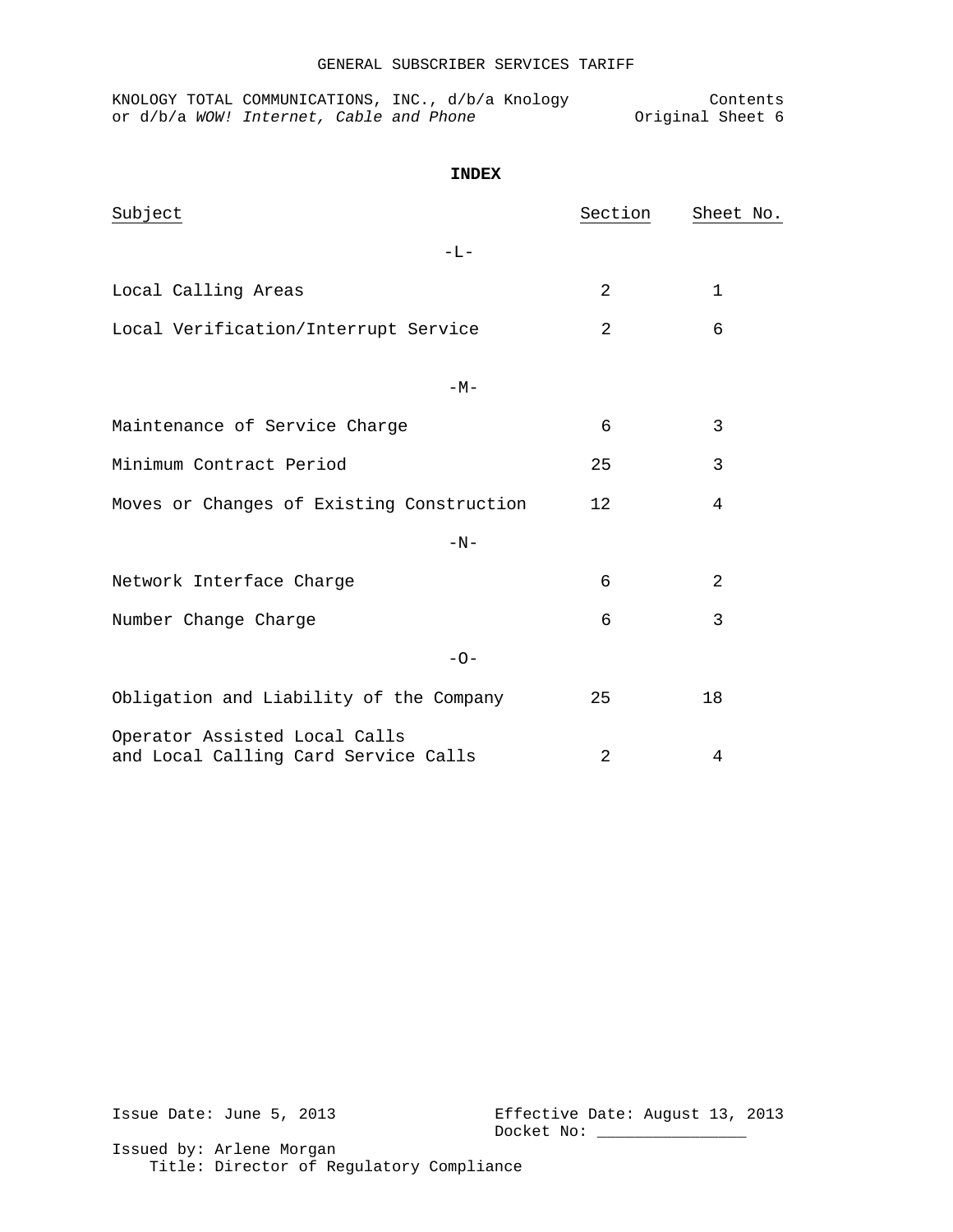|  | KNOLOGY TOTAL COMMUNICATIONS, INC., d/b/a Knology |  |  |                  | Contents |  |
|--|---------------------------------------------------|--|--|------------------|----------|--|
|  | or d/b/a WOW! Internet, Cable and Phone           |  |  | Original Sheet 7 |          |  |

| Subject                                | Section | Sheet No.      |
|----------------------------------------|---------|----------------|
| $-P-$                                  |         |                |
| Payment for Service "Customer Billing" | 25      | 10             |
| $-Q-$                                  |         |                |
| $-R-$                                  |         |                |
| Remote Call Forwarding                 | 7       | 14             |
| Resale of Service                      | 25      | 6              |
| Restoration Charge                     | 6       | 3              |
| Restoration and Suspension Charge      | 6       | 3              |
| Return Check Charge                    | 6       | 2              |
| $-S-$                                  |         |                |
| Service Order Work Charge              | 6       | $\overline{2}$ |
| Special Construction                   | 25      | 11             |
| $-T-$                                  |         |                |
| Telephone Numbers                      | 25      | 11             |
| Temporary Service                      | 25      | 4              |
| Termination Charge                     | 6       | 3              |

Issue Date: June 5, 2013 Effective Date: August 13, 2013 Docket No: \_\_\_\_\_\_\_\_\_\_\_\_\_\_\_\_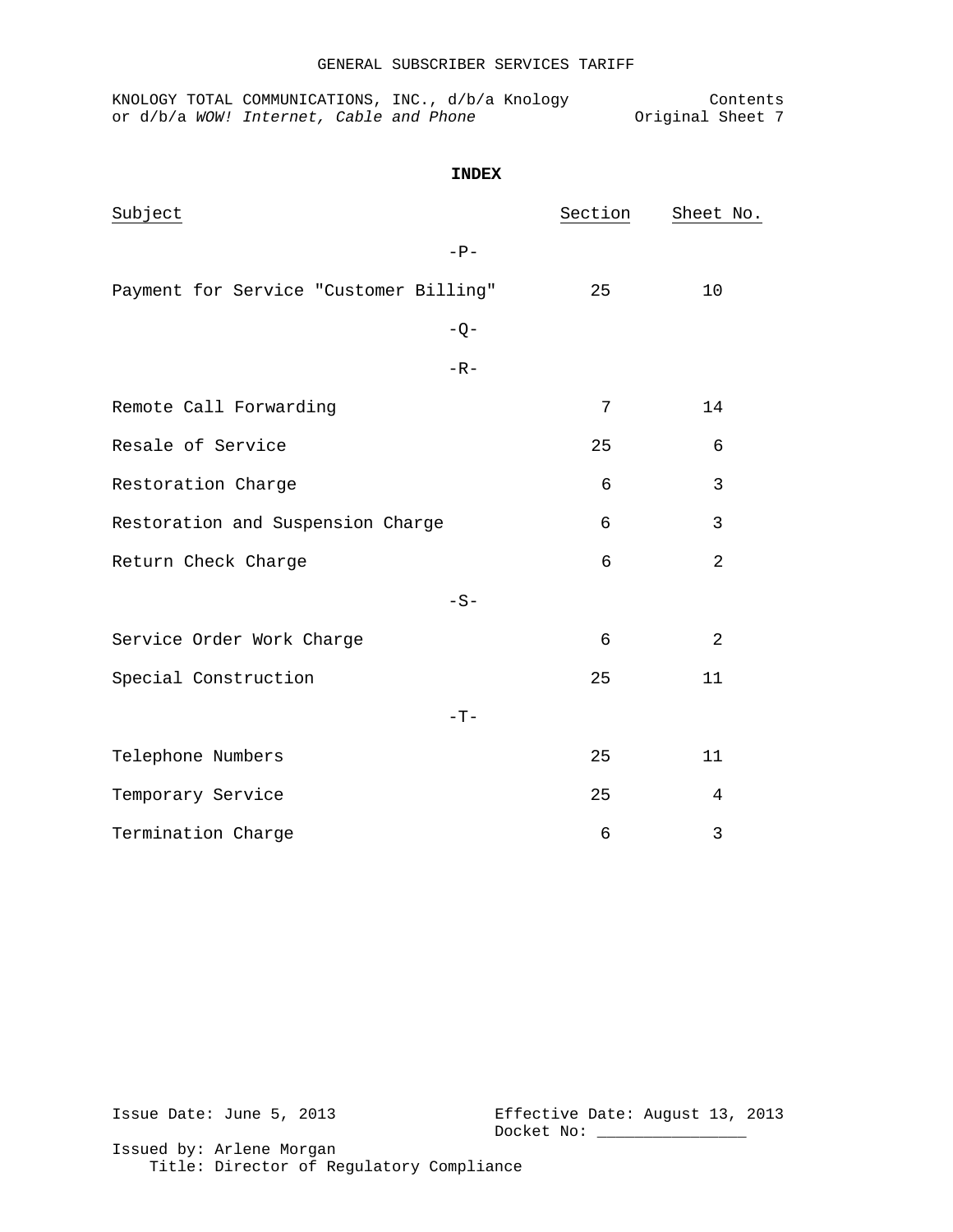KNOLOGY TOTAL COMMUNICATIONS, INC., d/b/a Knology Contents or d/b/a *WOW!* Internet, Cable and Phone **Original Sheet** 8

|                           | <b>INDEX</b> |         |           |
|---------------------------|--------------|---------|-----------|
| Subject                   |              | Section | Sheet No. |
|                           | $-{\rm T}-$  |         |           |
| Termination of Service    |              | 25      | 4         |
| Toll Restriction Service  |              | 7       | 13        |
| Touchtone Calling Service |              | 7       | $1\,$     |
|                           | $-U-$        |         |           |
| Use of Service            |              | 25      | 2         |
|                           | $-V-$        |         |           |
|                           | $-W-$        |         |           |
|                           | $-X-$        |         |           |
|                           | $-Y-$        |         |           |
|                           | $-Z-$        |         |           |

Issue Date: June 5, 2013 Effective Date: August 13, 2013 Docket No: \_\_\_\_\_ Issued by: Arlene Morgan

Title: Director of Regulatory Compliance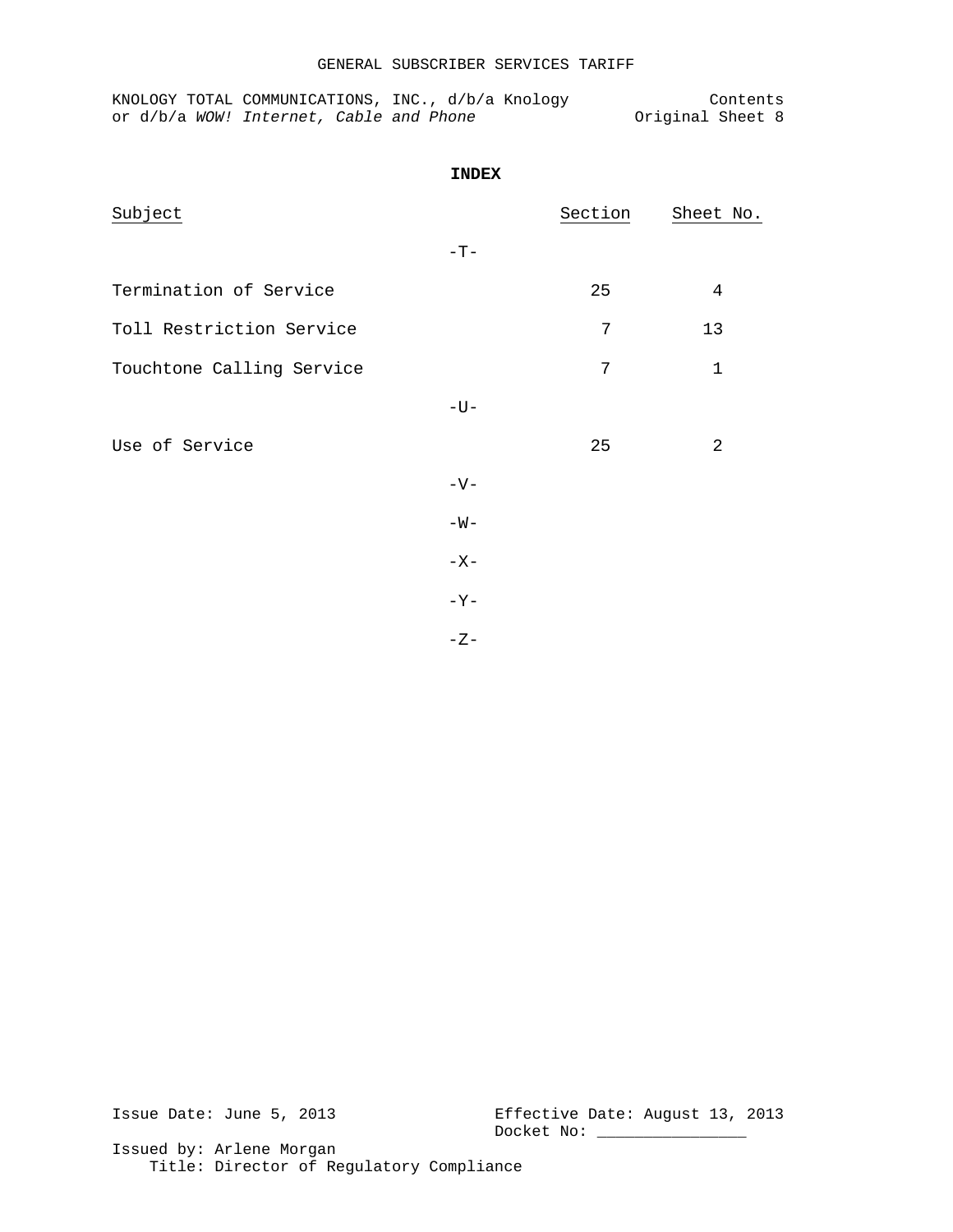KNOLOGY TOTAL COMMUNICATIONS, INC., d/b/a KNOLOGY Section 1 or d/b/a *WOW!* Internet, Cable and Phone **Original** Sheet 1

# **S1. RATE SUMMARY**

This schedule provides the summary of rates and charges and makes reference to the Tariff schedules where more detailed information may be found.

| Service                      | Section | Monthly<br>Charge |
|------------------------------|---------|-------------------|
| Central Office Charge        | 6       | \$20.00/visit     |
| Construction Charges         | 12      | Various           |
| Custom Calling Services      | 7       |                   |
| Call Waiting                 | 7       | \$3.50            |
| Three-Way Calling            | 7       | \$4.00            |
| Speed Calling (8 Code)       | 7       | \$3.50            |
| Speed Calling (30 Code)      | 7       | \$3.50            |
| Call Forwarding              | 7       | \$3.50            |
| Call Forwarding-Remote       | 7       | \$6.00            |
| Warmline                     | 7       | \$2.00            |
| Do Not Disturb               | 7       | \$1.50            |
| Directory Assistance - Local | 2       | \$1.50            |
| Directory Listings           | 27      | \$0.00            |
| Individual Business - Tone   | 2       | \$32.60           |
| Individual Residence - Tone  | 2       | \$16.30           |

Issue Date: June 5, 2013 Effective Date: August 13, 2013 Docket No: \_\_\_\_\_\_\_\_\_\_\_\_\_\_\_\_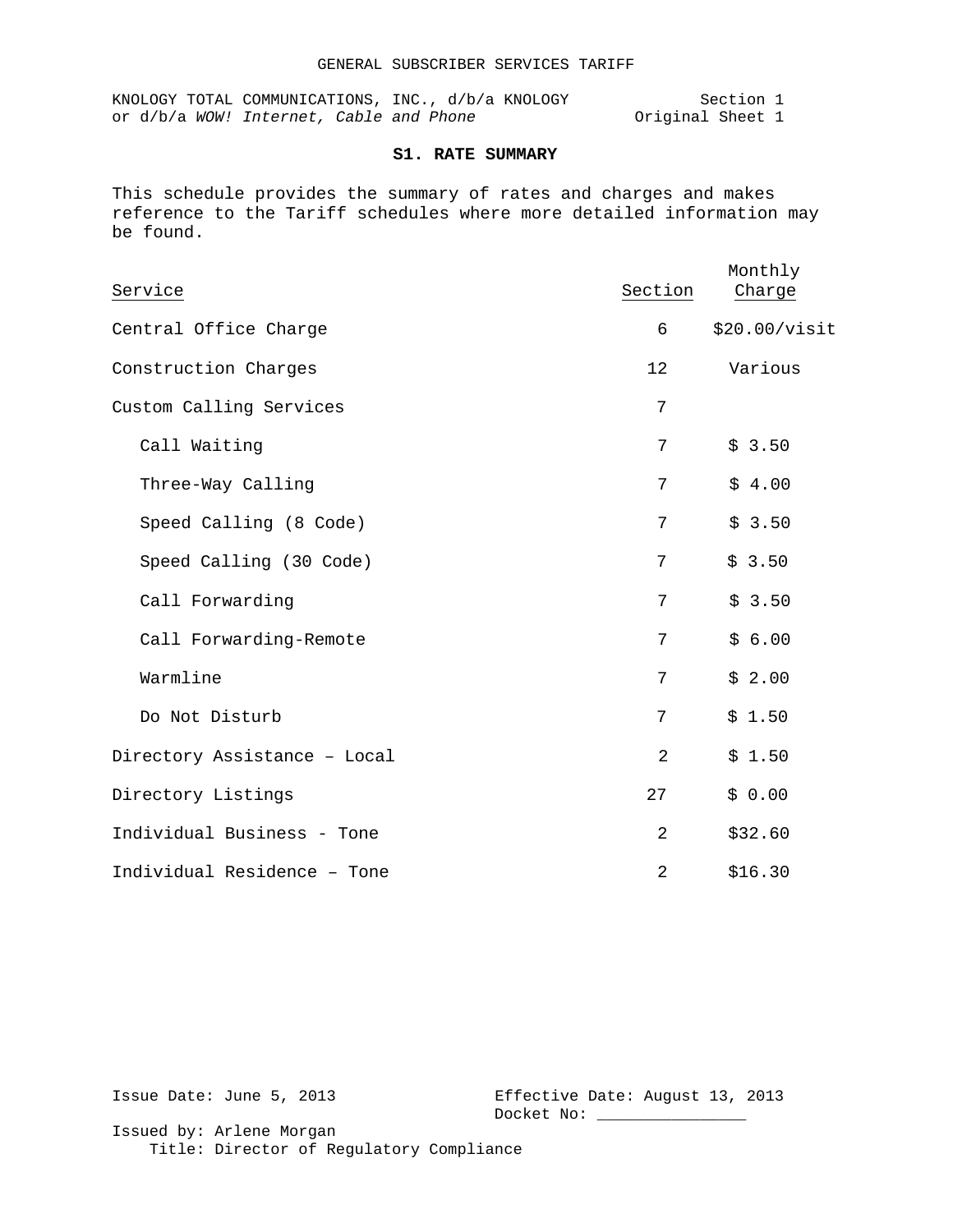KNOLOGY TOTAL COMMUNICATIONS, INC., d/b/a KNOLOGY Section 1 or d/b/a *WOW!* Internet, Cable and Phone First Revised Sheet 2 Cancels Original Sheet 2

#### **S1. RATE SUMMARY**

| Service                                                             | Section | Monthly<br>Charge |
|---------------------------------------------------------------------|---------|-------------------|
| Insufficient Funds Check                                            | 6       | \$30.00 (I)       |
| Interrupt                                                           | 2       | \$5.00            |
| Network Interface Charge                                            | 6       | \$7.50            |
| Reconnect Charge<br>(Service Order plus Central Office Work Charge) | 6       | \$32.00           |
| Service Order Charges                                               | 6       | \$50.00 (I)       |
| Three Way Calling                                                   | 7       | \$4.00            |
| Toll Restriction                                                    | 7       | \$2.00            |
| Verification                                                        | 2       | \$2.50            |

Issue Date: May 7, 2014 Effective Date: June 1, 2014 Docket No: \_\_\_\_\_\_\_\_\_\_\_\_\_\_\_\_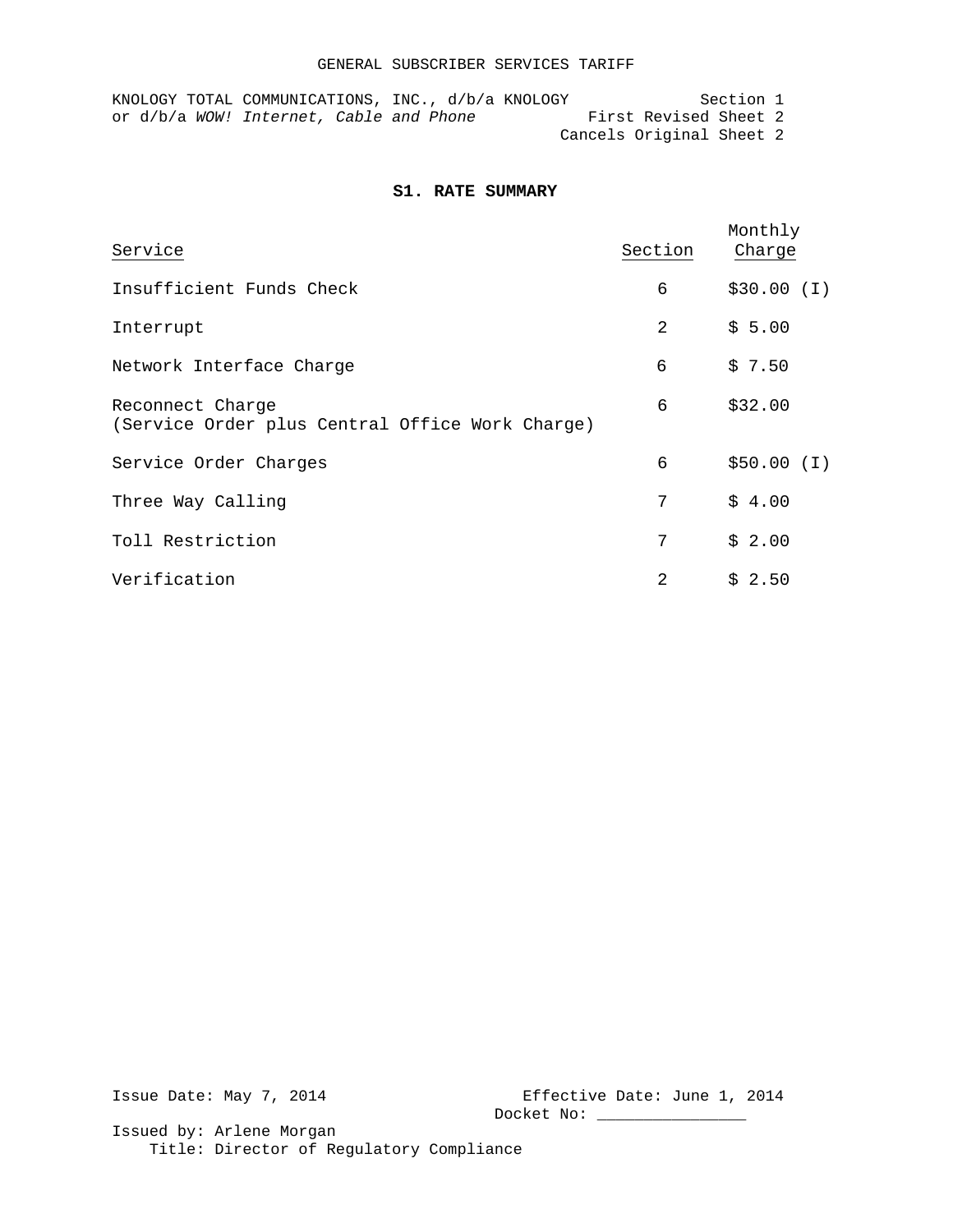#### GENERAL SUBSCRIBER SERVICES TARIFF

KNOLOGY TOTAL COMMUNICATIONS, INC., d/b/a KNOLOGY Section 2 or d/b/a WOW! Internet, Cable and Phone **Original Contents Sheet 1** 

# **S2. BASIC LOCAL EXCHANGE SERVICE**

| <b>CONTENTS</b> |                                                          | Sheet No. |
|-----------------|----------------------------------------------------------|-----------|
|                 |                                                          |           |
|                 |                                                          |           |
|                 |                                                          |           |
|                 |                                                          |           |
|                 |                                                          |           |
| S2.6            |                                                          |           |
|                 |                                                          |           |
|                 |                                                          |           |
|                 |                                                          |           |
|                 |                                                          |           |
|                 |                                                          |           |
|                 | S2.12 Operator Assisted Local Calls and Local            |           |
|                 | S2.13 Local Operator Verification/Interruption Service 6 |           |
|                 | S2.14 Dual Party Relay Service (Alabama Relay Center) 7  |           |
|                 |                                                          |           |

Issue Date: June 5, 2013 Effective Date: August 13, 2013 Docket No: \_\_\_\_\_\_\_\_\_\_\_\_\_\_\_\_\_\_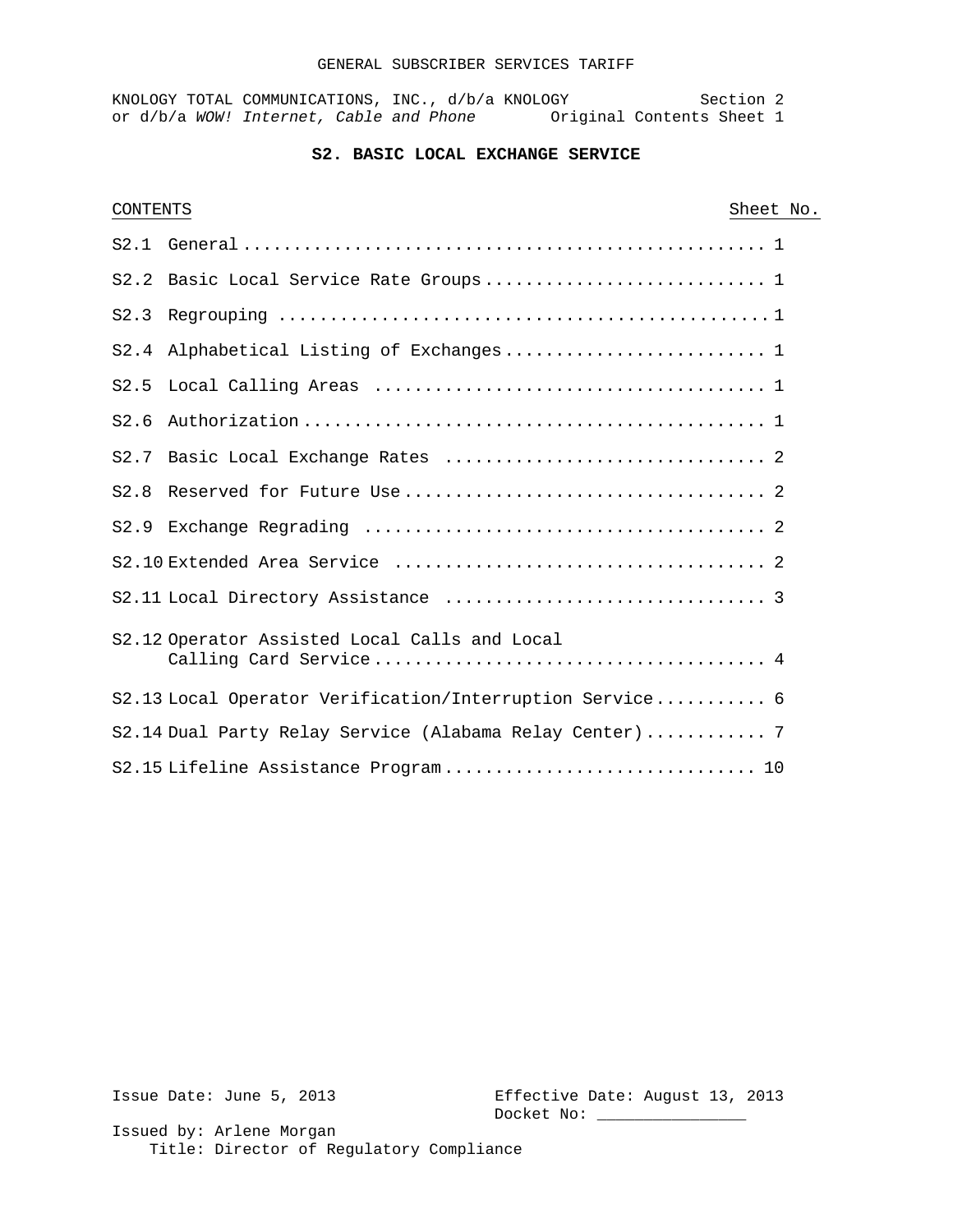KNOLOGY TOTAL COMMUNICATIONS, INC., d/b/a KNOLOGY Section 2<br>or d/b/a WOW! Internet, Cable and Phone 0riginal Sheet 1 or d/b/a WOW! Internet, Cable and Phone

### **S2. BASIC LOCAL EXCHANGE SERVICE**

#### S2.1 GENERAL

- A. Basic local telephone service is provided by means of station, wire, switching and other facilities, and plant and equipment to enable the establishment of telephone communications between stations in the same or different exchanges at monthly rates applies under a group rate system. The facilities used to provide such basic local telephone service are also used in the furnishing of toll telephone services at rates applicable for such services.
- B. The base rate area and exchange service area for each areas for each exchange are on maps located in Section 29 of this Tariff.
- C. The rates for service not specifically shown in this section are presented in other sections of this Tariff.

#### S2.2 BASIC LOCAL SERVICE RATE GROUPS

Not Applicable

S2.3 REGROUPING

Not Applicable

#### S2.4 ALPHABETICAL LISTING OF EXCHANGES

| Ashford    | 899 |
|------------|-----|
| Cottonwood | 691 |
| Gordon     | 522 |

S2.5 LOCAL CALLING AREAS

| Exchange                            |            | Exchanges in<br>Local Calling Area  |            |
|-------------------------------------|------------|-------------------------------------|------------|
| Ashford<br>Cottonwood 691<br>Gordon | 899<br>522 | Ashford<br>Cottonwood 691<br>Gordon | 899<br>522 |

#### S2.6 AUTHORIZATION

Not applicable.

Issue Date: June 5, 2013 Effective Date: August 13, 2013 Docket No: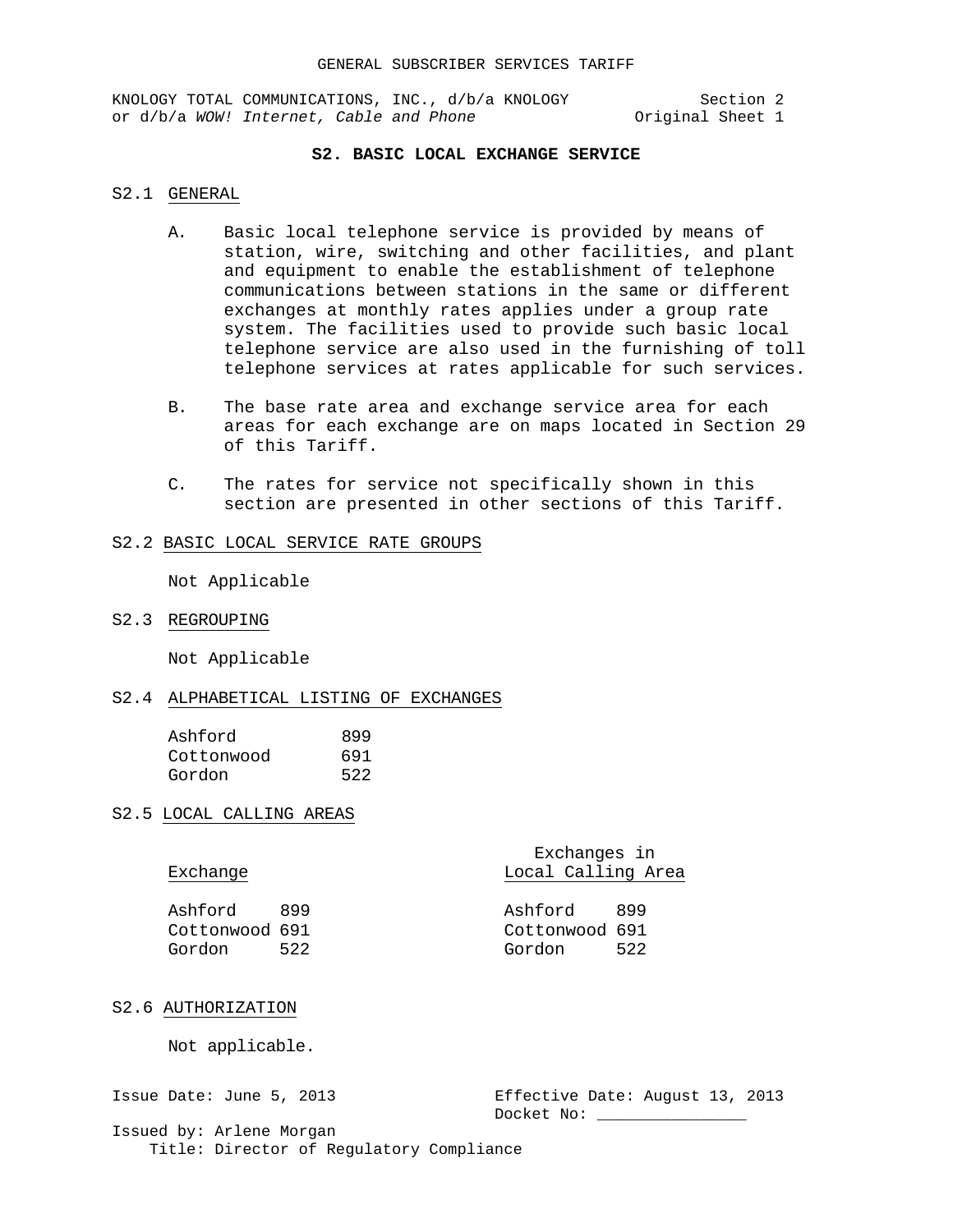KNOLOGY TOTAL COMMUNICATIONS, INC., d/b/a KNOLOGY Section 2<br>or d/b/a WOW! Internet, Cable and Phone 0riginal Sheet 2 or d/b/a WOW! Internet, Cable and Phone

# **S2. BASIC LOCAL EXCHANGE SERVICE**

#### S2.7 BASIC LOCAL EXCHANGE RATES (per line)\*

| <b>Business</b> |                   |
|-----------------|-------------------|
| Exchange Name   | One Party<br>Tone |
|                 |                   |
| Ashford         | \$32.60           |
| Cottonwood      | \$32.60           |
| Gordon          | \$32.60           |
|                 |                   |
| Residence       | One Party         |
| Exchange Name   | Tone              |
| Ashford         | \$16.30           |
| Cottonwood      | \$16.30           |
| Gordon          | \$16.30           |

\*The Basic Service Rates listed do not include any federal, state or local fees or taxes, including without limitation, E-911 charges and the \$0.15 dual-party relay surcharge, which shall be shown separately on a customer's bill.

#### S2.8 RESERVED FOR FUTURE USE

#### S2.9 EXCHANGE REGRADING

Not Applicable

# S2.10 EXTENDED AREA SERVICE

A. General

Extended Area Service will be implemented between those exchanges which meet all criteria and conditions as set forth by the Alabama Public Service Commission in the Special Telephone Rules, Rule T-24.

Issue Date: June 5, 2013 Effective Date: August 13, 2013 Docket No: \_\_\_\_\_\_\_\_\_\_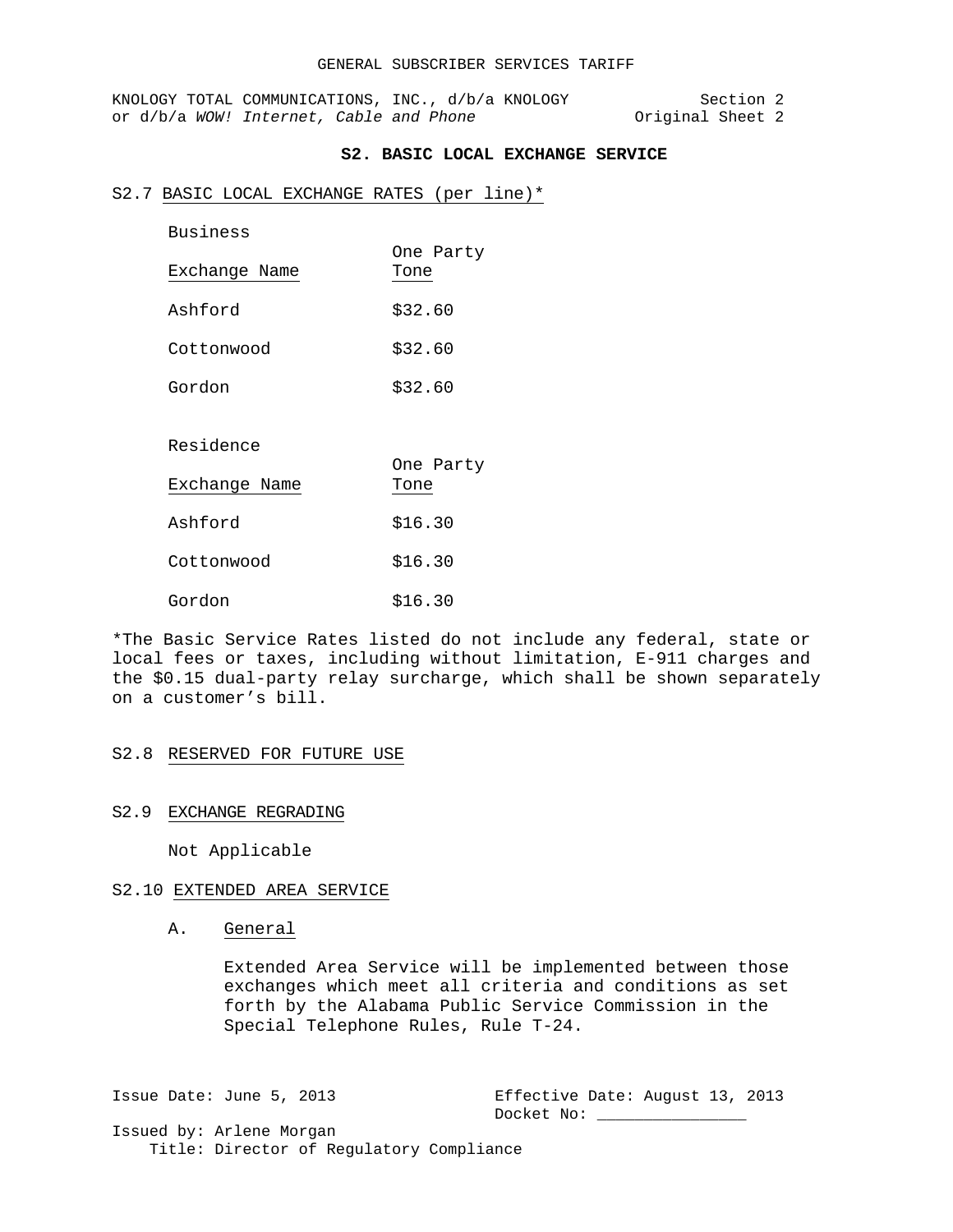KNOLOGY TOTAL COMMUNICATIONS, INC., d/b/a KNOLOGY Section 2<br>or d/b/a WOW! Internet, Cable and Phone First Revised Sheet 3 or d/b/a WOW! Internet, Cable and Phone **S2. BASIC LOCAL EXCHANGE SERVICE**

#### S2.11 LOCAL DIRECTORY ASSISTANCE

- A. GENERAL
	- a. a name to get telephone number, and/or directory address; and or
	- b. a telephone number to get name, and/or directory address, except in instances where customers have specified that these items not be disclosed by telephone number requests.

#### B. CONDITIONS

- a. The charges specified below will be applicable to all subscribers except for:
	- 1.) residence customers who are unable to use telephone directory because of visual or physical handicap which can be confirmed by a physician, appropriate group or agency.
- b. For charging purposes, a call to local Directory Assistance Service is defined as a call:
	- 1.) resulting in obtaining no name, address, and/or telephone number for a maximum of two subscribers; or
	- 2.) resulting in obtaining no name, address, and telephone number because there was no such listing or there was a special customer request to not disclose the customer's name and address.
- c. For residence customers, there will be a local allowance of four (4) calls per month at no charge for each residence main line service. This call allowance is not transferable between separate accounts, even for the same customer.
- d. A Local Directory Assistance Service Surcharge, as specified in C below, will be applicable to all calls to Local Directory Assistance Service handled by the operator ("0"), provided that the "O" operator is not the only source for local directory assistance, or dialed by the customer ("0+").

Issue Date: May 25, 2017 Effective Date: July 1, 2017 Docket No: Issued by: Arlene Morgan

Title: Director of Regulatory Compliance

**(D)**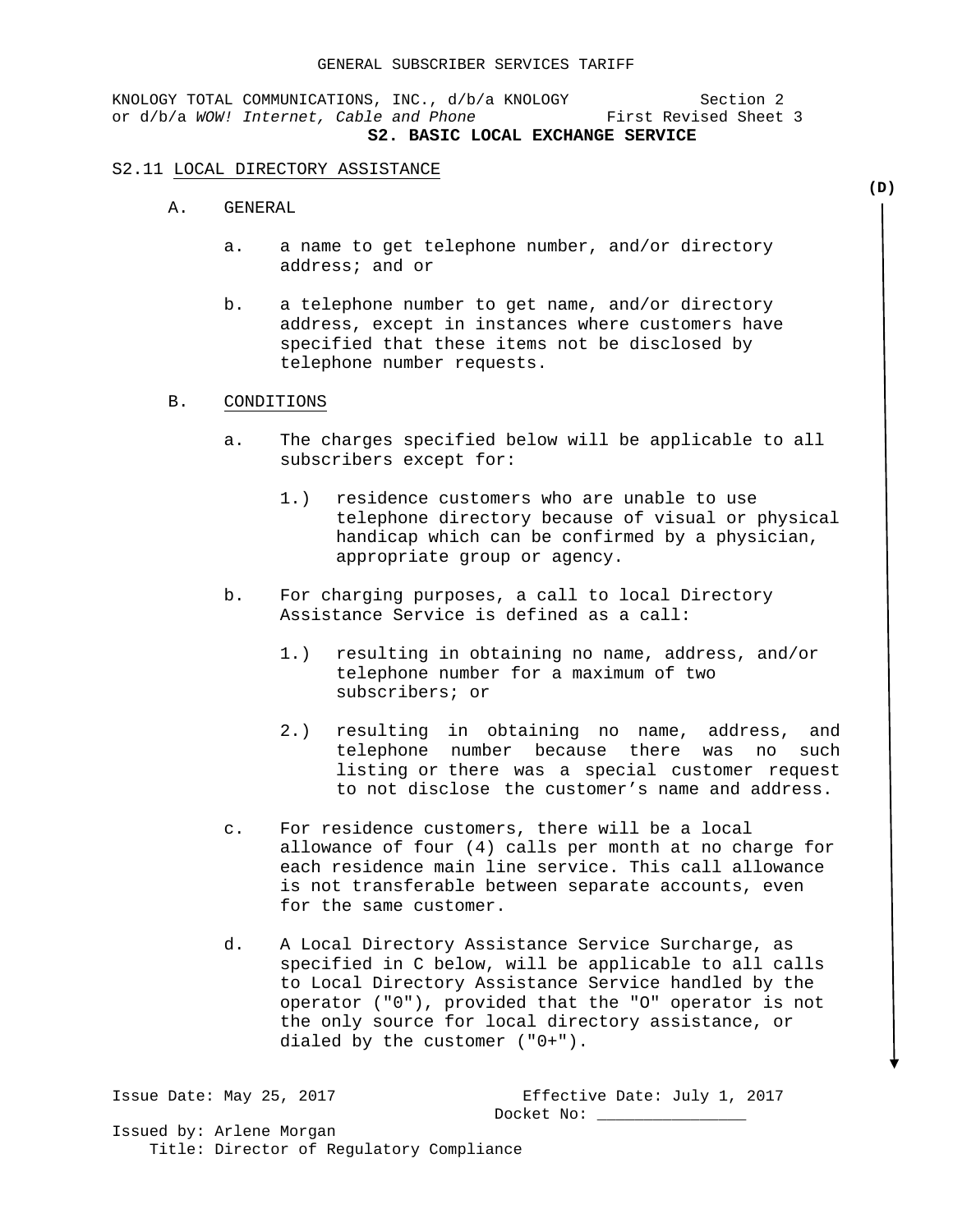KNOLOGY TOTAL COMMUNICATIONS, INC.,  $d/b/a$  KNOLOGY Section 2<br>or  $d/b/a$  WOW! Internet, Cable and Phone First Revised Sheet 4 or d/b/a WOW! Internet, Cable and Phone  **S2. BASIC LOCAL EXCHANGE SERVICE**

### S2.11 LOCAL DIRECTORY ASSISTANCE (Cont'd)

- B. CONDITIONS (Cont'd)
	- e. There will be a charge for all customer calls to Local Directory Assistance Service, except as specified in B.a. and B.c.
	- f. An unused monthly residence local allowance, as described in B.c., will not be credited to the customer's account in any other month service is rendered.

#### C. Rates

Directory Assistance Service Charge ....... \$1.50 per call

Directory Assistance Service Surcharge .... \$1.50 per call

#### S2.12 OPERATOR ASSISTED LOCAL CALLS AND LOCAL CALLING CARD SERVICE

A. General

For any Dial Calling Card Station, Operator Station or Person-To-Person message completed within the Local Calling Area, the appropriate service charge specified in this Tariff, will be applied except as specified below.

#### B. Application Of Charges

- 1. The appropriate service charge, as specified in S2.12.C following, will be applied to each completed call except:
- a. for calls to the Company for official telephone business,
- b. for emergency calls to agency type telephone numbers such as to those agencies of the federal, state or local government which have the capability and legal authority to provide aid in emergency situations and to any emergency medical number,
- c. when the caller identifies himself as being handicapped and unable to place the call due to his handicap,
- d. when the caller advises he has had service trouble in reaching the terminating number,
- e. for local emergency calls from a coin station,<br>f. for station-paid calls from hotel quests, or
- for station-paid calls from hotel quests, or

Issue Date: May 25, 2017 Effective Date: July 1, 2017 Docket No:

Issued by: Arlene Morgan Title: Director of Regulatory Compliance **(D)**

**(D)**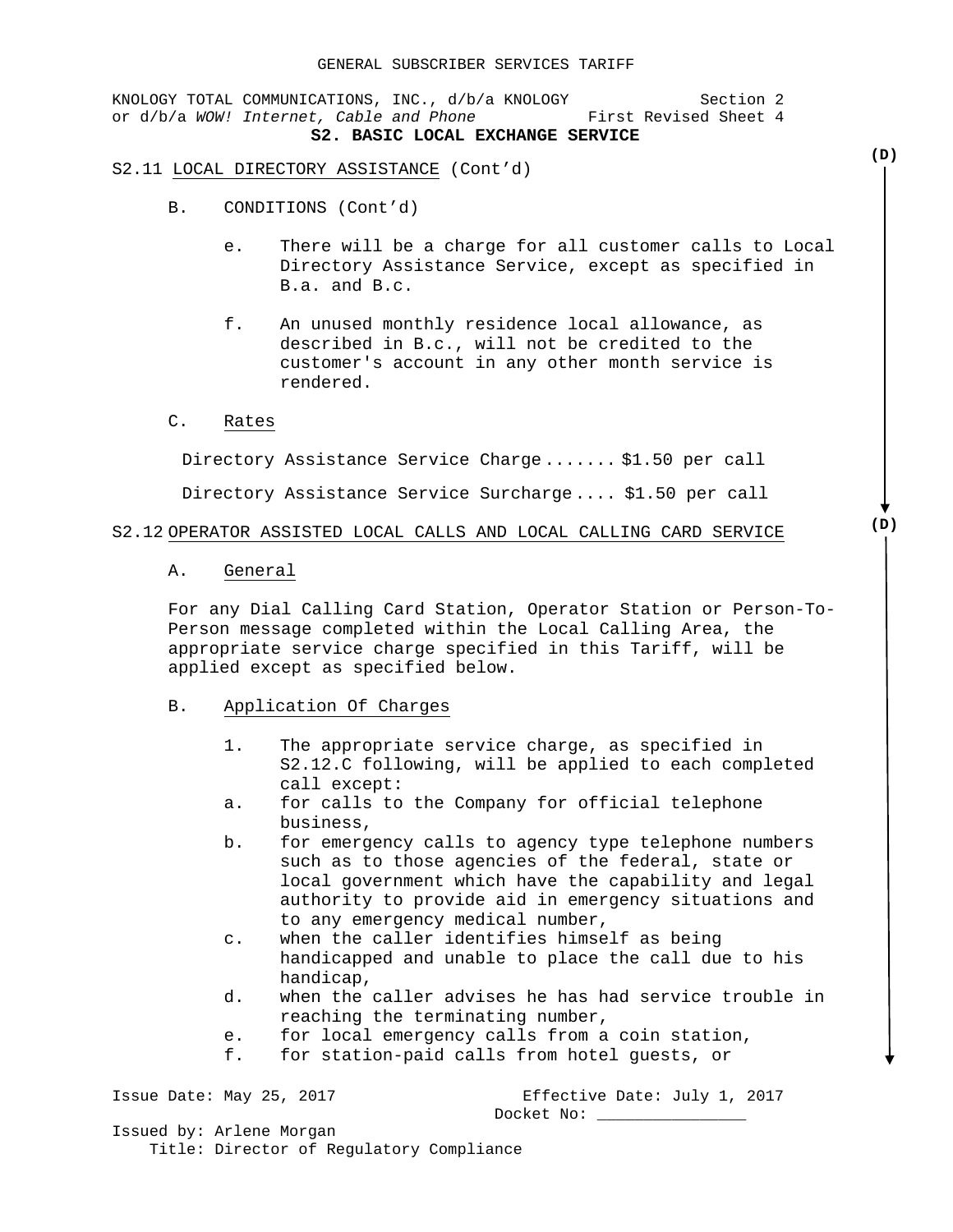KNOLOGY TOTAL COMMUNICATIONS, INC., d/b/a KNOLOGY Section 2 or d/b/a *WOW! Internet, Cable and Phone* First Revised Sheet 5  **S2. BASIC LOCAL EXCHANGE SERVICE**

- S2.12 OPERATOR ASSISTED LOCAL CALLS AND LOCAL CALLING CARD SERVICE (Cont'd)
	- B. Application of Charges (Cont'd)
		- 2. The call may be billed to the originating telephone, calling card, third number, collect, or any other Company-approved identification number.
	- C. Rates And Charges
		- 1. The following charges for operator system served local calls apply in addition to the local dial rates:
			- a. Billing Surcharges Automated

|    |           | (1) Station to Station<br>(2) Third Party<br>(3) Calling or Bank card (Bong only)<br>(4) Calling or Bank card (Full)<br>(5) Collect | \$3.25<br>\$3.35<br>\$3.25<br>\$3.25<br>\$3.25 |
|----|-----------|-------------------------------------------------------------------------------------------------------------------------------------|------------------------------------------------|
|    | b.        | Billing Surcharges - Live Operator                                                                                                  |                                                |
|    |           | (1) Station to Station<br>(2) Third Party<br>(3) Calling or Bank Card<br>(3) Collect                                                | \$4.50<br>\$4.50<br>\$3.25<br>\$4.50           |
|    | $\circ$ . | Billing Surcharges - Person to Person                                                                                               |                                                |
|    |           | (1) Station to Station<br>(2) Third Party<br>(3) Calling or Bank Card<br>(4) Collect                                                | \$6.25<br>\$6.25<br>\$6.25<br>\$6.25           |
| 2. |           | Conversation Charges                                                                                                                |                                                |
|    |           | a. First minute                                                                                                                     | \$0.49                                         |
|    |           | b. Each additional minute                                                                                                           | \$0.49                                         |

D. Operator Assisted Premium Plan

A premium is defined as a commission applicable to surcharge revenue associated with local operator assisted call requests sent to the Company by the customer. Such premiums may be payable to subscribing customers based on the Company's surcharge revenue generated by said calls.

Issue Date: May 25, 2017 Effective Date: July 1, 2017 Docket No: Issued by: Arlene Morgan

Title: Director of Regulatory Compliance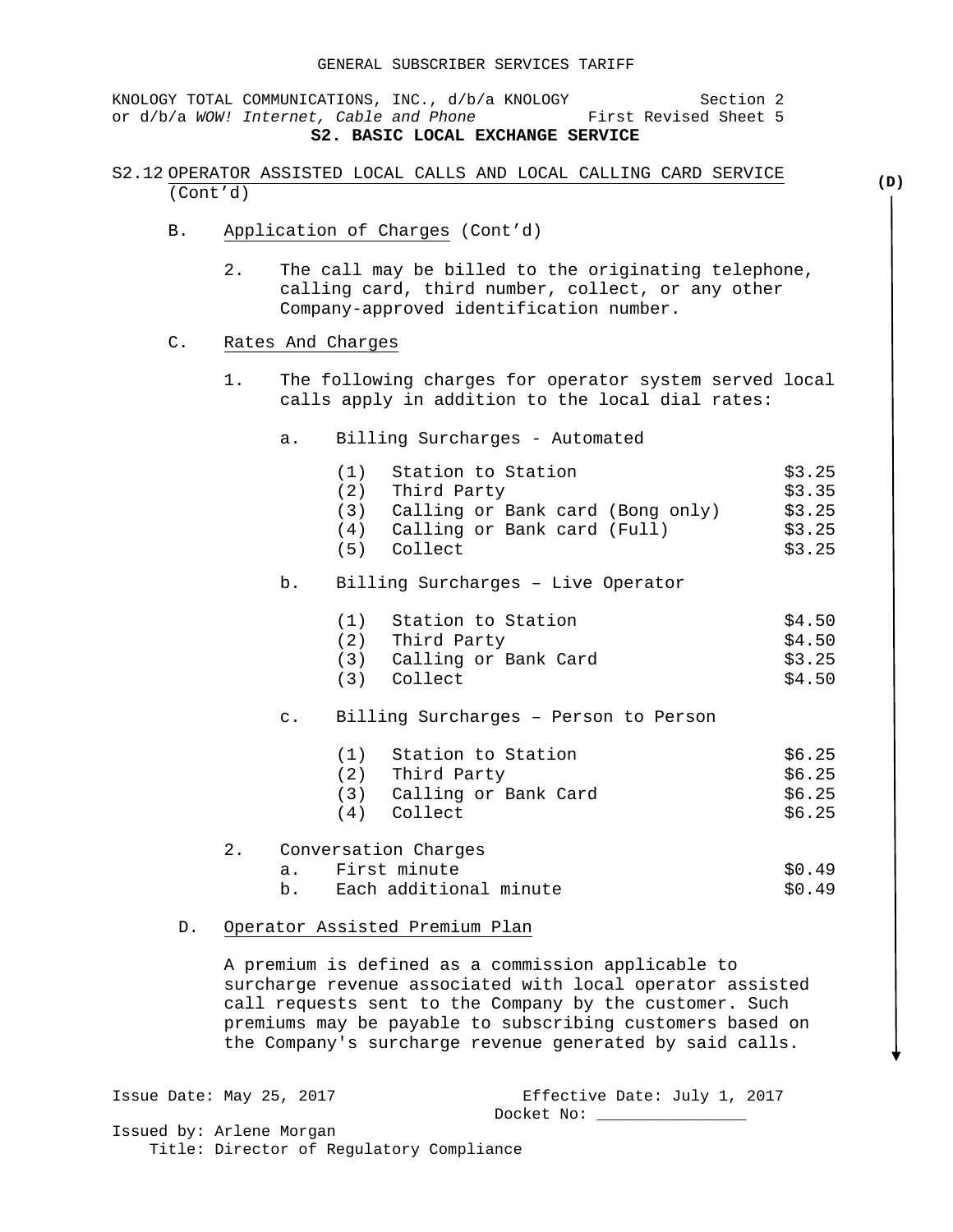KNOLOGY TOTAL COMMUNICATIONS, INC.,  $d/b/a$  KNOLOGY Section 2<br>or  $d/b/a$  WOW! Internet, Cable and Phone Firs Revised Sheet 6 or d/b/a *WOW! Internet, Cable and Phone* 

#### **S2. BASIC LOCAL EXCHANGE SERVICE**

- S2.12 OPERATOR ASSISTED LOCAL CALLS AND LOCAL CALLING CARD SERVICE (Cont'd)
	- D. Operator Assisted Premium Plan (Cont'd)

These calls must:<br>1. originate fr

- originate from a telephone line associated with the customer's account,
- 2. originate and terminate in the same Basic Local Calling Area,
- 3. be carried and completed by the Company via Company facilities and
- 4. be billed by the Company.

In the event the company billing records used to determine the premiums are destroyed or lost, the Company shall not be liable for payments of premiums on such lost data.

#### S2.13 LOCAL OPERATOR VERIFICATION/INTERRUPTION SERVICE

#### A. General

Verification Service provides operator assistance in determining if a called line is in use. Interruption Service provides for operator interruption of voice conversation in progress on a called line to advise the interrupted subscriber that the interrupting party has an emergency need to reach him. Data use of a subscriber line will be verified, but not interrupted. The customer may request these services for a charge, where facilities are available, by calling the "0" operator.

#### B. Application of Charges

- 1. The charges specified in Section S2.13.C will apply to all requests except
- a. emergency requests from official emergency agencies when the request is received on an agency line from agency personnel;
- b. emergency requests in which the caller identifies that the request is to one of the following:
- (1) an official public emergency agency,<br>(2) an emergency medical number, or
- an emergency medical number, or
- (3) a privately endowed and operated suicide, drug, alcohol, or runaway crisis reporting center; or
- c. requests in which the operator encounters a trouble condition or has reason to believe a trouble condition exists.

Issue Date: May 25, 2017 Effective Date: July 1, 2017 Docket No:

Issued by: Arlene Morgan Title: Director of Regulatory Compliance **(D)**

**(D)**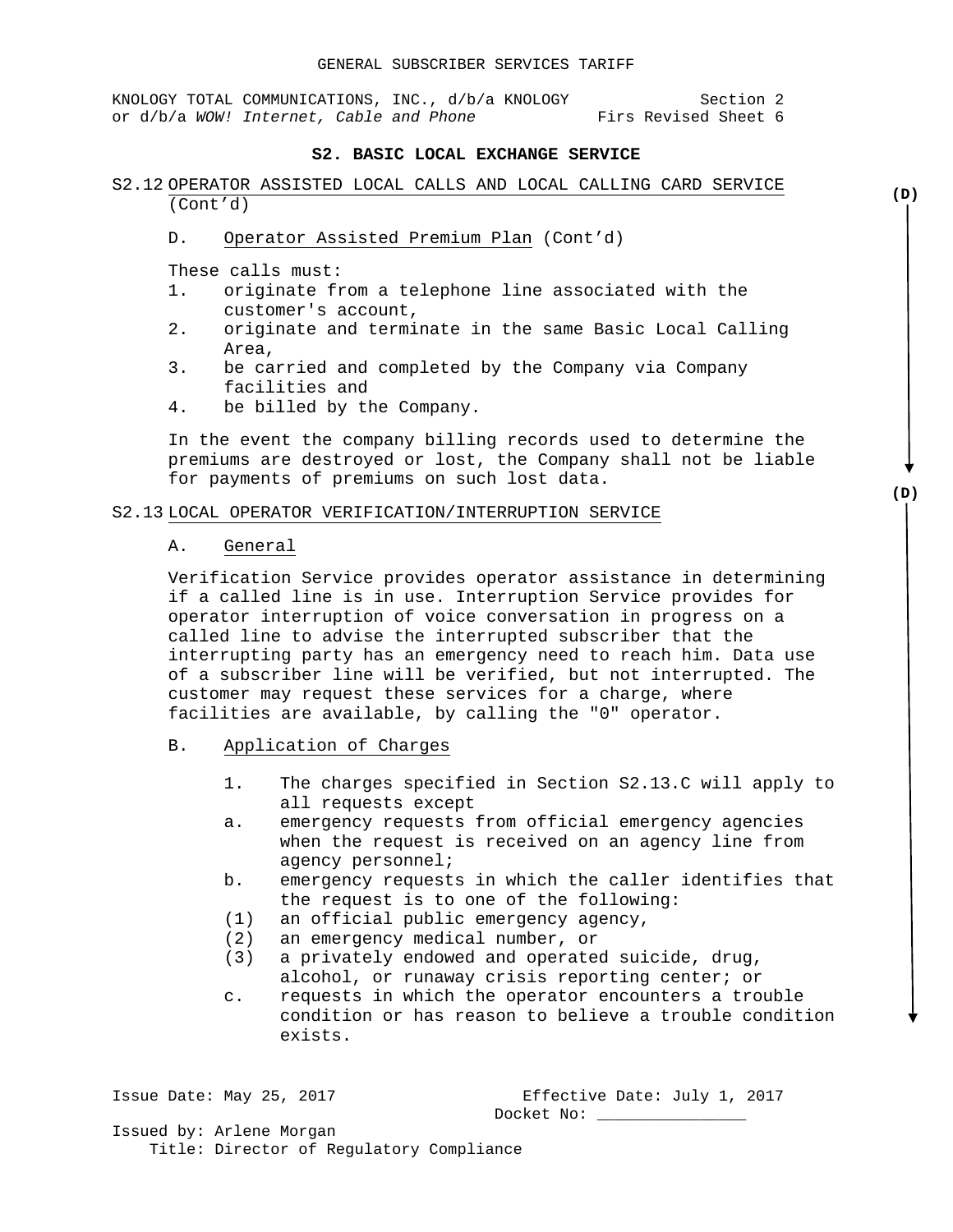KNOLOGY TOTAL COMMUNICATIONS, INC., d/b/a KNOLOGY Section 2 or d/b/a *WOW!* Internet, Cable and Phone First Revised Sheet 7 **S2. BASIC LOCAL EXCHANGE SERVICE**

# S2.13 LOCAL OPERATOR VERIFICATION/INTERRUPTION SERVICE (Cont'd)

- C. Rates
	- 1. Verification Charge applies each time the operator verifies that a line is in use.  $$2.50$
	- 2. Interruption Charge applies each time the operator interrupts voice conversation in progress and does not depend on whether the called-party agrees to release the line.  $$5.00$
	- 3. If an operator both verifies the condition of the line and interrupts conversation on the same request, only the interrupt charge applies.
	- 4. The charges for Verify/Interrupt Service are in addition to any applicable message rates.

#### S2.14 DUAL PARTY RELAY SERVICE

- A. The Company is charging a \$0.15 surcharge for Dual Party Relay Service, which is reflected in the customer's total bill, as ordered by the Alabama Public Service Commission in Dockets U3089 and 20906.
- B. Application

For the purposes of this Section, the following definitions, rules and regulations are applicable, in addition to the definitions contained in Section 26 and to the rules and regulations contained in Section 25 of this Tariff. In the event of any conflict between the provisions of this Section and the provisions of Sections 25 and 26, then the provisions of this Section shall prevail.

C. Description of Service

Dual Party Relay permits the hearing and speech impaired users of Telecommunications Devices for the Deaf (TDD) to communicate with users of ordinary telephones. Communication takes place when a communications assistant relays conversations (voice to TDD or TDD to voice). These calls are between one party who must communicate by means of a TDD and another who communicates by means of an ordinary telephone. Messages are rated from the rate center of the calling party to the rate center of the called party.

Issue Date: May 25, 2017 Effective Date: July 1, 2017

Docket No: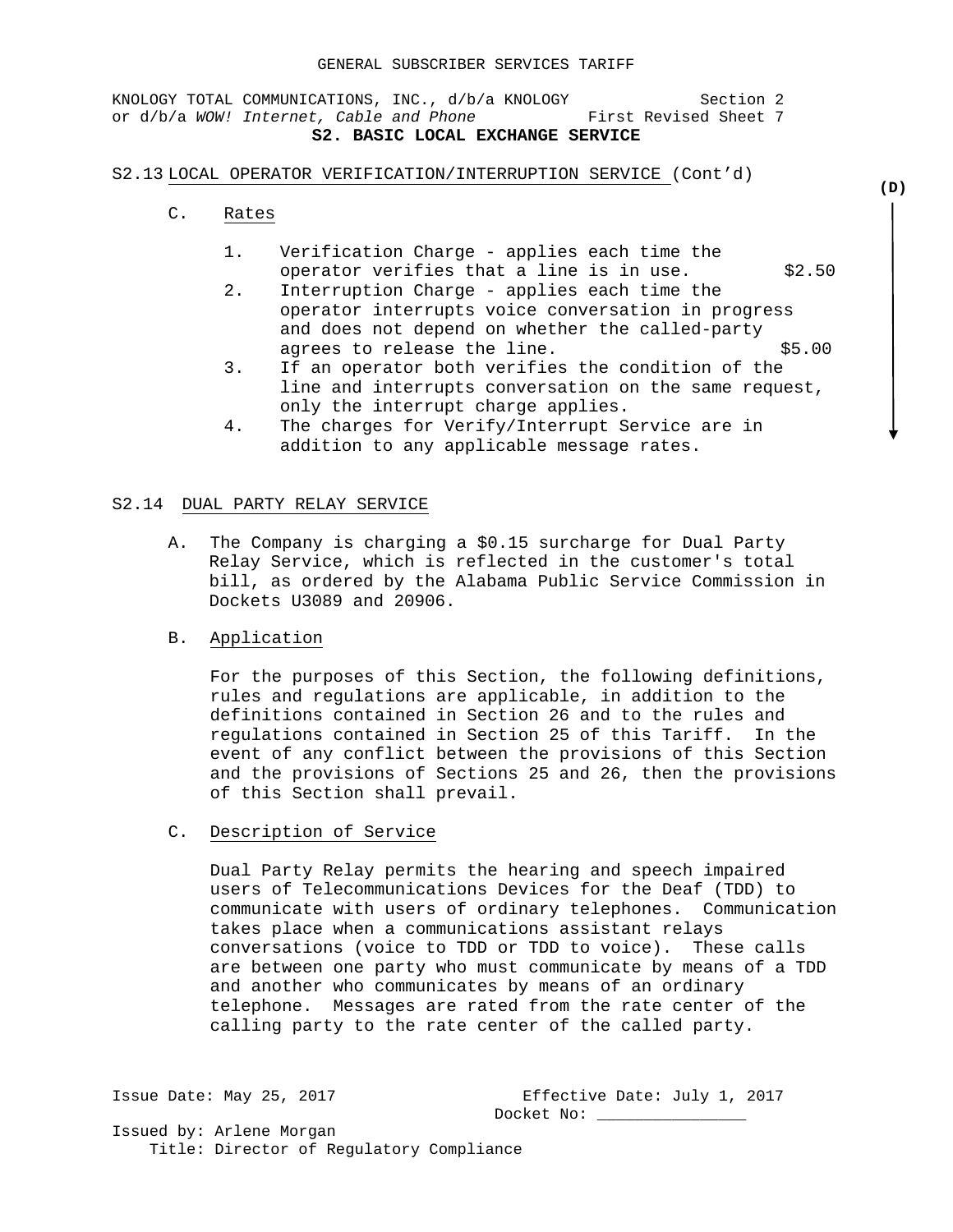KNOLOGY TOTAL COMMUNICATIONS, INC., d/b/a KNOLOGY Section 2<br>or d/b/a WOW! Internet, Cable and Phone 0riginal Sheet 8 or d/b/a WOW! Internet, Cable and Phone **S2. BASIC LOCAL EXCHANGE SERVICE**

#### S2.14 DUAL PARTY RELAY SERVICE (Cont'd)

#### D. Definitions

Alabama Relay Center - A center located at a predetermined point outside the Company's Network, staffed with communications assistants of a predetermined carrier, which permits the hearing and speech impaired users of Telecommunications Devices for the Deaf (TDD) to communicate with users of ordinary telephones.

Bill to Third Party - A billing arrangement which permits a long distance "voice to TDD" or "TDD to voice" call to be charged to an authorized station, as determined by the Company, other than the station originating the call or the station where the call is terminated. These calls may be billed only to a third number within Alabama.

Person-To-Person Call - A MTS (Long Distance Message Telecommunications Service) class of service where the person originating the "voice to TDD" or "TDD to voice" call specifies to the communications assistant at the Alabama Relay Center a particular person to be reached. When the person originating such a call agrees to talk to anyone other than the one specified, the classification of the call remains person to person.

Station-To-Station Call - A MTS (Long Distance Message Telecommunications Service) class of service where the person originating the "voice to TDD or TDD to voice" call gives to the communications assistant at the Alabama Relay Center the telephone number of the desired station, and does not specify a particular person to be reached.

- 1. "Dial Station" is that Station-to-Station Service in which a call is dialed by the customer, except when an operator assists in the completion of calls between hearing and speech impaired Customers who use Telecommunications Devices for the Deaf (TDD), and users of ordinary telephones.
- 2. "Customer Dialed Calling Card Station" is that Station-to-Station service in which a call is dialed by the customer, except when an operator assists in the completion of calls between hearing and speech impaired Customers who use Telecommunications Devices for the Deaf (TDD), and users of ordinary telephones.

Issue Date: June 5, 2013 Effective Date: August 13, 2013 Docket No: Issued by: Arlene Morgan Title: Director of Regulatory Compliance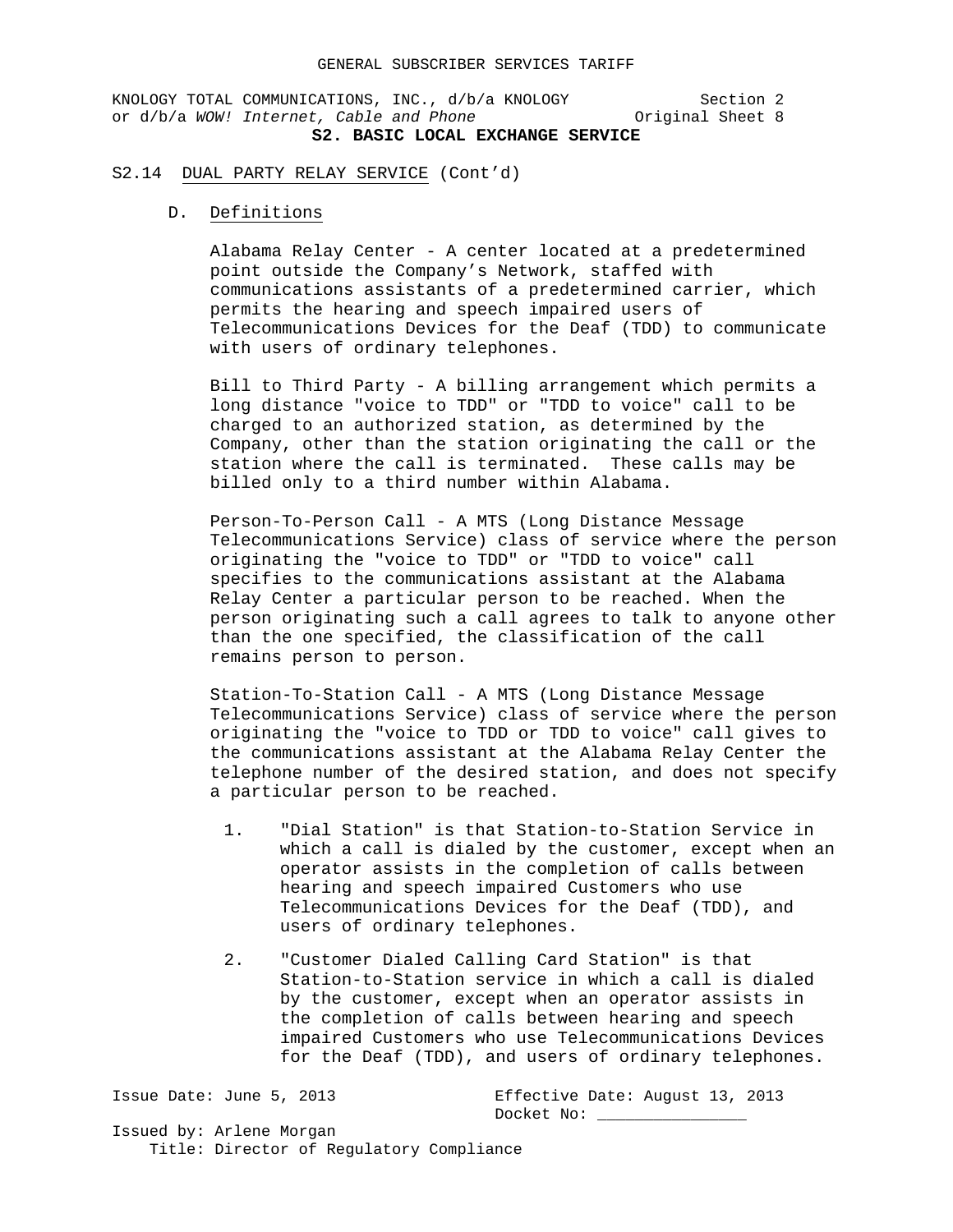KNOLOGY TOTAL COMMUNICATIONS, INC., d/b/a KNOLOGY Section 2<br>3 or d/b/a WOW! Internet, Cable and Phone or d/b/a WOW! Internet, Cable and Phone or d/b/a WOW! Internet, Cable and Phone

# **S2. BASIC LOCAL EXCHANGE SERVICE**

#### S2.14 DUAL PARTY RELAY SERVICE (Cont'd)

D. Definitions (Cont'd)

The use of this calling service limits the billing of calls through the Alabama Relay Center to an Alabama Calling Card Number.

#### E. Restrictions

The following calls may not be placed through the Alabama Relay Center:

- Calls to 976, 900 or 700 numbers.
- Calls to time or weather recorded messages.
- Calls to other informational recordings.
- Station sent paid calls from coin telephones.
- Operator handled conference service and other teleconference calls.
- All calls billed to Cards (i.e., Credit Cards and Calling Cards) other than those assigned by the telephone company.

Issue Date: June 5, 2013 Effective Date: August 13, 2013 Docket No: \_\_\_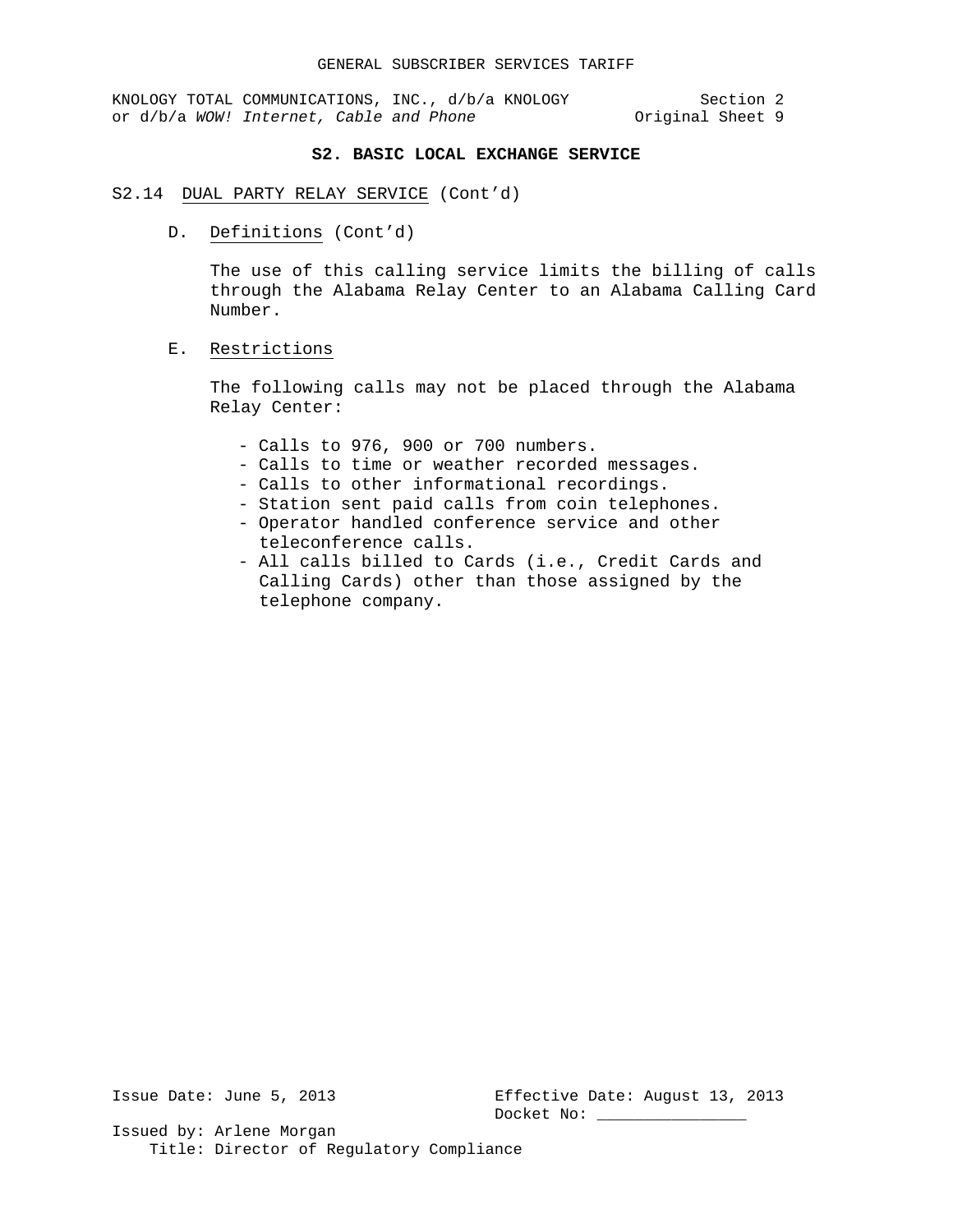# S2.15 LIFELINE ASSISTANCE PROGRAM

Consistent with Federal Communications Commission (FCC) Rules, 47 C.F.R. Section 54.101, Lifeline Assistance is a government assistance program developed to reduce rates for primary residential telephone service or residential broadband service to qualifying subscribers who receive income-based benefits. The Company participates in this program to increase the availability of telecommunications services and broadband internet access services (broadband) to all consumers in its serving areas.  $(C, N)$  $(C,N)$  $(C,N)$ 

# A. General

Lifeline Assistance reduces an eligible residential customer's monthly rates for either local telephone service or broadband service. If an eligible customer chooses the support for local telephone service, then an eligible customer receives a federally subsidized credit toward the monthly cost of basic telephone service toward the residential access line rate. If an eligible customer chooses the support for broadband service, then an eligible customer receives a federally subsidized credit toward the monthly cost of broadband service toward the residential broadband service rate.

# B. Regulations

To constitute a qualifying low-income customer eligible to receive Lifeline services, a customer must meet the requirements set forth in either paragraph 1. or 2. below:

- 1. A customer's household income must be at or below 135% of the Federal Poverty Guidelines for a household of that size;
	- a. For purposes of these rules, "income" is defined as all income actually received by all members of a household. This includes salary before deductions for taxes, public assistance benefits, social security payments, pensions, unemployment compensation, veteran's benefits, inheritances, alimony, child support payments, worker's compensation benefits, gifts, lottery winnings, and the like. The only exceptions are student financial aid, military housing and cost-of-living allowances, irregular income from occasional small jobs such as baby-sitting or lawn mowing, and the like.
	- b. A "household" is any individual or group of individuals who are living together at the same address as one economic unit. A household may include related and unrelated persons. An "economic unit" consists of all adult individuals contributing to and sharing in the income and expenses of a household. An adult is any person eighteen (18) years or older. If an adult has no or minimal income, and lives with someone who provides financial support to him/her, both people shall be considered part of the same household. Children under the age of eighteen (18) living with their parents or guardians are considered to be part of the same household as their parents or guardians.

 $(C,N)$  $(C,N)$ 

 $(C,N)$ 

(T)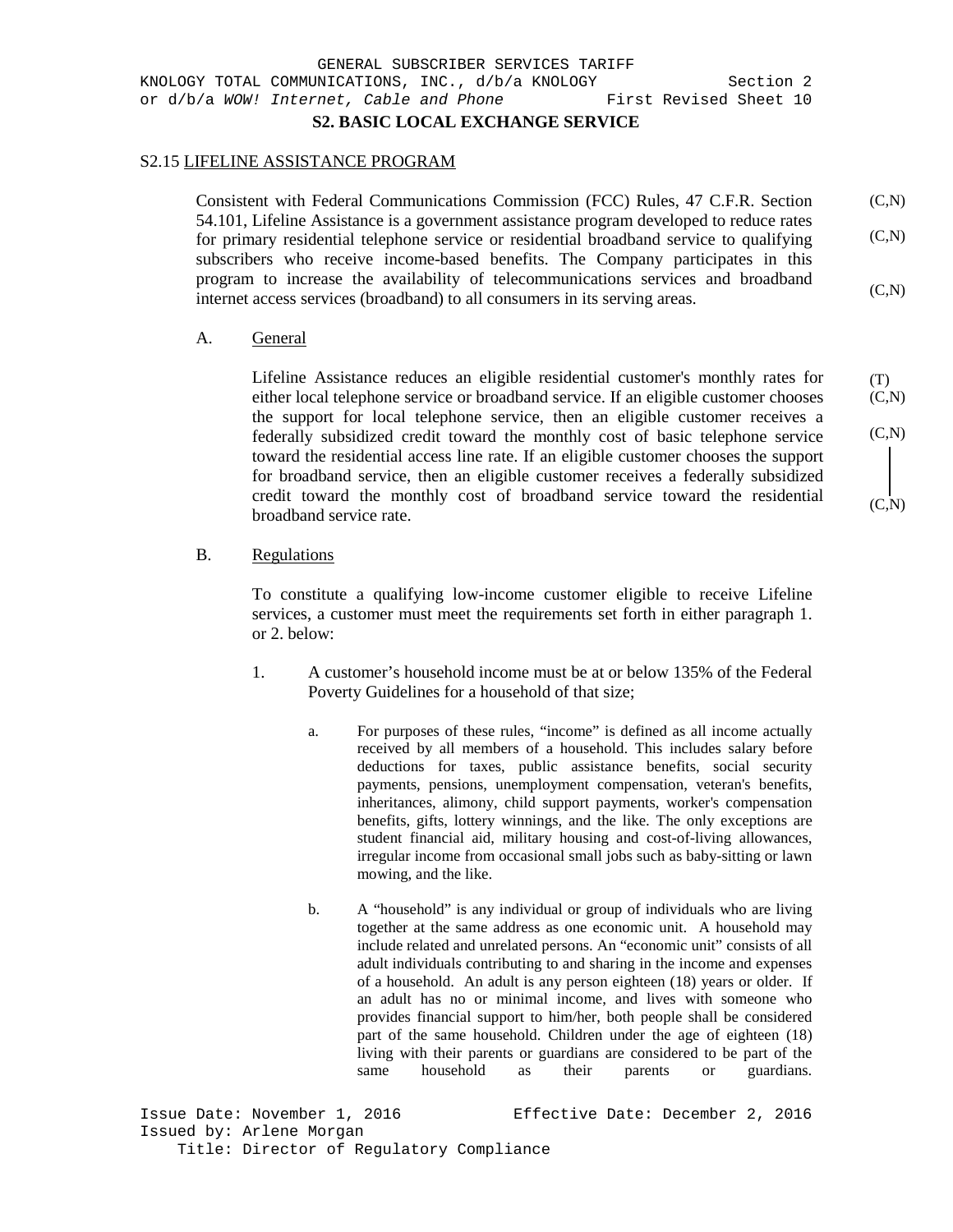#### S2.15 LIFELINE ASSISTANCE PROGRAM (Cont'd)

- B. Regulations (Cont'd)
	- 2. Lifeline Assistance is also available to all residential customers who participate in one of the following low income assistance programs. A subscriber will also be considered to be eligible even if he does not personally participate in any of the following programs, so long as an individual who lives in his household, and for whom he is financially responsible, does participate in at least one of these programs:
		- (a) Medicaid
		- (b) Supplemental Nutrition Assistance Program (SNAP)
		- (c) Supplemental Security Income (SSI)
		- (d) Federal Public Housing Assistance (FPHA)
		- (e) Veterans Pension and Survivors Benefit Programs
	- 3. In addition to meeting the qualifications provided in paragraph 1. or 2. of this section, in order to constitute a qualifying low-income customer, a customer must not already be receiving a Lifeline service (voice or broadband from either a wireless provider or fixed provider), and there must not be anyone else in the subscriber's household subscribed to a Lifeline service (voice or broadband from either a wireless provider or fixed provider). Furthermore, the customer must subscribe to broadband service that meets the minimum service standards set forth in Section 54.408 of the FCC Rules.
	- 4. Until the National Lifeline Eligibility Verifier has been implemented in the state, qualifying subscribers must provide the Company with acceptable documentation as proof of their eligibility to receive Lifeline service under the income-based or program-based requirements. The Company will confirm a subscriber's continued eligibility to receive Lifeline service on an annual basis by requiring the subscriber to sign a certification as to his/her present qualifications for Lifeline service. Upon a determination of ineligibility, the credit will be discontinued on the bill if the customer fails to provide proof of eligibility within thirty (30) days following written notification to the customer.
	- 5. If the Company receives notification from the program administrator that the subscriber is receiving Lifeline service from another eligible telecommunications carrier or that more than one member of a subscriber's household is receiving Lifeline service, the subscriber will be de-enrolled from Lifeline Assistance without notice within five (5) business days following the Company's receipt of that notice.

Issue Date: November 1, 2016 Effective Date: December 2, 2016 Docket No:

$$
(C,N)
$$
  

$$
(C,N)
$$
  

$$
(C,N)
$$
  

$$
(C,N)
$$

(T) (N,D) (D) (D)

(N)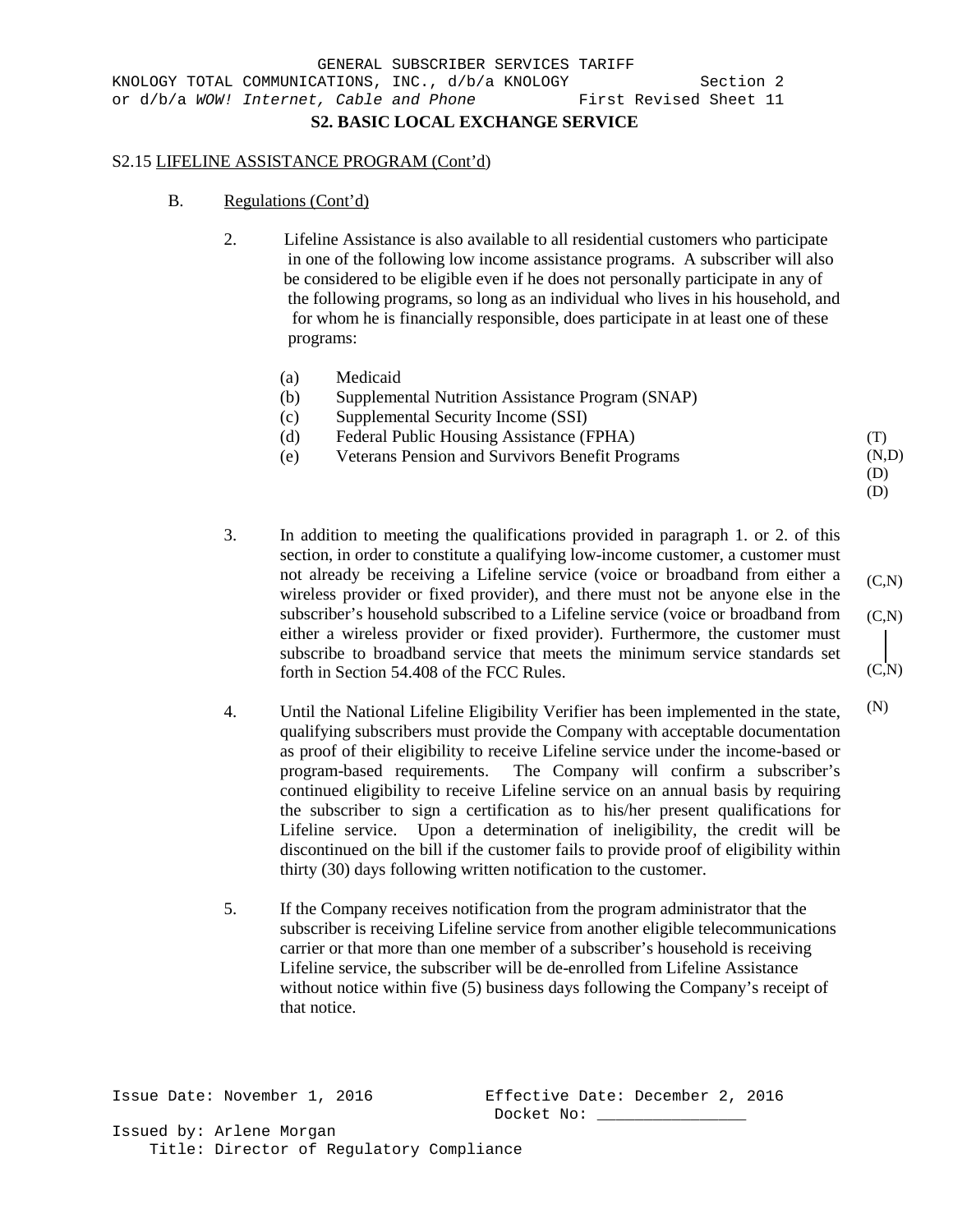#### S2.15 LIFELINE ASSISTANCE PROGRAM (Cont'd)

- B. Regulations (Cont'd)
	- 6. The Company will process all applications and apply the appropriate credit on the customer's monthly bill. A secondary service charge is not applicable for existing customers who subscribe to Lifeline Assistance.
	- 7. As a participant in Lifeline Assistance, customers are eligible to receive Toll Limitation Service at no charge. This service will only be provided at the customer's request. (T)
	- 8. Local telephone service deposit requirements will be waived for customers who voluntarily receive Toll Limitation Service. (T)
	- 9. Participants in Lifeline Assistance shall not be disconnected from Local Service for non-payment of toll charges. In addition, the Company will not deny reestablishment of local service to customers who are eligible for Lifeline Assistance and have previously been disconnected for non-payment of toll charges. Lifeline Assistance will not be connected if an outstanding balance is owed by the customer for local service.
	- 10. If an eligible customer chooses the support for local telephone service, the partial payments that are received from Lifeline customers will first be applied to local service charges and then to any outstanding toll charges. (T)
	- 11. One low income credit is available per household and is applicable to the primary residential connection only.
	- 12. A telephone service Lifeline customer may subscribe to any local service offering available to other residential customers. (T)
	- 13. Lifeline subscribers may apply their Lifeline discount to the Company's family shared calling plans and to bundled service packages or packages containing optional calling features available to Lifeline customers. The calling plan must be in the name of the eligible subscriber, and a household may receive only one Lifeline supported service. Partial payments from Lifeline subscribers purchasing bundled packages or packages containing optional calling features will first be applied to pay down the allocated price of the Lifeline voice services.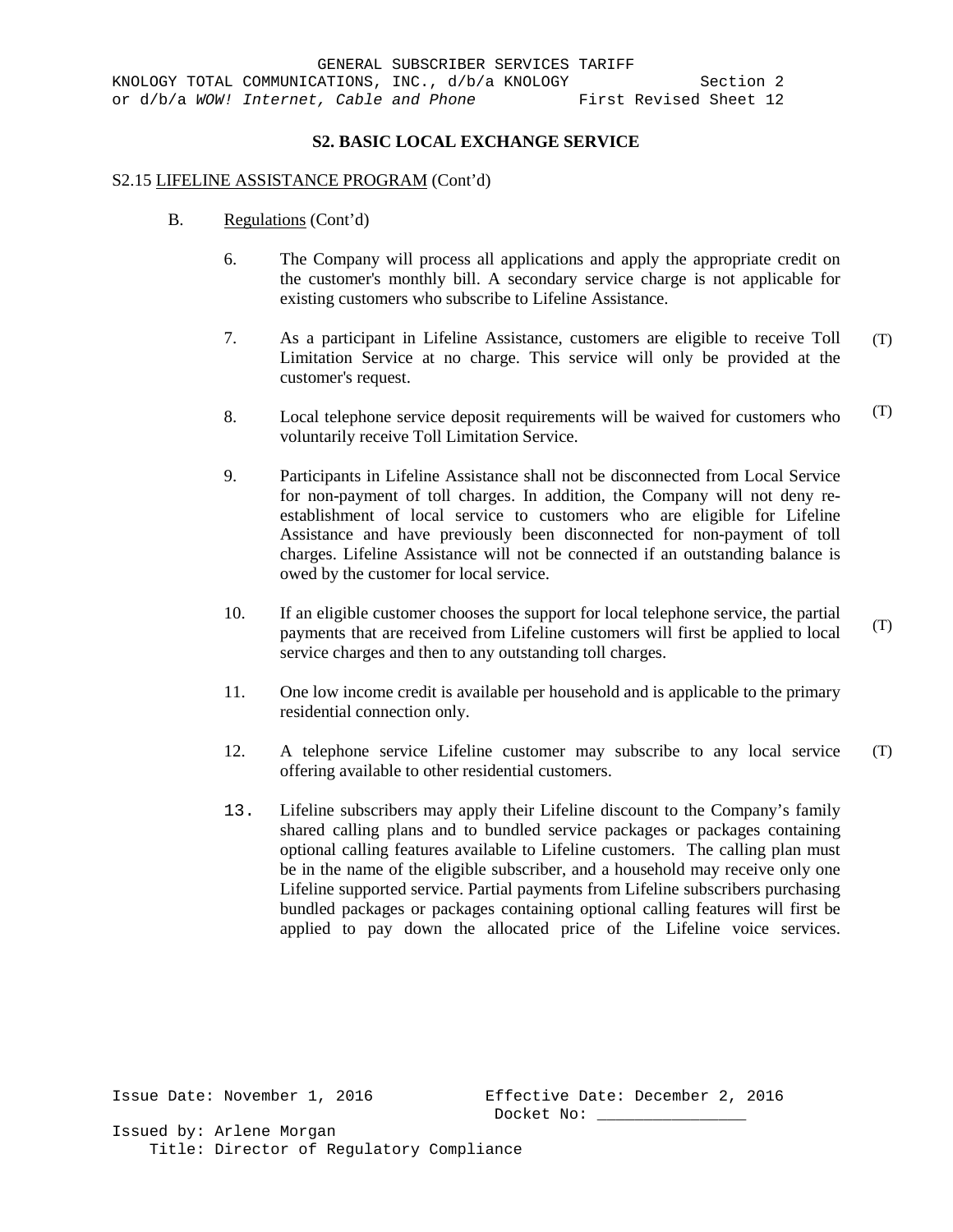# S2.15 LIFELINE ASSISTANCE PROGRAM (Cont'd)

# C. Credits

- 1. Voice telephone Service
	- a. The following monthly credits will apply for each customer eligible for Lifeline Assistance who chooses to apply its Lifeline Assistance to voice telephone service: (T)

|    | <b>Federal Credit</b><br>a)                                                                                                                                                                                                               | <b>Monthly Credit</b><br>\$9.25 | (T)        |
|----|-------------------------------------------------------------------------------------------------------------------------------------------------------------------------------------------------------------------------------------------|---------------------------------|------------|
|    |                                                                                                                                                                                                                                           |                                 | (D)<br>(D) |
|    | b. Credit amount will not exceed the basic charge for local telephone service, which<br>includes the Subscriber Line Charge, access line and local usage.                                                                                 |                                 | (T)        |
|    | c. Pursuant to FCC Rules 47 C.F.R. Section 54.403, stand-alone voice service with<br>broadband below the minimum standards set forth in Section 54.408 of the FCC<br>Rules will be phased out as described below:                         |                                 | (C,N)      |
|    | (i) Beginning $12/1/2019$ – the support amount will be \$7.25 per month<br>(ii) Beginning $12/1/2020$ – the support amount will be \$5.25 per month<br>(iii) Beginning $12/1/2021$ – the support amount will be \$0.00. (See Note 1)      |                                 |            |
|    | Note 1: The support amount for standalone voice service, or voice service not bundled<br>with broadband which meets the minimum standards set forth in Section 54.408,<br>provided by a provider in a census block will remain at \$5.25. |                                 |            |
| 2. | <b>Broadband Service</b>                                                                                                                                                                                                                  |                                 |            |
|    | a. The following monthly credit will apply for each customer eligible for Lifeline<br>Assistance who chooses to apply its Lifeline Assistance to broadband service.                                                                       |                                 |            |
|    | <b>Federal Credit</b><br>a)                                                                                                                                                                                                               | <b>Monthly Credit</b><br>\$9.25 |            |
|    | b. Credit amount will not exceed the basic charge for broadband service.                                                                                                                                                                  |                                 | (C,N)      |
|    |                                                                                                                                                                                                                                           |                                 |            |

Issue Date: November 1, 2016 Effective Date: December 2, 2016 Docket No: \_\_\_\_\_\_\_\_\_\_\_\_\_\_\_\_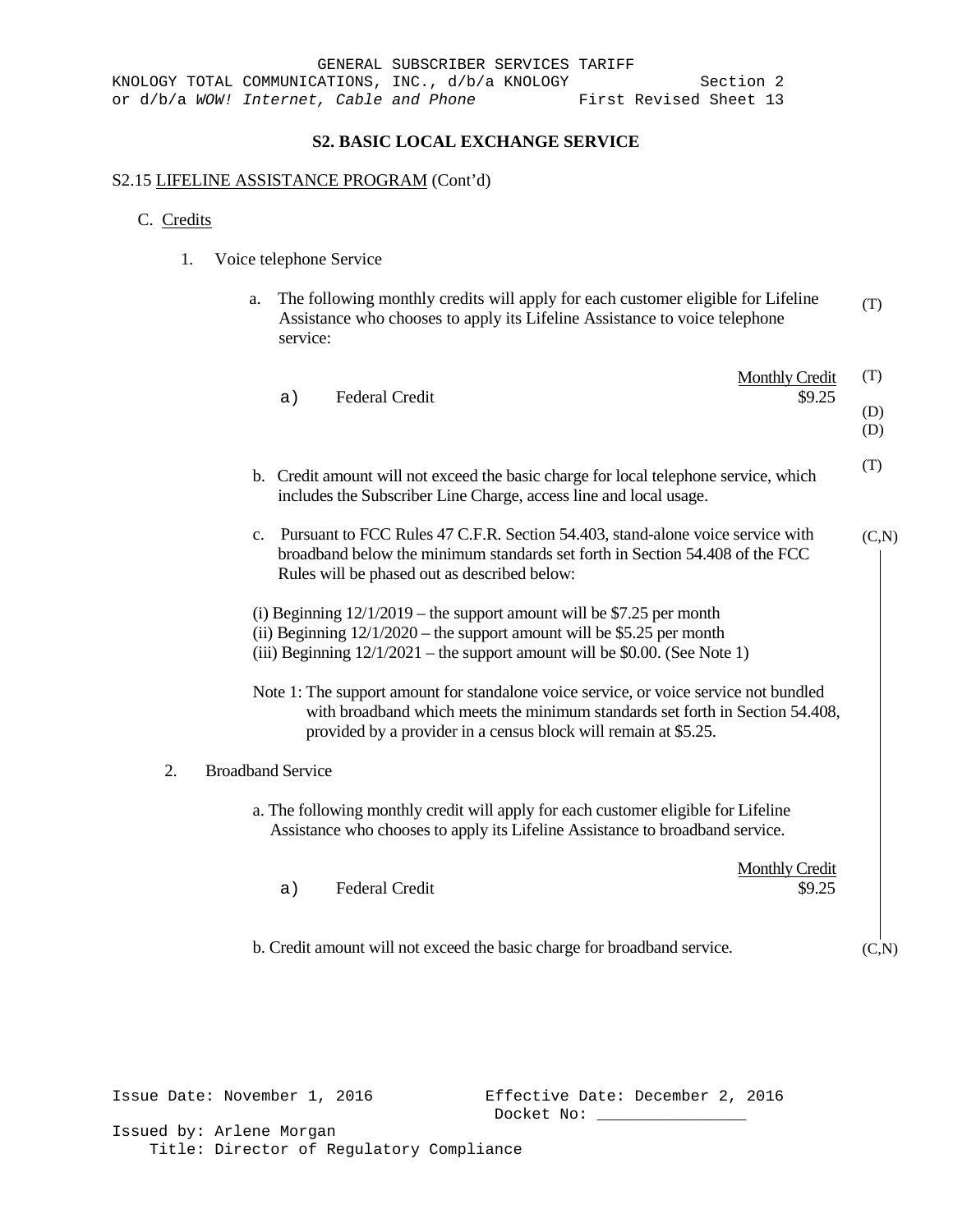# **S3. RESERVED FOR FUTURE USE**

Issue Date: June 5, 2013 Effective Date: August 13, 2013 Docket No: \_\_\_\_\_\_\_\_\_\_\_\_\_\_\_\_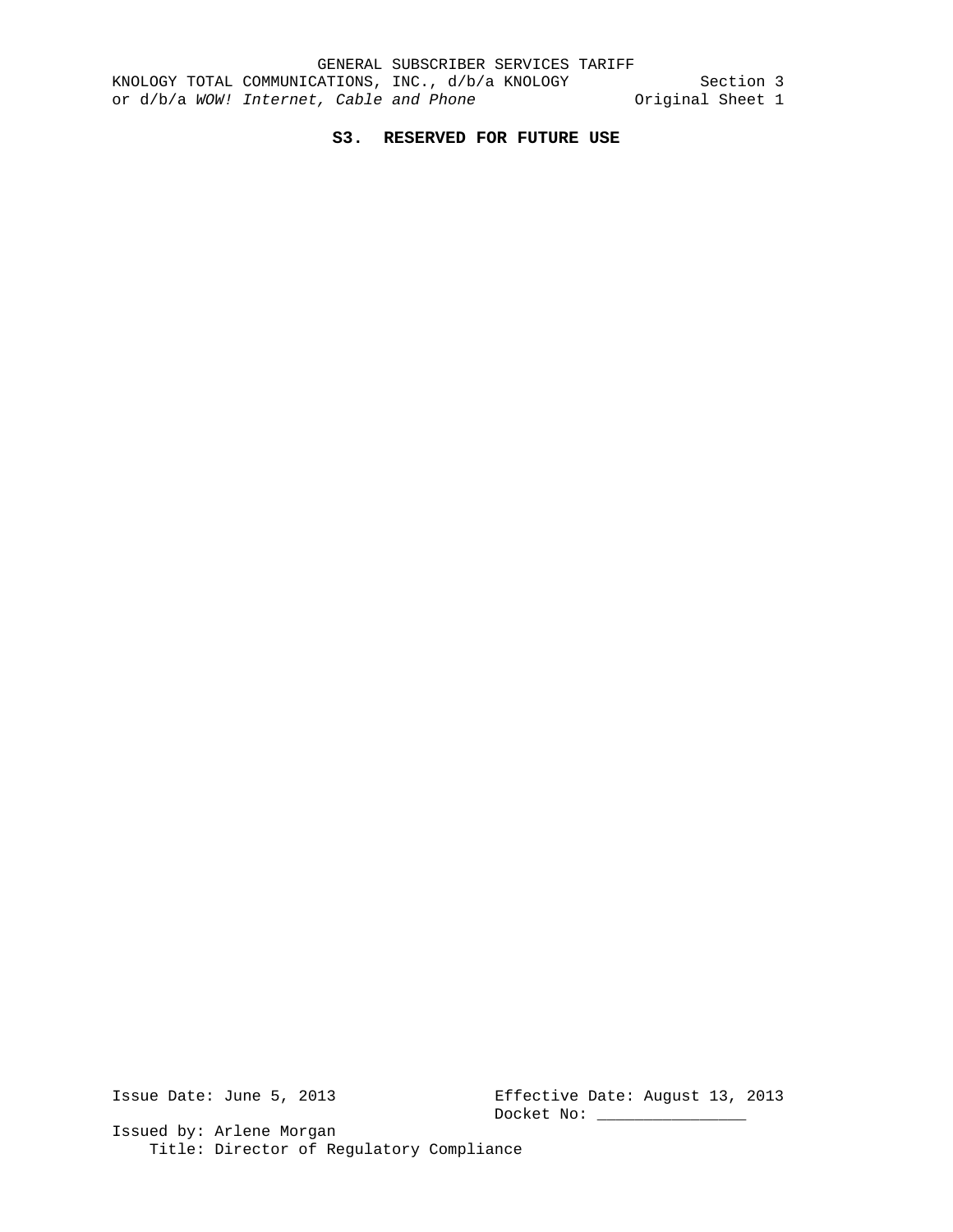KNOLOGY TOTAL COMMUNICATIONS, INC., d/b/a KNOLOGY Section 4 or d/b/a *WOW!* Internet, Cable and Phone **Original** Sheet 1

# **S4. RESERVED FOR FUTURE USE**

Issue Date: June 5, 2013 Effective Date: August 13, 2013 Docket No: \_\_\_\_\_\_\_\_\_\_\_\_\_\_\_\_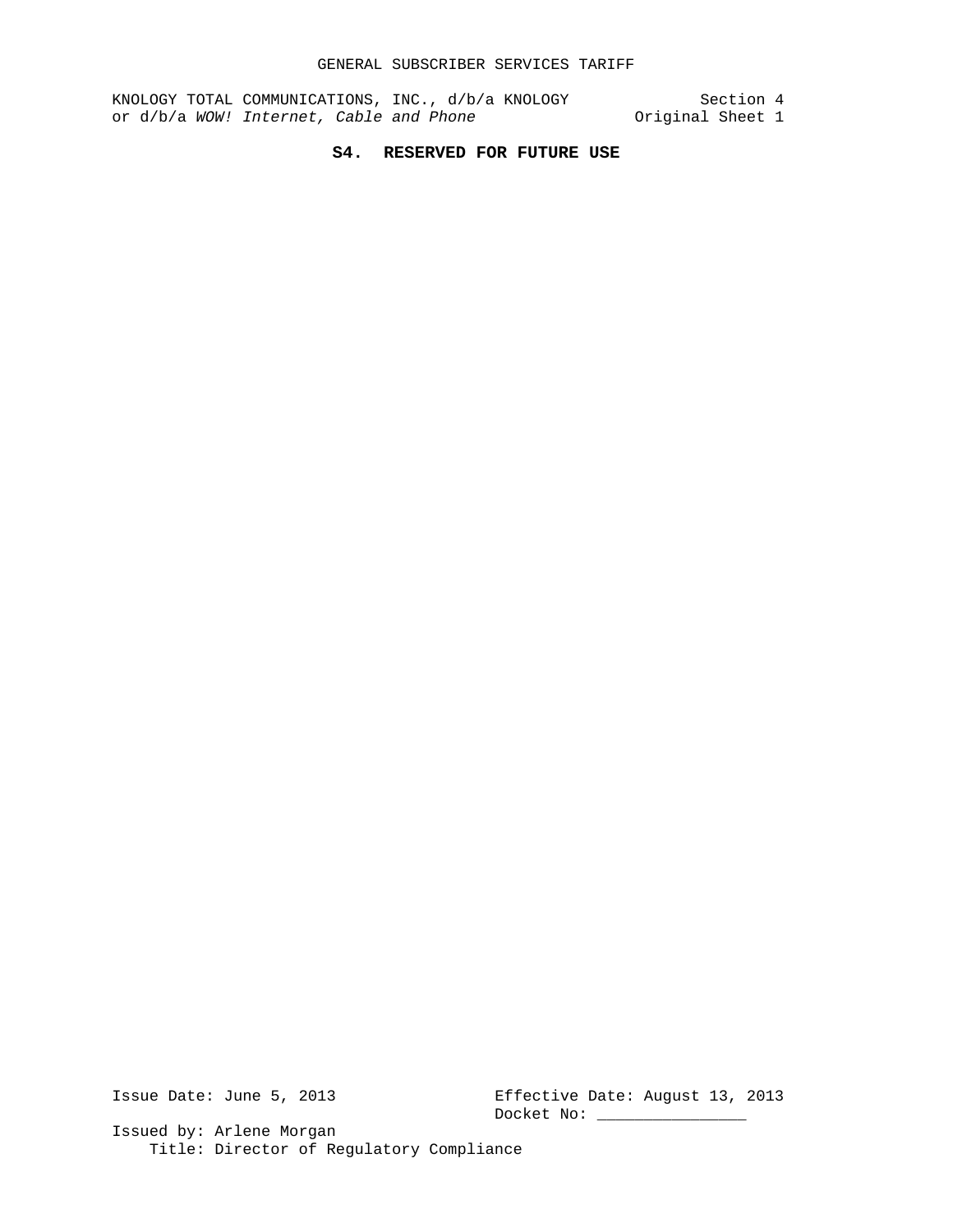KNOLOGY TOTAL COMMUNICATIONS, INC., d/b/a KNOLOGY Section 5 or d/b/a *WOW!* Internet, Cable and Phone **Original** Sheet 1

# **S5. RESERVED FOR FUTURE USE**

Issue Date: June 5, 2013 Effective Date: August 13, 2013 Docket No: \_\_\_\_\_\_\_\_\_\_\_\_\_\_\_\_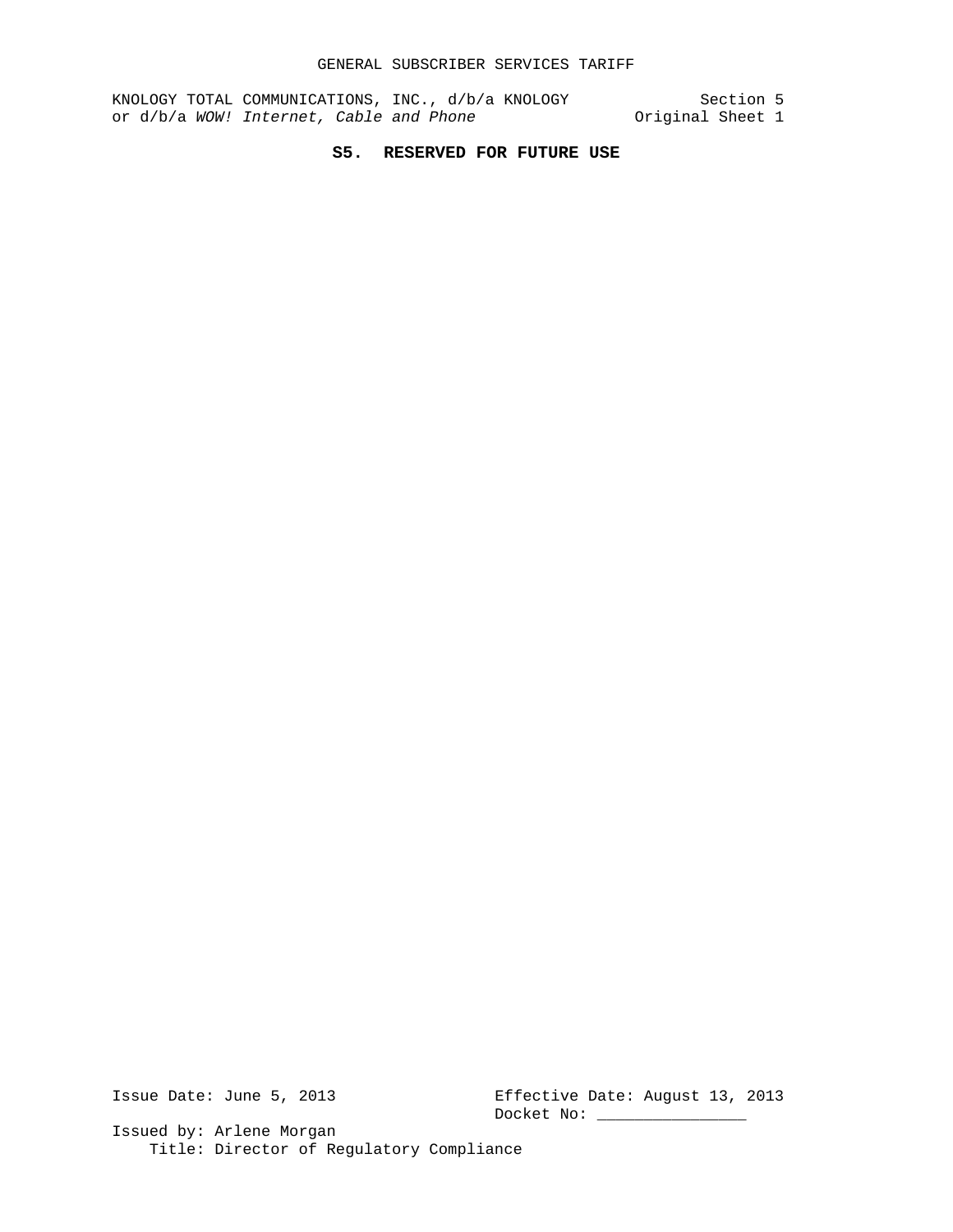#### GENERAL SUBSCRIBER SERVICES TARIFF

KNOLOGY TOTAL COMMUNICATIONS, INC., d/b/a KNOLOGY Section 6 or d/b/a WOW! Internet, Cable and Phone **Original Contents Sheet 1** 

# **S6. SERVICE CONNECTION CHARGES**

# CONTENTS Sheet No.

|      | Α.             |                                 |  |
|------|----------------|---------------------------------|--|
|      | <b>B.</b>      |                                 |  |
|      | $\mathsf{C}$ . |                                 |  |
|      | $D$ .          |                                 |  |
|      | $E$ .          |                                 |  |
|      | F.             |                                 |  |
|      | G.             |                                 |  |
|      | Η.             |                                 |  |
| S6.3 |                | Application of Service Charge 4 |  |
|      | $A$ .          |                                 |  |
|      | B.             |                                 |  |
|      |                |                                 |  |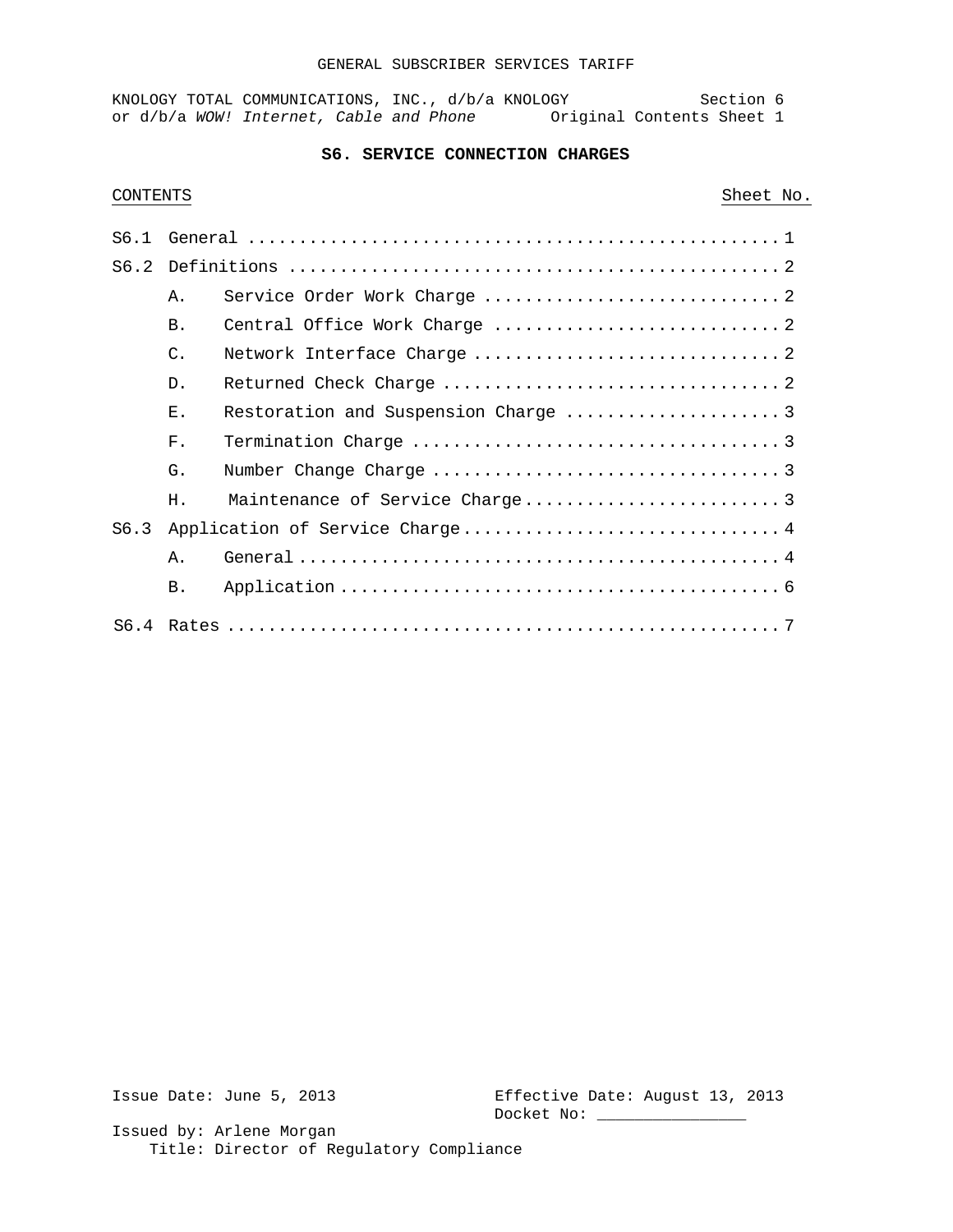KNOLOGY TOTAL COMMUNICATIONS, INC., d/b/a KNOLOGY Section 6<br>or d/b/a WOW! Internet, Cable and Phone First Revised Sheet 1 or d/b/a *WOW! Internet, Cable and Phone* 

#### **S6. SERVICE CONNECTION CHARGES**

#### S6.1 GENERAL

- A. Service charges are the nonrecurring charges applied to the services ordered or connected to service at the customer's request. These include charges for initial commencement of service, changes, restoration, and rearranging of service or facilities.
- B. Service charges may be paid under one of the following plans, at the option of the subscriber.
	- 1. Plan 1 Payment in full at the time service is requested.
	- 2. Plan 2 Payment in full, on first month's billing.
	- 3. Plan 3 Time payment of Service Connection Charges, over a period of 4 months. Service charges may be paid in monthly installments of not less than \$10.00 if the total service charge is more than \$36.00. In the event service is terminated, prior to the 4 months period, all outstanding amounts will become due and payable immediately.
- C. In all cases where special or unusual construction or installation is required, such charges are in addition to the prescribed service charges.

Issue Date: May 25, 2017 Effective Date: July 1, 2017 Docket No: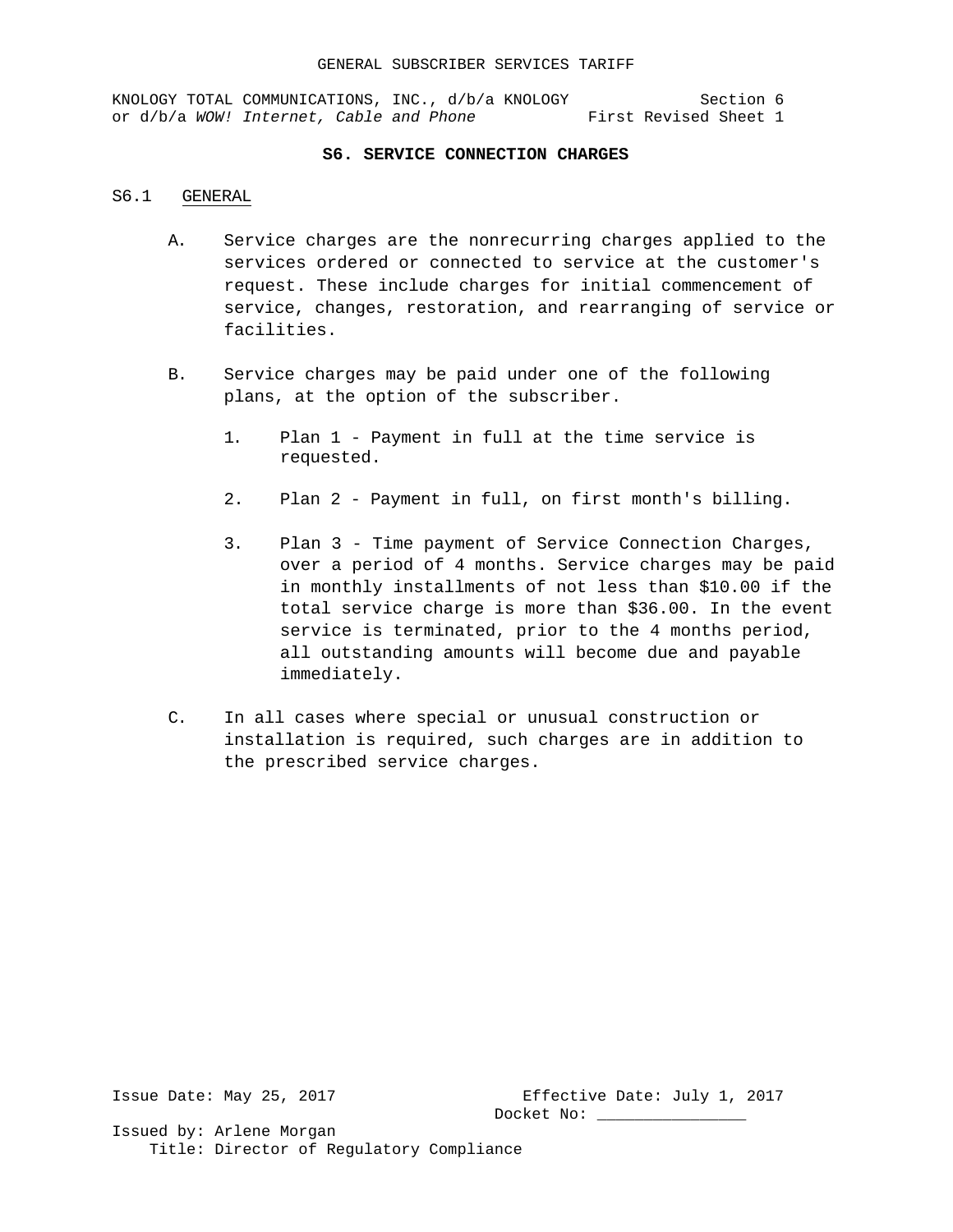KNOLOGY TOTAL COMMUNICATIONS, INC., d/b/a KNOLOGY Section 6 or d/b/a *WOW! Internet, Cable and Phone* First Revised Sheet 2

#### **S6. SERVICE CONNECTION CHARGES**

#### S6.2 DEFINITIONS

- A. Service Order Work Charge: The charge that applies for work performed by the Company in connection with the receiving, recording and processing of customer requests for service.
- B. Central Office Work Charge: The charge applied to work associated with testing and connection functions required within the central office.
- C. Network Interface Charge: This charge is applicable for work performed by the Company in connection with the installation of a network interface.
- D. Returned Check Charge: The charge applied to each insufficient funds check returned.

Issue Date: May 25, 2017 Effective Date: July 1, 2017 Docket No: \_\_\_\_\_\_\_\_\_\_\_\_\_\_\_\_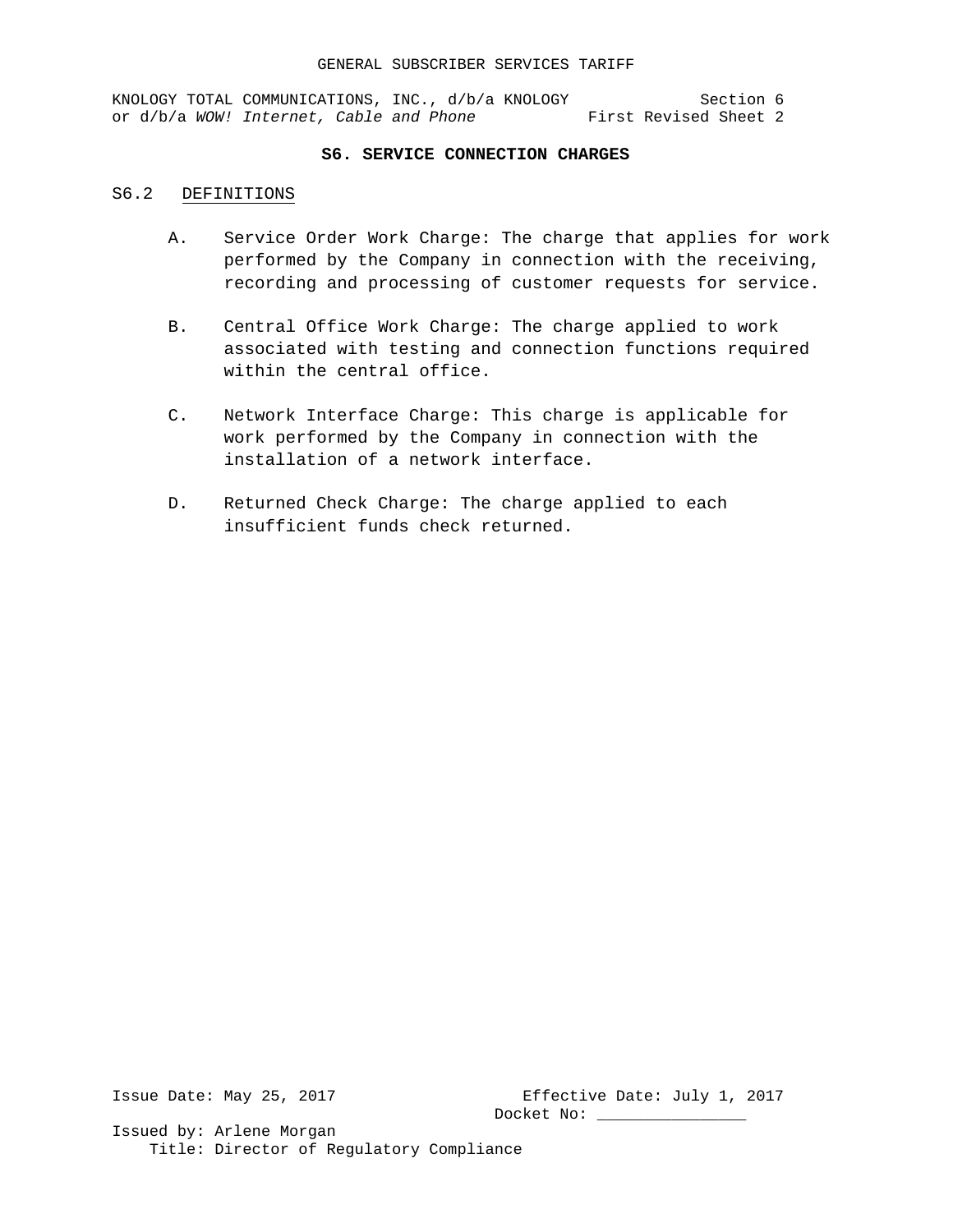KNOLOGY TOTAL COMMUNICATIONS, INC., d/b/a KNOLOGY Section 6 or d/b/a *WOW! Internet, Cable and Phone* First Revised Sheet 3

#### **S6. SERVICE CONNECTION CHARGES**

# S6.2 DEFINITIONS (Cont'd)

- E. Restoration and Suspension Charge: The charge applied for restoration of service after suspension for nonpayment or to the suspension of service temporarily at the request of the customer.
- F. Termination Charge: The charge applied when a customer discontinues an item of service or equipment prior to the expiration for the initial service period designated for such item.
- G. Number Change Charge: The charge applied when a customer requests a change in the customer's telephone number.
- H. Maintenance of Service Charge: The charge applied to each visit by the Company to the customer's premises where a service difficulty or trouble report results from customerprovided equipment, unless the maintenance responsibility rests with the Company because of a maintenance contract.

Issue Date: May 25, 2017 Effective Date: July 1, 2017 Docket No: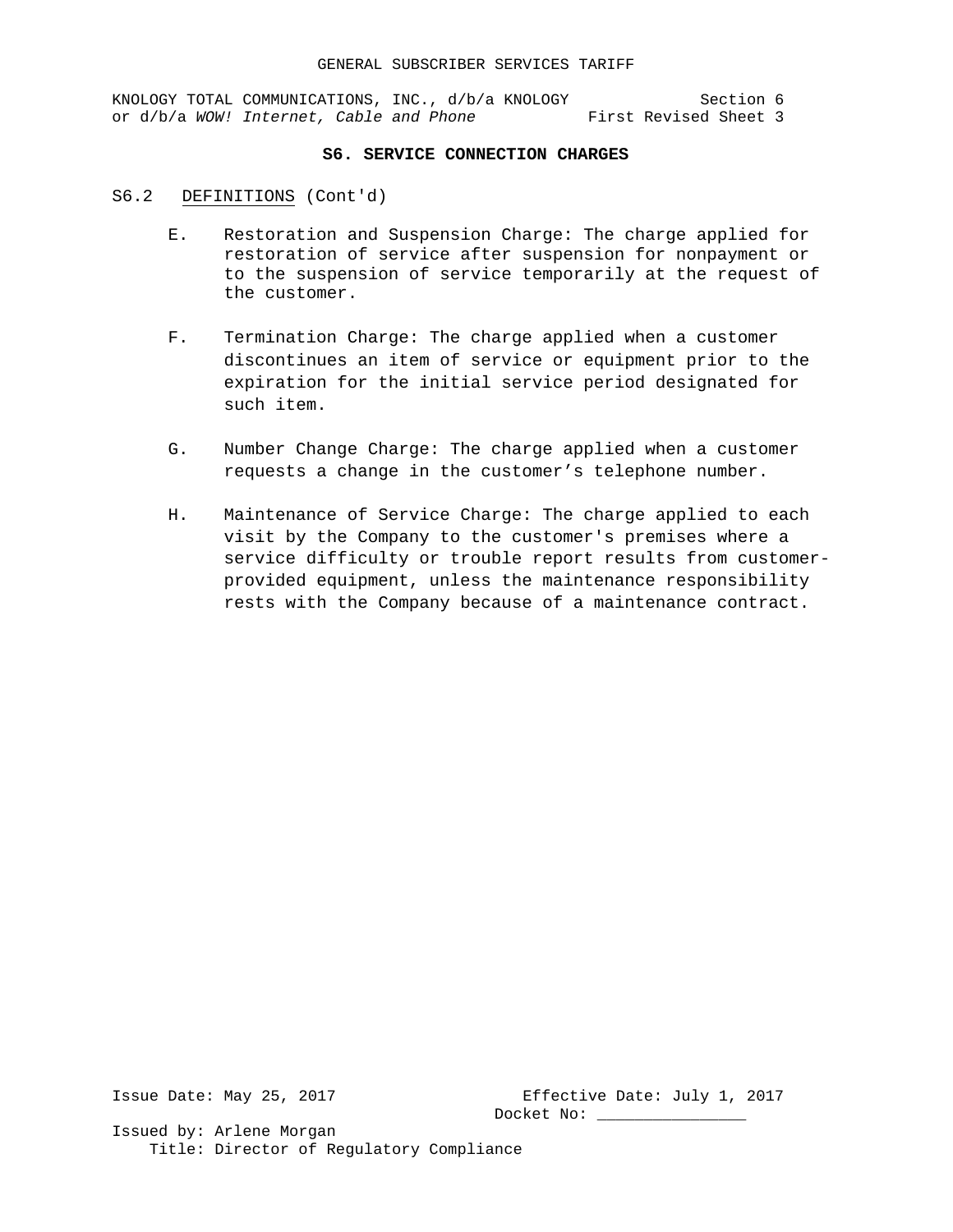#### GENERAL SUBSCRIBER SERVICES TARIFF

KNOLOGY TOTAL COMMUNICATIONS, INC., d/b/a KNOLOGY Section 6 or d/b/a *WOW! Internet, Cable and Phone* First Revised Sheet 4

#### **S6. SERVICE CONNECTION CHARGES**

#### S6.3 APPLICATION OF SERVICE CHARGES

- A. General
	- 1. Service charges as used herein and in other sections of this Tariff are applicable to the ordering, connecting, moving, changing, rearranging and furnishing of telephone service and other telephone facilities and service. The charges apply as follows except as provided hereinafter in other sections of this Tariff.
	- 2. Service order charges are applicable to the following services:
		- a. All classes of Basic Local Exchange Service
		- b. Directory Listings
		- c. Miscellaneous Service Arrangement and Auxiliary Equipment
	- 3. Where the service desired necessitates the use of more than one item of service subject to the service charge, the total charge is the sum of the separate service charges for each item of service furnished except as hereinafter provided.

Issue Date: May 25, 2017 Effective Date: July 1, 2017 Docket No:

Issued by: Arlene Morgan Title: Director of Regulatory Compliance **(D)**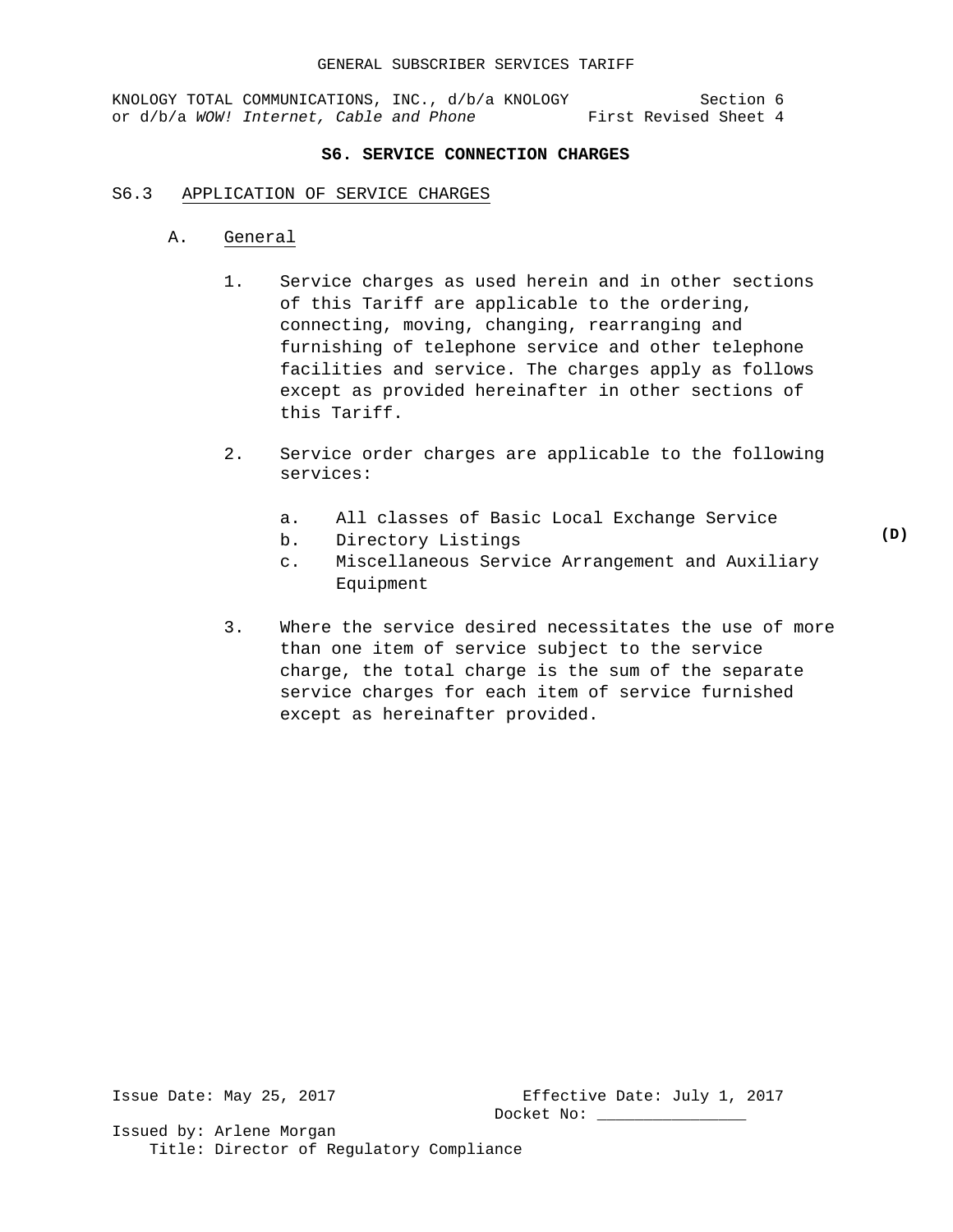#### GENERAL SUBSCRIBER SERVICES TARIFF

KNOLOGY TOTAL COMMUNICATIONS, INC., d/b/a KNOLOGY Section 6 or d/b/a *WOW! Internet, Cable and Phone* First Revised Sheet 5

## **S6. SERVICE CONNECTION CHARGES**

- S6.3 APPLICATION OF SERVICE CHARGES (Cont'd)
	- A. General (Cont'd)
		- 4. When service is reestablished at a location which has been destroyed or made untenable by fire, wind or flood, service charges for connection, move or change do not apply when service is reestablished within a reasonable time. If the subscriber desires service at a new location for a temporary period, service charges for connection will apply for the establishment of service at a temporary location, but no service charge will apply when service is reestablished at the former location.
		- 5. Service charges may be paid at the time of application of service or as otherwise provided herein.
		- 6. Service charges apply to changing or adding touchtone service, custom calling features, number changes or any other miscellaneous service, as specified in this Tariff.

Issue Date: May 25, 2017 Effective Date: July 1, 2017 Docket No: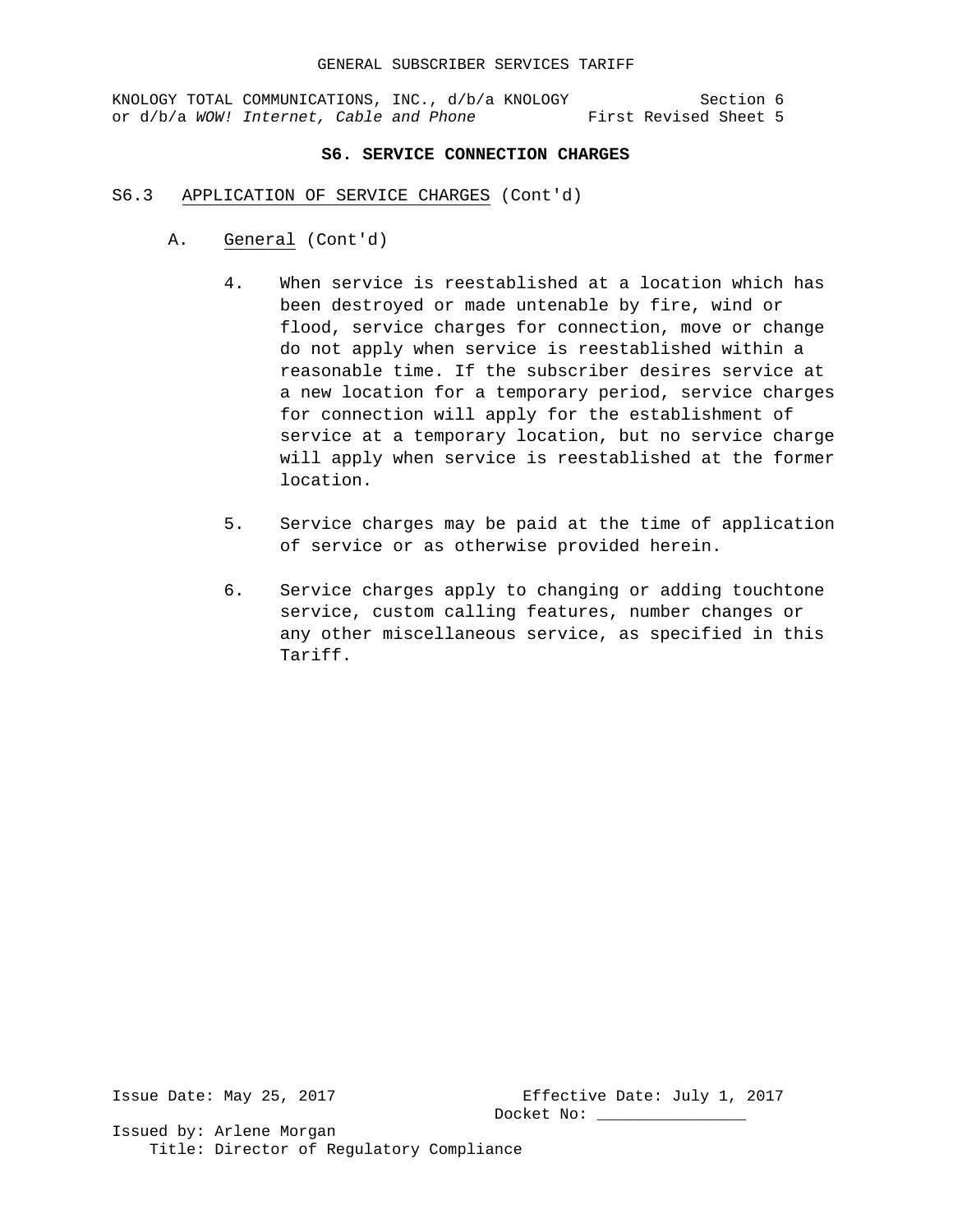## **S6. SERVICE CONNECTION CHARGES**

- S6.3 APPLICATION OF SERVICE CHARGES (Cont'd)
	- B. Application
		- 1. Service Order Charge Applies per customer request for establishment of service, for changes in miscellaneous directory listings, number changes, custom calling features and touchtone service, or for work performed by the Company for the same account. Where more than one account is located at the same premises, work in each individual account will be considered separately.
		- 2. Central Office Work Charge Applies for work in the central office necessary to effect customer requested changes in service.
		- 3. Network Interface Charge Applies to the work performed by the Company in connection with installation of a network interface.
		- 4. Restoration and Suspension Charge This charge is made up of a primary service order charge and Central Office Work Charge.
		- 5. Termination Charge Applies when a customer terminates a service which bears a basic termination liability prior to the expiration of the initial service period specific for that service.
		- 6. Number Change Charge- Applies when a customer requests a change in the customer's telephone number.
		- 7. Maintenance- Applies to each visit to a customer's premise where service difficulty or trouble report occurs from customer provided equipment.

Issue Date: May 25, 2017 Effective Date: July 1, 2017 Docket No: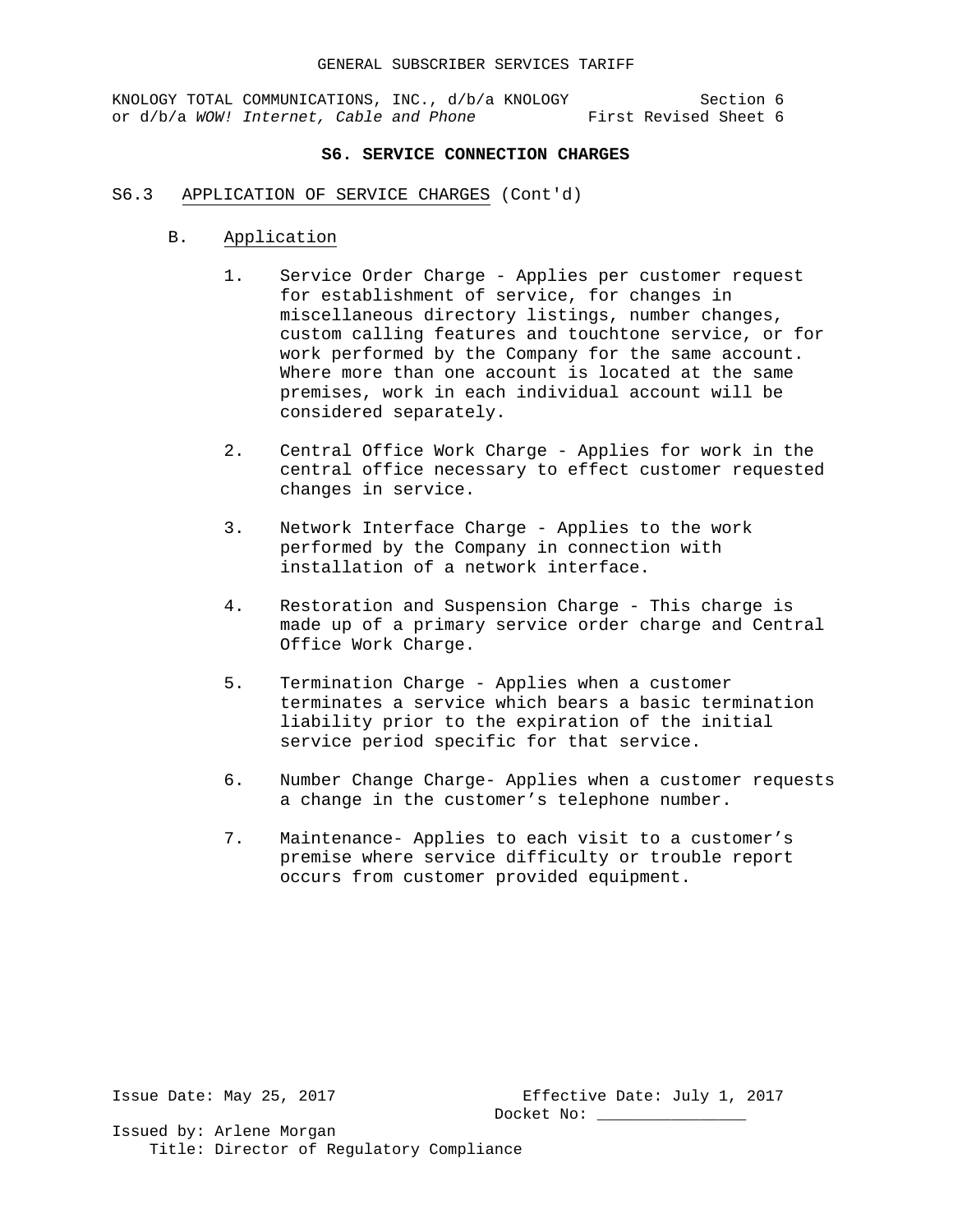## GENERAL SUBSCRIBER SERVICES TARIFF

KNOLOGY TOTAL COMMUNICATIONS, INC., d/b/a KNOLOGY Section 6 or d/b/a *WOW!* Internet, Cable and Phone First Revised Sheet 7 Cancels Original Sheet 7

## **S6. SERVICE CONNECTION CHARGES**

S6.4 RATES

|    |                               | Residence Business                                                                         |       |
|----|-------------------------------|--------------------------------------------------------------------------------------------|-------|
|    | A. Service Order Charge       | \$50.00<br>\$50.00                                                                         | ( I ) |
|    | B. Central Office Work Charge | 20.00<br>20.00                                                                             |       |
|    | C. Network Interface Charge   | 7.50<br>7.50                                                                               |       |
|    | D. Returned Check Charge      | 30.00<br>30.00                                                                             | (I)   |
|    | of Service                    | E. Restoration and Suspension Service Order and Central Office<br>Work Charge              |       |
| F. | Termination Charge            | See specific offering in this<br>Tariff and/or the Company's price<br>list, as applicable. |       |
| G. | Number Change Charge          | Service Order and Central Office<br>Work Charge                                            |       |

Issue Date: May 25, 2017 Effective Date: July 1, 2017 Docket No: \_\_\_\_\_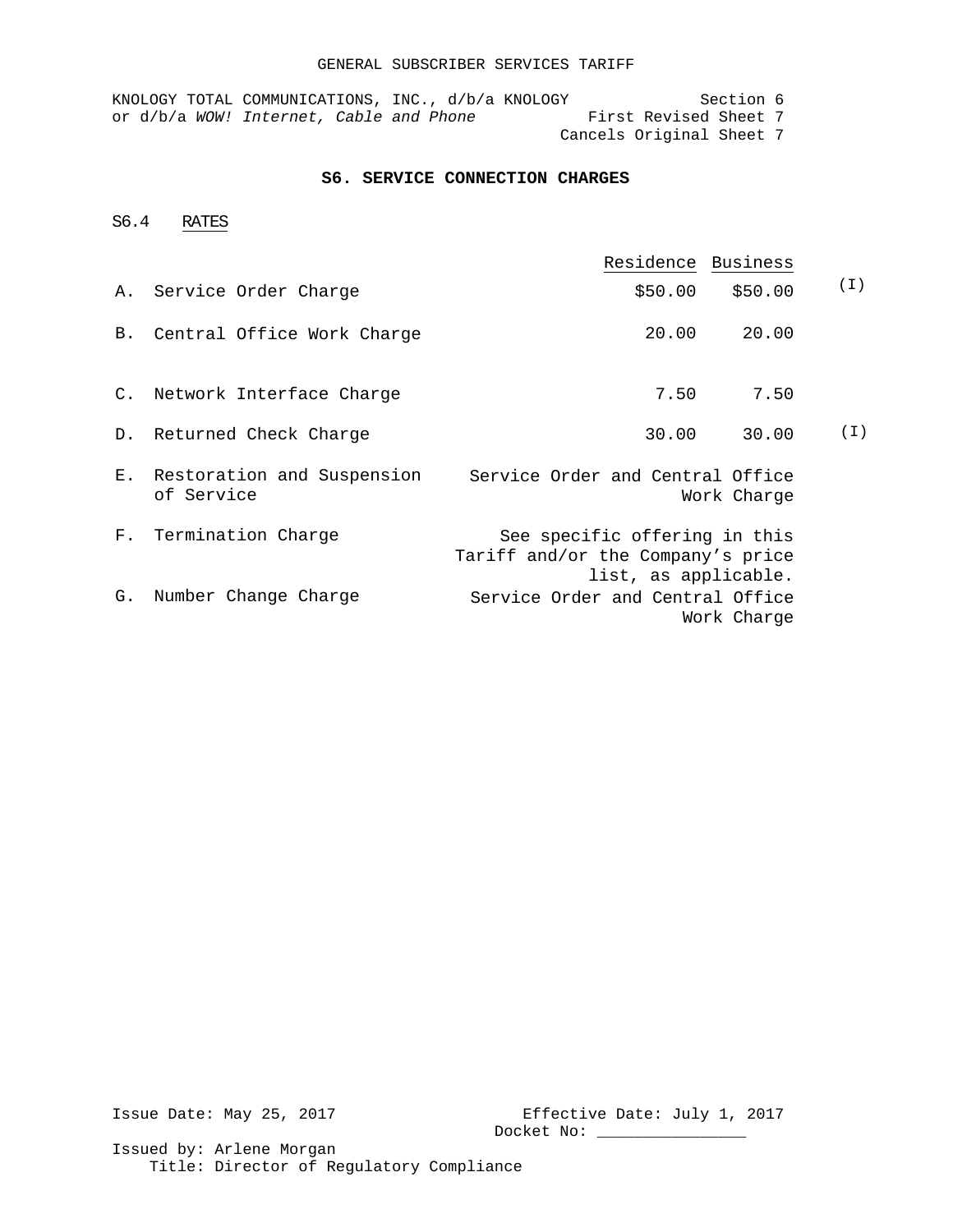# **S7. MISCELLANEOUS SERVICE ARRANGEMENTS**

## CONTENTS Sheet No.

| Α.<br><b>B</b> .                                                      |                                 |
|-----------------------------------------------------------------------|---------------------------------|
|                                                                       | S7.2 Custom Calling Services 2  |
| $A$ .<br>B <sub>1</sub><br>$\mathcal{C}$ .<br>D <sub>1</sub><br>$E$ . | Advanced Feature Definitions  4 |
|                                                                       |                                 |
| Ά.<br>B <sub>1</sub><br>$\mathcal{C}$ .                               |                                 |
|                                                                       |                                 |
| Α.<br>B <sub>1</sub>                                                  |                                 |

Issue Date: May 25, 2017 Effective Date: July 1, 2017 Docket No: \_\_\_\_\_\_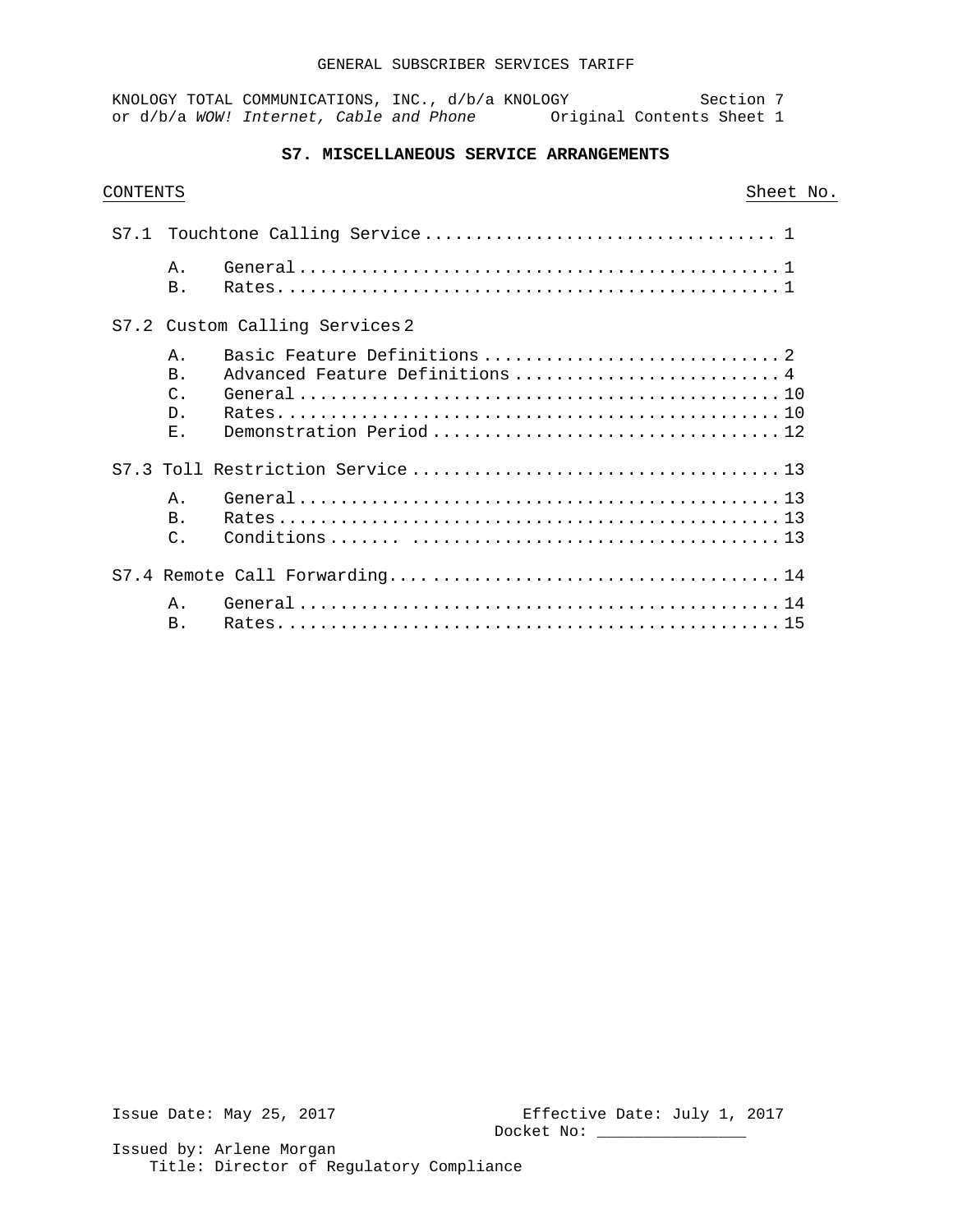KNOLOGY TOTAL COMMUNICATIONS, INC., d/b/a KNOLOGY Section 7<br>1 or d/b/a WOW! Internet, Cable and Phone Sociginal Sheet or d/b/a WOW! Internet, Cable and Phone

## **S7. MISCELLANEOUS SERVICE ARRANGEMENTS**

#### S7.1 TOUCHTONE CALLING SERVICE

- A. General
	- 1. Touchtone Calling Service provides for the origination of telephone calls though the use of pushbuttons.
	- 2. The service is available in all exchanges to business and residence subscribers.
	- 3. Touchtone Calling Service requires special central office equipment and will be provided only from central offices where facilities are available.
	- 4. The monthly rate is the combination of the rate for Touchtone service, plus the regular rate applicable to the class of service provided. Upon installation, the appropriate service charges apply.

## B. Rates

|       |             | Monthly<br>Rate | Nonrecurring<br>Charge                                   |
|-------|-------------|-----------------|----------------------------------------------------------|
| 1.    | Residence - | $\star$         | Service<br>Order and<br>Central<br>Office Work<br>Charge |
| $2$ . | Business -  | $^\star$        | Service<br>Order and<br>Central<br>Office Work<br>Charge |

\* Included in touchtone class of service and rates for basic local telephone service in Section 2.

Issue Date: May 25, 2017 Effective Date: July 1, 2017 Docket No: \_\_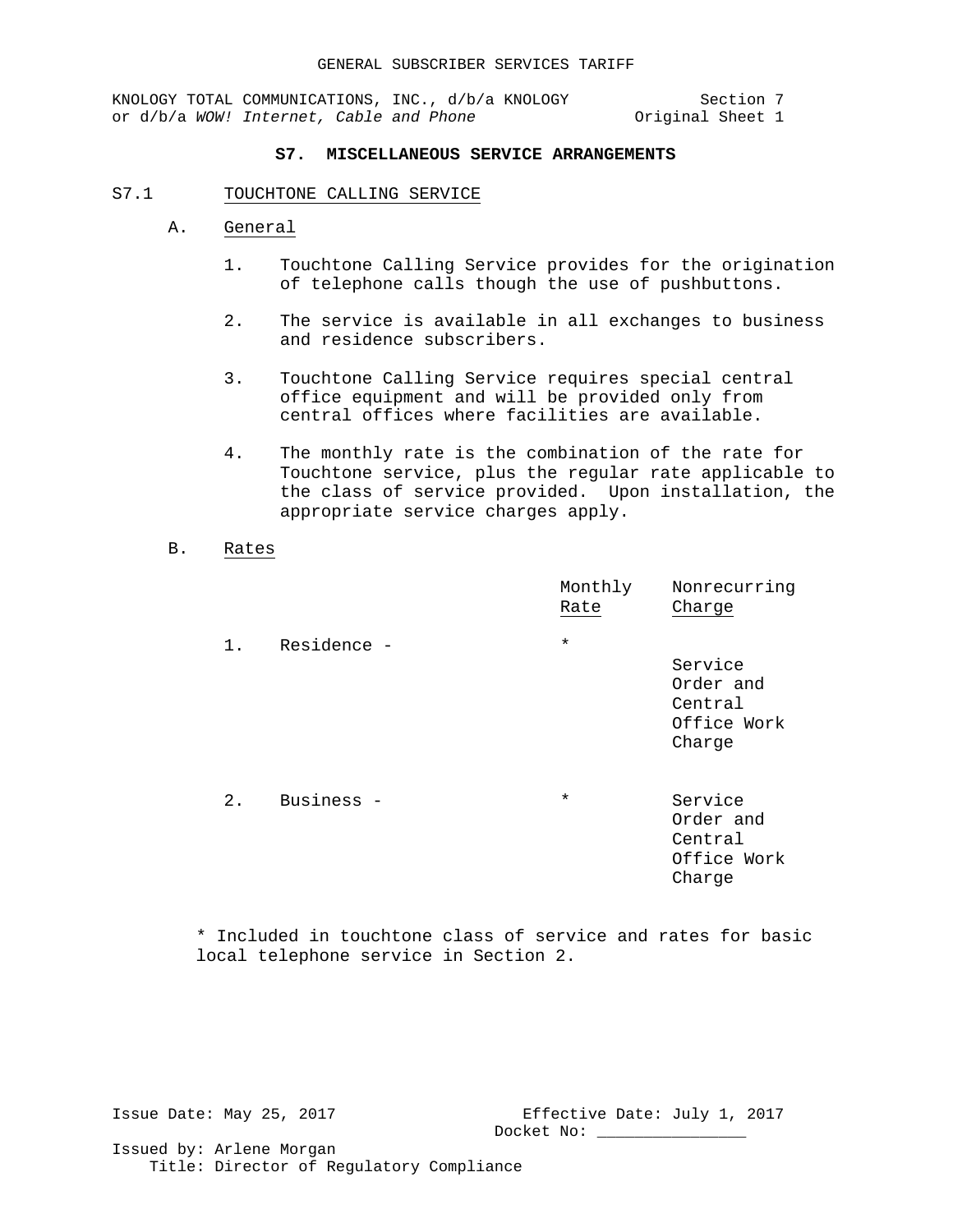KNOLOGY TOTAL COMMUNICATIONS, INC., d/b/a KNOLOGY Section 7<br>or d/b/a WOW! Internet, Cable and Phone 0riginal Sheet 2 or d/b/a WOW! Internet, Cable and Phone

# **S7. MISCELLANEOUS SERVICE ARRANGEMENTS**

#### S7.2 CUSTOM CALLING SERVICES

- A. Basic Feature Definitions
	- 1. Call Waiting With Cancel This feature informs you with a burst of tone during a telephone conversation that another call is waiting to be answered. You can answer the call either by depressing the switchhook or by hanging up and being rung back. You are allowed to dial a special code to disable Call Waiting for the duration of one call.
	- 2. Call Forwarding This feature allows you to dial a special code to have your calls redirected from your telephone number to another telephone number. The feature can be cancelled by dialing another special code. The Call Forwarding customer is responsible for the payment of any applicable message unit charge or direct distance dialed message toll charge for each call between his Call Forwarding telephone and the telephone to which the call is being forwarded. The charge applies to all calls that are answered at the telephone to which the calls are being forwarded, including person-to-person and collect calls, even though they may not be accepted at the answering service.
	- 3. Three-Way Calling This feature allows you to add a third party to an existing telephone conversation. You can do this by flashing the switchhook to place the original call on hold, dialing the third party, and flashing the switchhook again to create a three-way call.

Issue Date: May 25, 2017 Effective Date: July 1, 2017 Docket No: \_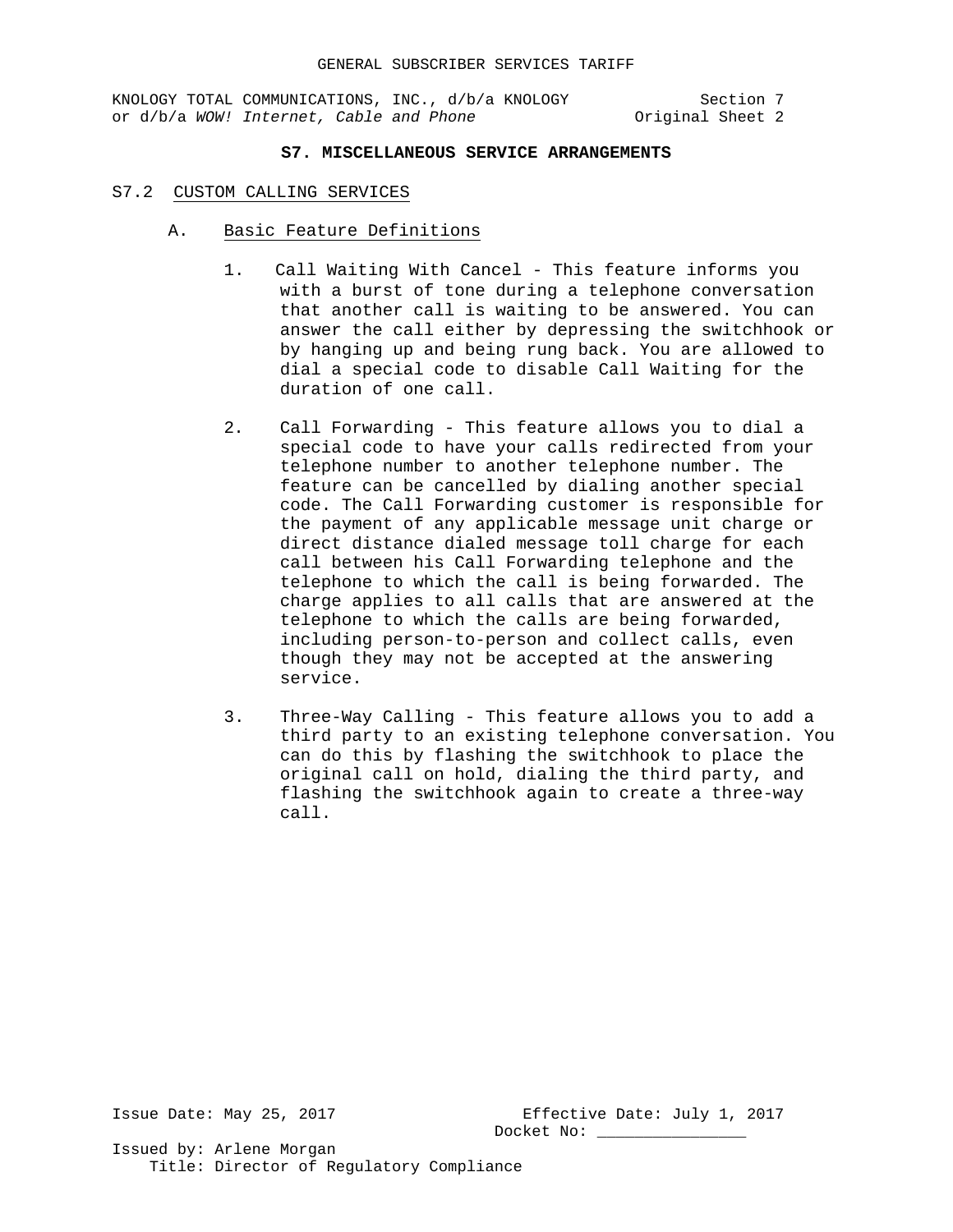KNOLOGY TOTAL COMMUNICATIONS, INC., d/b/a KNOLOGY Section 7<br>or d/b/a WOW! Internet, Cable and Phone 0riginal Sheet 3 or d/b/a WOW! Internet, Cable and Phone

## **S7. MISCELLANEOUS SERVICE ARRANGEMENTS**

#### S7.2 CUSTOM CALLING SERVICES (Cont'd)

- A. Basic Feature Definitions (Cont'd)
	- 4. Speed Calling This feature allows you to call selected telephone numbers by dialing a one- or twodigit code. There are two types of Speed Calling:

One-Digit (8-Code) Speed Calling allows you to create a list of up to eight frequently dialed numbers which are called by dialing a one-digit code. The one-digit code can be any number from 2 through 9.

Two-Digit (30-Code) Speed Calling allows you to create a list of up to thirty frequently dialed numbers which are called by dialing a two-digit code. The two-digit code can be any number from 20 through 49.

5. Distinctive Ringing - This feature allows your telephone line to have up to three telephone numbers, each having its own unique ringing pattern. You can determine for whom a call is intended by the sound of the ringing pattern. If you also have Call Waiting, each telephone number will have a unique Call Waiting tone. Personal Ringing and Call Waiting Tones are applied as follows:

Main Number - One long ring or tone Second Number - Two short rings or tones Third Number - A short, long, short ringing pattern or tone

6. Call Hold - This feature lets you dial a special code and place someone on hold when you want to initiate a second call, or when you need to talk privately with someone else in the room. You can also place a call on hold, hang up, listing for ringing, and retrieve the call from another extension off of the same line.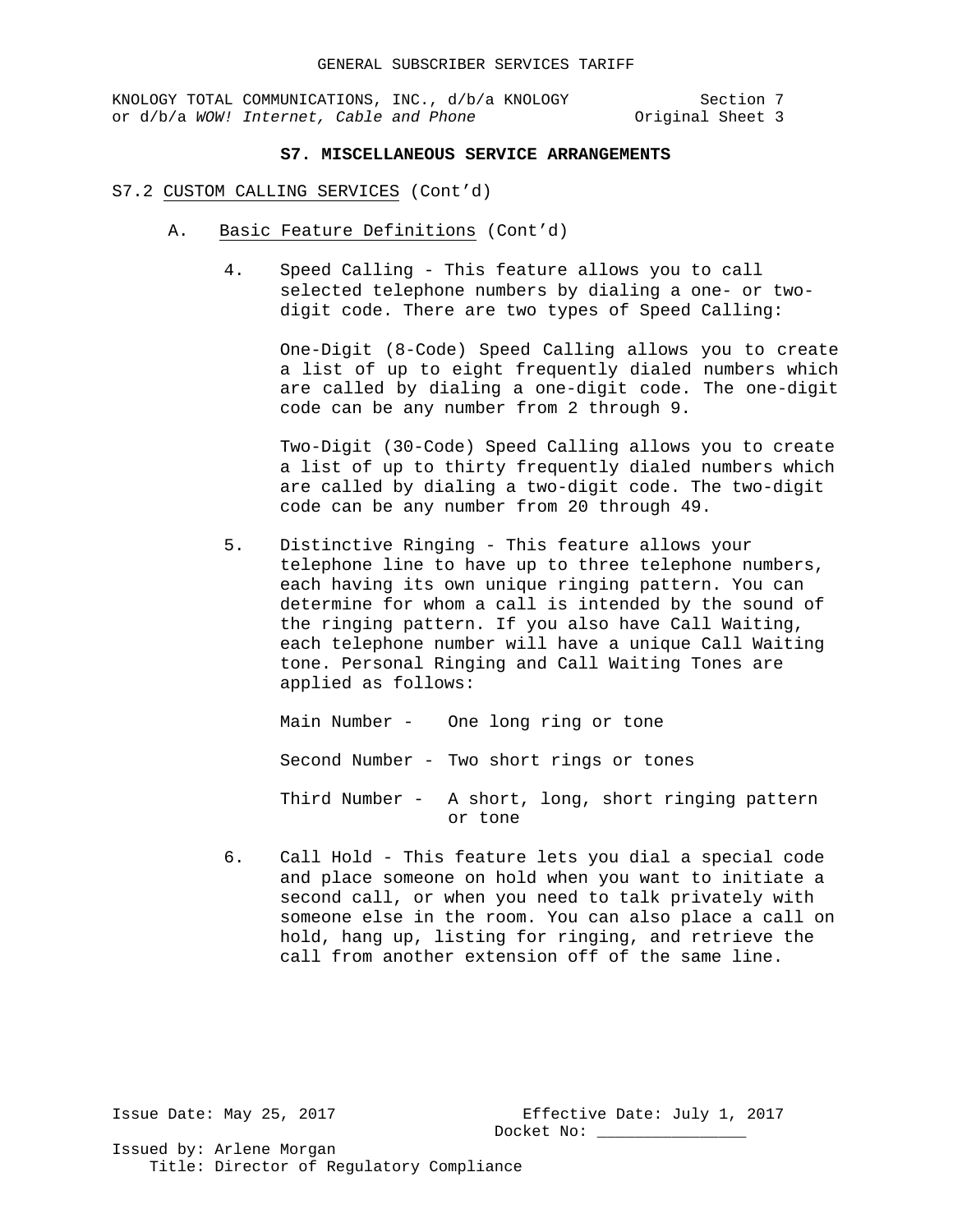KNOLOGY TOTAL COMMUNICATIONS, INC., d/b/a KNOLOGY Section 7<br>or d/b/a WOW! Internet, Cable and Phone 0riginal Sheet 4 or d/b/a WOW! Internet, Cable and Phone

## **S7. MISCELLANEOUS SERVICE ARRANGEMENTS**

#### S7.2 CUSTOM CALLING SERVICES (Cont'd)

- A. Basic Feature Definitions (Cont'd)
	- 7. Call Wake-Up This feature lets you dial a special code that allows you to program a wake-up time by a 24 hour clock. The telephone will then ring you back at the preprogrammed time.
	- 8. Warm Line This feature allows a predetermined telephone number to be automatically dialed if you take your telephone off the hook and do not dial any digits within a certain period of time. The time-out interval may be set from 1 to 28 seconds.
	- 9. Remote Access Call Forwarding This feature provides a customer the Call Forwarding Variable feature and the capability to activate and deactivate the service remotely from any line/equipment capable of Touch-Tone signaling, rather than only from the base station line. This feature does not require that a courtesy call be completed to the forward-to-telephone number.
	- 10. Do Not Disturb This feature allows you to receive phone calls only from people to whom you give a PIN (personal identification number. If Do Not Disturb with PIN is activated on your phone, only people that you have selected to give your PIN to will be able to reach you until you deactivate this feature.

## B. Advanced Feature Definitions

- 1. Repeat Dialing This feature allows you to dial an access code to have your telephone continuously attempt to redial a busy number that you tried to call. When the line is free, you will be alerted with a special ring, and the call will automatically be made. You can also use Repeat Dialing to redial the last number you called.
- 2. Call Return This feature allows you to dial a code and have a call automatically returned to the last party who called or attempted to call you if the number is available and the number delivery has not been cancelled.

Issue Date: May 25, 2017 Effective Date: July 1, 2017 Docket No: \_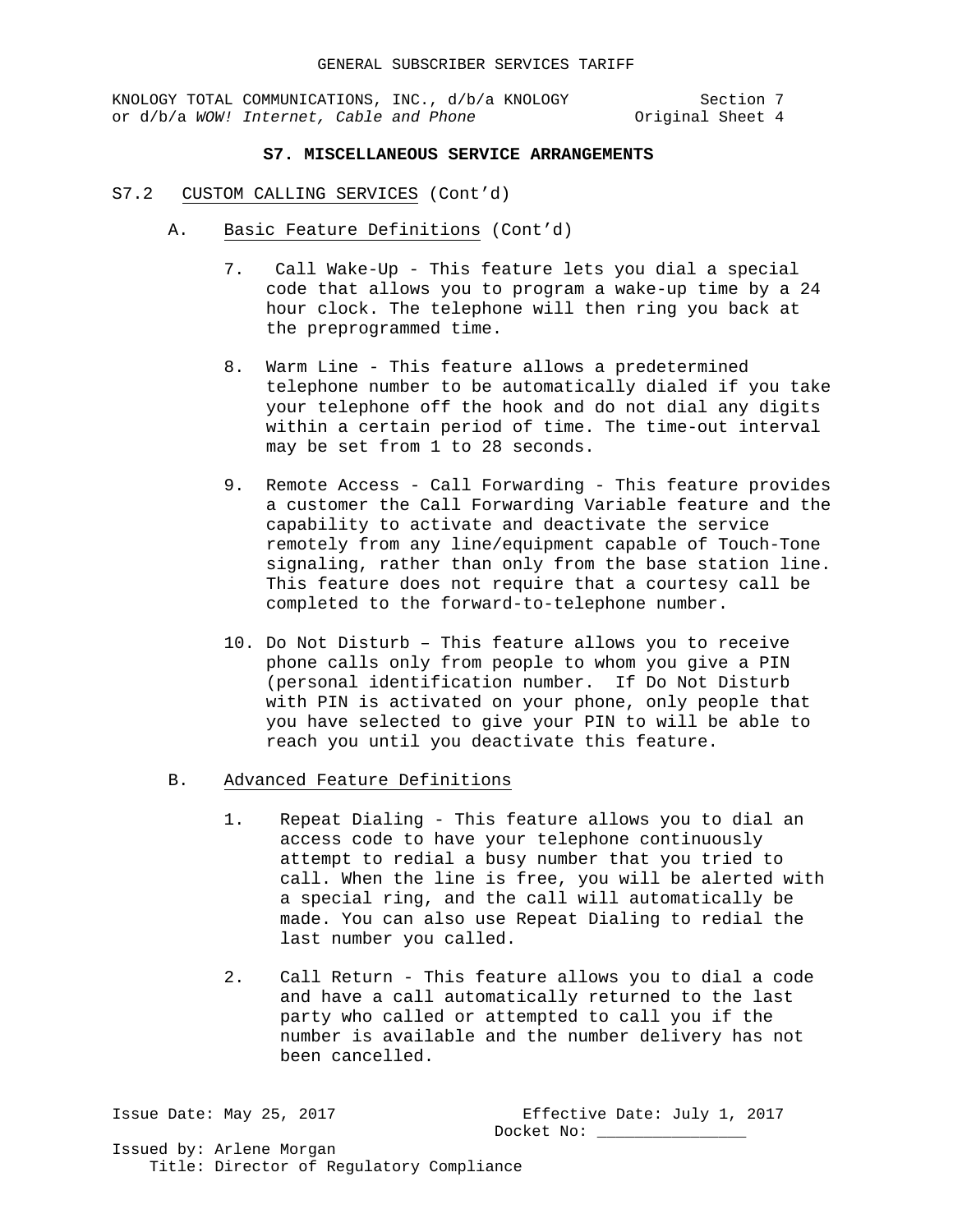KNOLOGY TOTAL COMMUNICATIONS, INC., d/b/a KNOLOGY Section 7<br>or d/b/a WOW! Internet, Cable and Phone 0riginal Sheet 5 or d/b/a WOW! Internet, Cable and Phone

#### **S7. MISCELLANEOUS SERVICE ARRANGEMENTS**

#### S7.2 CUSTOM CALLING SERVICES (Cont'd)

- B. Advanced Feature Definitions (Cont'd)
	- 3. Call Trace This feature allows you to automatically initiate a trace of the last incoming call. After receiving such a call, you simply dial a special code to have the calling party's telephone number printed at the Telephone Company's switching office. By activating the Call Trace feature, the customer automatically authorizes the Telephone Company to store the results of any or all traces initiated by the customer at the Telephone Company's switching office and to release the results of such traces directly to the customer's serving law enforcement agency upon a further request by the customer. The trace record will provide only the incoming telephone number and no way identifies the person(s) actually placing the call(s). The customer must contact the Telephone Company within ten (10) days after activating a call trace or the trace record will be automatically deleted from the system.
	- 4. Caller ID This feature is allows you to view the calling party's telephone number prior to answering a call. A special customer provided display device on or next to telephone is required to allow you to view the calling number. If the calling telephone number is not available for forwarding to the called party, the customer's display device will record the time and date, and show "OUT OF AREA", and in some cases, dashes (--- ----), for non -available numbers. The calling telephone is unavailable for cellular carrier and interexchange carrier calls.

Any customer subscribing to Caller ID will be responsible for the provision of a display device which will be located on the customer's premises. The installation, repair and technical capability of that equipment to function in conjunction with the feature specified herein will be the responsibility of the customer. The Company assumes no liability and will be held harmless for any incompatibility of this equipment to perform satisfactorily with the network features described herein.

Issue Date: May 25, 2017 Effective Date: July 1, 2017 Issued by: Arlene Morgan Title: Director of Regulatory Compliance

Docket No: \_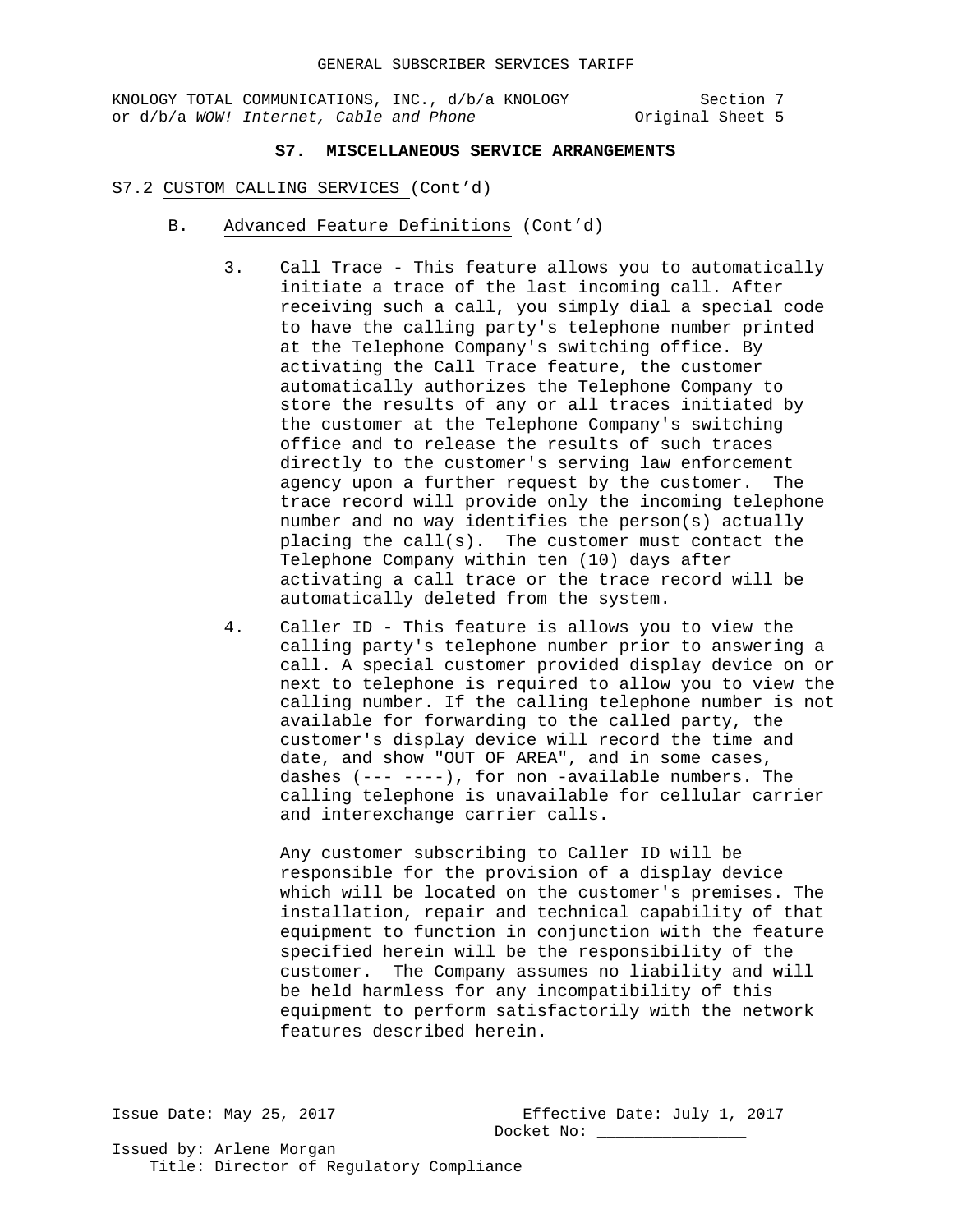KNOLOGY TOTAL COMMUNICATIONS, INC., d/b/a KNOLOGY Section 7<br>or d/b/a WOW! Internet, Cable and Phone 6 (1) 0 (1) Original Sheet 6 or d/b/a *WOW! Internet, Cable and Phone* 

## **S7. MISCELLANEOUS SERVICE ARRANGEMENTS**

#### S7.2 CUSTOM CALLING SERVICES (Cont'd)

- B. Advanced Feature Definitions (Cont'd)
	- 4. Caller ID (Cont'd)

Telephone numbers are not available on operator handled or credit card calls.

Telephone numbers transmitted via Caller ID are intended solely for the use of the Caller ID subscriber. Resale of this information is prohibited by this Tariff.

5. Caller ID Blocking - This feature allows you to prevent your telephone number from being made available to the party you are calling. There are two types of blocking; (1) per call and (2) per line. Caller ID Blocking per call allows you to prevent the delivery of your number for the duration of one call. To do this, you dial a special code prior to making the call.

This feature will be available, subject to the availability of facilities, without presubscription and at no charge.

Caller ID Blocking per line allows you to prevent the delivery of your number on all calls.

This feature is available only to established shelters of domestic violence intervention agencies and law enforcement agency offices and must be established/removed via a service order.

Issue Date: May 25, 2017 Effective Date: July 1, 2017 Docket No: \_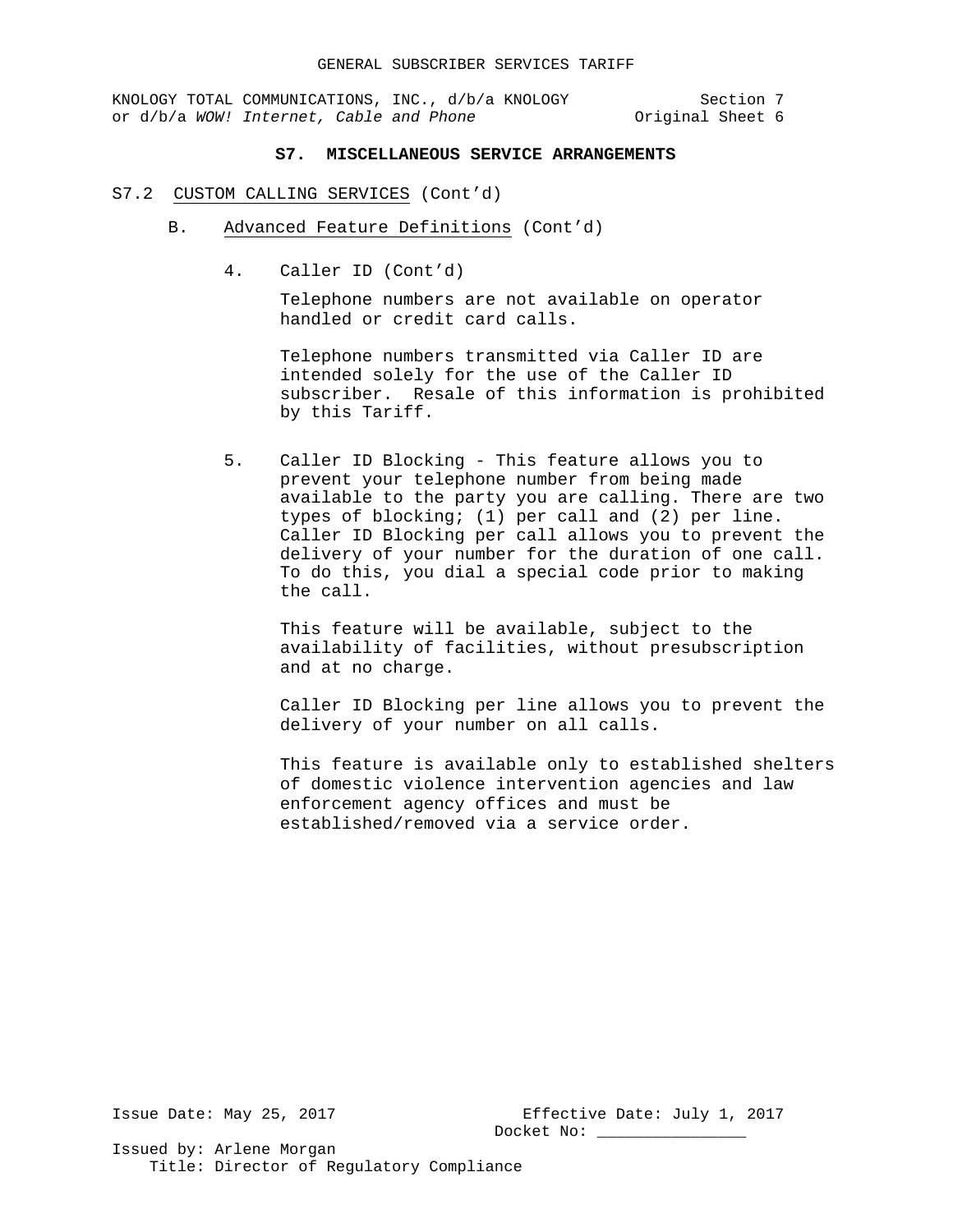KNOLOGY TOTAL COMMUNICATIONS, INC., d/b/a KNOLOGY Section 7<br>or d/b/a WOW! Internet, Cable and Phone (2013) Singles or dynamic or or d/b/a WOW! Internet, Cable and Phone

# **S7. MISCELLANEOUS SERVICE ARRANGEMENTS**

- S7.2 CUSTOM CALLING SERVICES (Cont'd)
	- B. Advanced Feature Definitions (Cont'd)
		- 6. Priority Ringing This feature allows you to program your telephone line to ring with a special ringing pattern whenever you are called by a select list of telephone numbers. Your telephone will ring with a normal ringing pattern for all other calling numbers. If you also have Call Waiting, you will hear a distinctive Call Waiting tone whenever someone on your list calls you while you are on the telephone.
		- 7. Preferred Call Forwarding This feature allows you to create a list of telephone numbers that are to be forwarded when they call you. When you activate this feature and a call arrives from a telephone number that appears on your list, the call is forwarded. All fashion.
		- 8. Preferred Call Block This feature allows you to create a list of specific telephone numbers from which you do not wish to receive calls. Calls from telephone numbers on your list are intercepted and sent to an announcement that informs the caller that you are not receiving any calls at that time. After receiving an offending call, you can dial a special code to add the caller's number to your call Screening List, even if you do not know the calling party's telephone number.
		- 9. Preferred Call Acceptance This feature allows you to screen incoming calls by creating a list of telephone numbers from which you are willing to accept calls. Calls from numbers not contained on your list are routed to an announcement that informs them that you are not receiving calls at that time.

Issue Date: May 25, 2017 Effective Date: July 1, 2017 Docket No: \_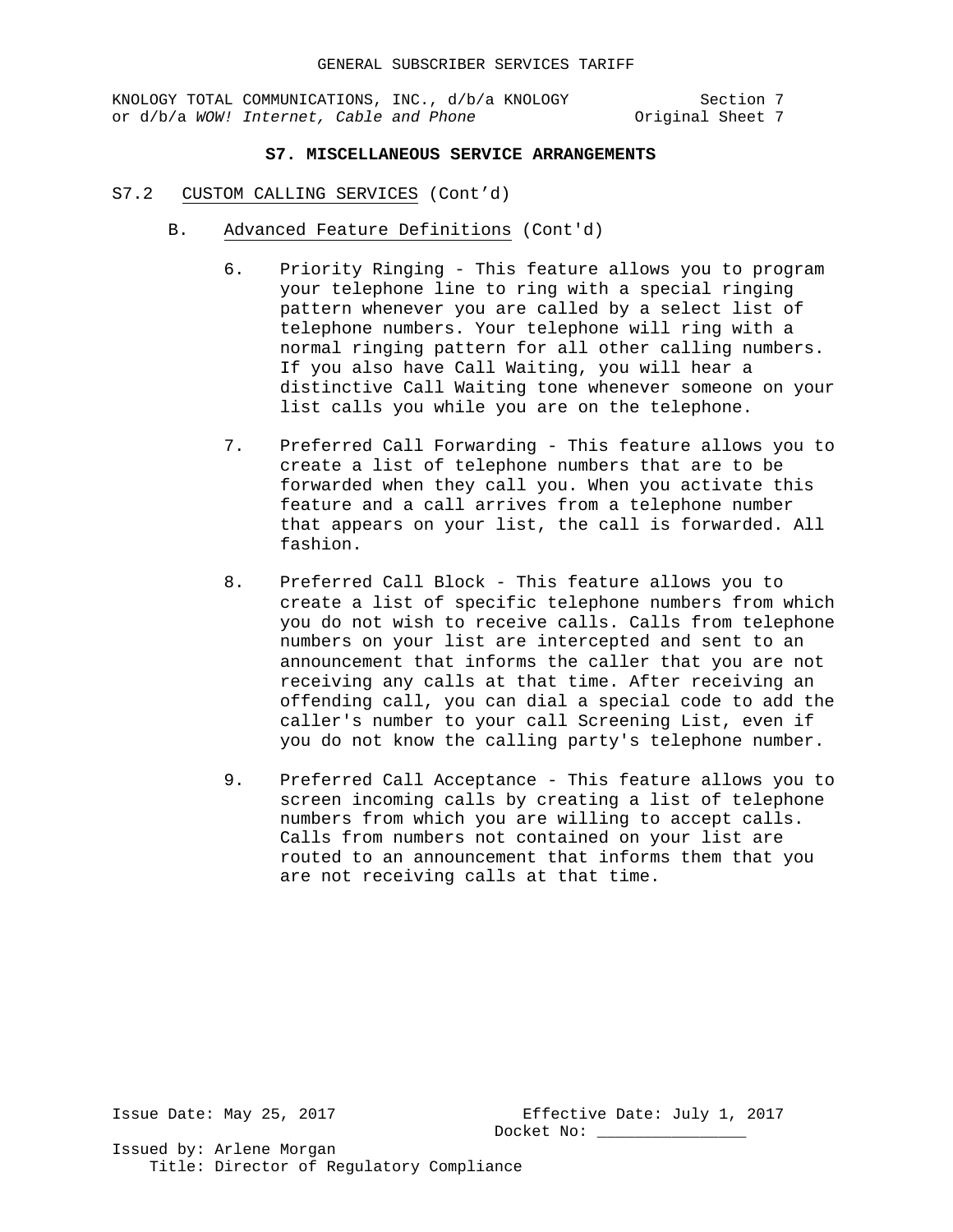KNOLOGY TOTAL COMMUNICATIONS, INC., d/b/a KNOLOGY Section 7<br>3 or d/b/a WOW! Internet, Cable and Phone Section 7 or d/b/a WOW! Internet, Cable and Phone

## **S7. MISCELLANEOUS SERVICE ARRANGEMENTS**

#### S7.2 CUSTOM CALLING SERVICES (Cont'd)

- B. Advanced Feature Definitions (Cont'd)
	- 10. Caller ID Deluxe (Name and Number Delivery)- This feature enables the customer to view on a display unit the calling party Directory Name and Directory Number (DN) on incoming telephone calls. A maximum of 15 characters is allowed for transmission of the calling party Directory Name. When Caller ID - Deluxe is activated on a customer's line, the calling party Directory Name and Directory Number on incoming calls will be displayed on the called CPE during the first long silent interval of the ringing cycle. The date and time of the call is also transmitted to the Caller ID - Deluxe customer.

If the incoming call originates from a customer provided or Company Public Telephone or a Company provided Semi-Public Telephone, the name information transmitted will always be "Pay Phone."

If the incoming call is from a caller who subscribes to Distinctive Ringing service, the name and number transmitted will always be the main directory listing information, rather than the Distinctive Ringing service listed name and number.

If the incoming call originates from a Multi-Line Hunt Group, the name and number transmitted will always be the main listed directory name and number of the hunt group, unless, facilities permitting, the lines are Telephone Number (TN) identified within the group.

Issue Date: May 25, 2017 Effective Date: July 1, 2017 Docket No: \_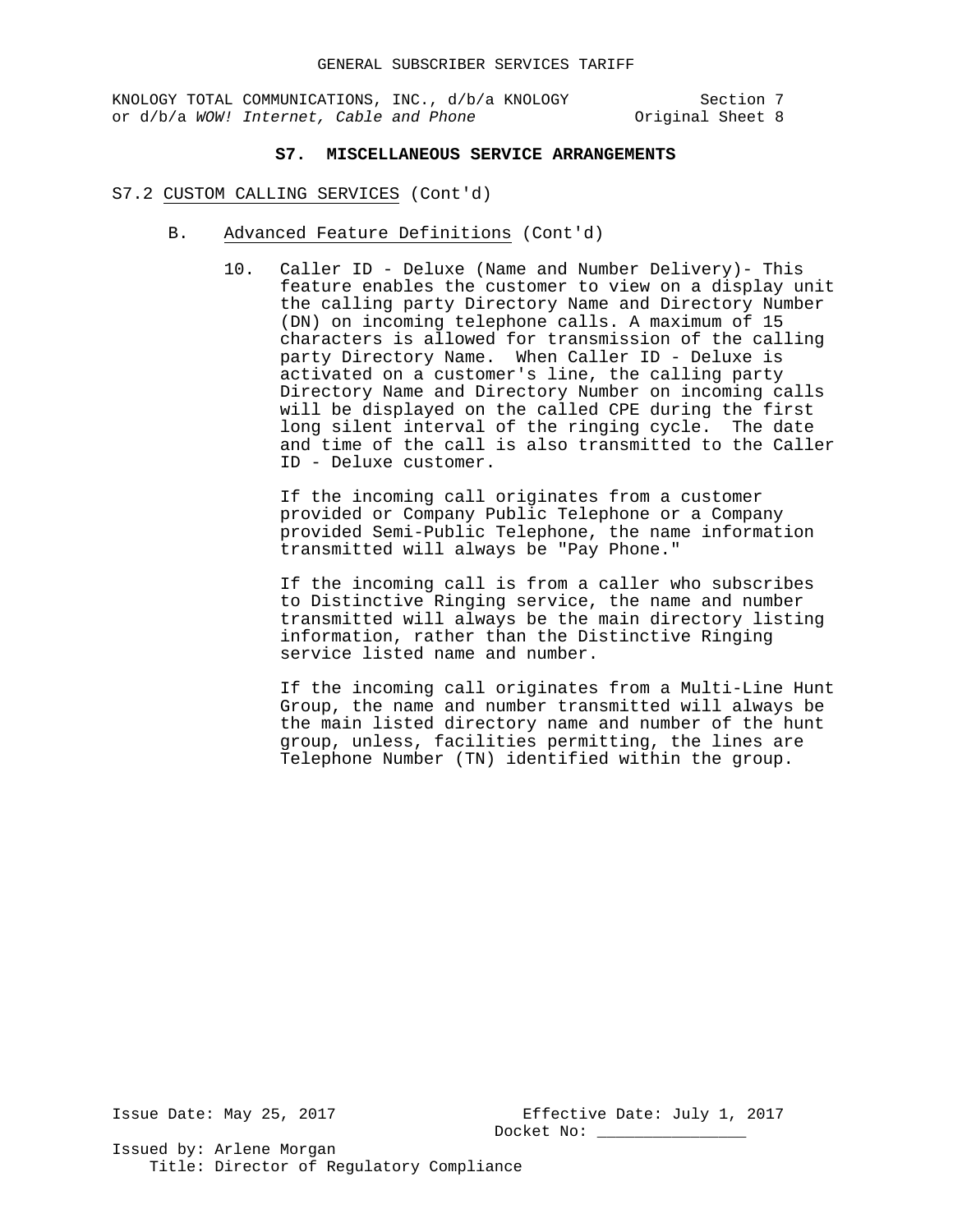KNOLOGY TOTAL COMMUNICATIONS, INC., d/b/a KNOLOGY Section 7<br>or d/b/a WOW! Internet, Cable and Phone 0riginal Sheet 9 or d/b/a WOW! Internet, Cable and Phone

## **S7. MISCELLANEOUS SERVICE ARRANGEMENTS**

#### S7.2 CUSTOM CALLING SERVICES (Cont'd)

- B. Advanced Feature Definitions (Cont'd)
	- 10. Caller ID Deluxe (Name and Number Delivery)(Cont'd)

If the incoming call is from a caller served by a PBX, generally only the main listed name and number of the PBX will be transmitted and available for display. However, in certain circumstances, where facilities permit, the information associated with the actual station originating the call may be transmitted and available for display.

- 11. Call Transfer This is an arrangement that enables a subscriber to receive or originate calls on the subscriber's number and transfer that call to a second number. This is done by depressing the switch-hook of the receiver button and dialing the third party's number. The subscriber then hangs up the phone, leaving the two parties connected. Call transfer can only be used in connection with individual line service, and both lines must be served out of the same central office. Call transfer is also only available to those customers who subscribe to Three-Way Calling.
- 12. Anonymous Call Block Allows the customer to reject incoming calls from people using the ID Masking feature (i.e., that have intentionally blocked their identification (name and number) display information). This feature is activated by dialing a pre-assigned code. Once activated, an announcement will play to those callers using ID Masking stating that no anonymous calls will be accepted, and they should unblock their number and call again. This feature can be deactivated by dialing a pre-assigned code. This is a monthly subscription service. Availability of service depends upon the Company obtaining suitable interconnection arrangements with other local exchange companies.

Issue Date: May 25, 2017 Effective Date: July 1, 2017 Docket No: \_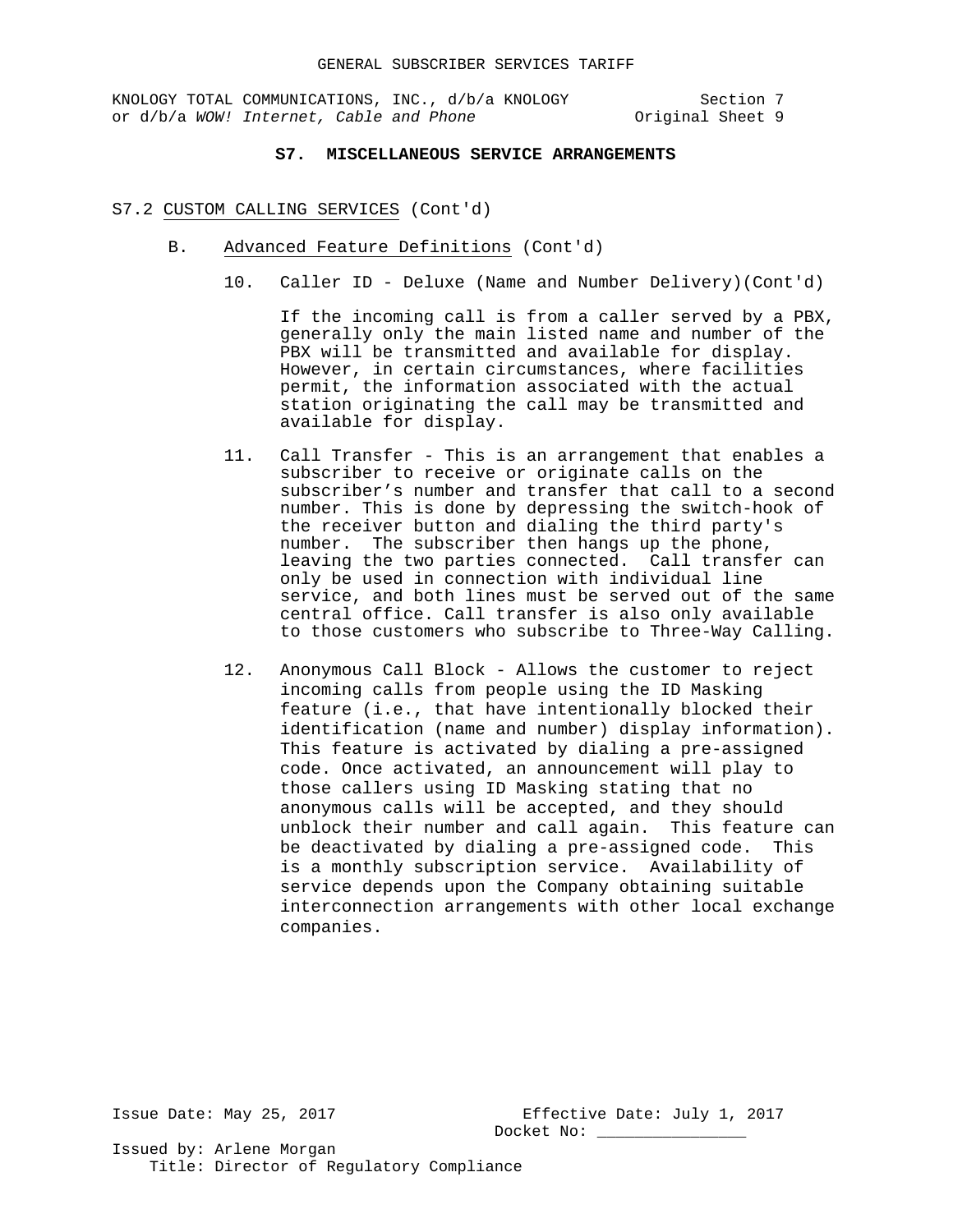KNOLOGY TOTAL COMMUNICATIONS, INC., d/b/a KNOLOGY Section 7<br>or d/b/a WOW! Internet, Cable and Phone 0riginal Sheet 10 or d/b/a WOW! Internet, Cable and Phone

## **S7. MISCELLANEOUS SERVICE ARRANGEMENTS**

## S7.2 CUSTOM CALLING SERVICES (Cont'd)

- A. General
	- 1. Custom Calling Services are furnished subject to the availability of special central office facilities.
	- 2. No assurance can be given that transmission will be fully satisfactory during conference and call forwarding calls.

## D. Rates

1. The following rates and charges are in addition to all other applicable rates and charges for service furnished.

|                                 |  |  | Monthly Rate |                        |
|---------------------------------|--|--|--------------|------------------------|
| a. Basic Features               |  |  |              | Per C.O. Line Equipped |
|                                 |  |  |              |                        |
| Call Forwarding                 |  |  |              | \$3.50                 |
| Remote Access - Call Forwarding |  |  |              | \$6.00                 |
| Three-Way Calling               |  |  |              | \$4.00                 |
| *Call Waiting                   |  |  |              | \$3.50                 |
| Call Waiting w/Cancel           |  |  |              | \$4.00                 |
| Speed Calling (8 code)          |  |  |              | \$3.50                 |
| Speed Calling (30 code)         |  |  |              | \$3.50                 |
| Distinctive Ringing (each       |  |  |              | \$3.50                 |
| additional telephone number)    |  |  |              |                        |
| Call Hold                       |  |  |              | \$2.00                 |
| Call Wake-Up                    |  |  |              | \$2.00                 |
| Warm line                       |  |  |              | \$2.00                 |
| Do Not Disturb                  |  |  |              | \$1.50                 |
| Multiple Feature Discounts:     |  |  |              |                        |
| 2 features                      |  |  |              | 10% discount           |
| 3 features                      |  |  |              | 20% discount           |
| 4 or more features              |  |  |              | 30% discount           |

\* This service is no longer available to new subscribers. However, this service will continue to be maintained for existing subscribers as long as they remain in service with Knology Total Communications, Inc., d/b/a Knology or d/b/a *WOW! Internet, Cable and Phone*.

Issue Date: May 25, 2017 Effective Date: July 1, 2017 Docket No: \_\_\_\_\_\_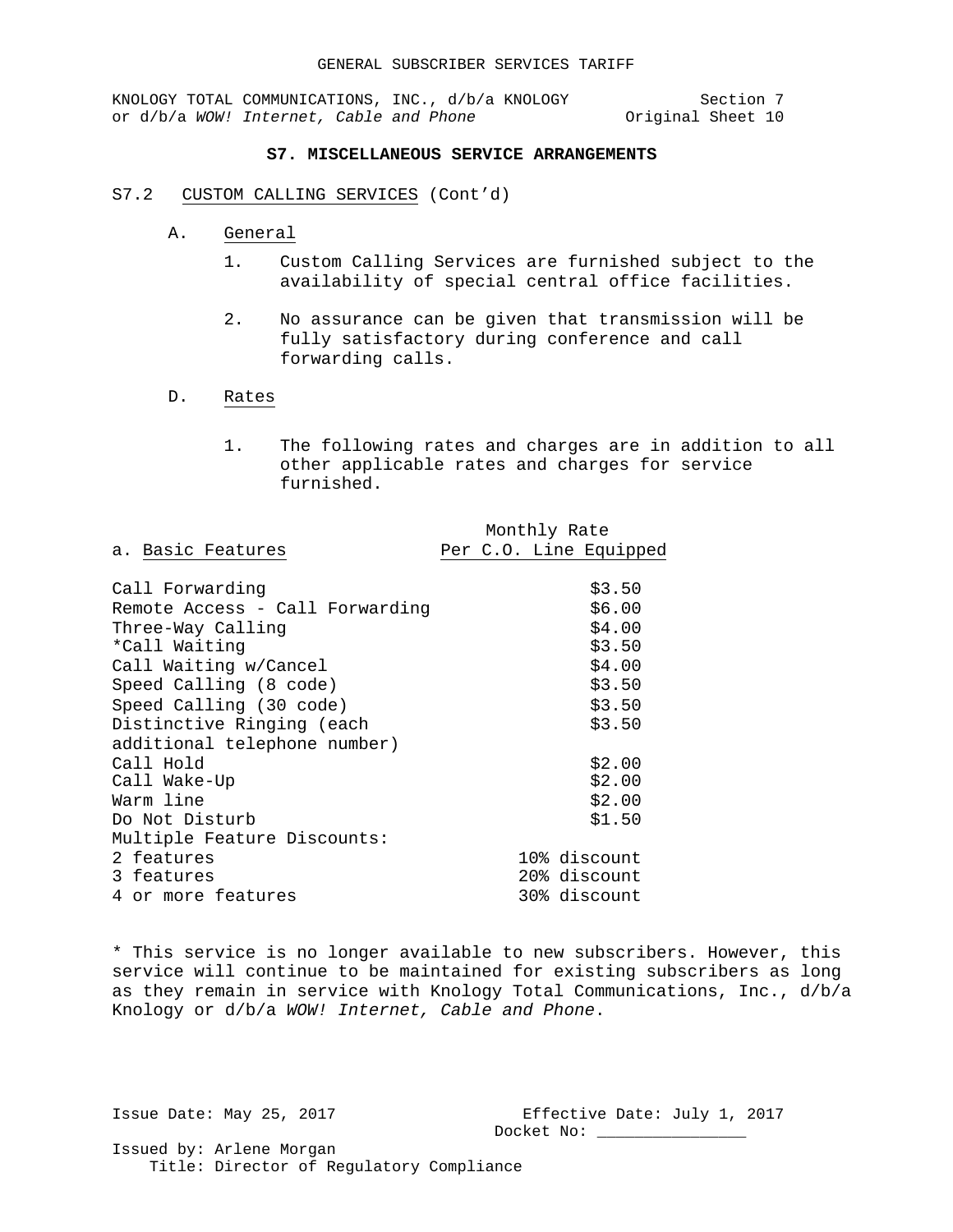#### **S7. MISCELLANEOUS SERVICE ARRANGEMENTS**

# S7.2 CUSTOM CALLING SERVICES (Cont'd)

| D. Rates (Cont'd)                                                                                                                                                                                                                                   | Monthly Rate                                                                                                         |
|-----------------------------------------------------------------------------------------------------------------------------------------------------------------------------------------------------------------------------------------------------|----------------------------------------------------------------------------------------------------------------------|
| b. Advanced Features                                                                                                                                                                                                                                | Per C.O. Line Equipped                                                                                               |
| Repeat Dialing                                                                                                                                                                                                                                      | \$4.00                                                                                                               |
| Call Return<br>Call Trace<br>Caller ID<br>Caller ID Blocking (per call)<br>Caller ID Blocking (per line)<br>Priority Ringing<br>Preferred Gall Forwarding<br>Preferred Call Block<br>Preferred Call Acceptance<br>Caller ID Deluxe<br>Call Transfer | \$4.00<br>\$5.00<br>\$6.50<br>\$0.00<br>\$0.00<br>\$3.50<br>\$3.50<br>\$3.50<br>\$3.50<br>\$8.50<br>\$4.00<br>\$4.50 |
| Anonymous Call Block<br>Multiple Feature Discounts:<br>2 features<br>3 features<br>4 or more features                                                                                                                                               | 10% discount<br>20% discount<br>30% discount                                                                         |

\* Includes service for one (1) business line. Rates for more than one (1) business line may be found in the Company's Price List.

Issue Date: May 25, 2017 Effective Date: July 1, 2017 Docket No: \_\_\_\_\_\_\_\_\_\_\_\_\_\_\_\_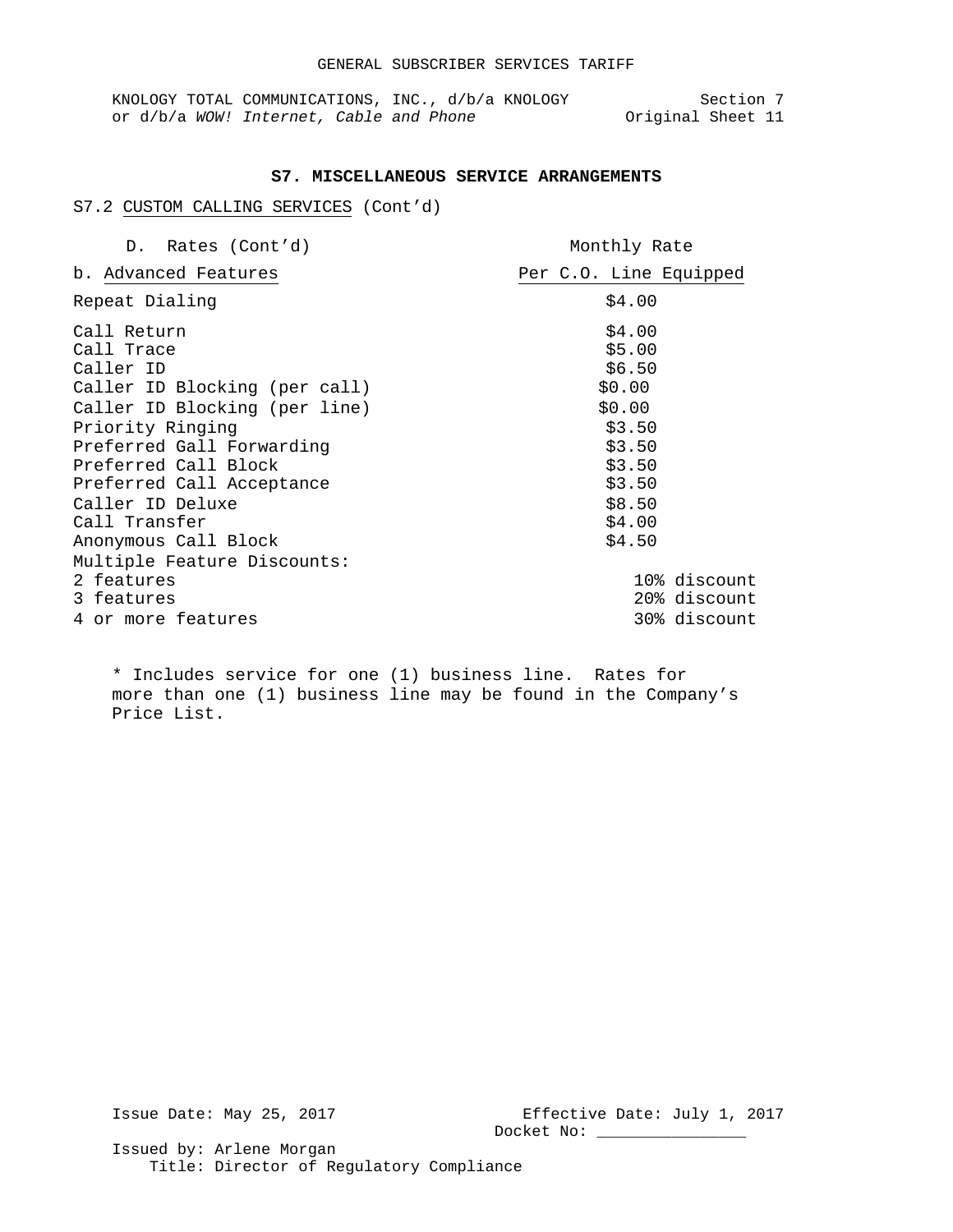# **S7. MISCELLANEOUS SERVICE ARRANGEMENTS**

## S7. CUSTOM CALLING SERVICES (Cont'd)

- E. Demonstration Period
	- 1. General
		- a. The Demonstration Period gives the Company the option of waiving recurring charges, nonrecurring charges, or both, in order to promote the sale of Custom Calling Services.
	- 2. Regulations
		- a. Individual promotional periods will be for a minimum of 30 days and will not exceed 90 days.

Issue Date: May 25, 2017 Effective Date: July 1, 2017 Docket No: \_\_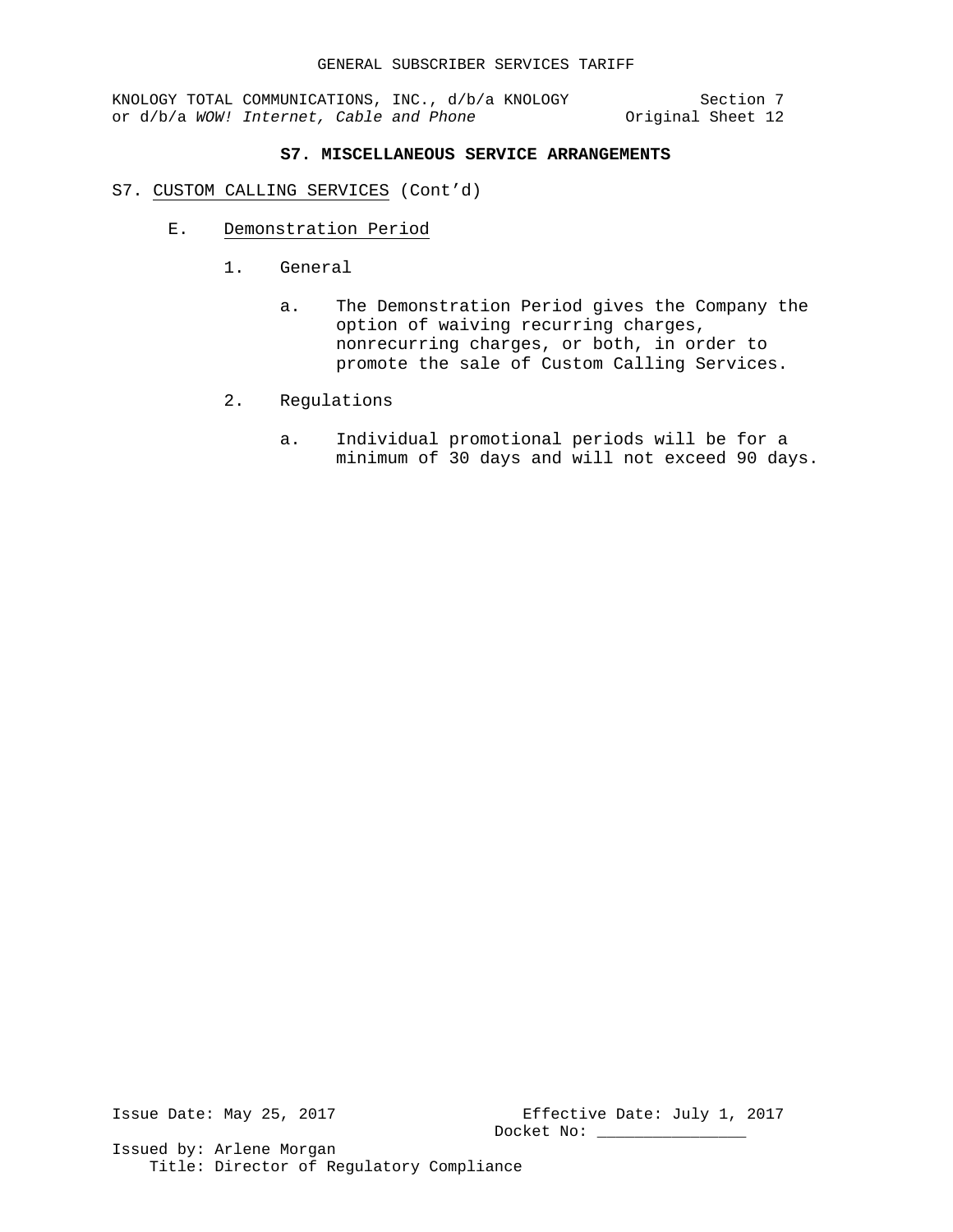#### **S7. MISCELLANEOUS SERVICE ARRANGMENTS**

#### S7.3 TOLL RESTRICTION SERVICE

- A. General
	- 1. This service is one-party service with Dial "1" outward toll restriction and collect and third number inward toll restriction. Outward toll is allowed for credit card, collect or third number billing through Dial "0" access.
	- 2. The service is offered in exchanges subject to the availability of the appropriate equipment.
	- 3. Inward Collect Call and Inward Third Number Charge Restriction may not be available for calls placed from certain geographical locations.
- B. Rates

|                                                               | Monthly<br>Nonrecurring<br>Charge<br>Rate                    |  |
|---------------------------------------------------------------|--------------------------------------------------------------|--|
| 1. Originating Toll Restrictions                              | \$2.00<br>Central Office<br>Work Charge<br>and Service Order |  |
| 2. Inward Collect Call                                        | Service Order<br>\$0.00                                      |  |
| 3. Inward Third Number Charge                                 | Service Order<br>\$0.00                                      |  |
| 4. Restricted Calling Service<br>(Package of all three above) | Central Office<br>\$2.00<br>Work Charge<br>and Service Order |  |

#### C. Conditions

In accordance with APSC Docket 21381, the initial request to block 900 and 976 calls is provided at no charge to the customer. All exchanges in the State of Alabama that have capability to block pay per call 900-976 numbers must offer this service.

Issue Date: May 25, 2017 Effective Date: July 1, 2017 Docket No: \_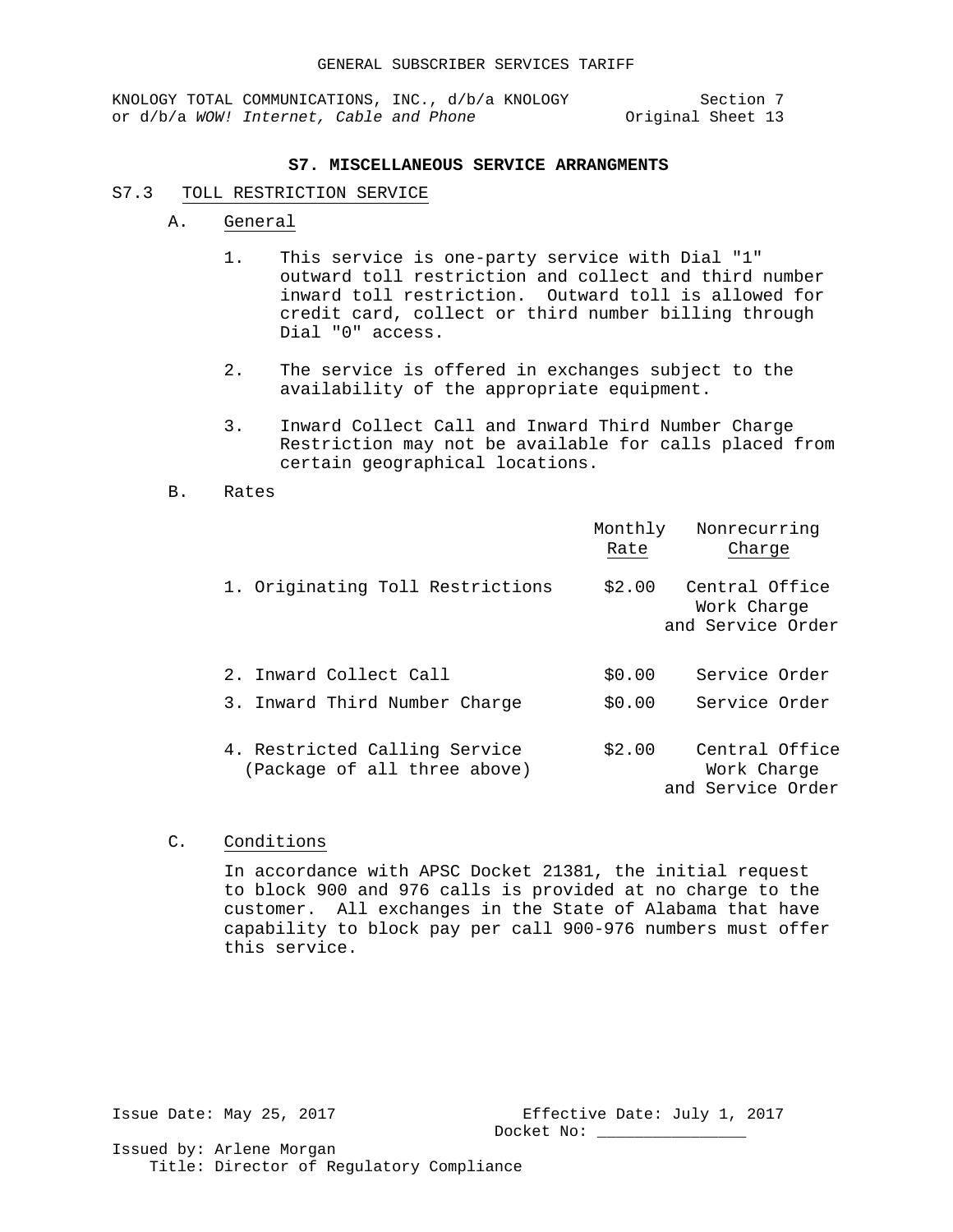## **S7. MISCELLANEOUS SERVICE ARRANGEMENTS**

#### S7.4 REMOTE CALL FORWARDING

- A. General
	- 1. Remote Call Forwarding (RCF) is a service whereby a call placed from a station (the originating station) to a customer's (the RCF customer) telephone number (the call forwarding location) is automatically forwarded by Company central office equipment to another station designated by the RCF customer (the terminating station).
	- 2. Remote Call Forwarding service is offered subject to availability of suitable facilities.
	- 3. RCF service is not offered where the terminating station is a coin telephone.
	- 4. The Company will not provide identification of the originating telephone number to the Remote Call Forwarding customer.
	- 5. Transmission characteristics may vary depending on the distance and routing necessary to complete the remote forwarded call.
	- 6. Remote Call Forwarding is not represented as suitable for satisfactory transmission of data.
	- 7. Call Forwarding should not be offered as a feature at the RCF terminating station.
	- 8. Remote Call Forwarding is provided on the condition that the customer subscribe to sufficient RCF features and facilities to adequately handle calls to the RCF customer without interfering with or impairing any services offered by the Company. If in the opinion of the Company, additional Remote Call Forwarding features at the

Issue Date: May 25, 2017 Effective Date: July 1, 2017 Docket No: \_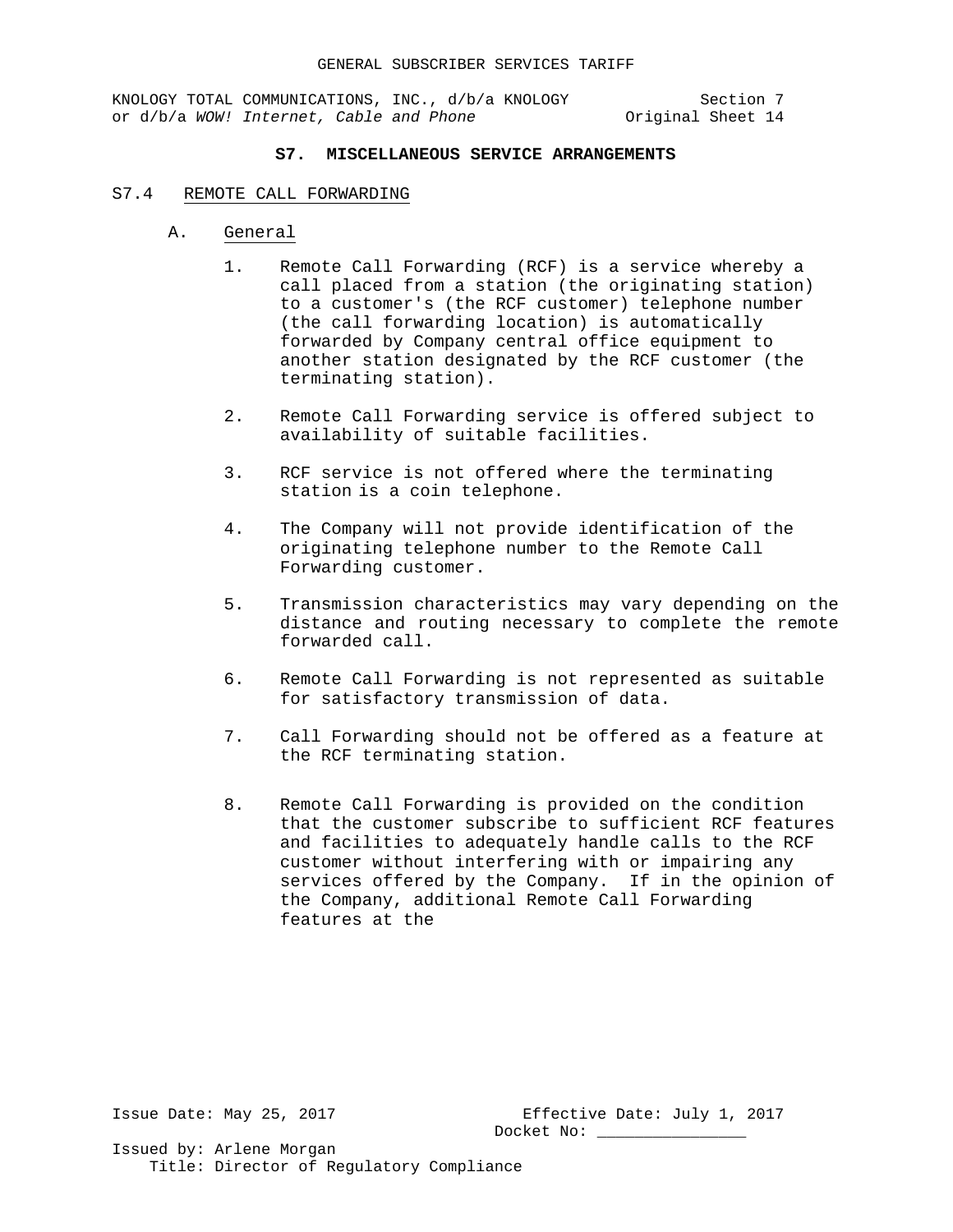KNOLOGY TOTAL COMMUNICATIONS, INC., d/b/a KNOLOGY Section 7<br>or d/b/a WOW! Internet, Cable and Phone 9 0riginal Sheet 15 or d/b/a WOW! Internet, Cable and Phone

## **S7. MISCELLANEOUS SERVICE ARRANGEMENTS**

- S7.4 REMOTE CALL FORWARDING (Cont'd)
	- A. General (Cont'd)
		- 8. (Cont'd)

call forwarding location or facilities at the terminating station line are needed, the customer will be required to subscribe to such additional RCF features and facilities. In the event the customer refuses to subscribe to such additional RCF features and facilities, said customer's RCF service shall be subject to termination.

- 9. When the Call Forwarding number is to be located in a multi-office exchange, the Company will determine the serving central office.
- 10. Remote Call Forwarding will be provided for local calling where the RCF telephone number and the terminating station are both located in the same exchange. Further, Remote Call Forwarding will be provided for local calling on an interexchange basis in those instances where the exchange serving the RCF telephone number and the exchange serving the terminating station have the identical local calling area.
- 11. The minimum contract period for this service is two months.
- B. Rates
	- 1. The following charges are for the Remote Call Forwarding feature only and are in addition to applicable charges for service and equipment with which it is used.

| a. | Monthly Rates      |                      |                     |
|----|--------------------|----------------------|---------------------|
|    | $(1)$ Per feature, | Residence<br>\$12.50 | Business<br>\$12.50 |
|    | arranged:          |                      |                     |

Issue Date: May 25, 2017 Effective Date: July 1, 2017 Docket No: \_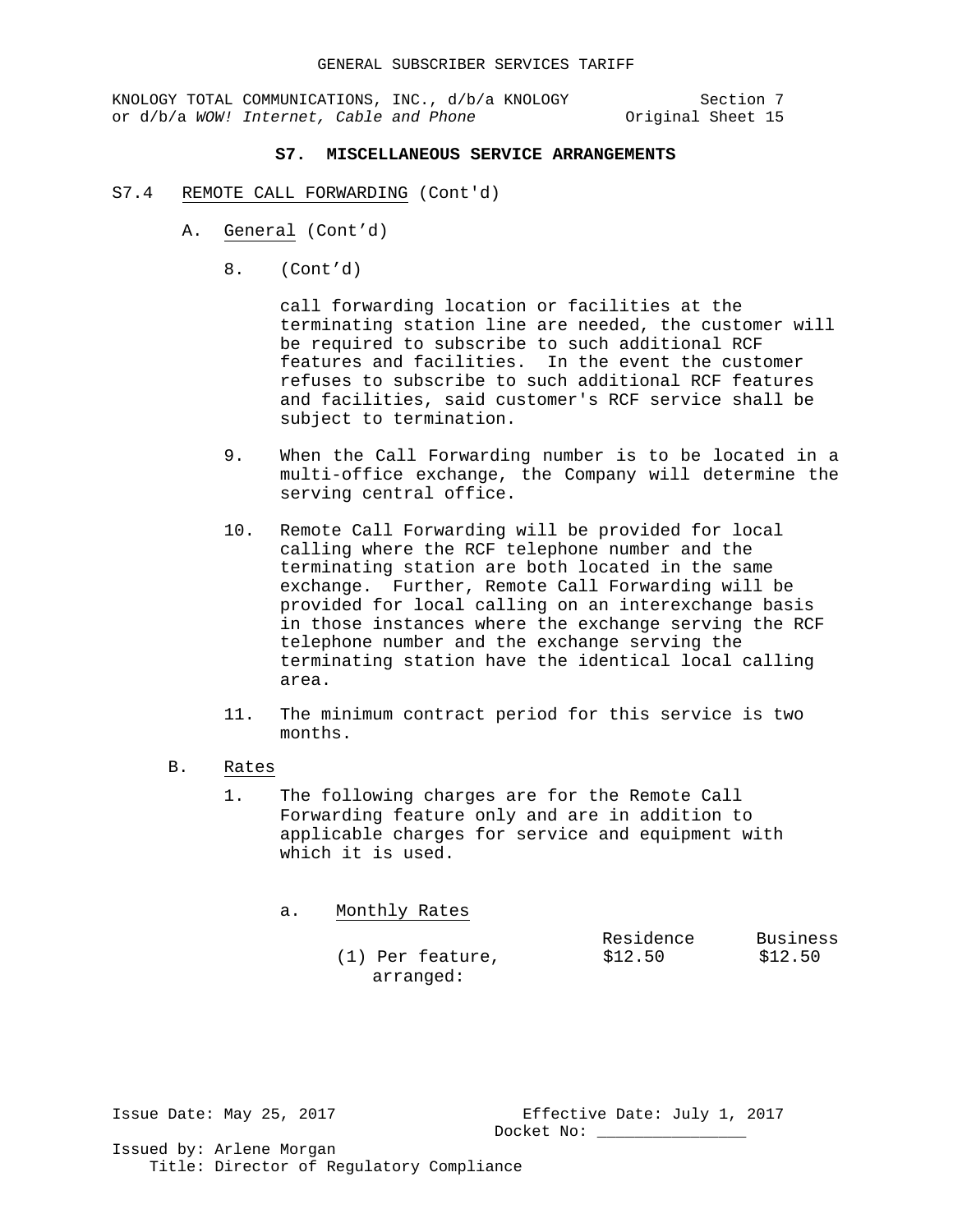## **S7. MISCELLANEOUS SERVICE ARRANGEMENTS**

- S7.4 REMOTE CALL FORWARDING (Cont'd)
	- B. Rates
		- 1. (Cont'd)

## b. Nonrecurring Charges

- (1) A one time charge will be assessed for implementation of service. A central office work charge and service order charge will apply.
- (2) Changes at the request of the customer in either the number at the call forwarding location or the number to which calls are forwarded will be assessed a central office work charge and service order charge.
- 2. The message charges applicable to remotely forwarded calls shall be comprised of two separate charges: (1) a charge for that portion of the call from the originating station to the call forwarding location, and (2) a charge for that portion of the call from the call forwarding location to the terminating station. The respective charge for each such portion shall be as follows:
	- a. Between the originating station and call forwarding location. The charge for this portion of a remotely forwarded call shall be the charge specified in this Tariff for the type of call involved.
	- b. Between the call forwarding location and the terminating station. The Remote Call Forwarding customer is responsible for all toll charges, as specified in the applicable tariff. These charges apply to all calls answered at the terminating station, including person-to-person and collect calls, even though such calls might not be accepted at the answering location.

Issue Date: May 25, 2017 Effective Date: July 1, 2017 Docket No: \_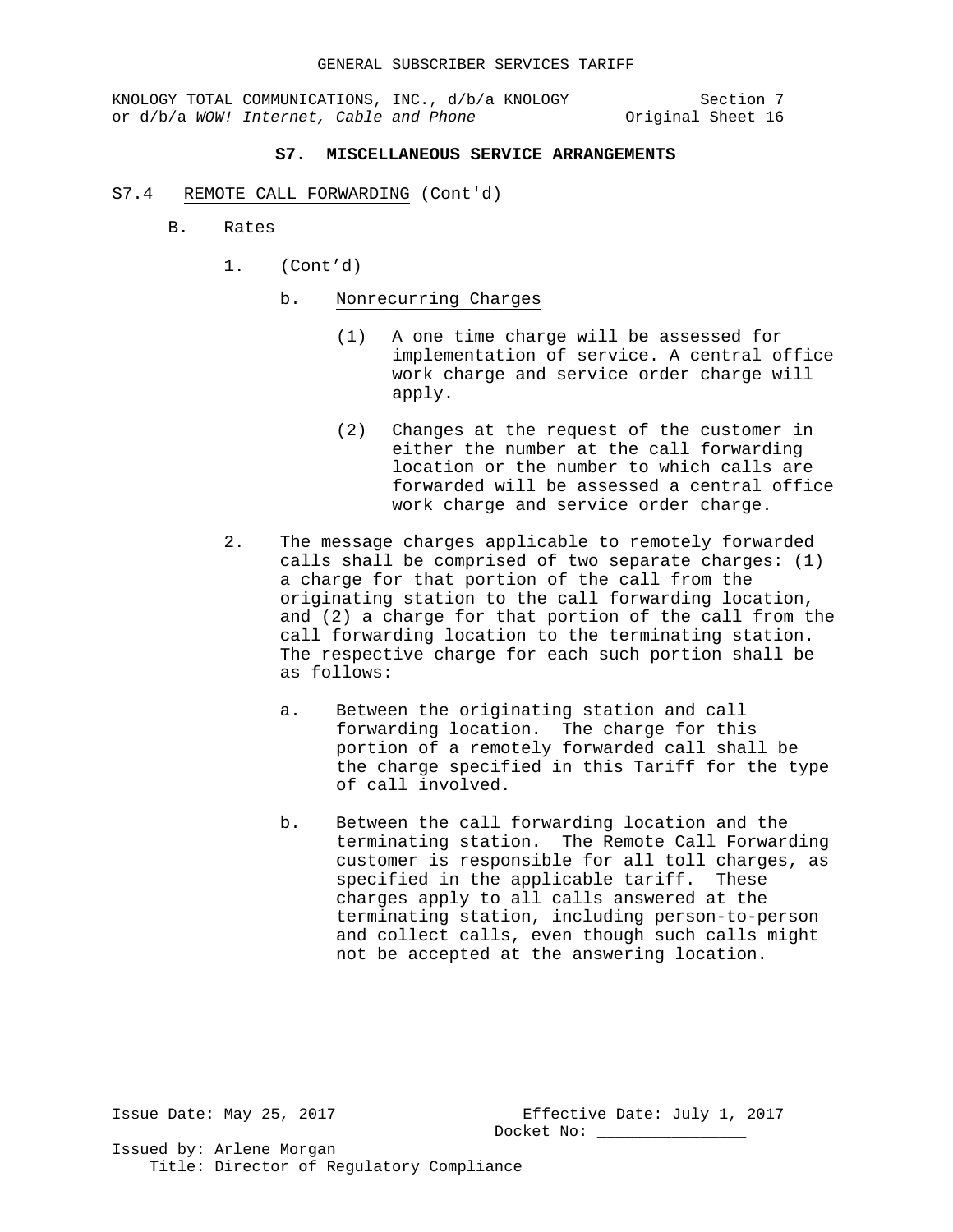# **S8. RESERVED FOR FUTURE USE**

Issue Date: May 25, 2017 Effective Date: July 1, 2017 Docket No: \_\_\_\_\_\_\_\_\_\_\_\_\_\_\_\_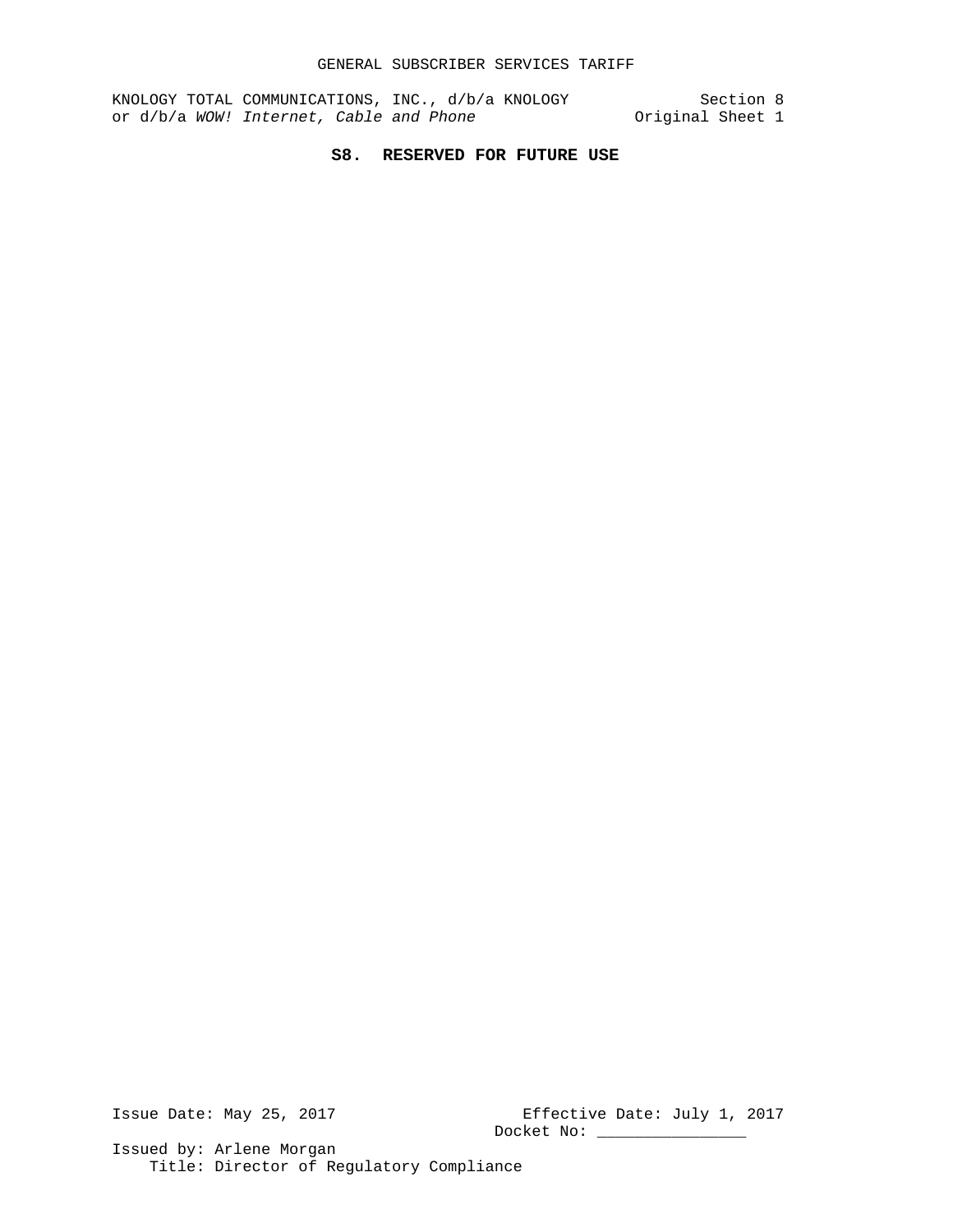# **S9. RESERVED FOR FUTURE USE**

Issue Date: May 25, 2017 Effective Date: July 1, 2017 Docket No: \_\_\_\_\_\_\_\_\_\_\_\_\_\_\_\_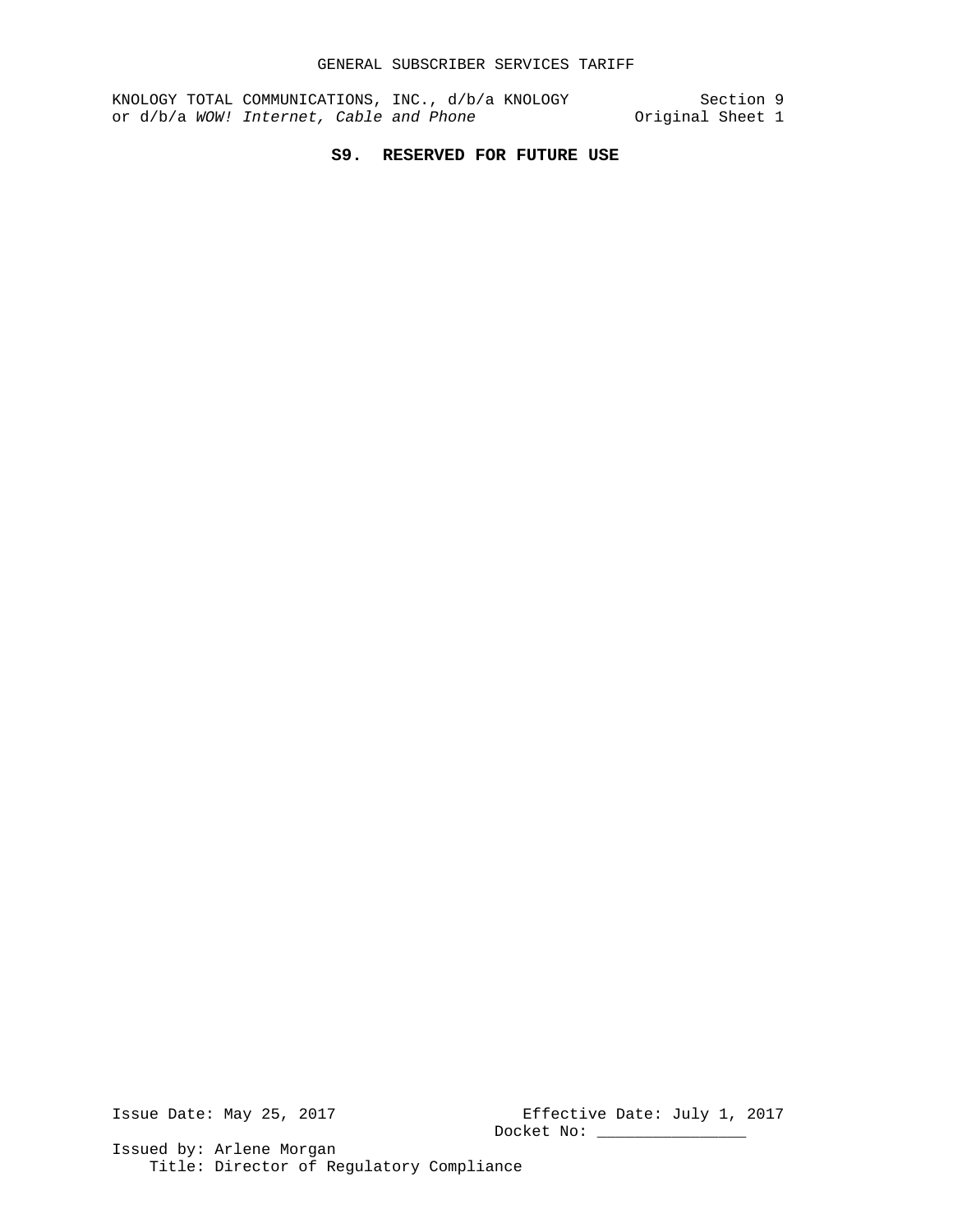# **S10. RESERVED FOR FUTURE USE**

Issue Date: May 25, 2017 Effective Date: July 1, 2017 Docket No: \_\_\_\_\_\_\_\_\_\_\_\_\_\_\_\_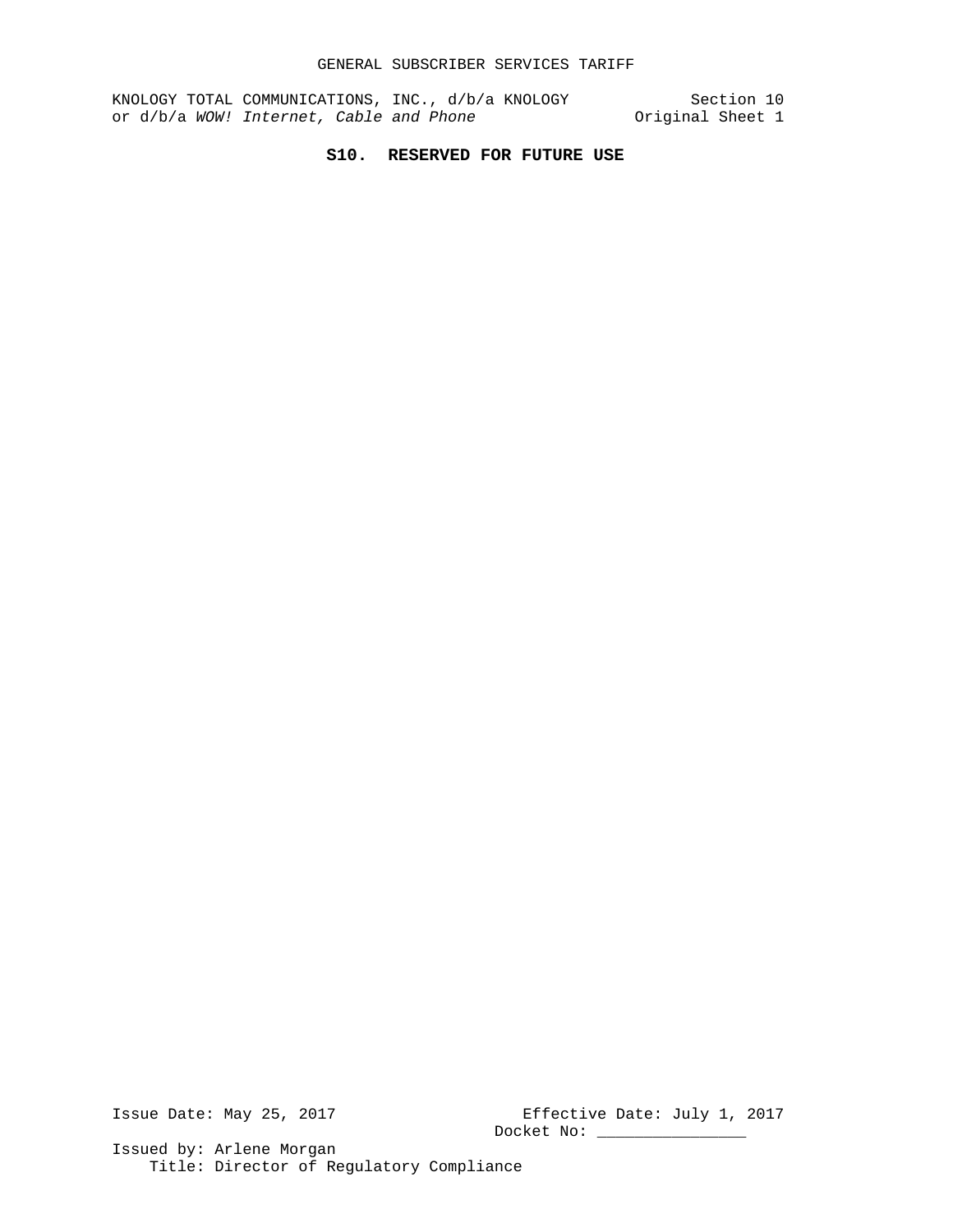# **S11. RESERVED FOR FUTURE USE**

Issue Date: May 25, 2017 Effective Date: July 1, 2017 Docket No: \_\_\_\_\_\_\_\_\_\_\_\_\_\_\_\_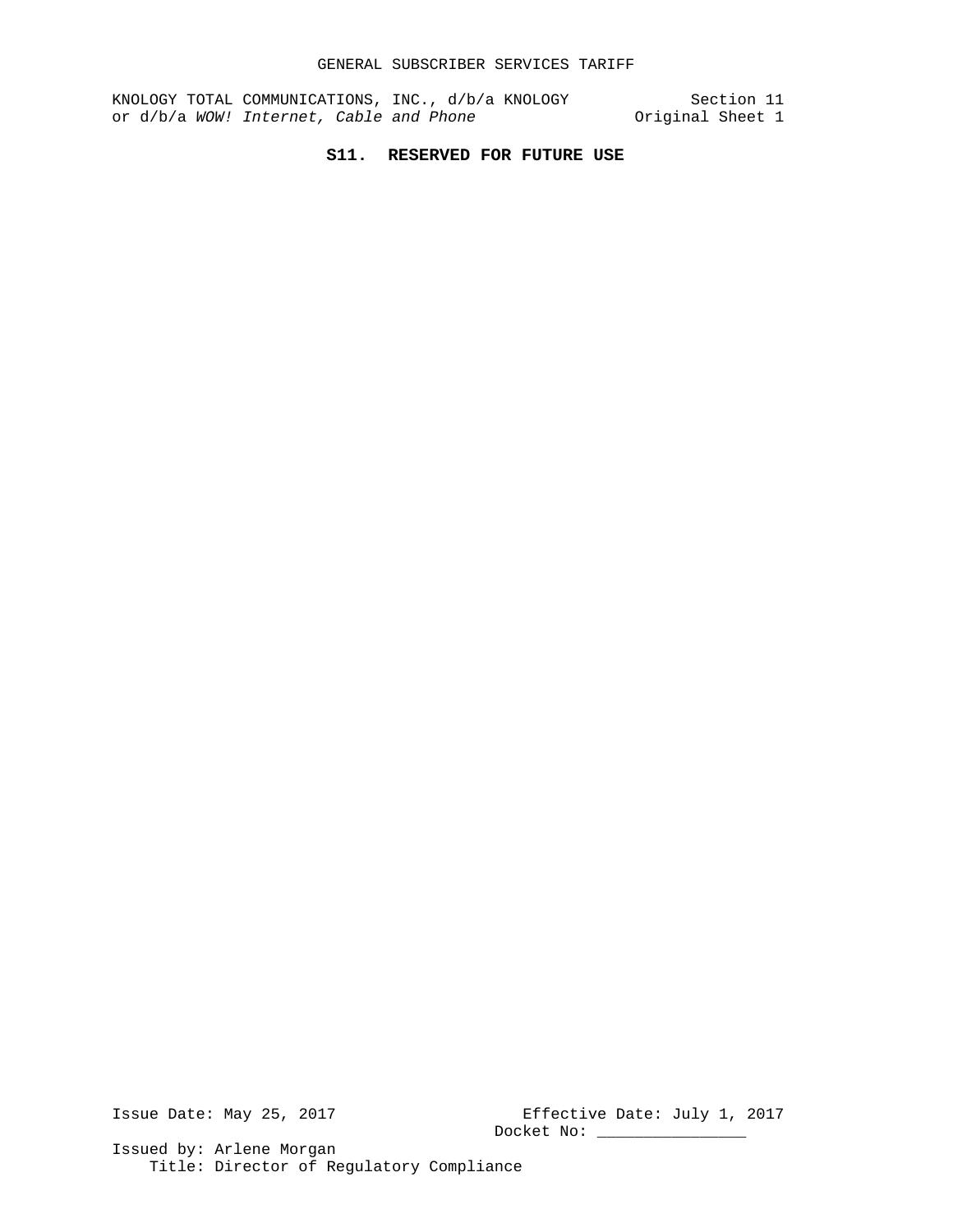## GENERAL SUBSCRIBER SERVICES TARIFF

KNOLOGY TOTAL COMMUNICATIONS, INC., d/b/a KNOLOGY Section 12 or d/b/a WOW! Internet, Cable and Phone **Original Contents Sheet 1** 

# **S12. CHARGES APPLICABLE UNDER SPECIAL CONDITIONS**

|       |                                                                              | Sheet No. |
|-------|------------------------------------------------------------------------------|-----------|
| S12.1 | Line Extension Charges                                                       |           |
|       | Α.<br>Private Right-of-way<br>В.<br>Exceptions to Construction Charges<br>C. | 3<br>3    |
| S12.2 | Temporary Service                                                            | 3         |
| S12.3 | Moves or Changes of Existing Construction                                    | 4         |
| S12.4 | Construction in Residential Developments                                     | 4         |

Issue Date: May 25, 2017 Effective Date: July 1, 2017 Docket No: \_\_\_\_\_\_\_\_\_\_\_\_\_\_\_\_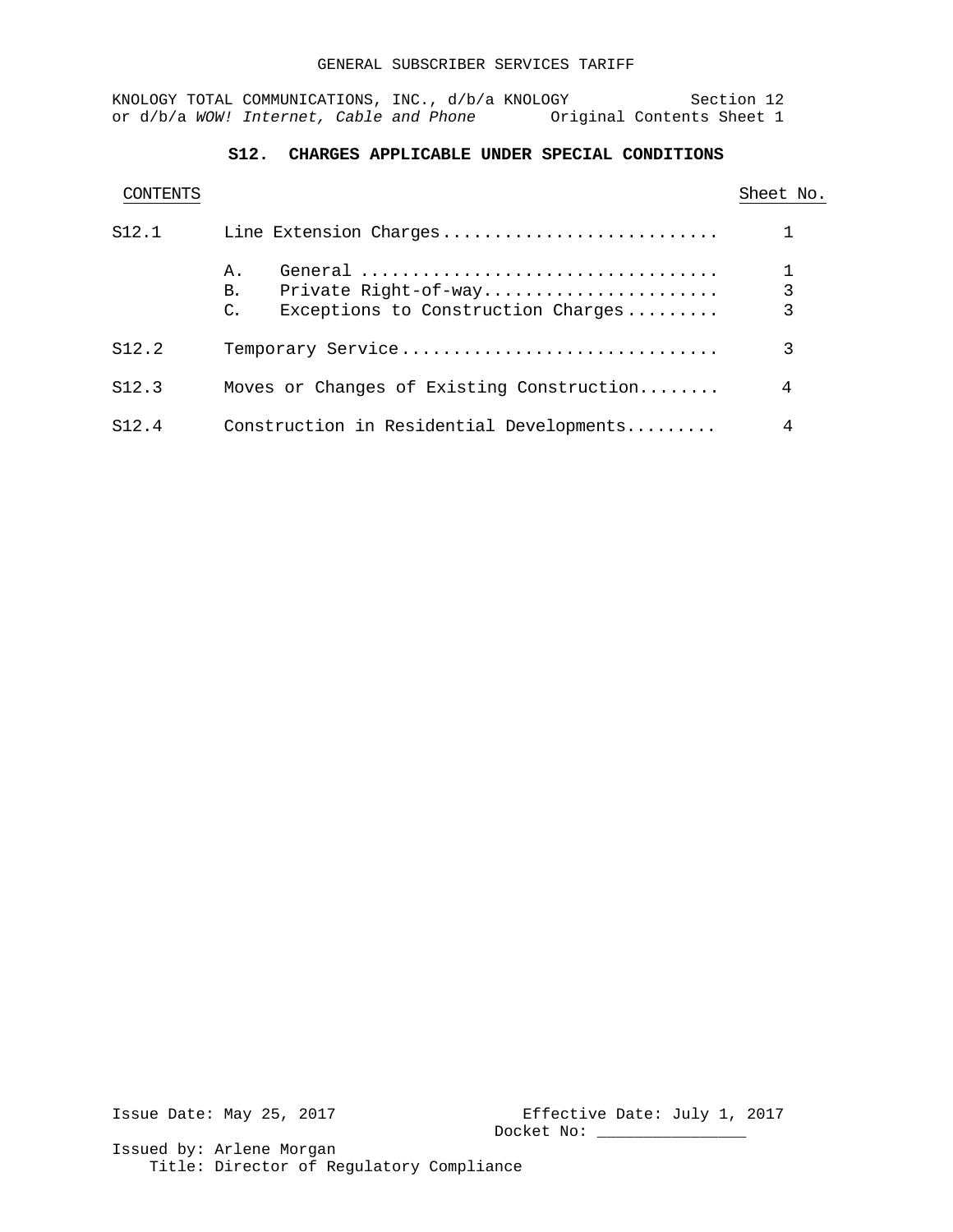KNOLOGY TOTAL COMMUNICATIONS, INC., d/b/a KNOLOGY Section 12<br>or d/b/a WOW! Internet, Cable and Phone (1) Original Sheet 1 or d/b/a WOW! Internet, Cable and Phone

# **S12. CHARGES APPLICABLE UNDER SPECIAL CONDITIONS**

#### S12.1 LINE EXTENSION CHARGES

- A. General
	- 1. If the estimated construction cost is less than the amount of seven years exchange service charges for which service is subscribed, the Company under the agreement of the REA Loan may not charge for construction. However, if the estimated construction cost is more than the amount of seven years exchange service charges for which service is subscribed, the conditions for construction charges described in this Tariff apply.
	- 2. Construction or installation charges are nonrecurring charges made under certain conditions as hereinafter set forth and are in addition to applicable charges for the class of service furnished, mileage charges and other charges that may be applicable.
	- 3. Construction charges are payable at the time the application for service is signed or when the amount is rendered, as the Company, at its option, may require.
	- 4. The word "Cost", wherever used in this section, is to be interpreted to mean the cost of labor and materials, and include charges for supervision and other overhead expense associated with the construction or installation.
	- 5. When attachments are made to poles of other companies, in lieu of providing new pole line construction for which the subscriber would regularly be charged construction charges under the provision of this section, the attachment rental charges to the Company for such attachments may be borne in whole or in part by the subscriber as the particular circumstances may warrant.

Issue Date: May 25, 2017 Effective Date: July 1, 2017 Docket No: \_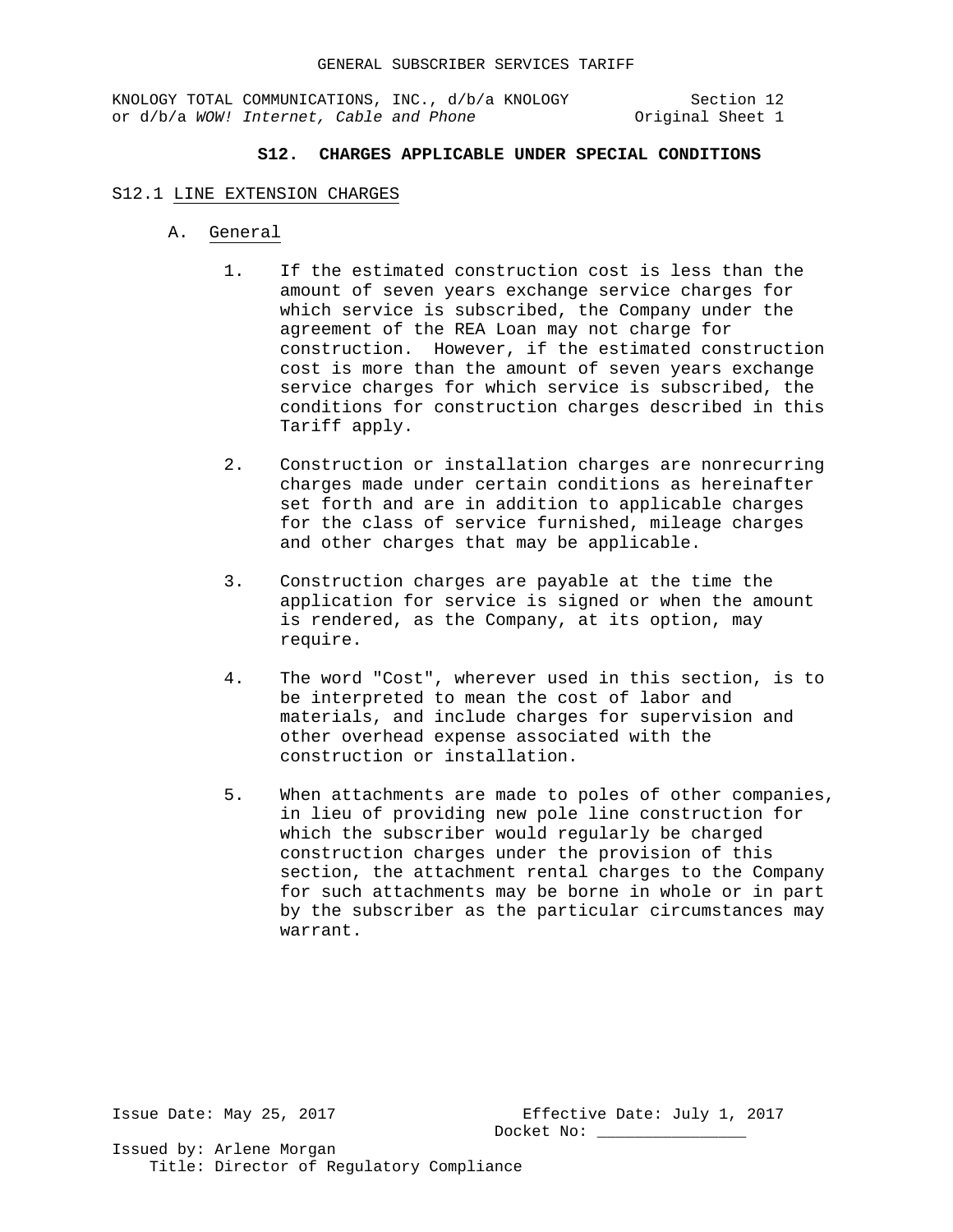# **S12. CHARGES APPLICABLE UNDER SPECIAL CONDITIONS**

- S12.1 LINE EXTENSION CHARGES (Cont'd)
	- A. General (Cont'd)
		- 6. Any poles, conduit, cable or other plant provided at the expense of the customer, on either a public highway or on private property shall not be used by the customer for any purpose other than service furnished by the Company for the support of cable, wire or other apparatus of the Company, except upon approval of the Company.
		- 7. In all cases of construction on public highway or on private property to serve customers in general, ownership of the poles, conduit, and other plant must be vested either in the Company or some other company with which the Company has joint use arrangement. All plant is maintained and replaced at the expense of the Company.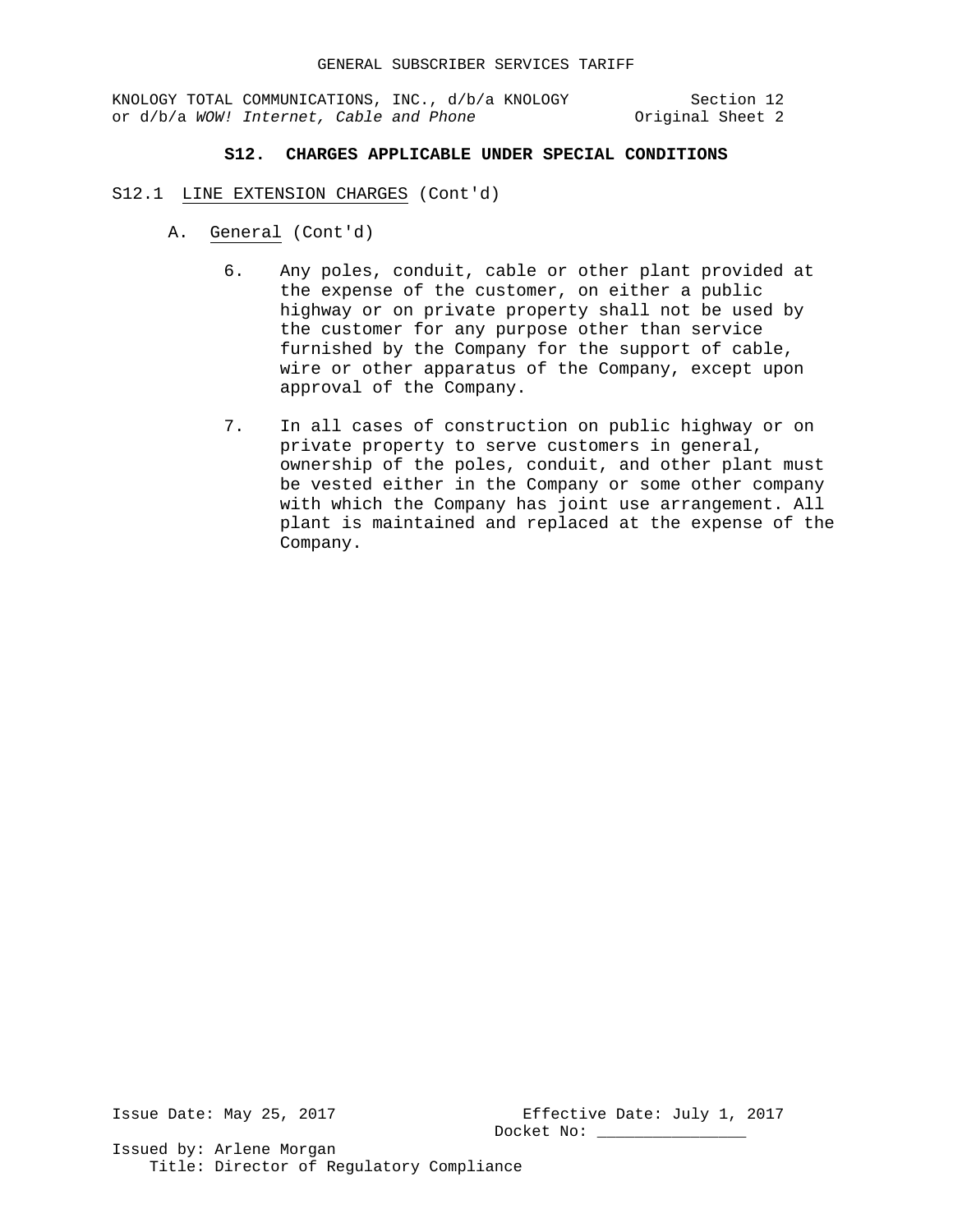KNOLOGY TOTAL COMMUNICATIONS, INC., d/b/a KNOLOGY Section 12<br>
or d/b/a WOW! Internet, Cable and Phone (1999) Original Sheet 3 or d/b/a WOW! Internet, Cable and Phone

# **S12. CHARGES APPLICABLE UNDER SPECIAL CONDITIONS**

- S12.1 LINE EXTENSION CHARGES (Cont'd)
	- B. Private Right-of-way

When the applicant is so located that it is necessary to use private right-of-way to furnish service and the Company is unable to obtain the required right-of-way without cost, the applicant may be required to pay the cost incurred in securing, clearing and retaining such right-of-way.

- C. Exceptions to Construction Charges
	- 1. Except as provided under "Temporary Service", no construction charge is made for the provision of new pole lines or wire on public highways within the Base Rate Area.
	- 2. Except as provided under "Temporary Service", where the applicant is located outside the Base Rate Area and the construction of outside plant is required to provide facilities to serve one or more applicants, the applicant or applicants may be required to bear the cost of such construction. Neither station installations, including drop wire, protector, or any plant within the Base Rate Area shall be considered as construction costs.

## S12.2 TEMPORARY SERVICE

When construction is required for temporary service and there is no immediate prospect of reusing the plant provided, the subscriber is required to bear the total cost of such construction and installation and the cost of removal, if removed, provided, however, that the salvage value of any plant removed, excluding the telephone set, shall be deducted from the total cost to be paid by the subscriber.

Issue Date: May 25, 2017 Effective Date: July 1, 2017 Docket No: \_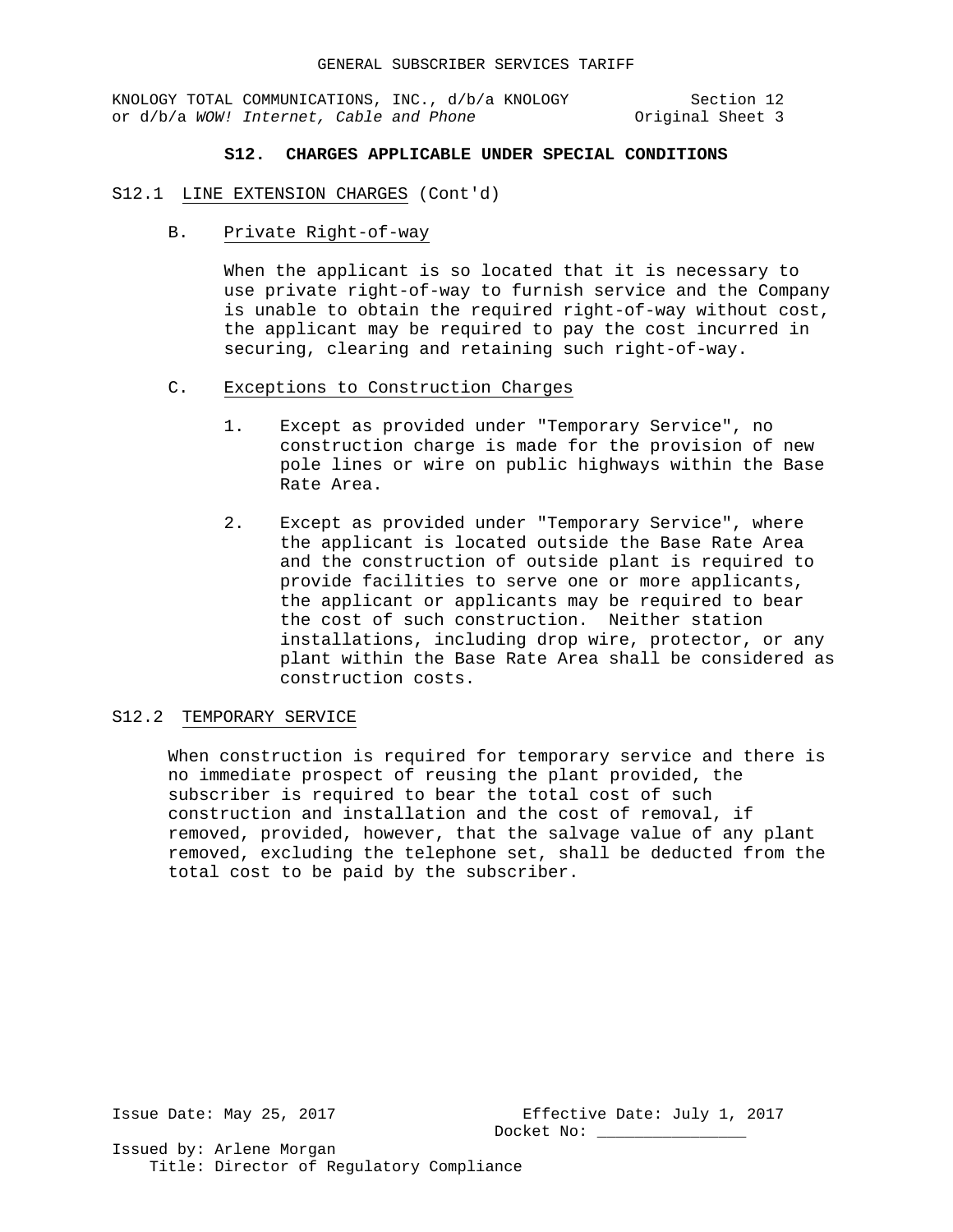# **S12. CHARGES APPLICABLE UNDER SPECIAL CONDITIONS**

#### S12.3 MOVES OR CHANGES OF EXISTING CONSTRUCTION

When the Company shall move or change existing construction or equipment for which no specific charge is quoted in this Tariff, the person at whose request the move or change is made may be required to bear the cost of such change.

## S12.4 CONSTRUCTION IN RESIDENTIAL DEVELOPMENTS

All telephone service placed in residential developments of 5 or more adjoining lots in a recorded plan for the construction of single-family residence including mobile homes intended for yearround occupancy, or one or more adjoining lots for the construction of one or more apartment houses containing an aggregate of five or more family units, if telephone service to such residential or apartment house lots necessitates extending the Company's existing distribution lines.

A developer shall:

- A. At his own cost, provide the Company with easements satisfactory to the Company for occupancy and maintenance of distribution and service lines and related facilities, except in public ways which the Company has the legal right to occupy.
- B. At his own cost, clear the ground in which the aforesaid line and related facilities are to be built or placed, of trees, stumps and other obstructions.
- C. Place with the Company, in advance or upon other terms the Company may require the following charges when the developer requests construction ahead of the time the Company would normally provide service at customer request.

Issue Date: May 25, 2017 Effective Date: July 1, 2017 Docket No: \_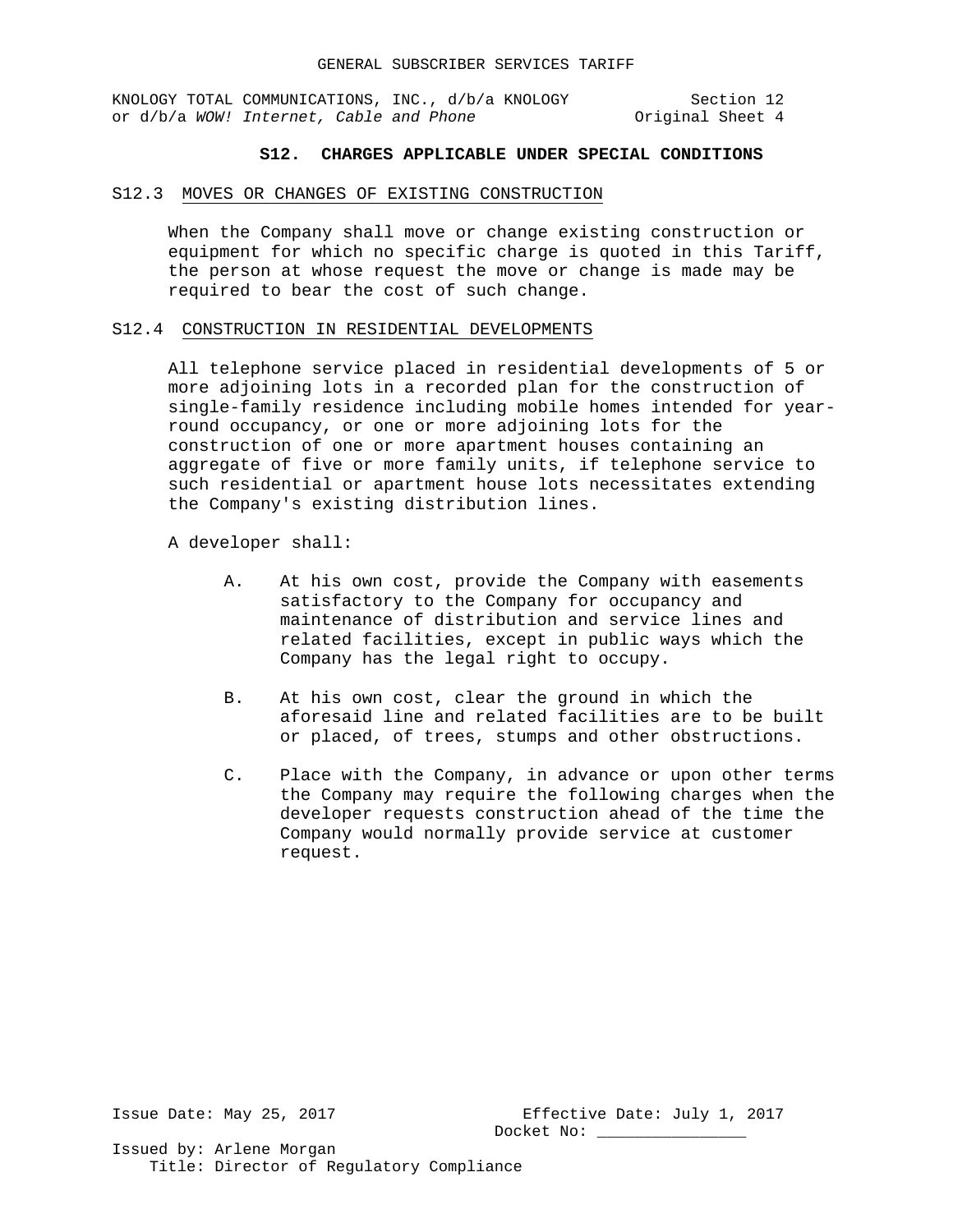# **S12. CHARGES APPLICABLE UNDER SPECIAL CONDITIONS**

- S12.4 CONSTRUCTION IN RESIDENTIAL DEVELOPMENTS (Cont'd)
	- D. A prepayment in aid of construction in an amount not in excess of 50% of the Company's costs of the distribution cable for the development.
	- E. Such prepayment in aid of construction will be refunded on a proportionate basis for each contract for telephone service received. The basis of total refund shall be 100 percent refund upon receipt of telephone contracts for telephone service from 50 percent of the total development within a 3 year period.

If the developer changes the plot plan after installation of the Company's lines has begun, or otherwise necessitates additional costs by his act or failure to act, such additional costs shall be borne by the developer or his agent.

All distribution and service lines installed within a development shall conform to the Company's construction standards; and shall be owned and maintained by the Company. Such installations shall be performed by the Company or by such other entity as the Company may authorize to do the work. The Company shall not be liable for injury or damage occasioned by the willful or negligent excavation, breakage or other interference with its facilities by other than its own employees or agents.

Issue Date: May 25, 2017 Effective Date: July 1, 2017 Docket No: \_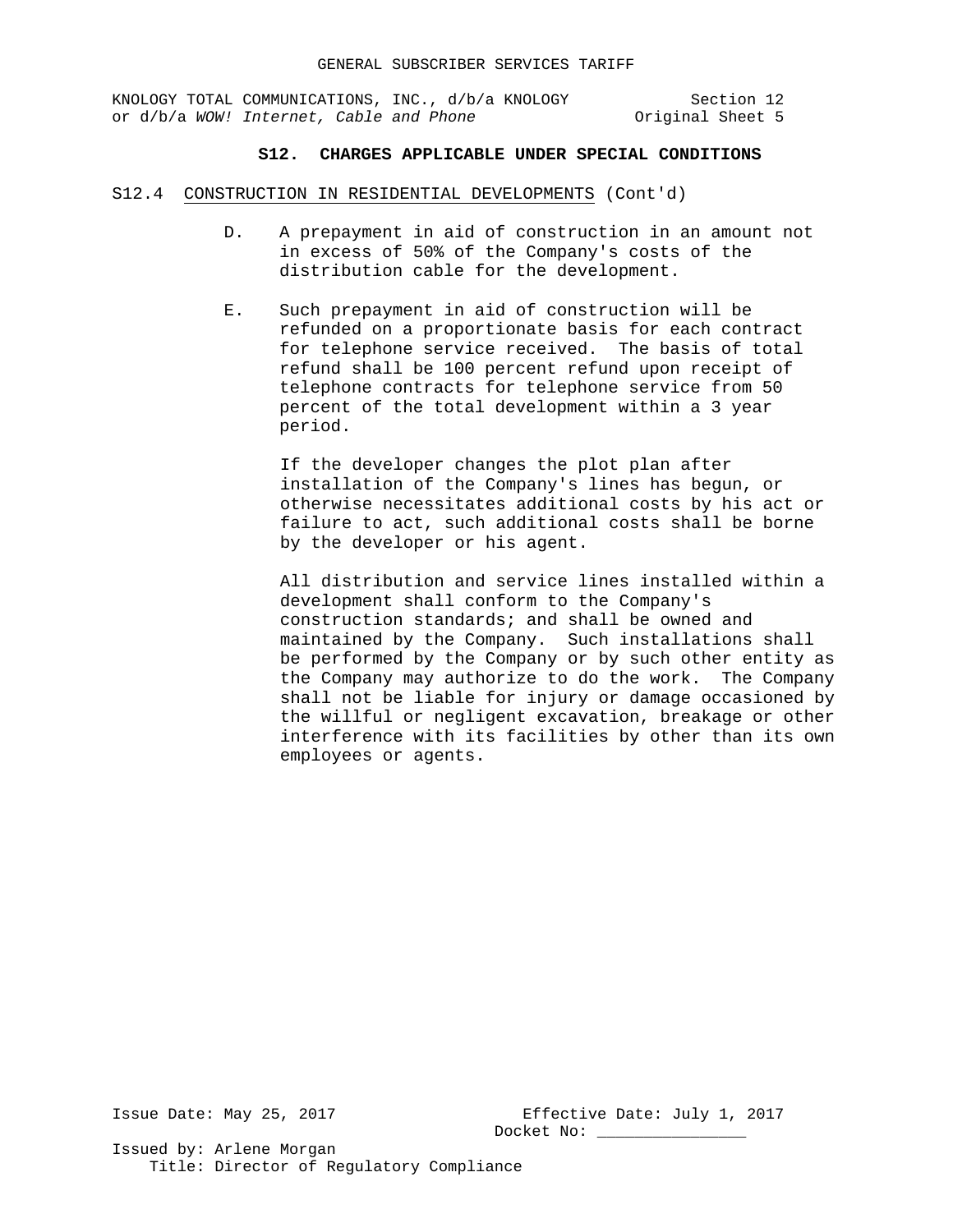# **S13. INTERCONNECTION WITH COMMUNICATIONS EQUIPMENT AND SYSTEMS PROVIDED BY THE CUSTOMER**

| S13.1 |                                                                                                                                                                                                                                                                                                                                                       |  |  |
|-------|-------------------------------------------------------------------------------------------------------------------------------------------------------------------------------------------------------------------------------------------------------------------------------------------------------------------------------------------------------|--|--|
|       | $A$ .<br>Responsibility of the Customer 1<br>B <sub>1</sub><br>$C_{\bullet}$<br>Responsibility of the Company 2<br>Violations of Regulations  4<br>D.<br>Hazardous or Inaccessible Locations  4<br>E.<br>Provisions of Channels and Equipment   5<br>$F_{\star}$<br>Recording, Producing, and Automatic<br>G.<br>Answering and Recording Equipment  5 |  |  |
| S13.2 | Connections of Registered Terminal Equipment                                                                                                                                                                                                                                                                                                          |  |  |
| S13.3 | Connections of Grandfathered Terminal Equipment and<br>Grandfathered Communications Systems  10                                                                                                                                                                                                                                                       |  |  |
| S13.4 | Acoustic or Inductive Connections  11                                                                                                                                                                                                                                                                                                                 |  |  |
| S13.5 | Connections of Customer-Provided Communications<br>Systems Not Subject to Part 68 of FCC Rules and                                                                                                                                                                                                                                                    |  |  |
| S13.6 | Connections of Customer-Provided Terminal<br>Equipment Specifically Excluded from the FCC                                                                                                                                                                                                                                                             |  |  |
| S13.7 | Customer Premises Inside Wire  14                                                                                                                                                                                                                                                                                                                     |  |  |
|       | General Regulations  14<br>Α.<br>Responsibility of the Customer 15<br><b>B.</b><br>$\mathcal{C}$<br>Responsibility of the Company  15<br>Violation of Regulations  16<br>D.                                                                                                                                                                           |  |  |

Issue Date: May 25, 2017 Effective Date: July 1, 2017 Docket No: \_\_\_\_\_\_\_\_\_\_\_\_\_\_\_\_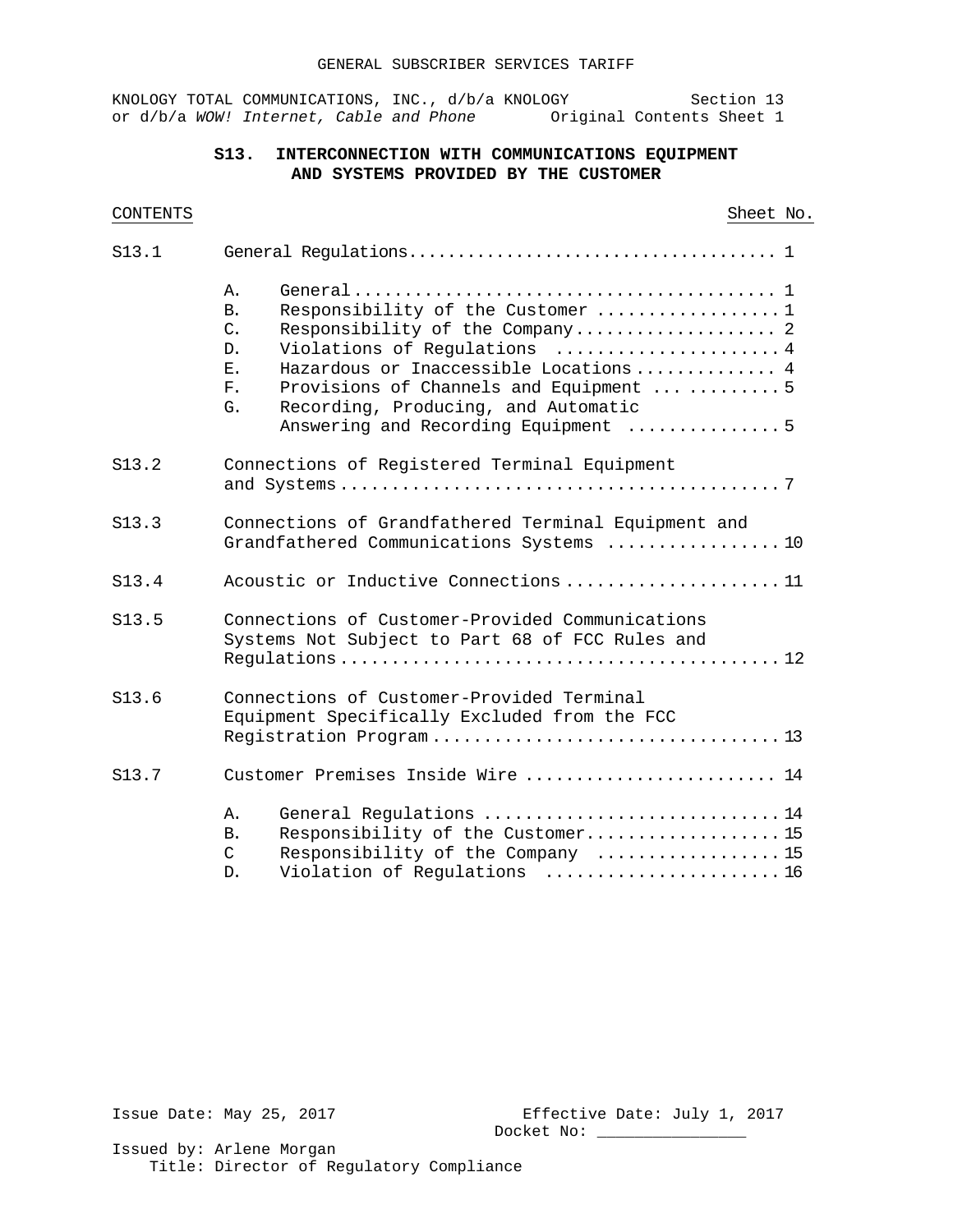KNOLOGY TOTAL COMMUNICATIONS, INC., d/b/a KNOLOGY Section 13<br>or d/b/a WOW! Internet, Cable and Phone 0riginal Sheet 1 or d/b/a WOW! Internet, Cable and Phone

# **S13. INTERCONNECTION WITH COMMUNICATIONS EQUIPMENT AND SYSTEMS PROVIDED BY THE CUSTOMER**

## S13.1 GENERAL REGULATIONS

A. General

This section addresses the responsibilities and liabilities of the customer and company where customer provided terminal equipment and communication systems interconnect with the regulated services of the Company. Customer provided refers to any equipment purchased by the customer or leased by the customer from the deregulated operations of the Company or from any other provider of such equipment.

B. Responsibility of the Customer

Customer-provided communications equipment may be used with the facilities furnished by the Company for telecommunications services as provided in this Tariff. In all such cases the customer-provided communications equipment will be constructed, maintained and operated as to work satisfactorily with the facilities of the Company.

Where telecommunications service is available under this Tariff for use in connection with customer-provided communications systems, the operating characteristics of such equipment or system shall be such as not to interfere with any of the services offered by the Company. Such is subject to the further provisions that the customerprovided equipment or system does not endanger the safety of company employees or the public; damage, require change in or alteration of, the equipment or other facilities of the Company; interfere with the proper functioning of such equipment or facilities; impair the operation of the Company's service. Upon notice from the Company

Issue Date: May 25, 2017 Effective Date: July 1, 2017 Docket No: \_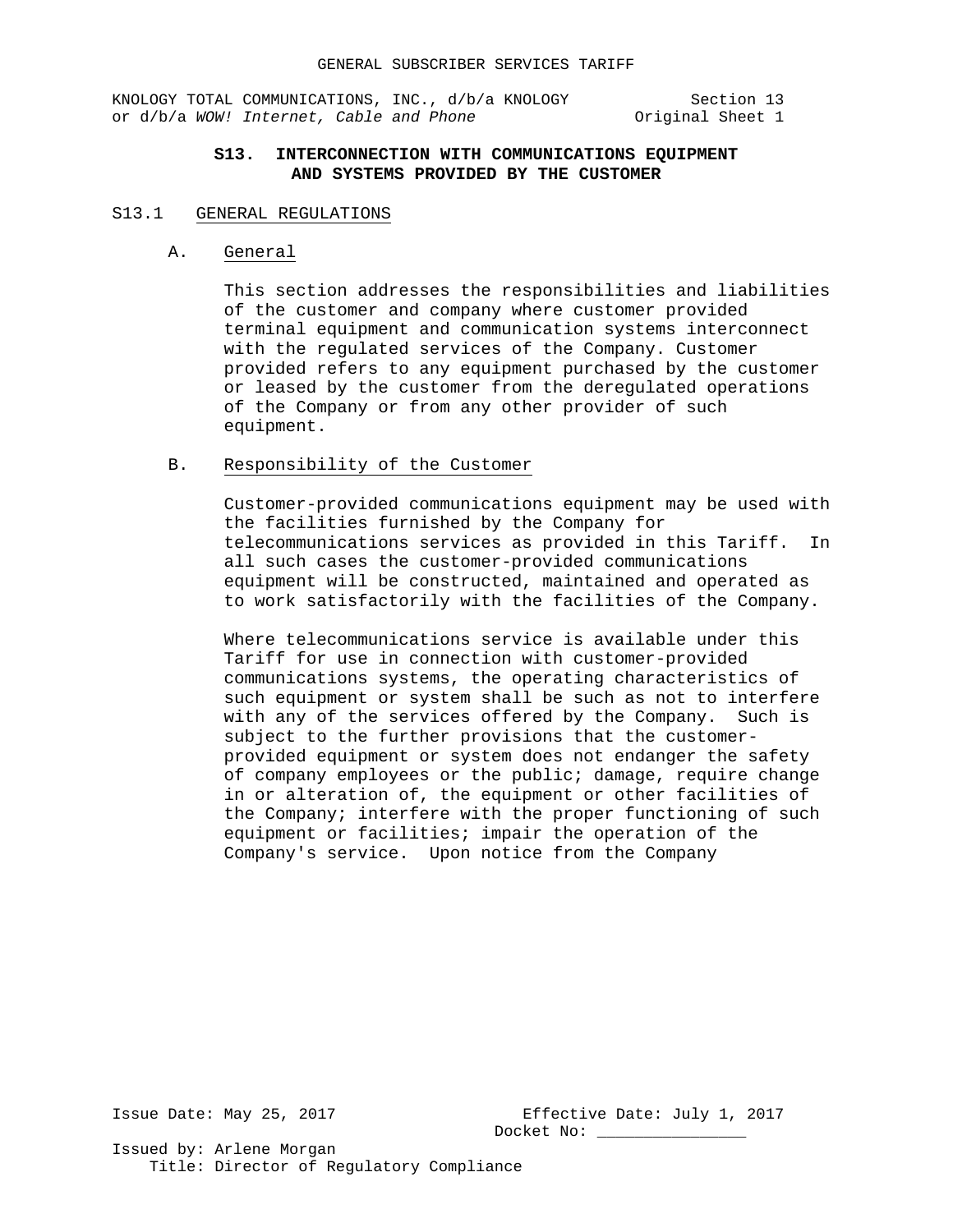KNOLOGY TOTAL COMMUNICATIONS, INC., d/b/a KNOLOGY Section 13<br>or d/b/a WOW! Internet, Cable and Phone 0riginal Sheet 2 or d/b/a WOW! Internet, Cable and Phone

# **S13. INTERCONNECTION WITH COMMUNICATIONS EQUIPMENT AND SYSTEMS PROVIDED BY THE CUSTOMER**

#### S13.1 GENERAL REGULATIONS(Cont'd)

B. Responsibility of the Customer (Cont'd)

that the customer-provided equipment or system is causing or is likely to cause such hazard or interference, the customer shall make such change as shall be necessary to remove or prevent such hazard or interference. The customer indemnifies and saves the Company harmless against claims for infringement of patents arising from combining such equipment or system with, or using it in connection with, facilities of the Company; and against all other claims arising out of any act or omission of the customer in connection with facilities provided by the Company.

C. Responsibility of the Company

The Company shall not be responsible for the installation, operation or maintenance of any customer-provided terminal equipment or communications system. Telecommunications or private line service is not represented as adapted to the use of customer-provided equipment or systems and where such are connected to the Company facilities the responsibility of the Company shall be limited to the furnishing of facilities suitable for telecommunications service and to the maintenance and operation of such facilities in a manner proper for such telecommunications service. Subject to this responsibility, the Company shall not be responsible for (1) the through transmission of signals generated by the customer-provided equipment or systems or for the quality of, or defects in, such transmission, or (2) the reception of signals by customerprovided equipment or systems, or address signaling where such signaling is performed by customer-provided signaling equipment.

Issue Date: May 25, 2017 Effective Date: July 1, 2017 Docket No: \_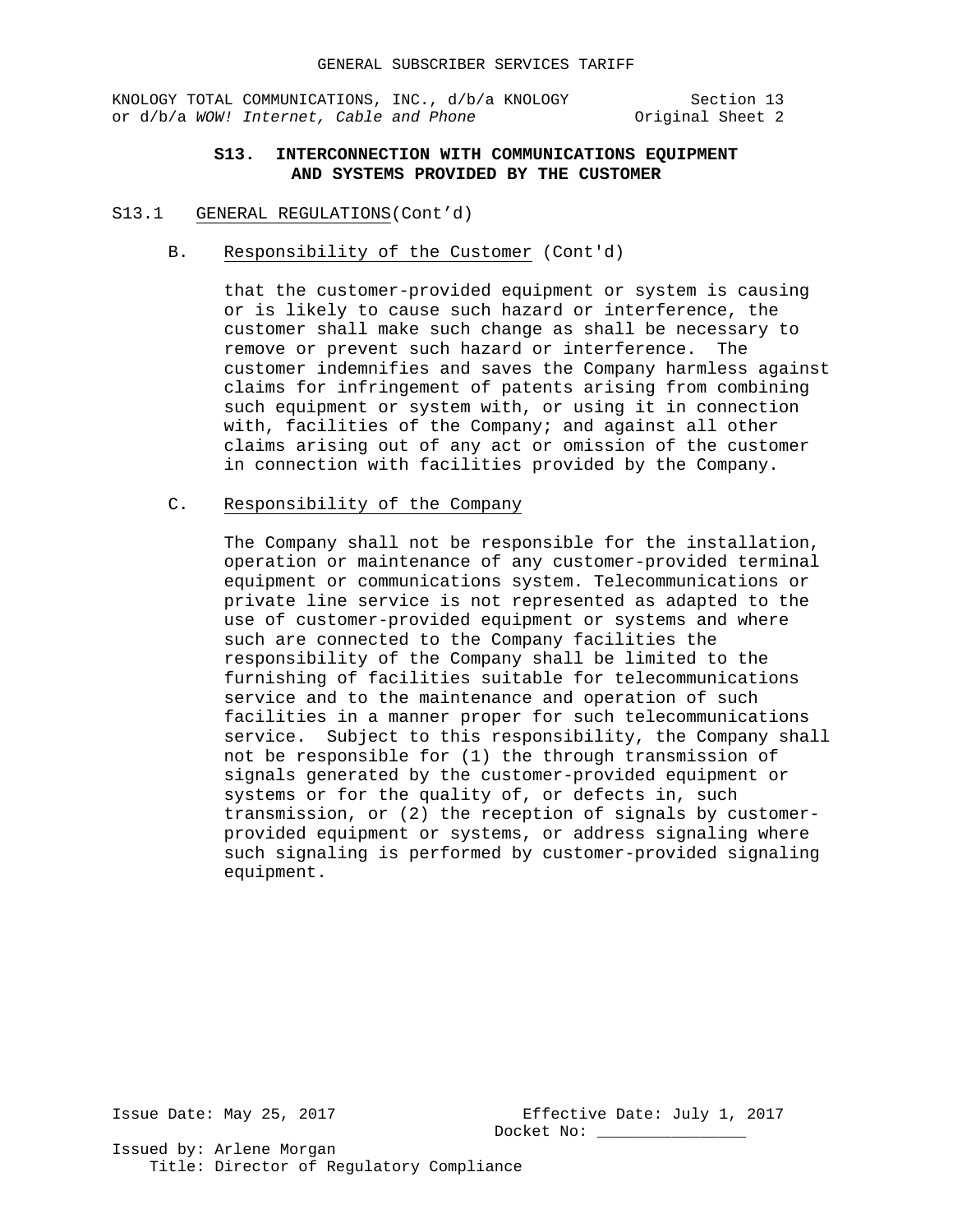KNOLOGY TOTAL COMMUNICATIONS, INC., d/b/a KNOLOGY Section 13<br>or d/b/a WOW! Internet, Cable and Phone (1997) Original Sheet 3 or d/b/a WOW! Internet, Cable and Phone

# **S13. INTERCONNECTION WITH COMMUNICATIONS EQUIPMENT AND SYSTEMS PROVIDED BY THE CUSTOMER**

## S13.1 GENERAL REGULATIONS

C. Responsibility of the Company (Cont'd)

The Company will, at a subscriber's request, provide information concerning interface parameters, including the number of ringers which may be connected to a particular telephone line needed to permit customer-provided terminal equipment to operate in a manner compatible with telecommunications or private line service.

The Company may make changes in its telecommunications or private line services, equipment, operations or procedures, where such action is not inconsistent with Part 68 of the Federal Communications Commission's Rules and Regulations. If such changes can be reasonably expected to require modification or alteration of customer-provided terminal equipment or communications systems or materially affect its performance, the Company will make a reasonable effort to notify the customer in advance, to allow the customer an opportunity to maintain uninterrupted service.

The Company will not be responsible for any loss or damage, nor for any impairment or failure of the service, arising from or in connection with the use of facilities of customers and not caused solely by the negligence of the Company.

Issue Date: May 25, 2017 Effective Date: July 1, 2017 Docket No: \_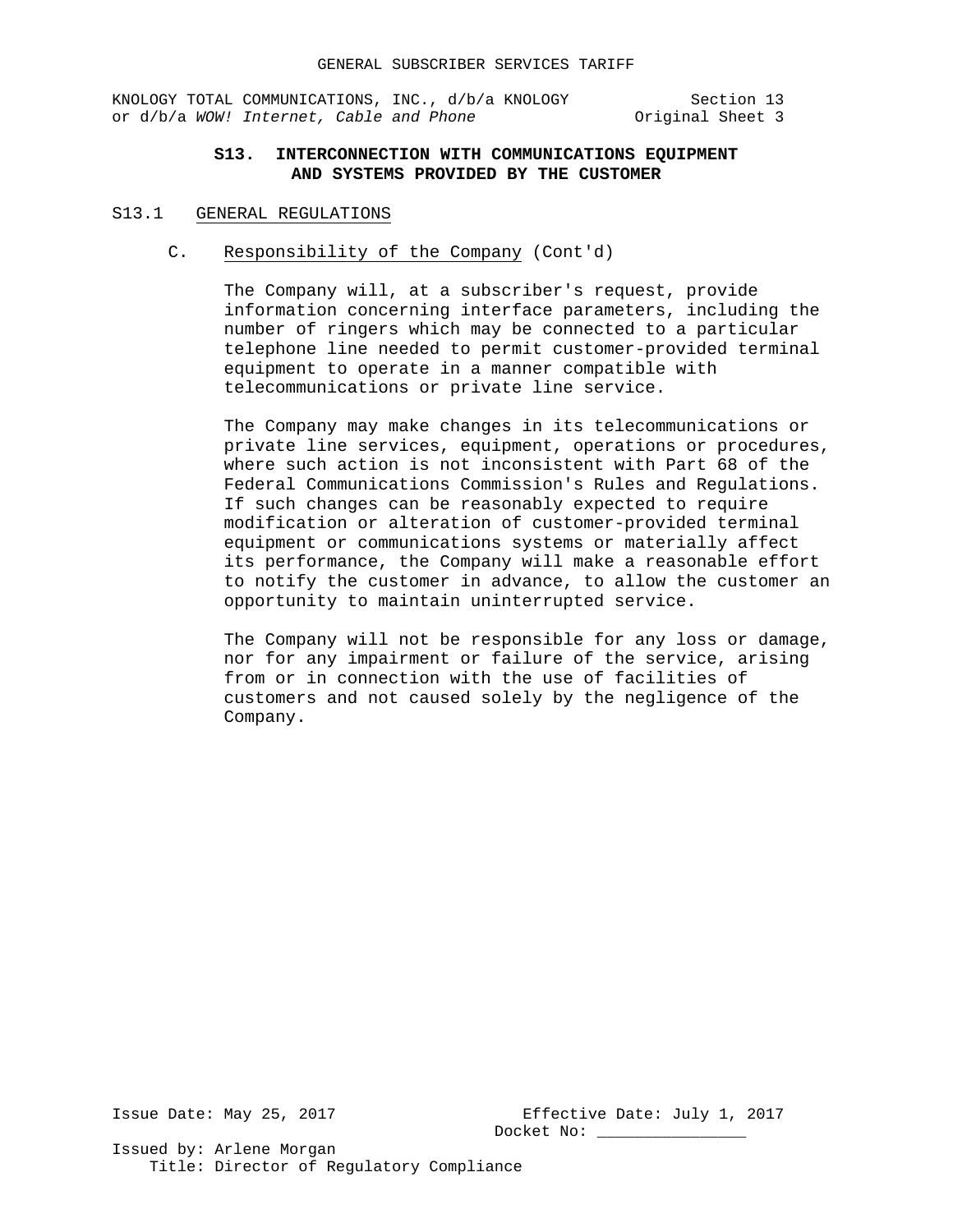KNOLOGY TOTAL COMMUNICATIONS, INC., d/b/a KNOLOGY Section 13<br>or d/b/a WOW! Internet, Cable and Phone (1997) Original Sheet 4 or d/b/a WOW! Internet, Cable and Phone

# **S13. INTERCONNECTION WITH COMMUNICATIONS EQUIPMENT AND SYSTEMS PROVIDED BY THE CUSTOMER**

## S13.1 GENERAL REGULATIONS (Cont'd)

D. Violation of Regulations

Where any customer-provided equipment or system or communication system provided to a customer is used with telecommunications service in violation of any of the provisions in this Tariff, the Company will take such immediate action as necessary for the protection of its services, and will promptly notify the customer of the violation. The customer shall discontinue such use of the equipment or system or correct the violation and shall confirm in writing to the Company within 5 days, following the receipt of written notice from the Company, that such use has ceased or that the violation has been corrected Failure of the customer to discontinue such use or to correct the violation and to give the required written confirmation to the Company within the time stated above shall result in termination of the customer's service until such time as the customer complies with the provisions of this Tariff. The right of the Company to terminate service as provided above, includes the right to suspend the service or to disconnect such customer-provided equipment or communications system.

#### E. Hazardous or Inaccessible Locations

Customer-provided equipment which serve a location which the Company considers impracticable to service because of hazard or inaccessibility may be connected with telecommunications service by means of connecting equipment furnished by the Company.

Issue Date: May 25, 2017 Effective Date: July 1, 2017 Docket No: \_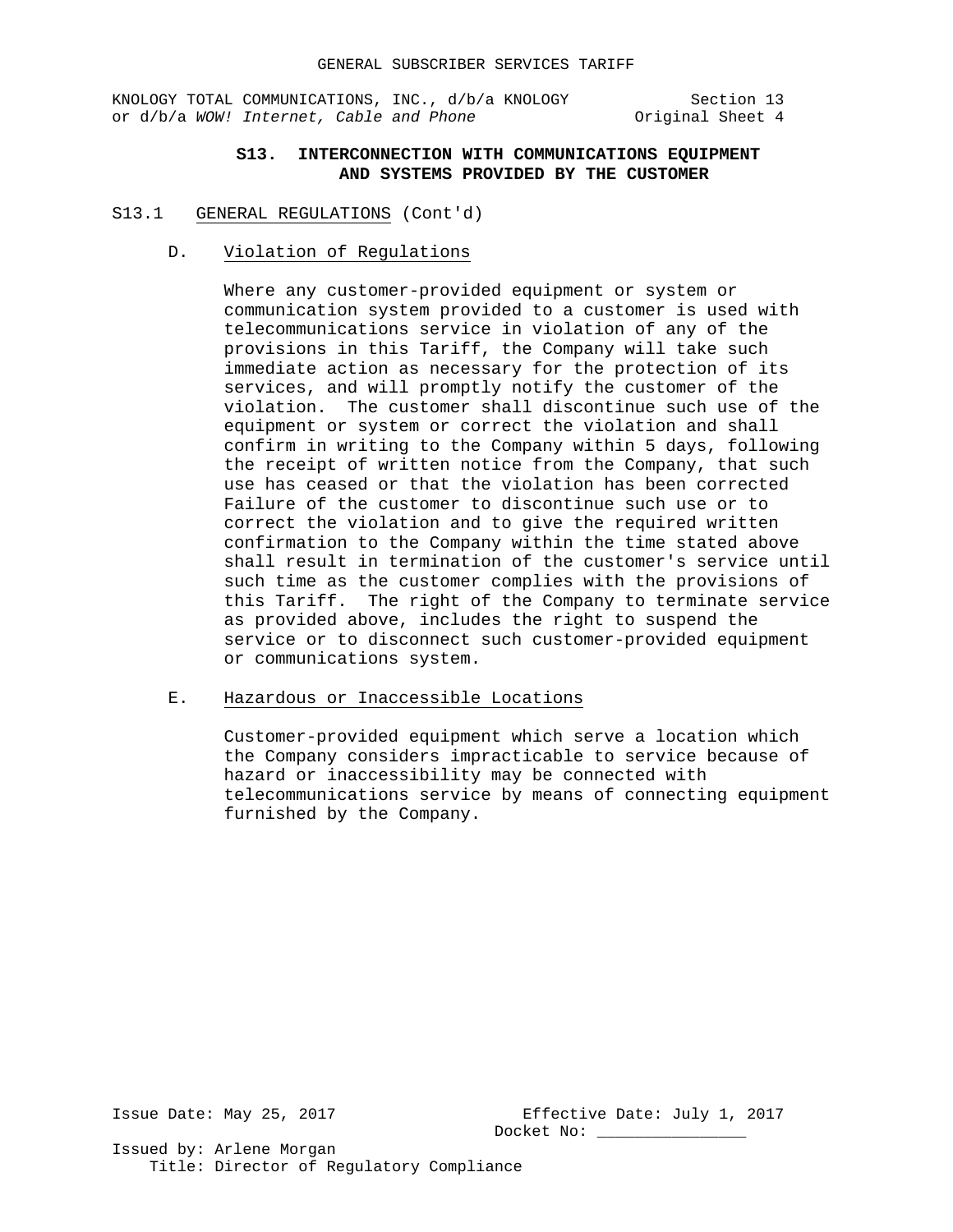# **S13. INTERCONNECTION WITH COMMUNICATIONS EQUIPMENT AND SYSTEMS PROVIDED BY THE CUSTOMER**

- S13.1 GENERAL REGULATIONS (Cont'd)
	- F. Provisions of Channels and Equipment

When the customer elects to provide his own communications system, it is contemplated that the customer shall provide all station apparatus and associated channels which are a part of the system and which are located on the same customer's premises as the system.

- G. Recording. Reproducing, and Automatic Answering and Recording Equipment
	- 1. Recording or Two-way Telephone Conversations Telecommunications and private line services are not represented as adapted to the recording of two-way telephone conversations. Customer-provided voice recording equipment may be connected with telecommunications and private line services, in accordance with the provisions in this Tariff, subject to the following conditions:

When recording equipment is in use and is a direct electrical connection with services of the Company, a recorder tone that is repeated at intervals of approximately fifteen seconds is required except that the recorder tone described is not required:

a. When the equipment will be used by public fire and police departments exclusively for the receipt of intrastate fire and police calls, and attended at all times for such purpose.

Issue Date: May 25, 2017 Effective Date: July 1, 2017 Docket No: \_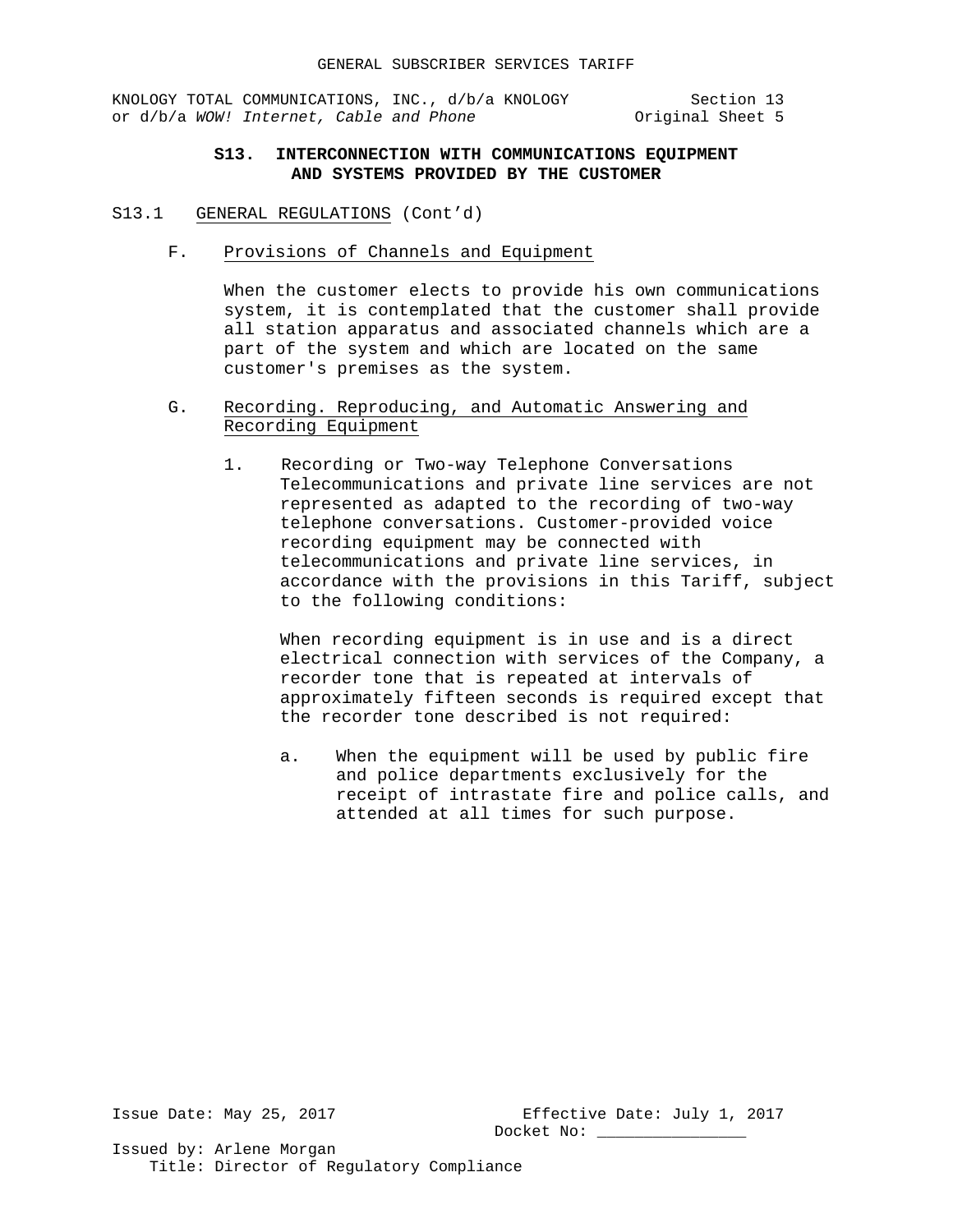KNOLOGY TOTAL COMMUNICATIONS, INC., d/b/a KNOLOGY Section 13<br>or d/b/a WOW! Internet, Cable and Phone (1997) Original Sheet 6 or d/b/a WOW! Internet, Cable and Phone

# **S13. INTERCONNECTION WITH COMMUNICATIONS EQUIPMENT AND SYSTEMS PROVIDED BY THE CUSTOMER**

- S13.1 GENERAL REGULATIONS (Cont'd)
	- G. Recording, Reproduction, and Automatic Answering and Recording Equipment (Cont'd)
		- 1. (Cont'd)
			- b. For Federal Communications Commission licensed broadcast stations for the purpose of recording two-way telephone conversations for broadcast over the air so long as those activities are consistent with the applicable broadcast regulations.
			- c. When such equipment is used by the United States Department of Defense at command centers for emergency communications transmitted over the Defense Department's private line system when connected to the telecommunications network.
			- d. For the United States Secret Service of the Treasury Department to record telephone conversations which endanger the safety and security of the President of the United States, and members of his immediate family.

Customer-provided voice recording equipment shall be so arranged that it can be physically connected to and disconnected from Company facilities and switched on and off.

Issue Date: May 25, 2017 Effective Date: July 1, 2017 Docket No: \_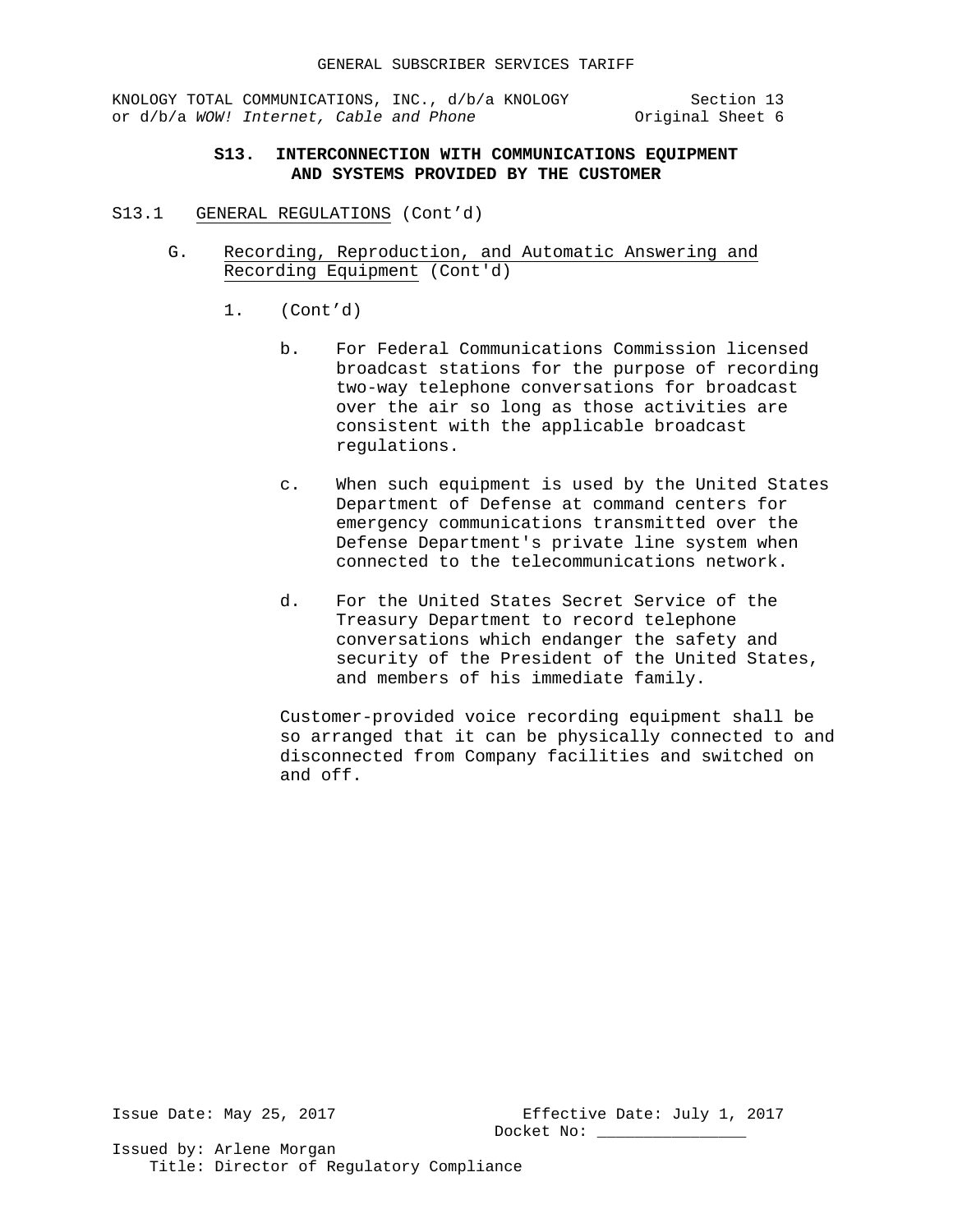KNOLOGY TOTAL COMMUNICATIONS, INC., d/b/a KNOLOGY Section 13<br>or d/b/a WOW! Internet, Cable and Phone (1999) Original Sheet 7 or d/b/a WOW! Internet, Cable and Phone

# **S13. INTERCONNECTION WITH COMMUNICATIONS EQUIPMENT AND SYSTEMS PROVIDED BY THE CUSTOMER**

- S13.2 CONNECTIONS OF REGISTERED TERMINAL EQUIPMENT AND SYSTEMS
	- A. Customer-provided registered terminal equipment, registered protective circuitry, and registered communications systems may be directly connected at the customer's premises to the telecommunications network, subject to Part 68 of the Federal Communication Commission's Rules and Regulations:
		- 1. A customer-provided registered PBX or key system may be connected directly to the public switched network or behind a Company-provided Centrex system provided that the customer-provided equipment and the associated customer-provided premises wiring are in compliance with Section 68.214 and 68.215 of the FCC's Rules and Regulations.
		- 2. The customer shall notify the Company of each line to which registered equipment is to be connected and shall notify the Company when such registered equipment is permanently disconnected. The customer shall provide the Company the registration number and ringer equivalence number for the registered equipment. The customer is also responsible for specification of the appropriate protective connecting arrangement when other than the standard jack is required. (See FCC Part 68, Section 68.1-0-6, Notification to Telephone Company.)
		- 3. The Company is not obligated to provide system and/or terminal equipment or station wiring beyond the point of connection (network interface) with customerprovided systems and/or terminal equipment.

Issue Date: May 25, 2017 Effective Date: July 1, 2017 Docket No: \_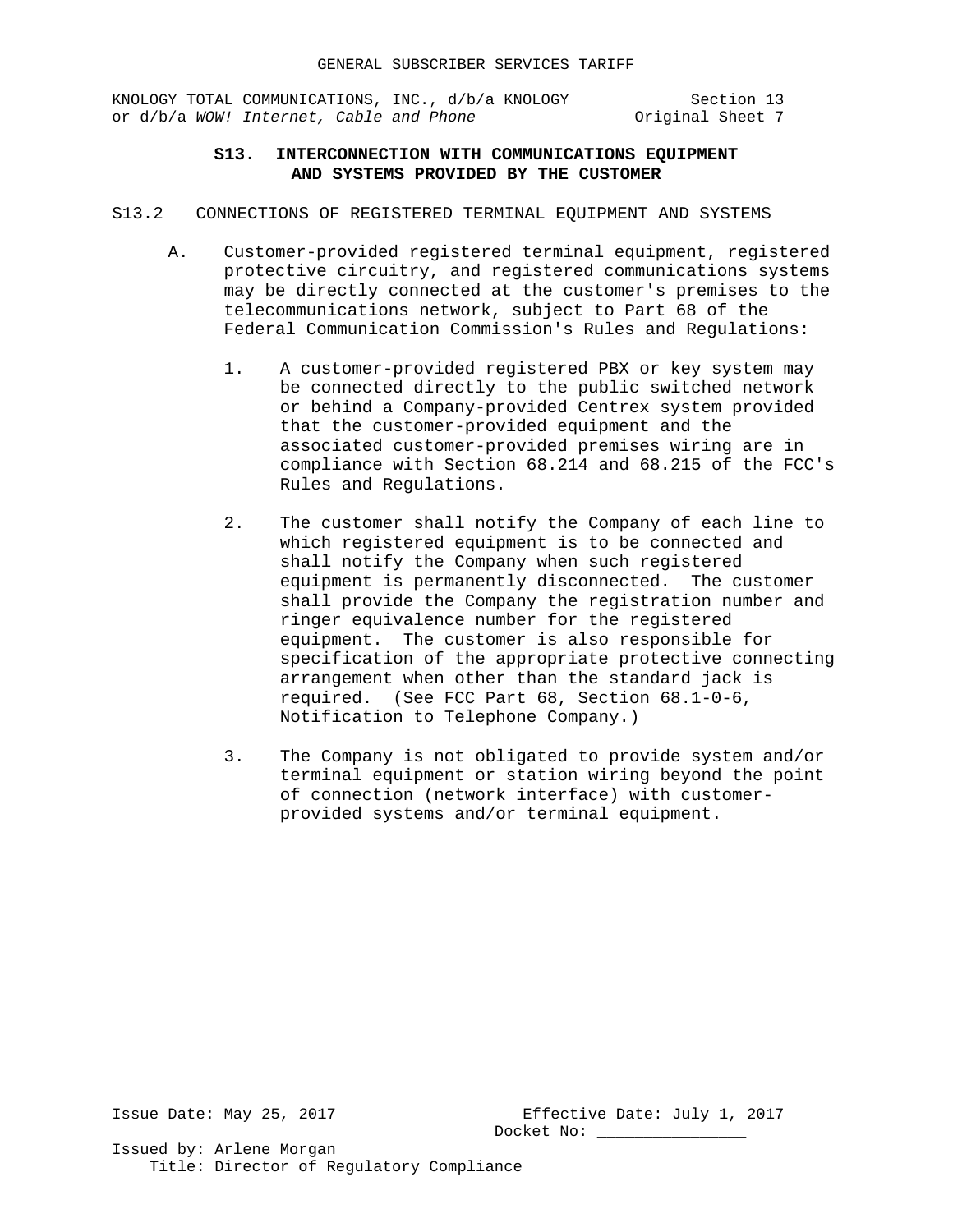KNOLOGY TOTAL COMMUNICATIONS, INC., d/b/a KNOLOGY Section 13<br>or d/b/a WOW! Internet, Cable and Phone (1997) Original Sheet 8 or d/b/a WOW! Internet, Cable and Phone

# **S13. INTERCONNECTION WITH COMMUNICATIONS EQUIPMENT AND SYSTEMS PROVIDED BY THE CUSTOMER**

- S13.2 CONNECTIONS OF REGISTERED TERMINAL EQUIPMENT AND SYSTEMS (Cont'd)
	- B. Premises Wiring Associated with Registered or Grandfathered Communications Systems
		- 1. Premises Wiring is wiring which connects separatelyhoused equipment entities or system components to one another, or wiring which connects and equipment entity or system component With the telephone network interface, located at the customer's premises and not within an equipment housing. This premise wiring will be provided on a deregulated basis effective January 1, 1987.
			- a. Fully-protected Premises Wiring is premises wiring which is:
				- (1) No greater than 25 feet in length (measured linearly between the point where it leaves equipment or connector housings) and registered as a component of and supplied to the user with the registered terminal equipment or protective circuitry with which it is to be used.
				- (2) A cord which complies with (1) preceding and which is extended once by a registered extension cord. Extension cords may not be used as a substitute for wiring which for safety reasons should be affixed to or embedded in a building's structure.
				- (3) Wiring located in an equipment room with restricted access, provided that this wiring remains exposed for inspection and is not concealed or embedded in the building's structure, and that it conforms to Part 68 of the Federal Communications Commission's Rules and Regulations.

Issue Date: May 25, 2017 Effective Date: July 1, 2017 Docket No: \_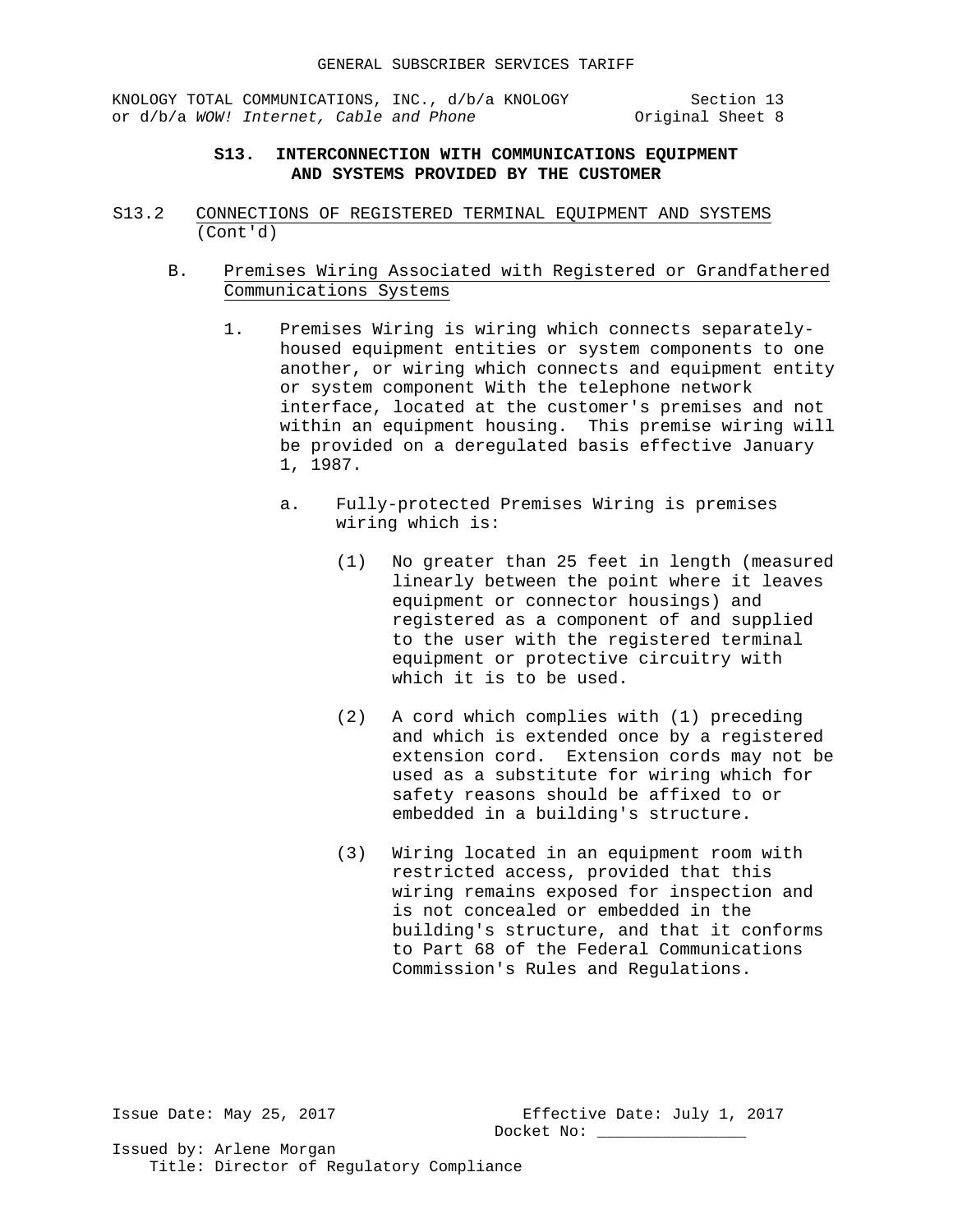# **S13. INTERCONNECTION WITH COMMUNICATIONS EQUIPMENT AND SYSTEMS PROVIDED BY THE CUSTOMER**

- S13.2 CONNECTIONS OF REGISTERED TERMINAL EQUIPMENT AND SYSTEMS (Cont'd)
	- B. Premises Wiring Associated with Registered or Grandfathered Communications Systems (Cont'd)
		- 1. (Cont'd)
			- a. (Cont'd)
				- (4) Electrically behind registered equipment, system components or protective circuitry which assure that electrical contact between the wiring and commercial power wiring or earth ground will not result in hazardous voltages or excessive longitudinal imbalance at the telephone network interface.
			- b. Protected Premises Wiring Requiring Acceptance Testing for Imbalance is premise wiring which is electrically behind registered equipment, system components or circuitry, which assure that electrical contact between the wiring and commercial power wiring will not result in hazardous voltages at the telephone network interface.
			- c. Unprotected Premises Wiring is all other premise wiring.
		- 2. Customers who intend to connect premise wiring other than Fully-Protected Premises Wiring to the telephone network shall give advance notice to the Company in accordance with the procedures specified in Part 68, Section 68.106(c) of the Federal Communication Commission's Rules and Regulations.

Issue Date: May 25, 2017 Effective Date: July 1, 2017 Docket No: \_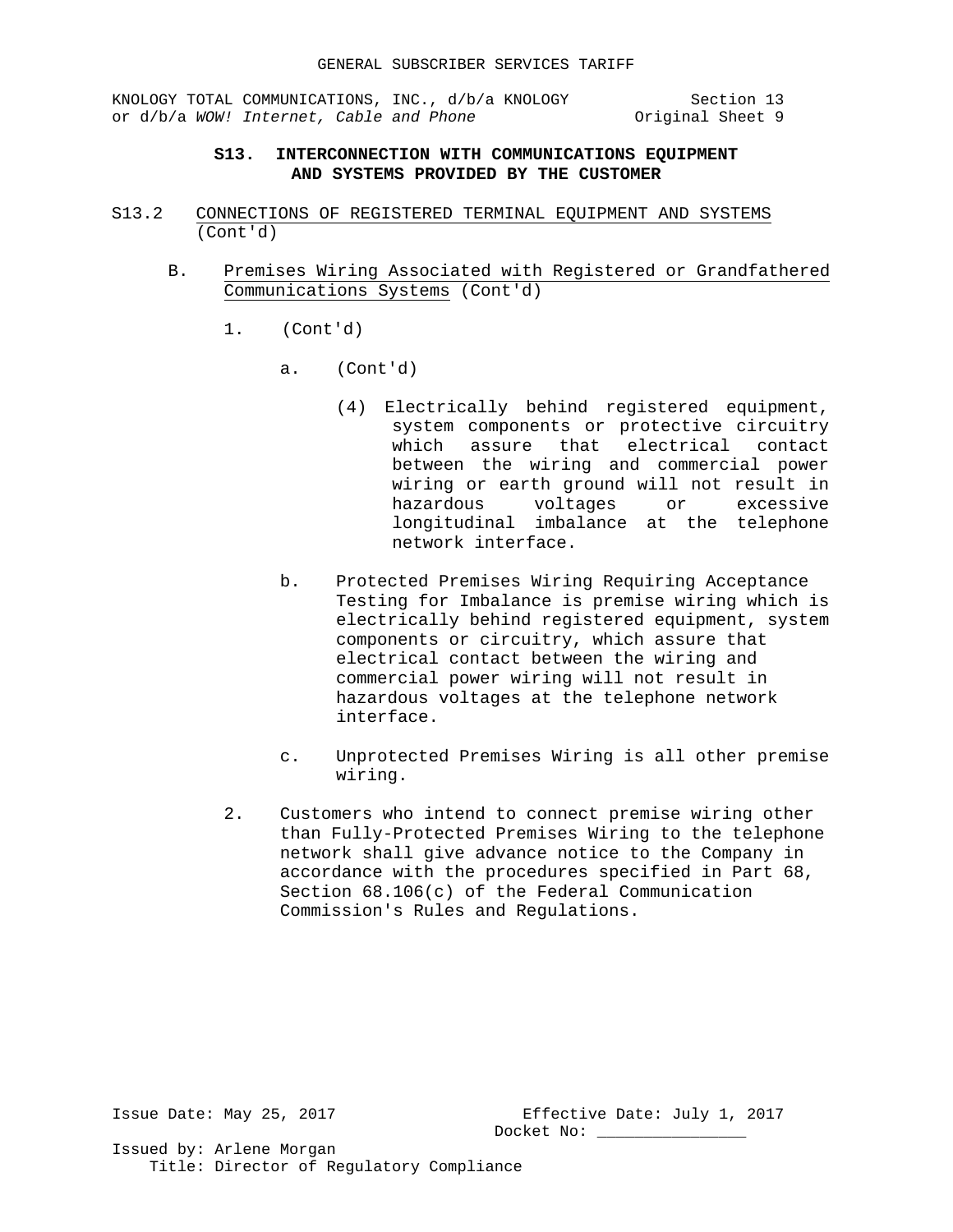# **S13. INTERCONNECTION WITH COMMUNICATIONS EQUIPMENT AND SYSTEMS PROVIDED BY THE CUSTOMER**

- S13.3 CONNECTIONS OF GRANDFATHERED TERMINAL EQUIPMENT AND GRANDFATHERED COMMUNICATIONS SYSTEMS
	- A. Direct Connections and Connections Through Connecting Arrangements Provided by the Company
		- 1. If the initial rule-compliance connection was made prior to January 1, 1980, grandfathered Terminal Equipment and Grandfathered Communication Systems may remain directly connected and be moved and reconnected to the telecommunications network for the life of the equipment without registration. The equipment or system may be modified only in accordance with Part 68 of the Federal Communication Commission's Rules and Regulations, subject to the following:
			- a. The customer shall notify the Company when grandfathered terminal equipment or a communication system is to be connected. Notification should include a description of the equipment, manufacturer's name, model number and type of equipment and state its previous connection, which qualifies it for continued connection. The customer shall also notify the Company when such communications equipment and systems are to be permanently disconnected.
			- b. All connections are made through a network interface agreeable to the Company and the customer.

Issue Date: May 25, 2017 Effective Date: July 1, 2017 Docket No: \_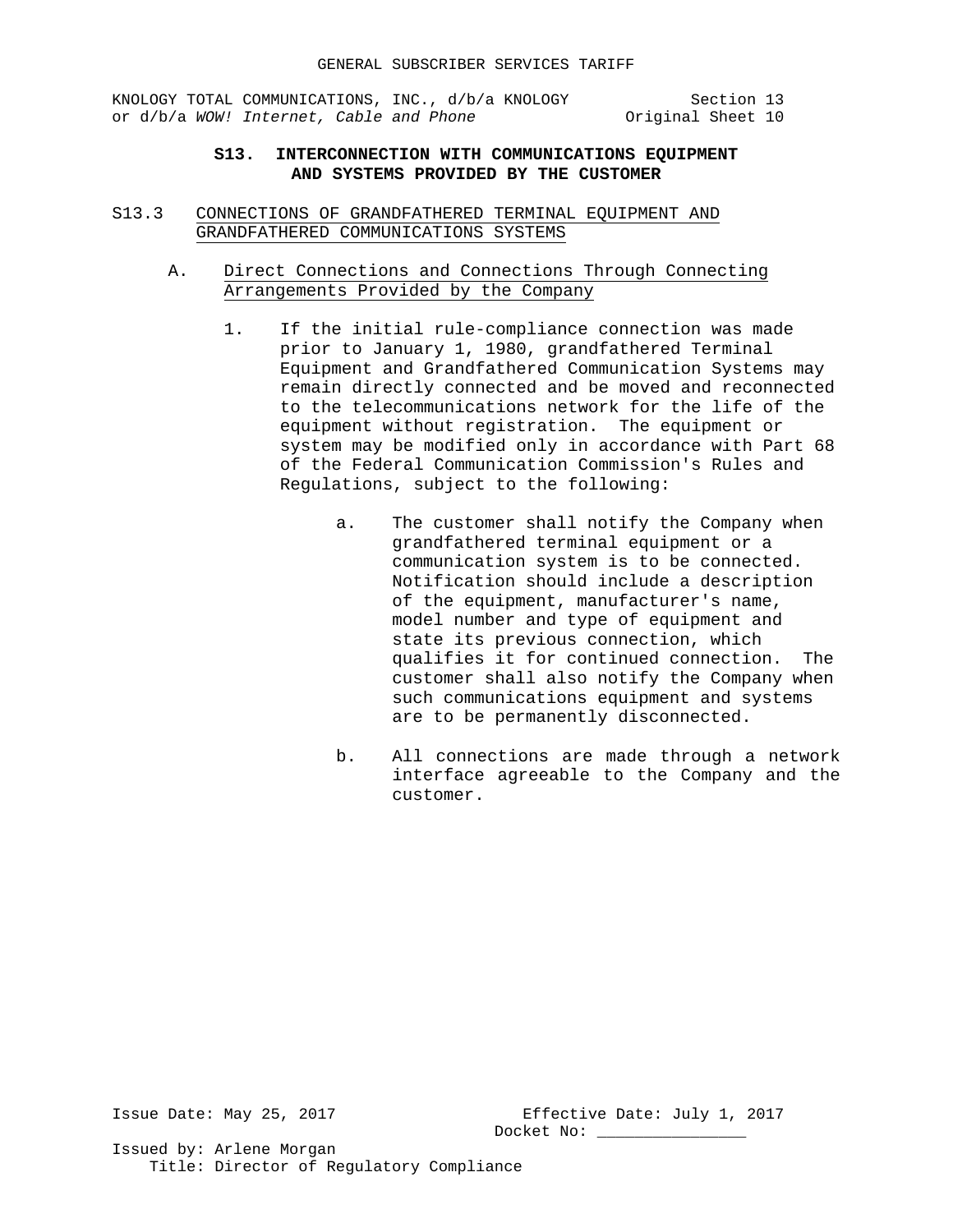KNOLOGY TOTAL COMMUNICATIONS, INC., d/b/a KNOLOGY Section 13<br>or d/b/a WOW! Internet, Cable and Phone or d/b/a Worly Sheet 11 or d/b/a WOW! Internet, Cable and Phone

# **S13. INTERCONNECTION WITH COMMUNICATIONS EQUIPMENT AND SYSTEMS PROVIDED BY THE CUSTOMER**

- S13.3 CONNECTIONS OF GRANDFATHERED TERMINAL EQUIPMENT AND GRANDFATHERED COMMUNICATIONS SYSTEMS (Cont'd)
	- A. Direct Connections and Connections Through Connecting Arrangements Provided by the Company (Cont'd)
		- 1. (Cont'd)
			- c. All such connections shall comply with all the criteria contained in Subpart D of Part 68 of the Federal Communication Commission's Rules and Regulations both prior to and after the application of each of the mechanical and electrical stresses specified in that section.

# S13.4 ACOUSTIC OR INDUCTIVE CONNECTIONS

A. General

Customer-provided voice or data terminal equipment and customer-provided communications systems may be acoustically or inductively connected at the customer's premises to the telecommunications network provided the connection is made externally to the network control signaling unit when the unit is Company-provided. The customer-provided communications equipment must comply with all the criteria contained in Subpart D of Part 68 of the Federal Communications Commission's Rules and Regulations both prior to and after the application of each of the mechanical and electrical stresses specified in that section.

Issue Date: May 25, 2017 Effective Date: July 1, 2017 Docket No: \_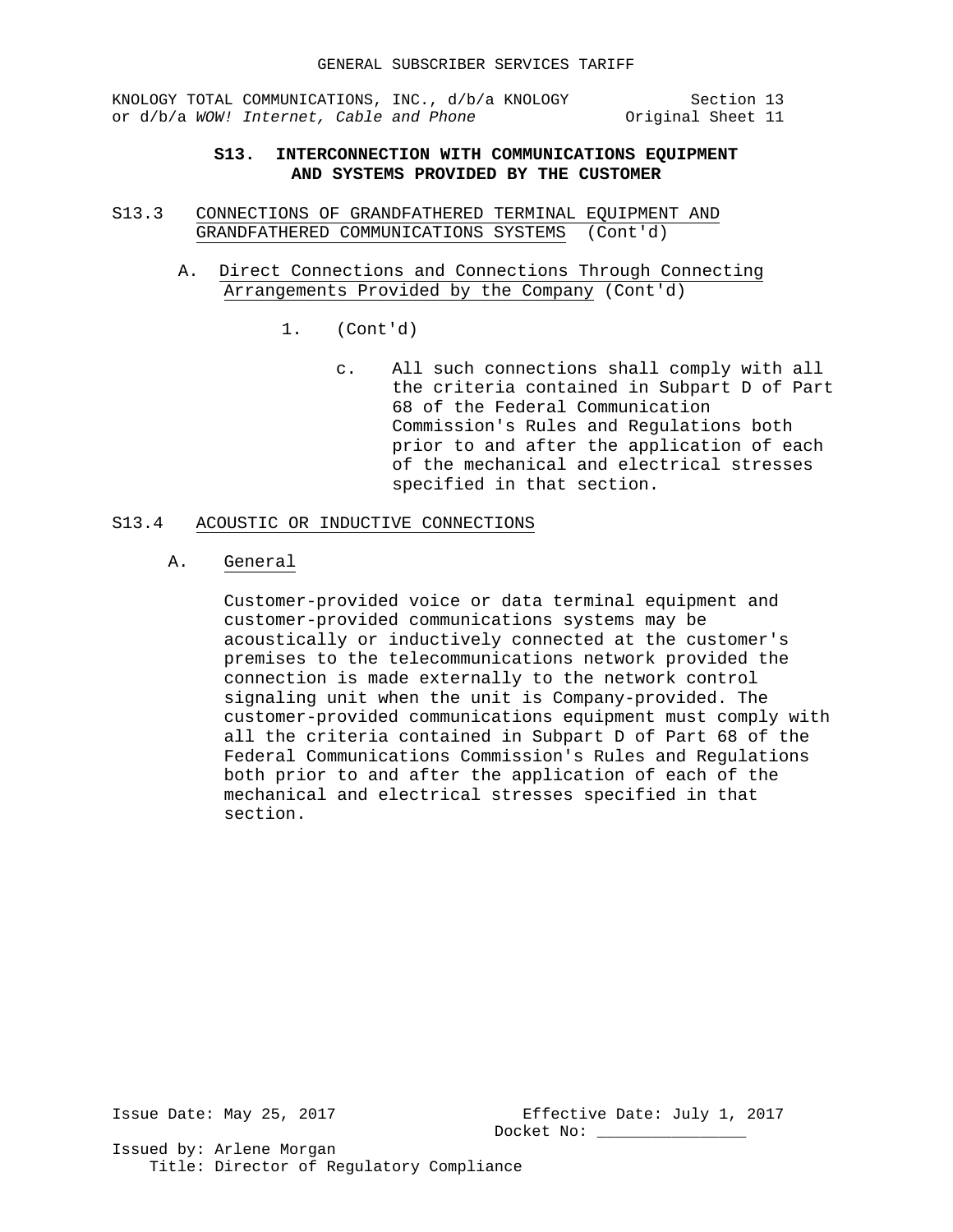# **S13. INTERCONNECTION WITH COMMUNICATIONS EQUIPMENT AND SYSTEMS PROVIDED BY THE CUSTOMER**

# S13.5 CONNECTION OF CUSTOMER-PROVIDED COMMUNICATIONS SYSTEMS NOT SUBJECT TO PART 68 OF THE FCC RULES AND REGULATIONS

- A. Customer-provided communications systems not subject to Part 68 of the Federal Communications Commission's Rules and Regulations may be connected with telecommunications services in accordance with this Tariff. These communications systems (including channels derived from such systems), not exceeding voice grade, may be connected at the customer's premises provided that:
	- 1. Such telecommunications service or customerprovided communications system is utilized for the origination or termination of communications at the customer's premises where the connection is made.
	- 2. The connection shall be through a network control signaling unit and connecting arrangement furnished by the Company.
	- 3. The connection shall be made through switching equipment provided either by the customer or by the Company.
	- 4. The provisions relating to minimum protection criteria set forth in Subpart D of Part 68 of the Federal Communications Commission's Rules and Regulations both prior to and after the application of each of the mechanical and electrical stresses specified in that section. As related to minimum protection criteria and when applied to the connection of customerprovided communications systems, the term "Customer's premises" shall include any premises on which the customer-provided communications system is terminated.

Issue Date: May 25, 2017 Effective Date: July 1, 2017 Docket No: \_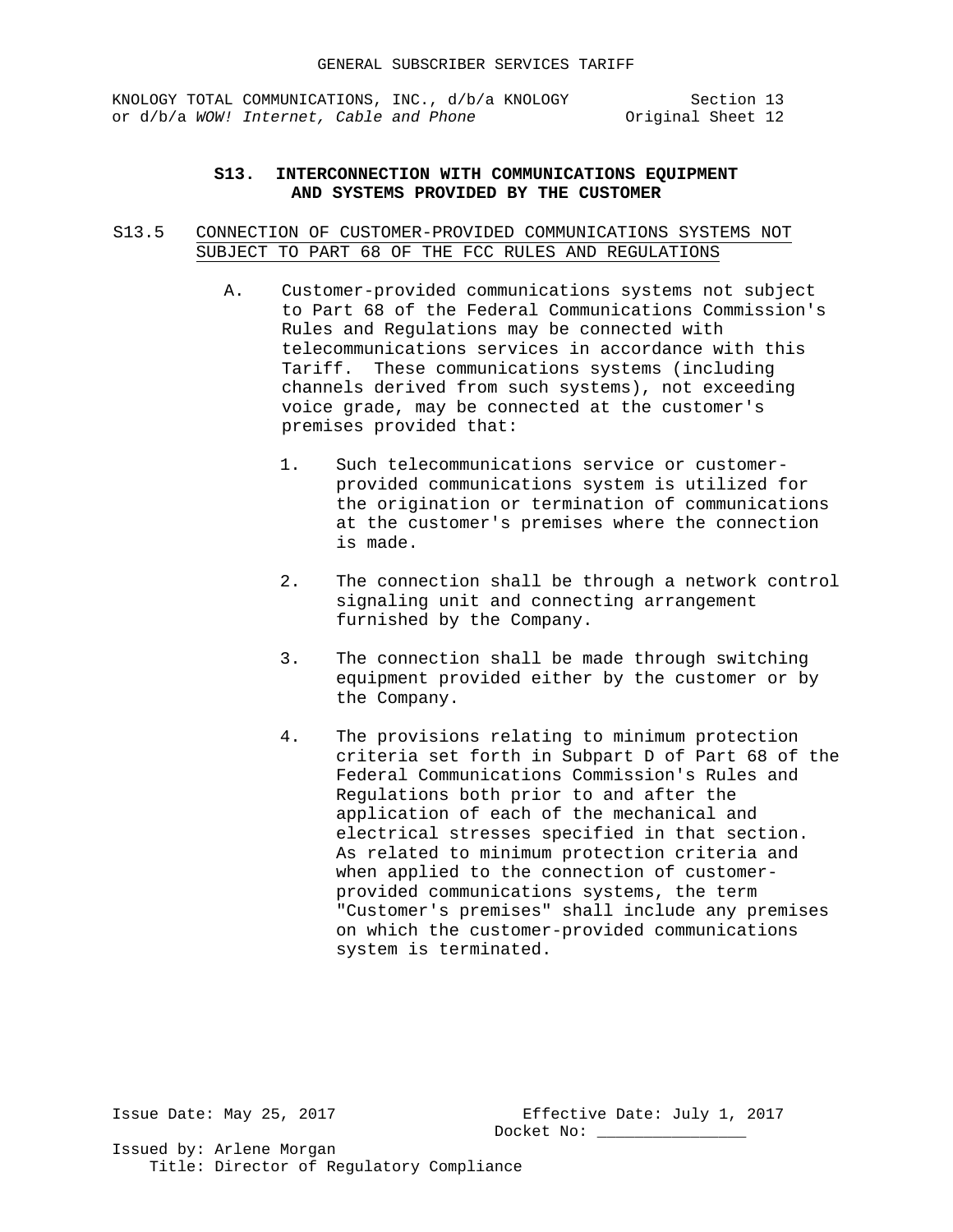# **S13. INTERCONNECTION WITH COMMUNICATIONS EQUIPMENT AND SYSTEMS PROVIDED BY THE CUSTOMER**

- S13.5 CONNECTION OF CUSTOMER-PROVIDED COMMUNICATIONS SYSTEMS NOT SUBJECT TO PART 68 OF THE FCC RULES AND REGULATIONS (Cont'd)
	- A. (Cont'd)
		- 4. (Cont'd)

Where a telecommunications service is used in the provision of a composite data service for others and connection of such service is made to a communications system provided by a customer and the connection is made through customer-provided data switching equipment, the provisions of 1. and 3. above do not apply.

Issue Date: May 25, 2017 Effective Date: July 1, 2017 Docket No: \_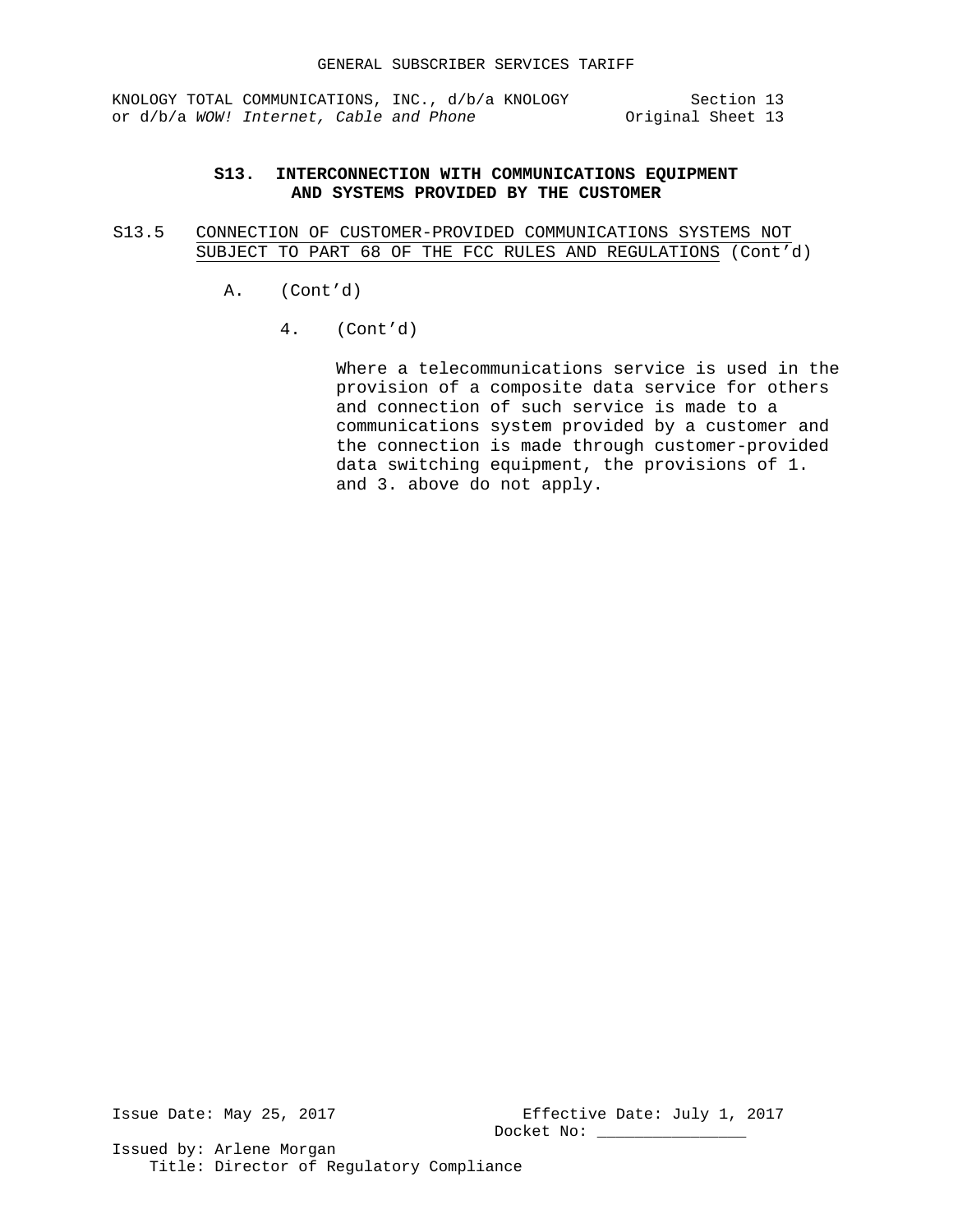# **S13. INTERCONNECTION WITH COMMUNICATIONS EQUIPMENT AND SYSTEMS PROVIDED BY THE CUSTOMER**

S13.6 CONNECTIONS OF CUSTOMER-PROVIDED TERMINAL EQUIPMENT SPECIFICALLY EXCLUDED FROM THE FCC REGISTRATION PROGRAM

- A. Customer-provided terminal equipment may be connected at the customer's premises to party line and semipublic coin services of the Company in accordance with the following:
	- 1. The connection of customer-provided terminal equipment to services specifically excluded from the Federal Communications Commission's Registration programs shall be through a protective connecting arrangement which must be furnished by the Company.
	- 2. The connection of customer-provided communications equipment must comply with all the criteria contained in Subpart D of Part 68 of the Federal Communications Commission's Rules and Regulations both prior to and after the application of each of the mechanical and electrical stresses specified in that section.

Issue Date: May 25, 2017 Effective Date: July 1, 2017 Docket No: \_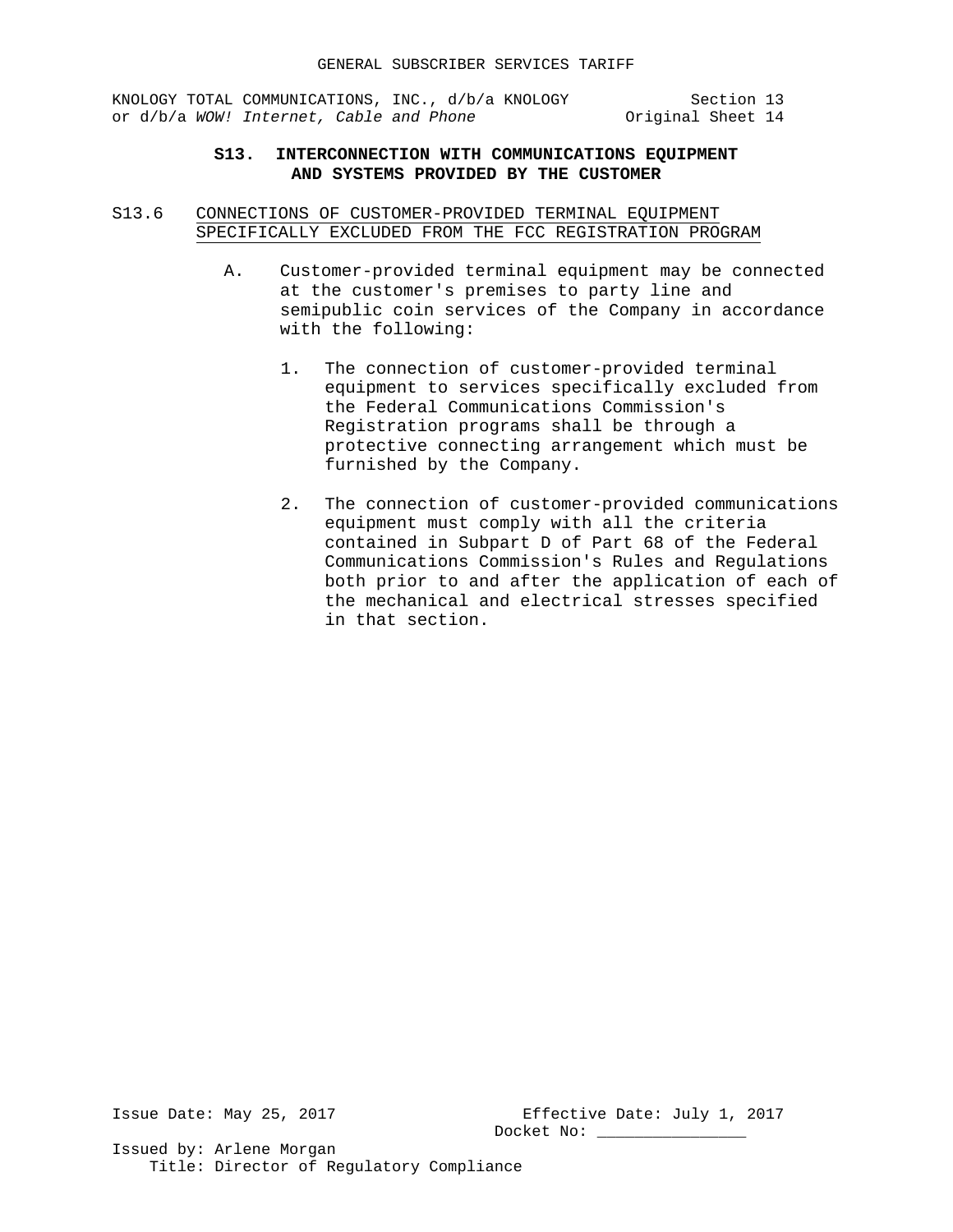# **S13. INTERCONNECTION WITH COMMUNICATIONS EQUIPMENT AND SYSTEMS PROVIDED BY THE CUSTOMER**

- S13.7 CUSTOMER PREMISES INSIDE WIRE
	- A. General Regulations
		- 1. Customer premises inside wire and standard jacks associated with residence and business individual line basic local exchange services, as defined elsewhere in this Tariff, may be provided by either the Company on a deregulated basis after January 1, 1987 or the customer.
		- 2. Customer premises inside wire is defined as that wire, including connectors, blocks and jacks, within a customer's premises that extends between the termination of the Exchange Access Line and those standard jack locations within the customer's premises to which terminal equipment can be connected for access to the Network Access Line.
		- 3. Customer premises inside wire provided by the customer must be installed in accordance with the technical standards and installation guidelines furnished to the Commission by the Company and must comply with the National Electric Safety Code and applicable local codes.
		- 4. Customer premises inside wire provided by the customer may be connected to residence and business individual line basic local exchange service furnished by the Company at a specified network interface.
		- 5. The network interface for the connection of customer premises inside wire consists of a standard modular jack or appropriate device and is provided as part of the network access line. This will be installed in side or outside the customer's premises at a location determined by the Company which is accessible to the customer. The normal location will be in close proximity to the protector or entrance facility, whenever practicable.

Issue Date: May 25, 2017 Effective Date: July 1, 2017 Docket No: \_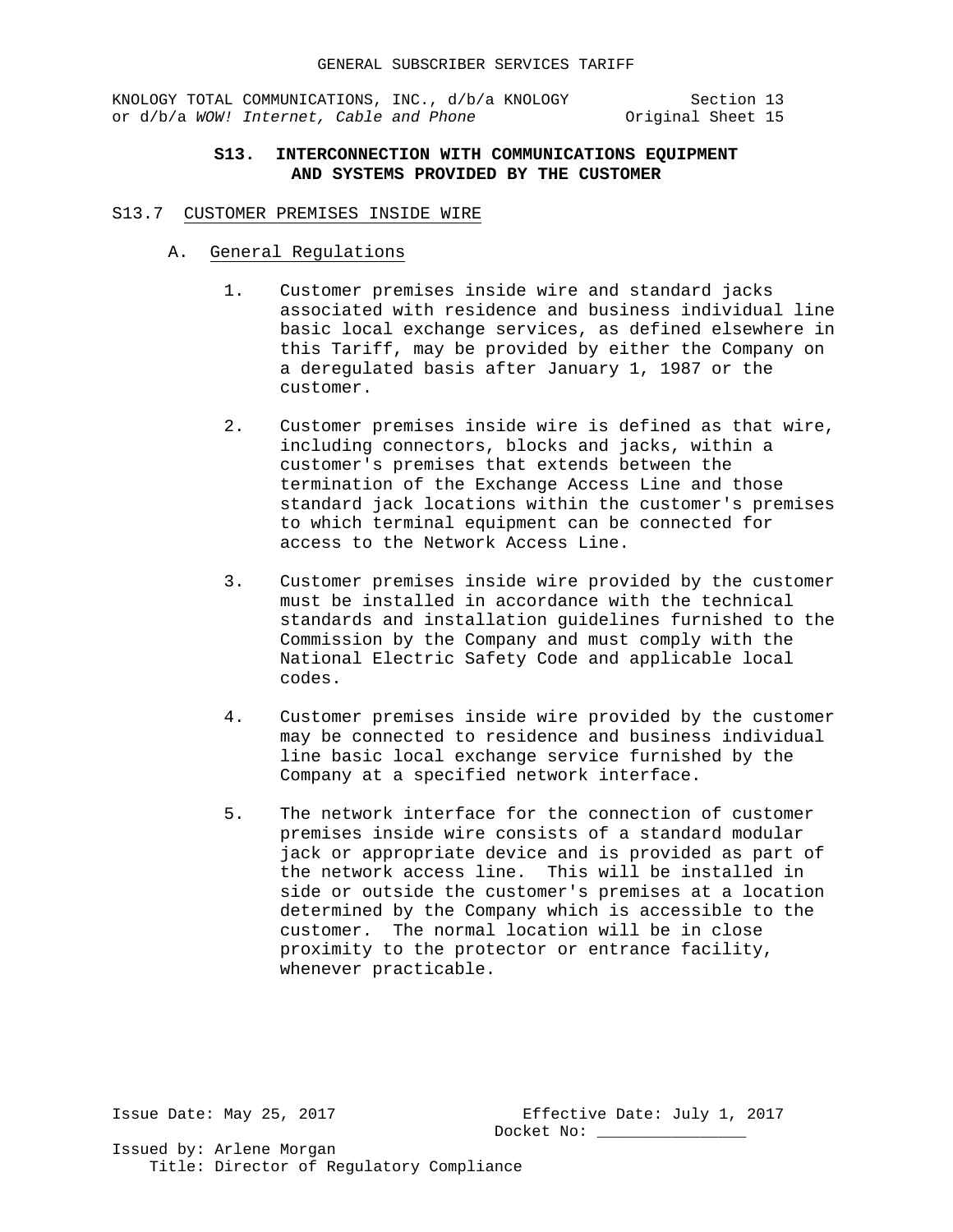# **S13. INTERCONNECTION WITH COMMUNICATIONS EQUIPMENT AND SYSTEMS PROVIDED BY THE CUSTOMER**

- S13.7 CUSTOMER PREMISES INSIDE WIRE (Cont'd)
	- A. General Regulations (Cont'd)
		- 6. The Company is not obligated to connect telephone instruments and standard modular jacks to customerprovided inside wire.
		- 7. Maintenance of customer owned premises inside wire may be performed by either the Company on a deregulated basis after January 1, 1987, or the customer.
	- B. Responsibility of the Customer
		- 1. When the customer provides the inside wire and standard jacks, the installation must be in accordance with the technical standards furnished to the Commission by the Company.
		- 2. In the event the customer maintains or attempts to maintain inside wire, the customer assumes the risk of loss of service, damage to property, or death to or injury of the customer or the customer's agent. The customer will save the Company harmless from any and all liability claims, or other damage suits arising out of the customer's wire maintenance activity.
	- C. Responsibility of the Company
		- 1. The Company will make the technical standards and installation guidelines for customer provision of inside wire available to customers at Business office or other designated locations.

Issue Date: May 25, 2017 Effective Date: July 1, 2017 Docket No: \_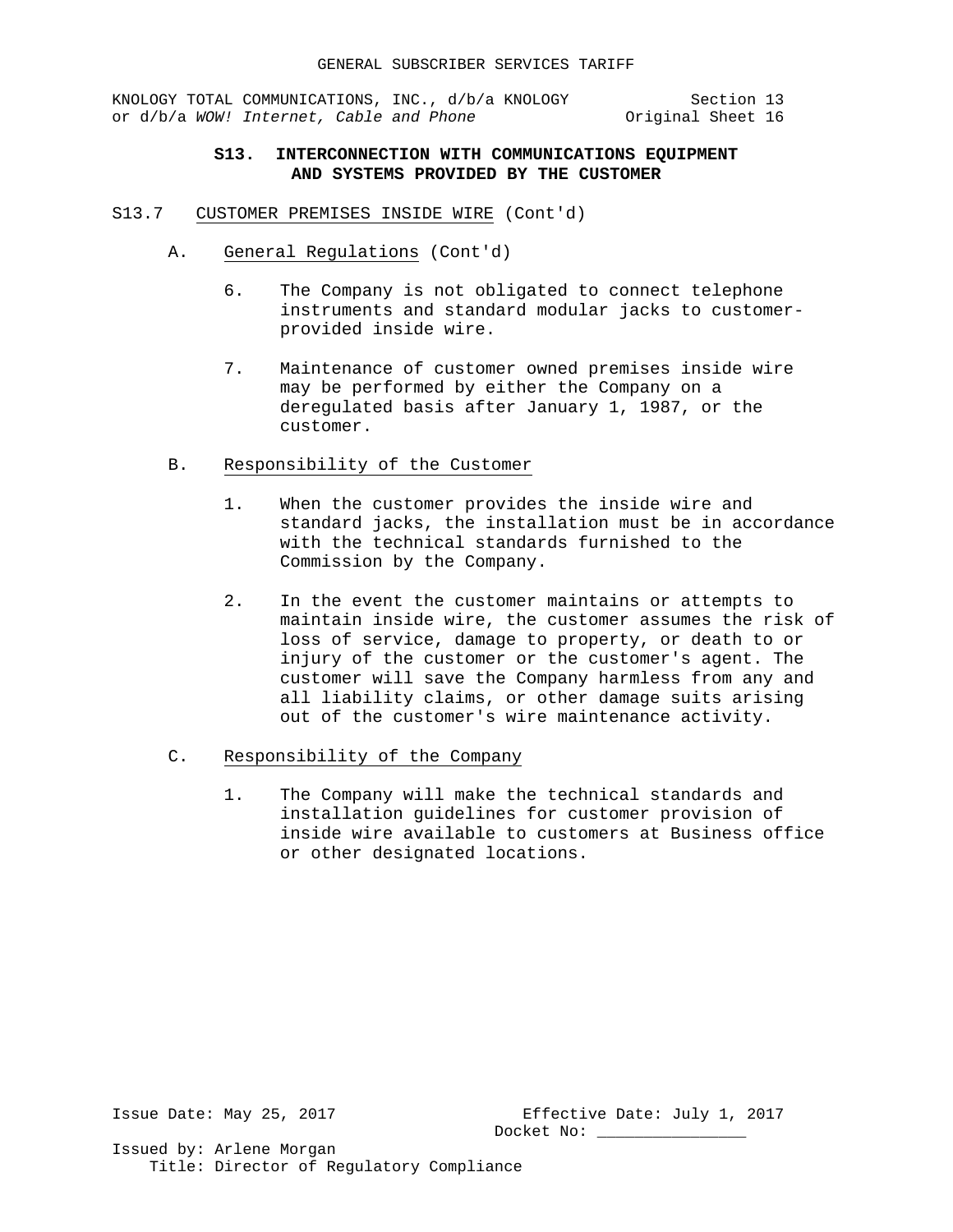# **S13. INTERCONNECTION WITH COMMUNICATIONS EQUIPMENT AND SYSTEMS PROVIDED BY THE CUSTOMER**

- S13.7 CUSTOMER PREMISES INSIDE WIRE (Cont'd)
	- D. Violation of Regulations
		- 1. Where customer-provided inside wire is a violation of Section 2, the Company will properly notify the customer of the violation and will take such immediate action as is necessary for the protection of the telecommunications network and Company employees.
		- 2. The customer shall discontinue use of the customerprovided inside wire or correct the violation and notify the Company in writing that the violation has been corrected within 20 days after receipt of such notice.

Failure of the customer to discontinue such use or to correct the violation will result in the suspension of the customer's service until such time as the customer complies with the provision of this Tariff.

Issue Date: May 25, 2017 Effective Date: July 1, 2017 Docket No: \_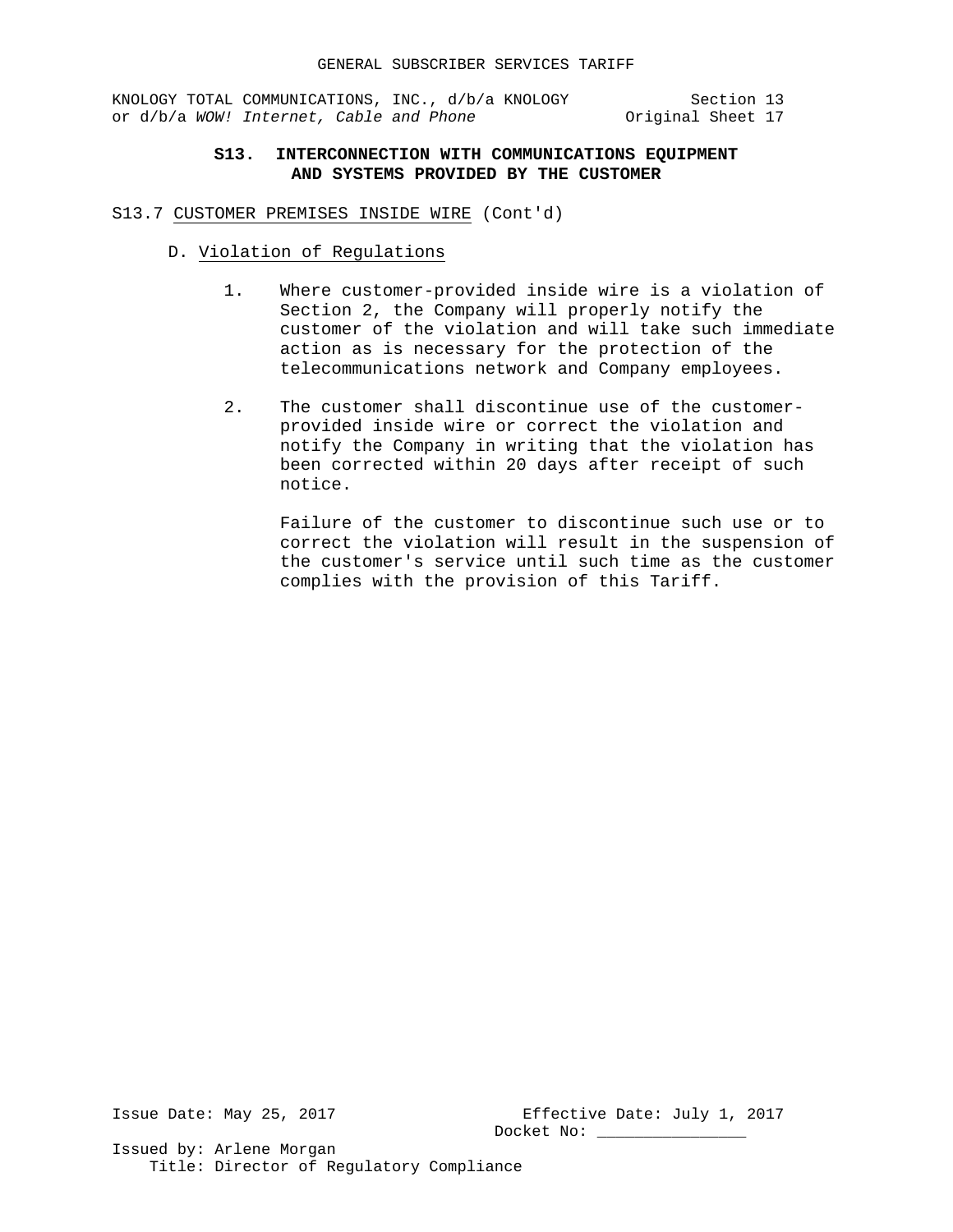## GENERAL SUBSCRIBER SERVICES TARIFF

KNOLOGY TOTAL COMMUNICATIONS, INC., d/b/a KNOLOGY Section 14 or d/b/a WOW! Internet, Cable and Phone **Original Contents Sheet 1** 

## **S14. EMERGENCY SERVICE**

| CONTENTS |  |  |  |  |  |  | Sheet No. |  |
|----------|--|--|--|--|--|--|-----------|--|
| S14.0    |  |  |  |  |  |  |           |  |

Issue Date: May 25, 2017 Effective Date: July 1, 2017 Docket No: \_\_\_\_\_\_\_\_\_\_\_\_\_\_\_\_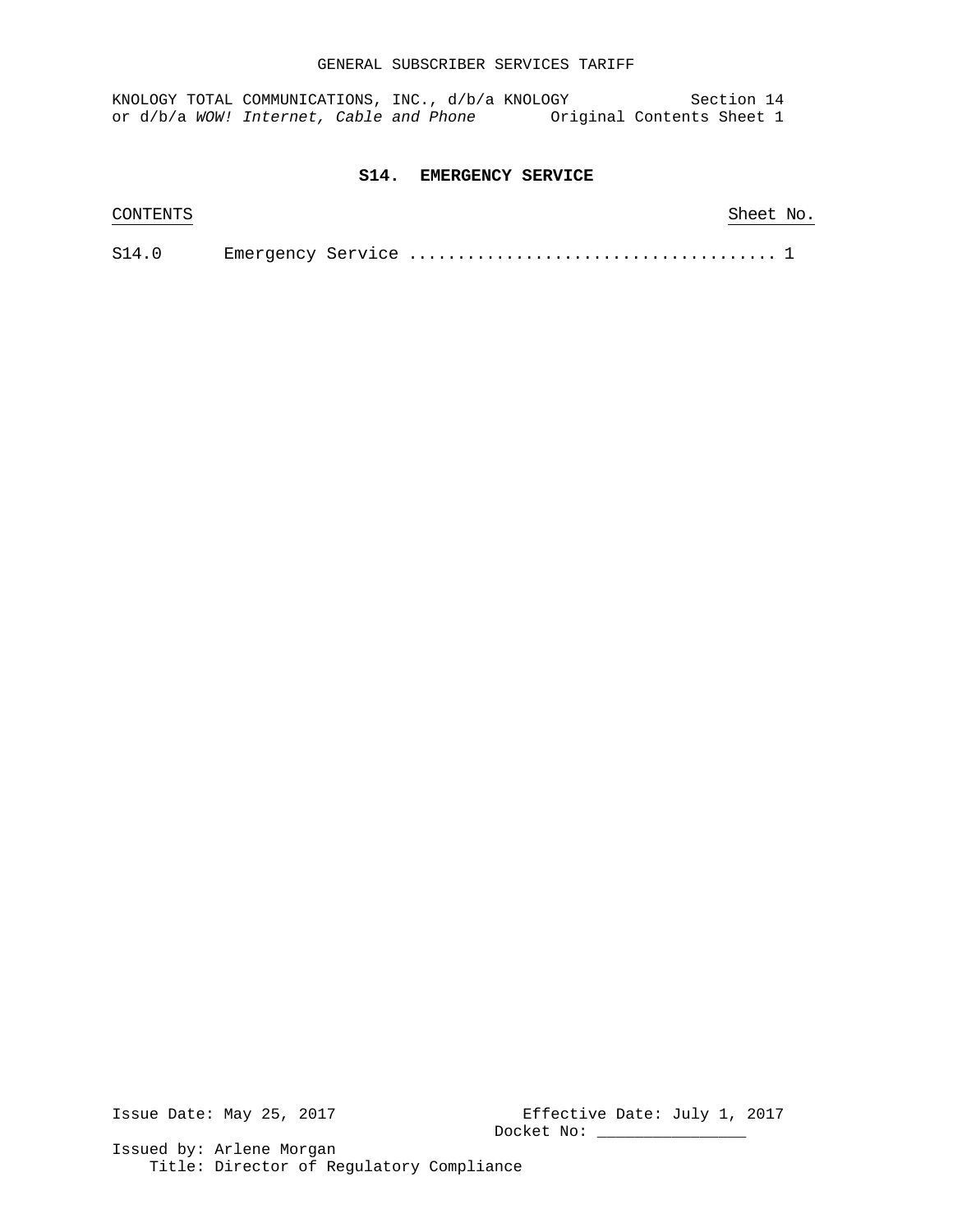# **S14. EMERGENCY SERVICE**

The Company provides 911 service to its subscribers, whereby a public safety answering point designated by the customer may receive and answer telephone calls placed by dialing the number 911. It includes the services provided by the lines and equipment associated with the service arrangement for answering and dispatching of public emergency telephone calls dialed to 911. The Company does not directly interconnect with Emergency District Providers but provides access to Emergency Number Service through arrangements with other carriers.

Issue Date: May 25, 2017 Effective Date: July 1, 2017 Docket No: \_\_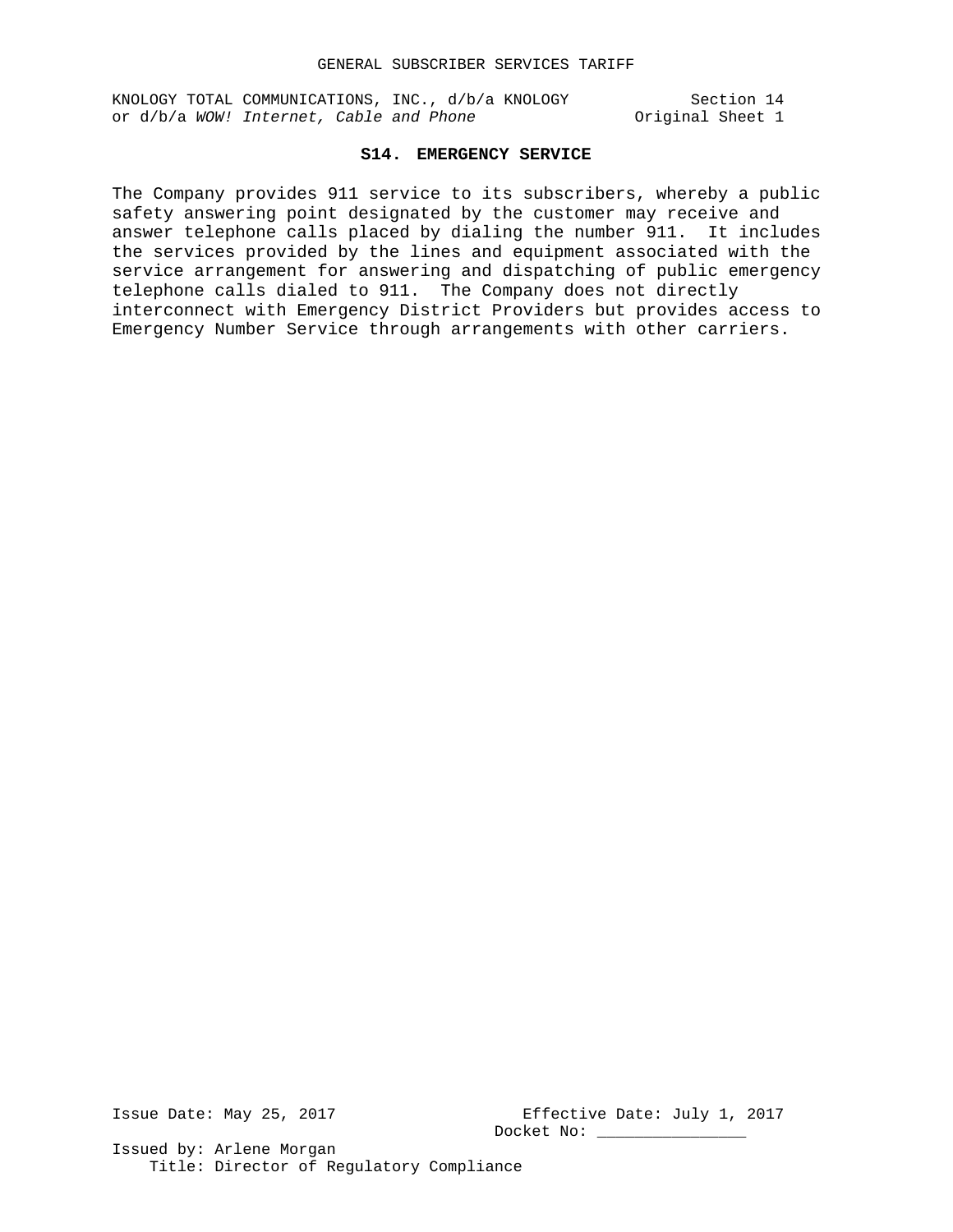# **S15. RESERVED FOR FUTURE USE**

Issue Date: May 25, 2017 Effective Date: July 1, 2017 Docket No: \_\_\_\_\_\_\_\_\_\_\_\_\_\_\_\_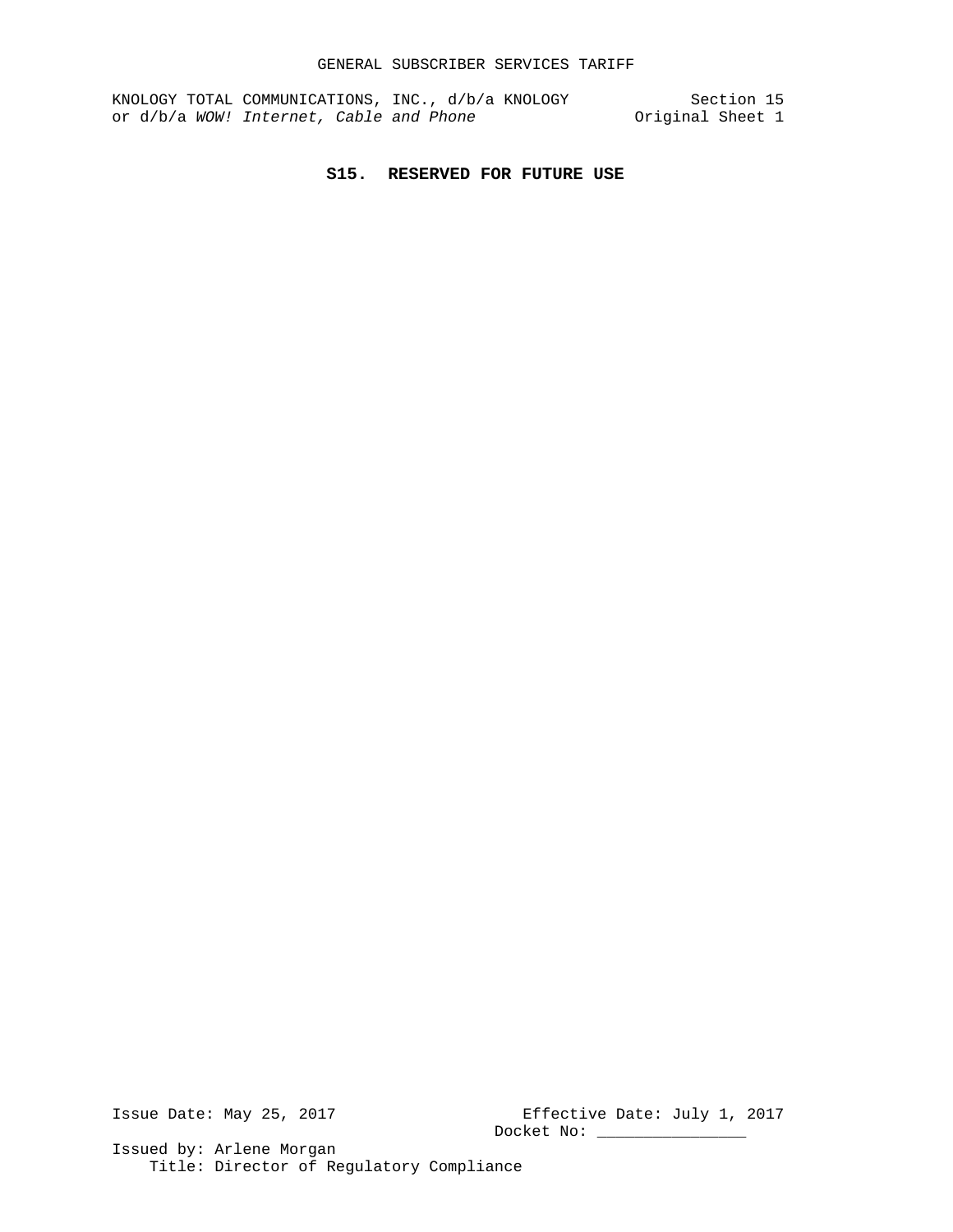# **S25. GENERAL RULES AND REGULATIONS**

| <b>CONTENTS</b> |                                                                                                                                                                                                                                      | Sheet No. |
|-----------------|--------------------------------------------------------------------------------------------------------------------------------------------------------------------------------------------------------------------------------------|-----------|
| S25.1           | Application of Regulations  1                                                                                                                                                                                                        |           |
| S25.2           |                                                                                                                                                                                                                                      |           |
|                 | A. Abuse or Fraudulent Use of Service 2<br>B. Use of Service for Unlawful Purposes 2<br>C. Use of Party Lines Service  3<br>E. Minimum Contract Period  3<br>F. Termination of Service  4<br>J. Alabama Relay Center Restrictions  6 |           |
| S25.3           | Establishment and Furnishing of Service 7                                                                                                                                                                                            |           |
|                 | B. Application of Business Rates  7<br>C. Application of Residence Rates  8<br>D. Advance Payments  10<br>E. Customer Billing  10<br>F. Telephone Numbers  11<br>H. Special Construction  11                                         |           |
| S25.4           | Establishment and Maintenance of Credit14                                                                                                                                                                                            |           |
|                 | A. Establishment of Credit  14<br>C. Discontinuance of Service for                                                                                                                                                                   |           |
|                 | Failure to Maintain Credit 16<br>D. Restoration Charge  16<br>E. Adjustments for Local Taxing Authority                                                                                                                              |           |
|                 |                                                                                                                                                                                                                                      |           |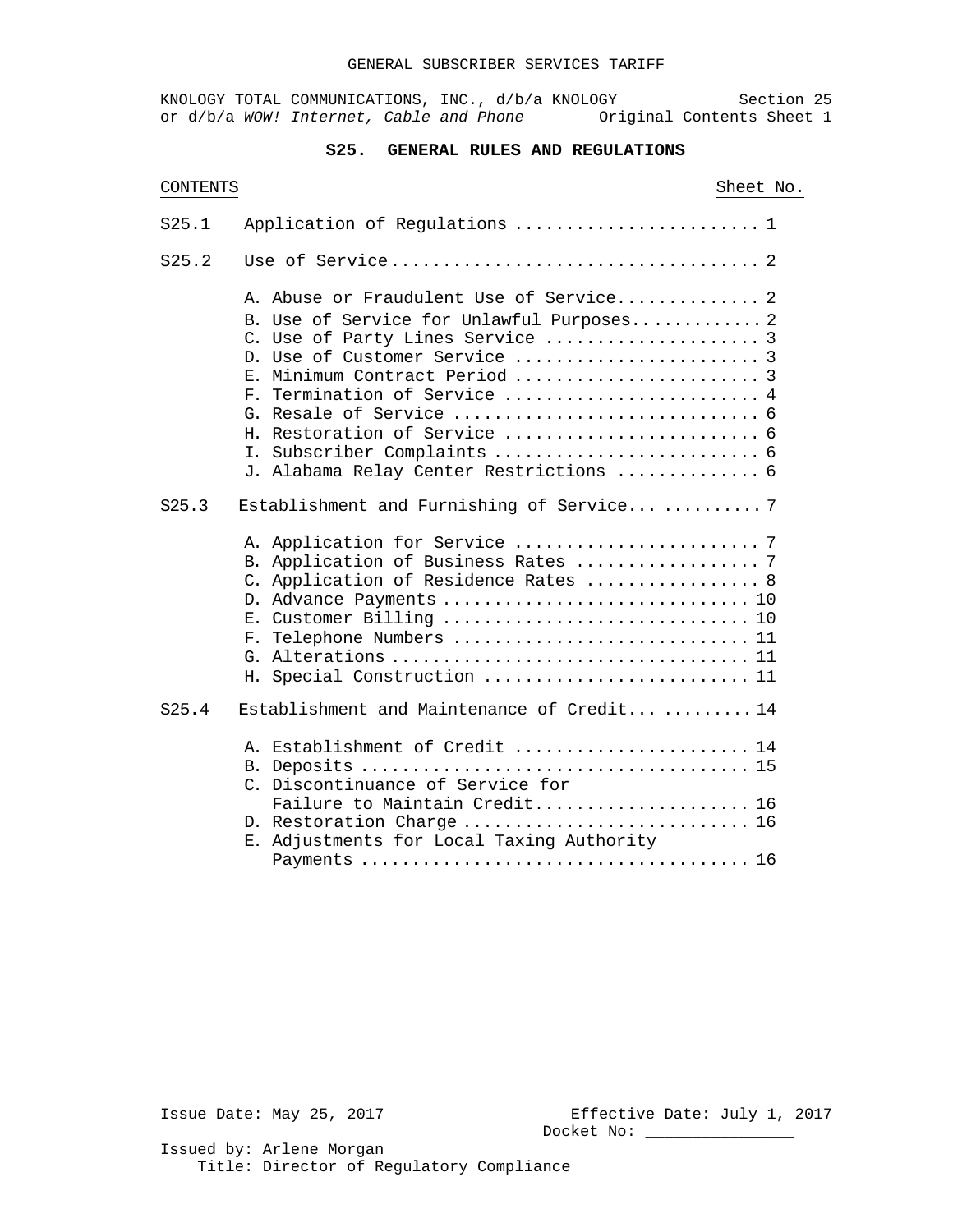# **S25. GENERAL RULES AND REGULATIONS**

# CONTENTS Sheet No.

| S25.5 | Obligation and Liability of the Company 18                                         |  |
|-------|------------------------------------------------------------------------------------|--|
|       | A. Undertaking of the Company  18                                                  |  |
|       | B. Furnishing of Equipment  19                                                     |  |
|       | C. Furnishing of Service  21                                                       |  |
|       | D. Maintenance and Repair 21                                                       |  |
|       |                                                                                    |  |
|       | F. Directories  22                                                                 |  |
| S25.6 | Limitations and Use of Service  24                                                 |  |
|       | A. Network Facilities for Use With Automatic<br>Dialing and Announcing Devices  24 |  |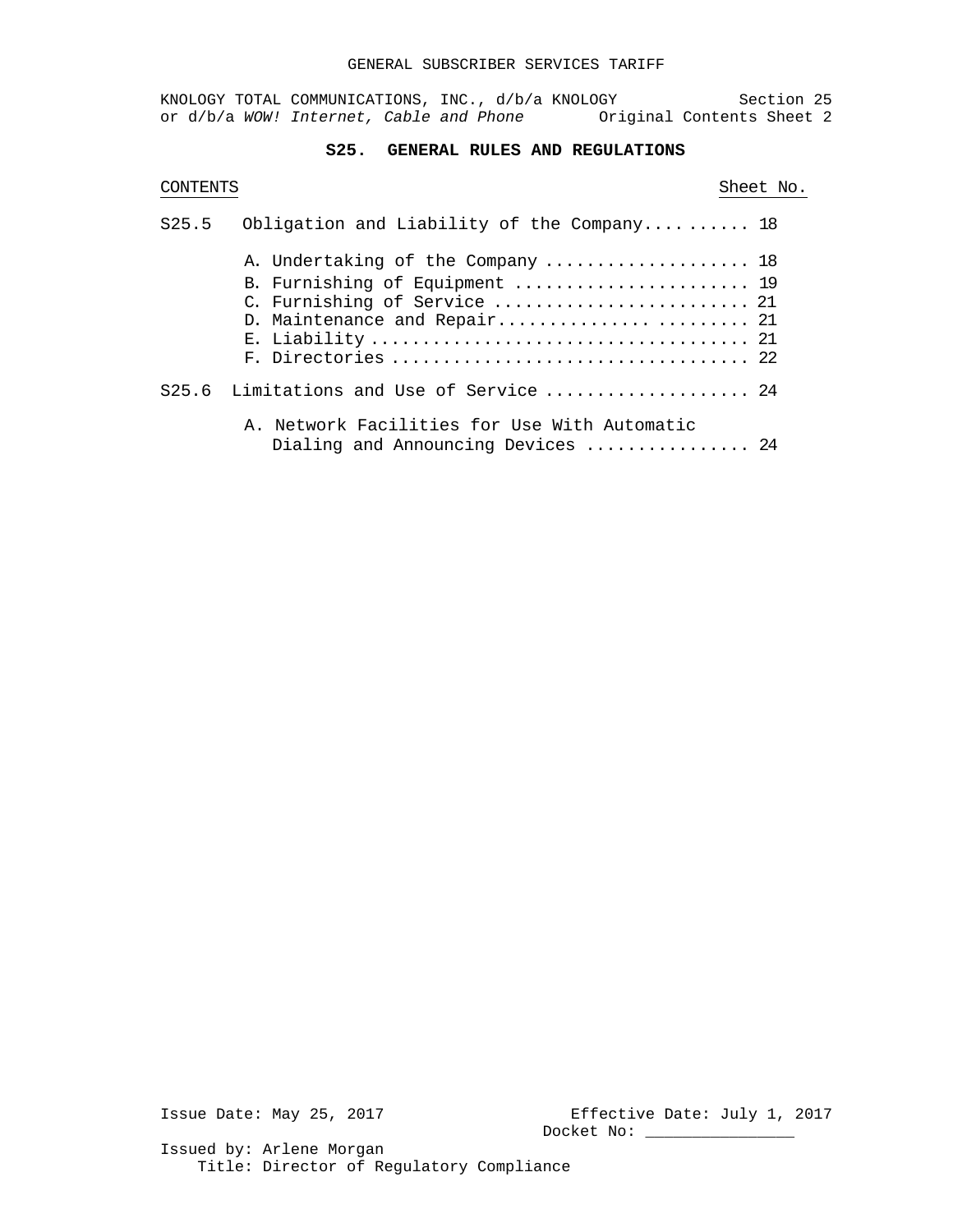## **S25. GENERAL RULES AND REGULATIONS**

### S25.1 APPLICATION OF REGULATIONS

The regulations set forth herein apply to intrastate services and facilities furnished within the State of Alabama by Knology Total Communications, Inc., d/b/a Knology or d/b/a *WOW! Internet, Cable and Phone*, hereinafter referred to as the Company, subject to the jurisdiction of the Alabama Public Service Commission. services and facilities are provided in part by the Company and in part by other companies, the regulations of the Company apply to that portion of the service or facilities furnished by it.

Issue Date: May 25, 2017 Effective Date: July 1, 2017 Docket No: \_\_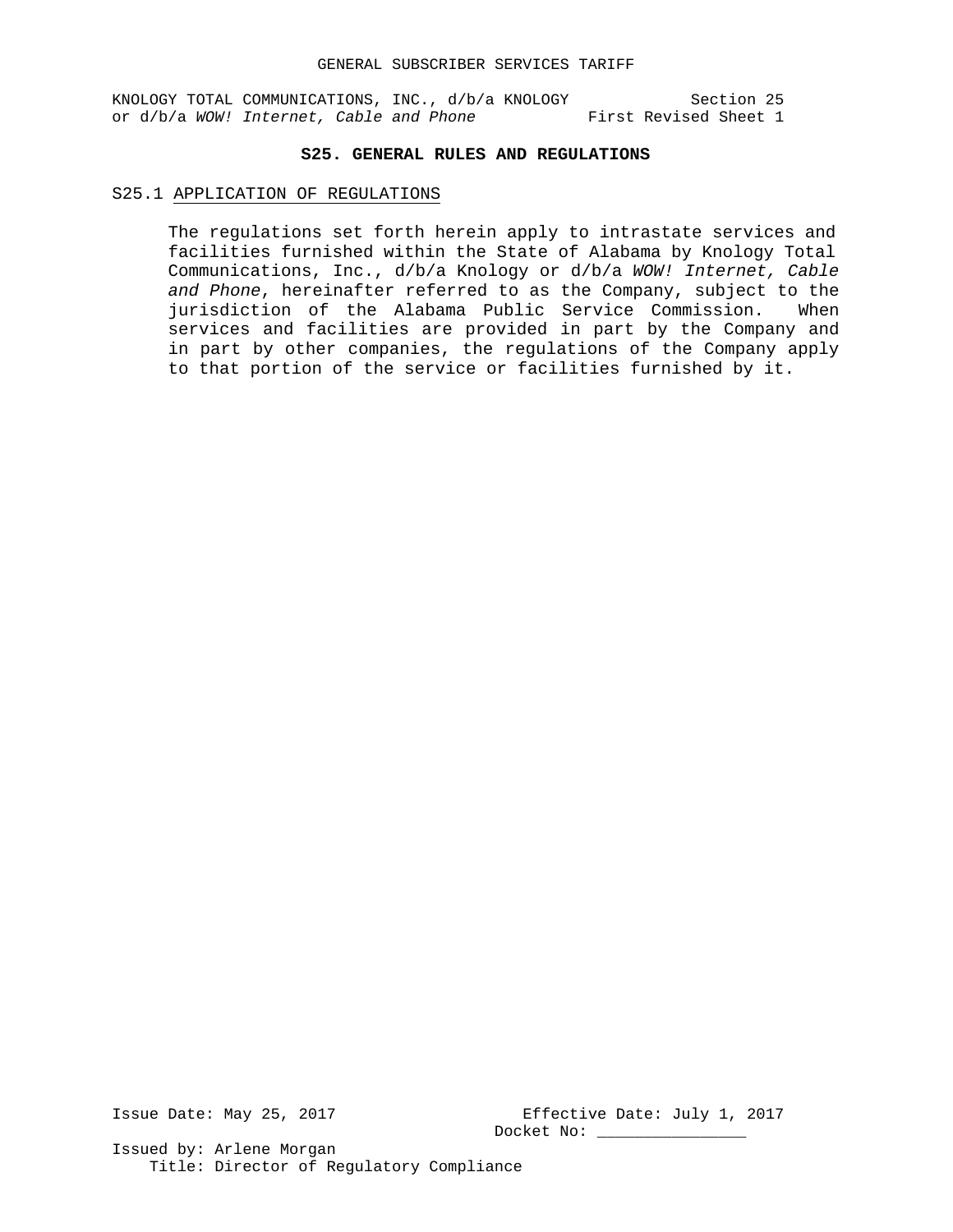## **S25. GENERAL RULES AND REGULATIONS**

### S25.2 USE OF SERVICE

- A. Abuse or Fraudulent Use of Service
	- 1. The service is furnished subject to the condition that there will be no abuse or fraudulent use of the service. Abuse or fraudulent use of service includes:
		- a. the use of service or facilities of the Company to transmit a message or to locate a person or otherwise to give or obtain information without payment of the charge applicable for service;
		- b. rearrangement of, tampering with or connection of equipment to the facilities of the Company to obtain, to attempt to obtain or to assist others to obtain service without payment (in total or in part) of regular charges for the service.
		- c. false representation, scheme, trick or device whatsoever intended to avoid payment (in total or in part) of regular charges for the service;
		- d. the use of service or facilities of the Company for a call or calls, anonymous or otherwise, if in a manner reasonably to be expected to frighten, abuse, torment or harass another;
		- e. the use of profane or obscene language;
		- f. the use of the service in such manner as to interfere unreasonably with the use of the service by one or more other customers;
		- g. the impersonation of another;
- B. Use of Service for Unlawful Purposes

The service is furnished subject to the condition that it shall not be used for any unlawful purpose.

Issue Date: May 25, 2017 Effective Date: July 1, 2017 Docket No: \_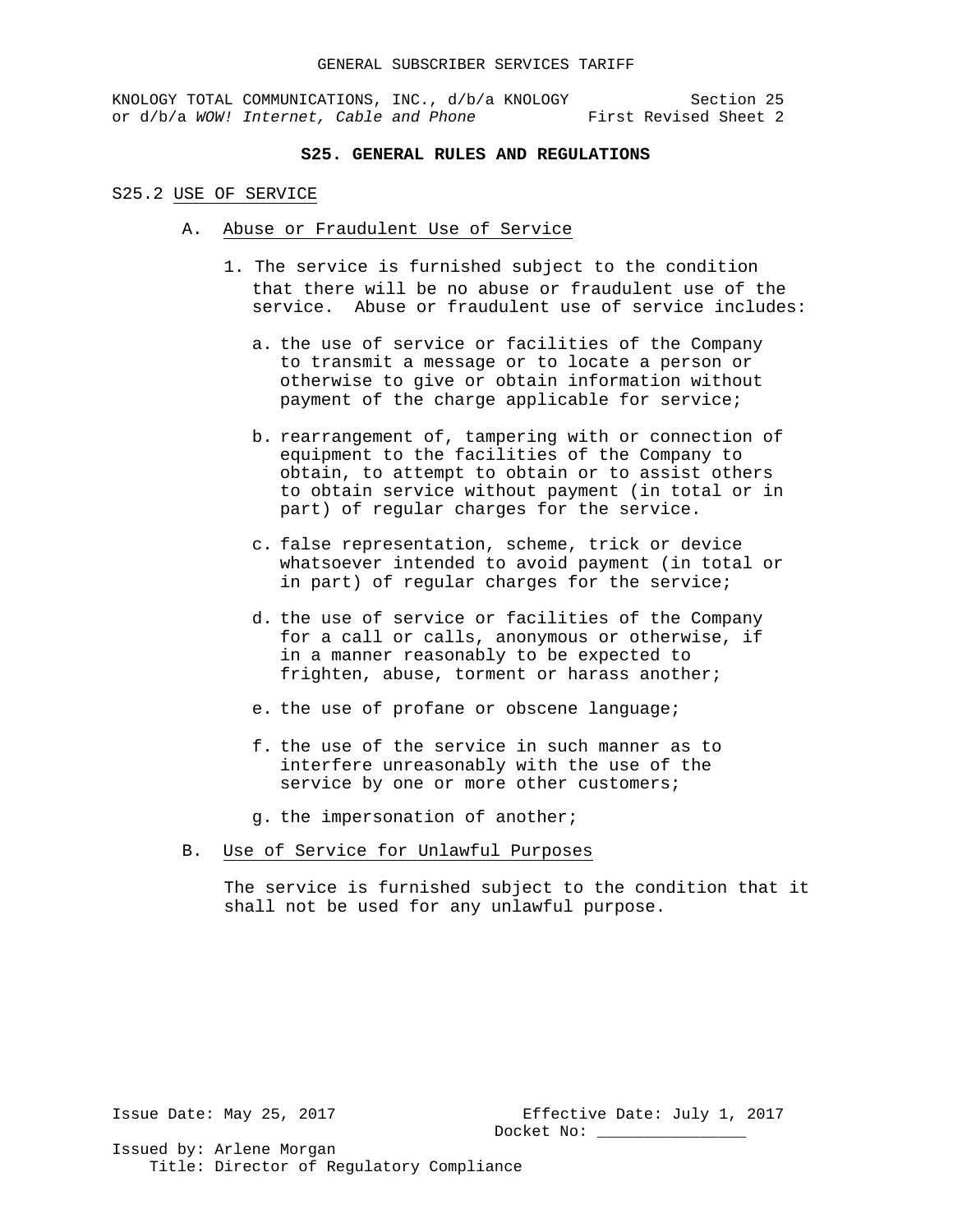# **S25. GENERAL RULES AND REGULATIONS**

### S25.2 USE OF SERVICE (Cont'd)

C. Use of Party Line Service

Does Not Apply to Knology Total Communications, Inc., d/b/a Knology or d/b/a *WOW! Internet, Cable and Phone*.

## D. Use of Customer Service

Customer telephone service, as distinguished from public and semi-public telephone service, is furnished only for use by the customer, his family, employees, or business associates, or persons residing in the customer's household, except as the use of the service may be extended to joint users or to persons temporarily subleasing a customer's residential premises. The Company has the right to refuse to install customer service or to permit such service to remain on premises of a public or semipublic character when the station is so located that the publicin-general, or patrons of the customer may make use of the service. At such locations, however, customer service may be installed, provided the instrument is so located that it is not accessible for public use.

### E. Minimum Contract Period

Except as specified elsewhere in this Tariff, the minimum contract period is one month from the date service or additions to service are established, and the minimum charge is the authorized rate for one month. For purposes of rate administration, each month is considered to have 30 days.

Issue Date: May 25, 2017 Effective Date: July 1, 2017 Docket No: \_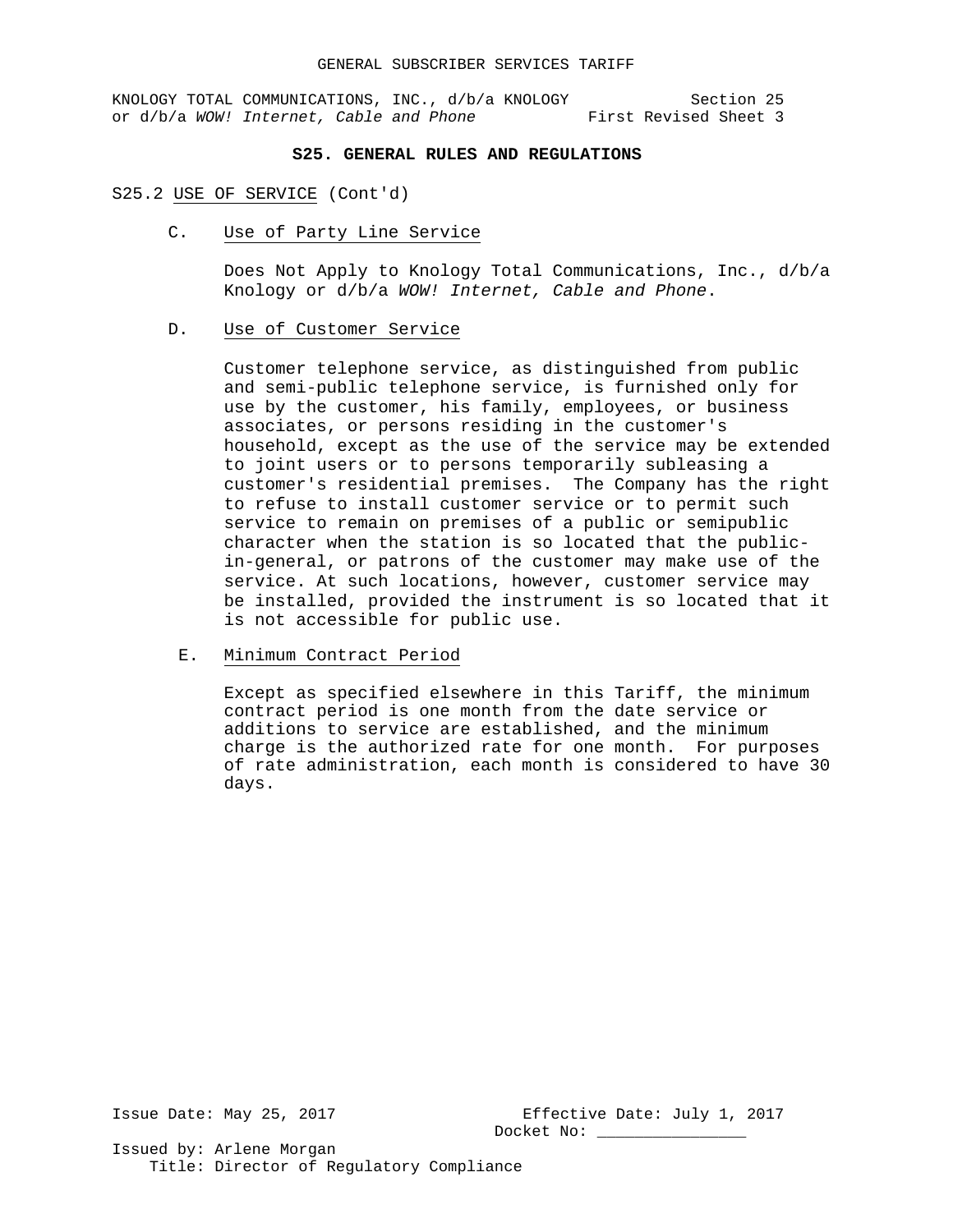## **S25. GENERAL RULES AND REGULATIONS**

### S25.2 USE OF SERVICE (Cont'd)

- F. Termination of Service
	- 1. By the Company
		- a. The Company may refuse to furnish or may terminate the service and remove its equipment under the following circumstances, provided suitable notice has been given to the customer:
			- (1) upon the continuance of any unpaid amount due for a period of 5 days following temporary suspension;
			- (2) upon the continuance of any unauthorized attachment, as stated elsewhere in this Tariff.
			- (3) upon objection to the furnishing of a service made in writing by or on behalf of any governmental law enforcement agency acting within its jurisdiction on the grounds that such service is, or will be, used for an illegal purpose;
			- (4) upon the use of a service in such a manner that, in the opinion of the Company, constitutes abuse or fraud or may tend to injuriously affect the efficiency of the Company's plant, property, or service;
			- (5) upon a violation of any of the regulations governing the furnishing of a service.

Issue Date: May 25, 2017 Effective Date: July 1, 2017 Docket No: \_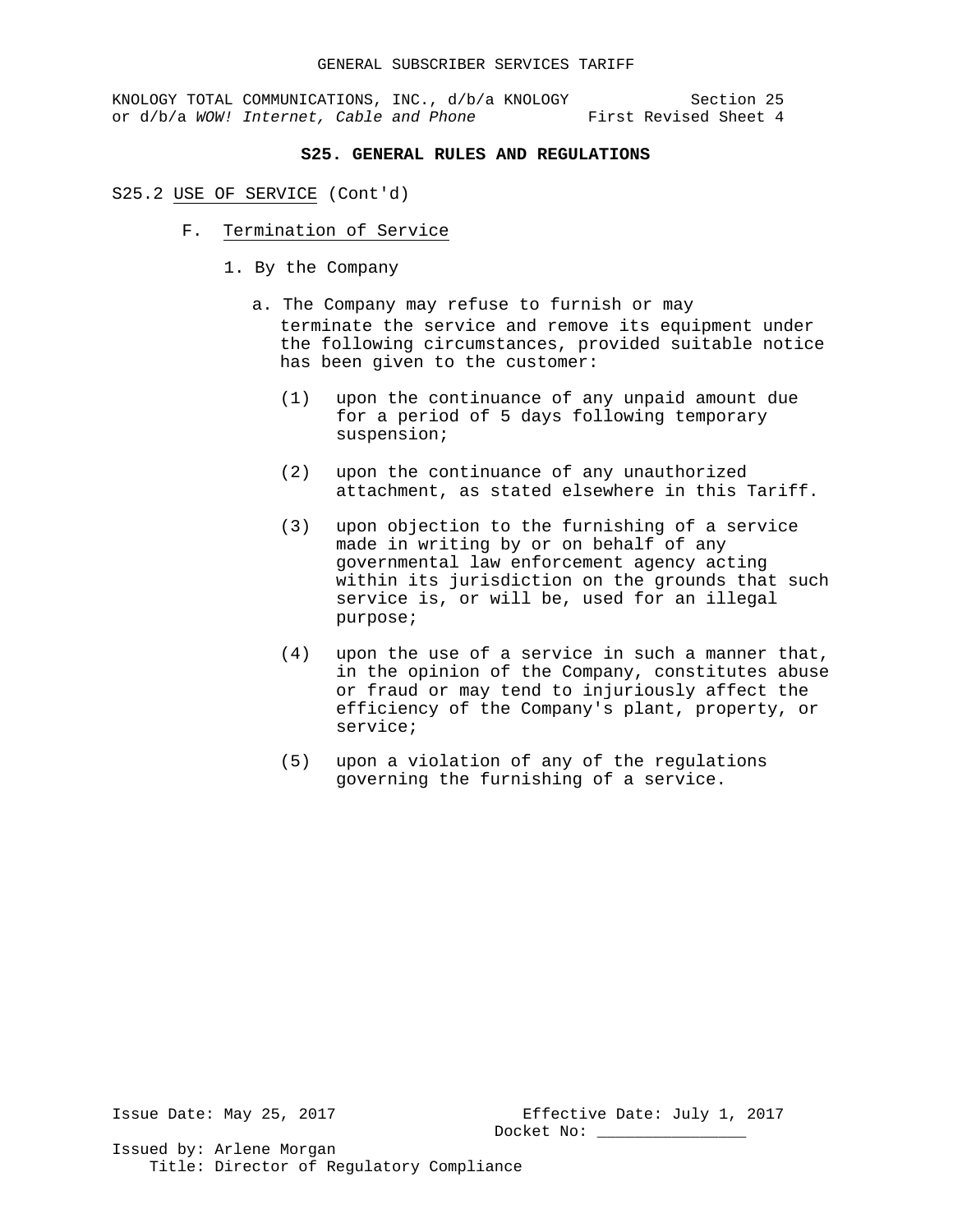## **S25. GENERAL RULES AND REGULATIONS**

### S25.2 USE OF SERVICE (Cont'd)

- F. Termination of Service (Cont'd)
	- 2. At customer's request
		- a. Contracts for service may be terminated prior to the expiration of the contract period provided advance notice is given to the Company and upon agreement to pay all charges due for the service furnished, plus any termination charges which might be applicable.
		- b. Where a contract for service with a one month minimum period is cancelled before establishment of the service is completed, a charge not to exceed the service charge specified is applied if all or a portion of the facilities has been installed.
		- c. No minimum or termination charge will apply (unless otherwise stated specifically in this Tariff) where a new customer takes over the service of the former customer, provided the service is to be furnished at the same location without interruption and that the new customer assumes all unpaid charges on the original contract. Minimum and termination charges will apply for any service furnished under the original contract which is not retained by the new customer.
		- d. No minimum or termination charge will apply in the event the service is terminated because of condemnation, destruction, or damage to property by fire or other cause beyond the control of the customer.

Issue Date: May 25, 2017 Effective Date: July 1, 2017 Docket No: \_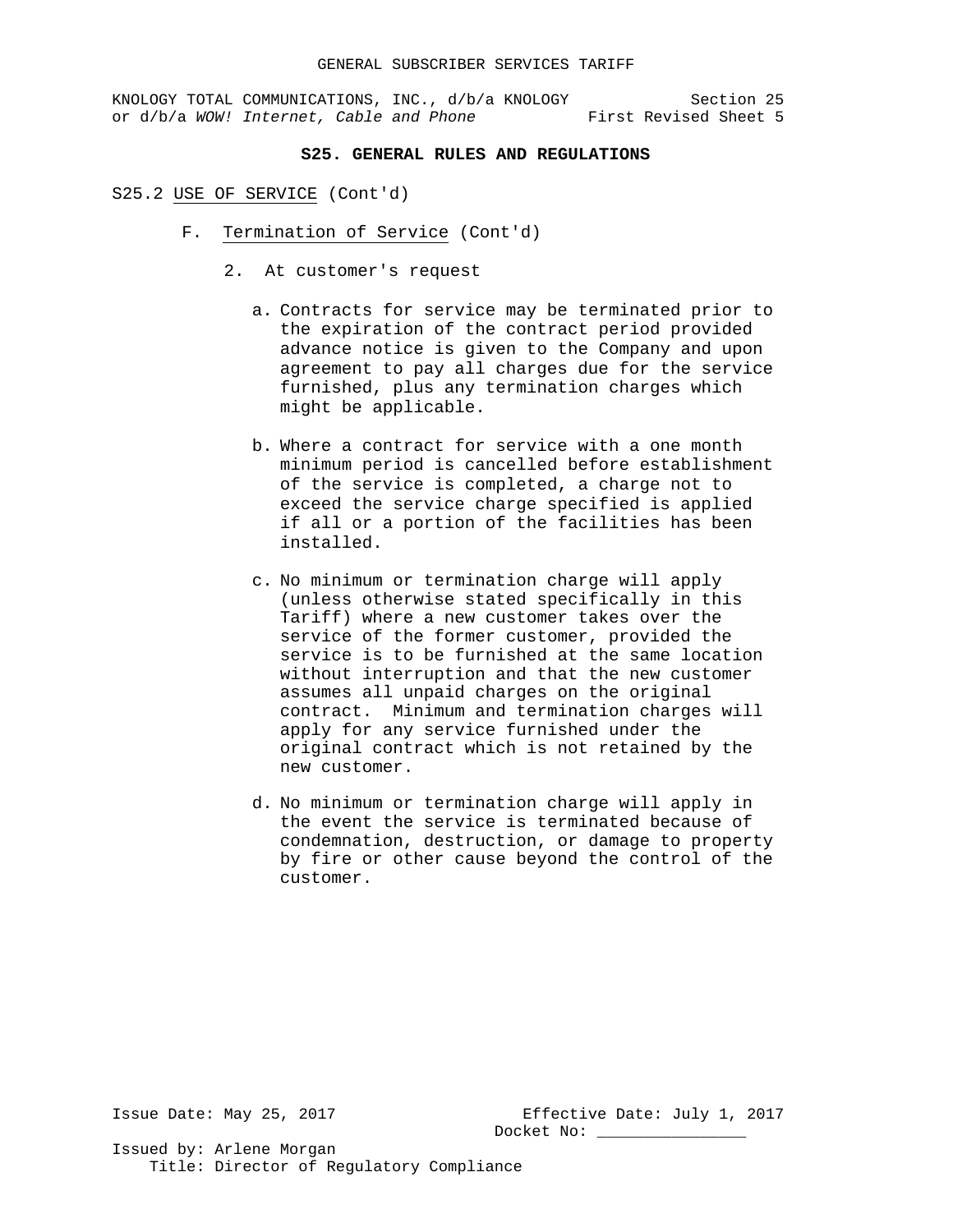# **S25. GENERAL RULES AND REGULATIONS**

### S25.2 USE OF SERVICE (Cont'd)

G. RESALE OF SERVICE

The resale of any service provided by the Company is not permitted except as provided elsewhere in this Tariff or as specifically authorized by the Company.

## H. RESTORATION OF SERVICE

In the event service is temporarily suspended for nonpayment of charges, such service will be restored upon payment of charges due, or at the discretion of the Company, a substantial portion thereof. A restoration charge equal to the service ordering charge, central office access line connection charge, plus any other applicable charges, will apply.

## I. SUBSCRIBER COMPLAINTS

Subscriber complaints can be filed with the Telephone Company directly or with the Public Service Commission, The subscriber should attempt to contact the utility first and try to resolve the problem with them. If the subscriber is unable to achieve results thereby, the subscriber may then contact the Alabama Public Service Commission.

J. ALABAMA RELAY CENTER RESTRICTIONS

The following calls may not be placed through the Alabama Relay Center.

- 1. Calls to 976, 900, or 700 numbers
- 2. Calls to time or weather recorded messages
- 3. Calls to other informational messages
- 4. Station sent paid calls from coin telephones
- 5. Operator handled conference service and other teleconference calls
- 6. All calls billed to cards (i.e. credit cards and calling cards) other than those issued by AT&T or the local exchange companies.

Issue Date: May 25, 2017 Effective Date: July 1, 2017 Docket No: \_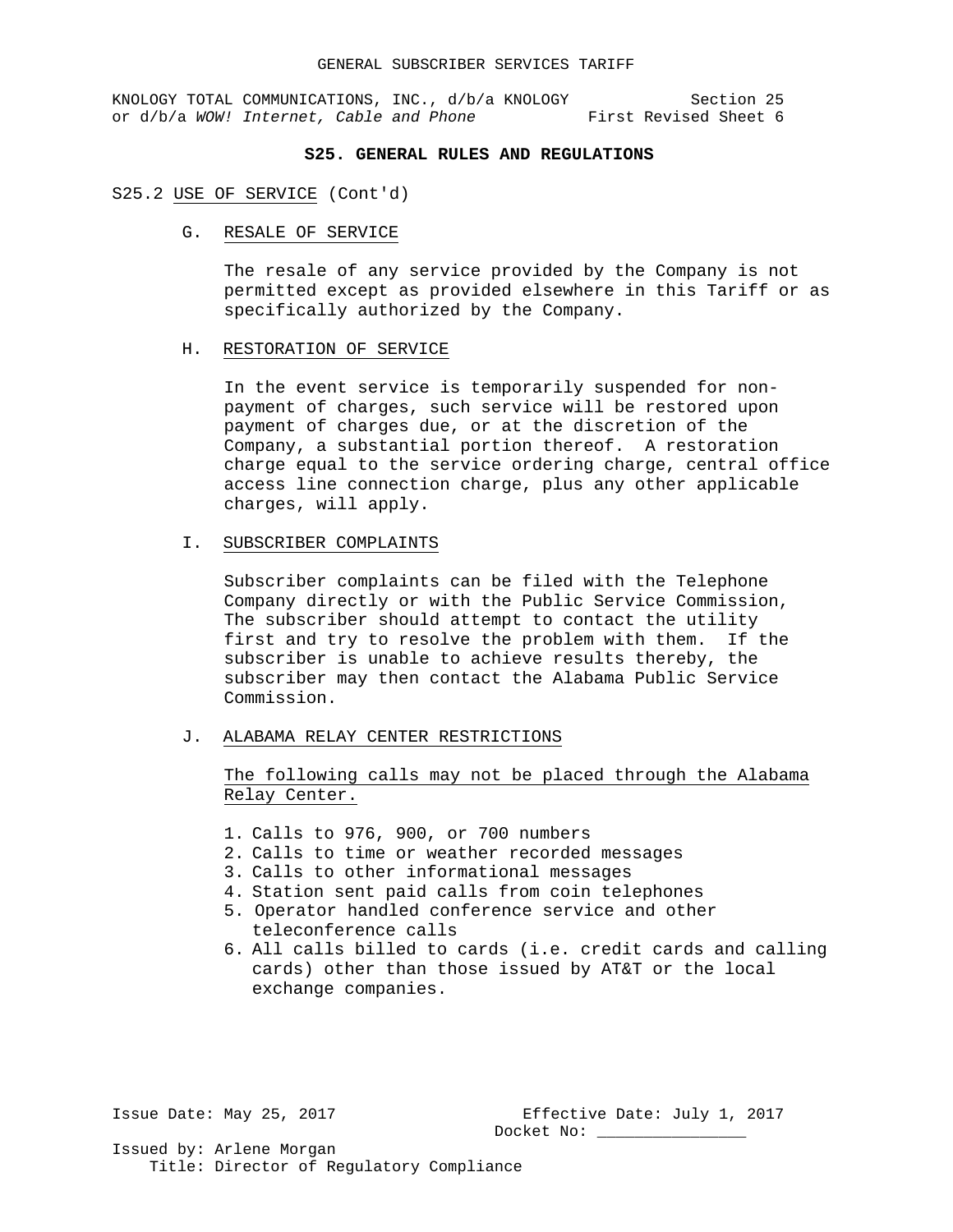## **S25. GENERAL RULES AND REGULATIONS**

### S25.3 ESTABLISHMENT AND FURNISHING OF SERVICE

- A. Applications for Service
	- 1. Applications for service may be made orally or in writing.
	- 2. The Company reserves the right to refuse service to any applicant who is found to be indebted to the Company for service previously furnished until satisfactory arrangements have been made for the payment of all such indebtedness. The Company may also refuse to furnish service to any applicant desiring to establish service for former subscribers of the Company who are indebted for previous service, regardless of the listing requested for such service, until satisfactory arrangements have been made for the payment of such indebtedness.
	- 3. If telephone service is established and it is subsequently determined that either condition in 2. above exists, the Company may suspend or disconnect such service until satisfactory arrangements have been made for the payment of the prior indebtedness.

# B. Application of Business Rates

- 1. Business rates apply in offices, stores, factories, and all other places of a strictly business nature.
- 2. Business rates apply in boarding houses (except as noted elsewhere), offices of hotels, halls and offices of apartment buildings, quarters occupied by clubs or lodges, public, private, or parochial schools, or colleges, hospitals, libraries, churches, college fraternity houses, and other similar institutions (but excluding dormitory rooms at such schools or colleges).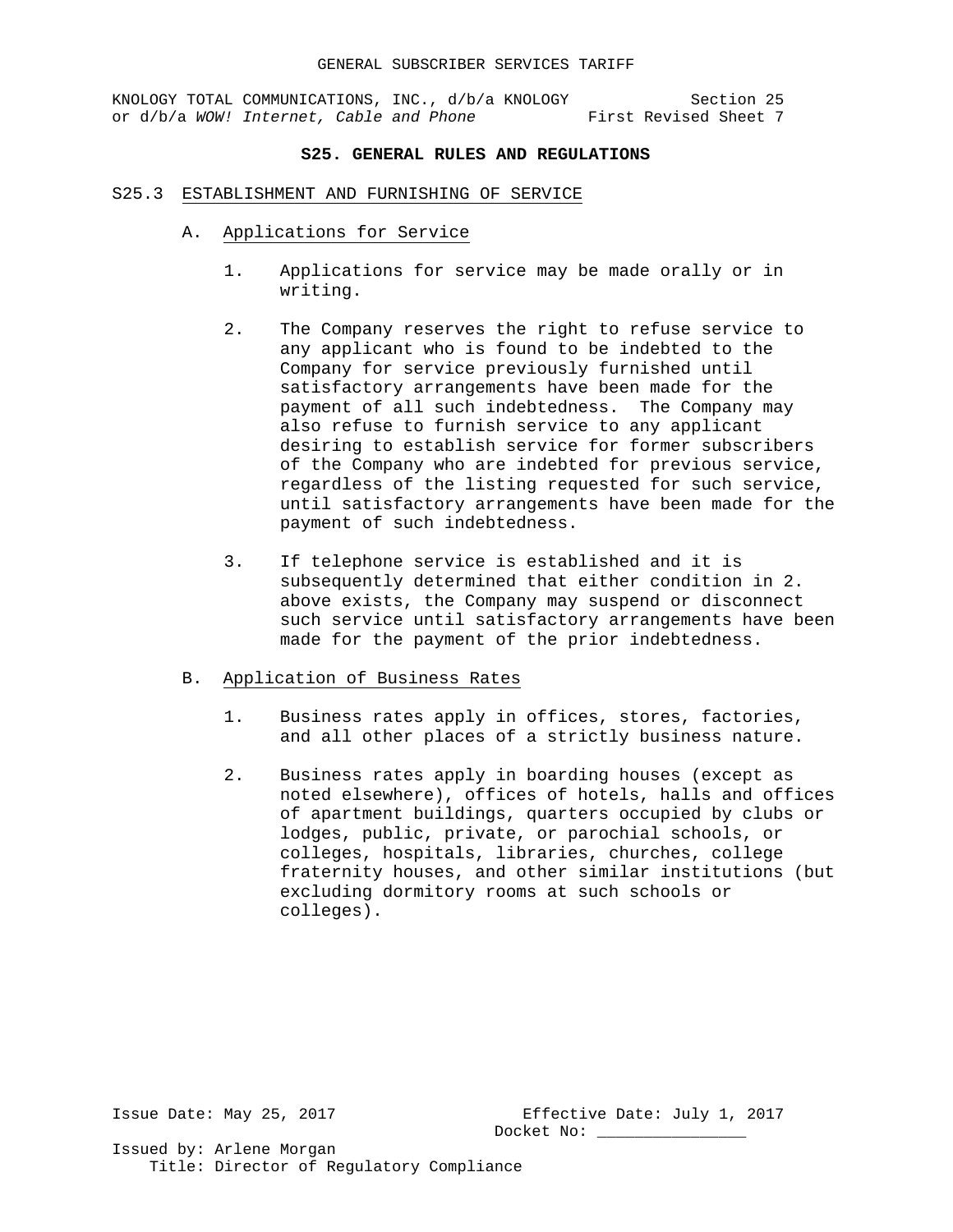## **S25. GENERAL RULES AND REGULATIONS**

### S25.3 ESTABLISHMENT AND FURNISHING OF SERVICE (Cont'd)

- B. Application of Business Rates (Cont'd)
	- 3. Business rates apply at residence locations when the customer has no regular business telephone and the use of the service either by himself, members of his household, or his guests, or parties calling him can be considered as more of a business than of a residence nature, which fact might be indicated by advertising, either by business cards, newspapers, hand bills, billboards, circulars, motion picture screens, or other advertising matter, such as on vehicles, etc., or when such business use is not such as commonly arises and passes over to residence telephones during the intervals when, in compliance with the law or established custom, business places are ordinarily closed.
	- 4. Where the place of business and residence of a customer are in the same premises and no telephone is installed in the place of business, the business rate shall be charged for the telephone installed in the residence.
	- 5. At residence locations, when a telephone station or extension bell is located in a shop, office, or other place of business.
	- 6. At any location where the listing of service at that location indicates a business, trade, or profession, except as specified below.
- C. Application of Residence Rates
	- 1. Residence rates apply in private residences where business alphabetical or classified telephone directory listings are not provided.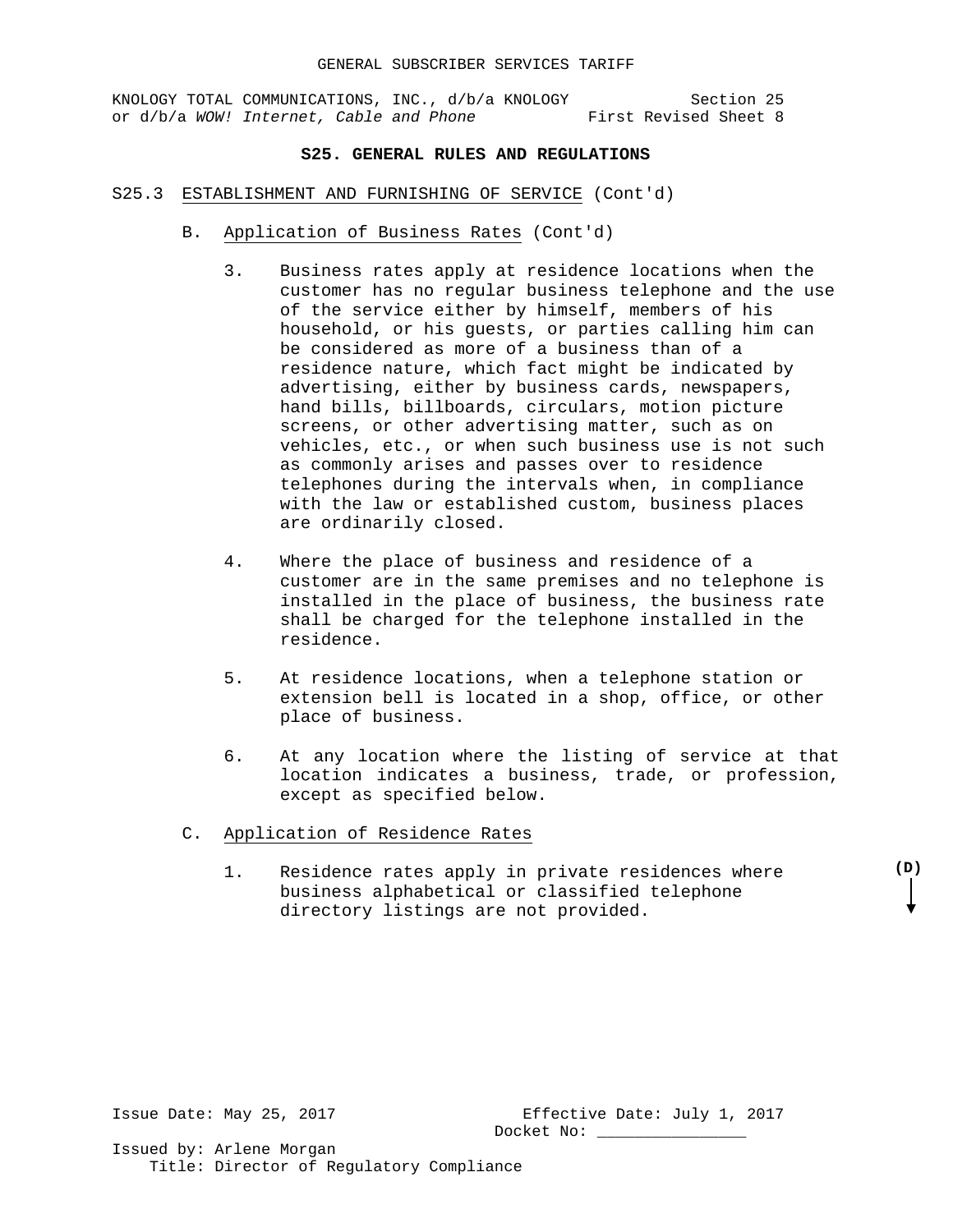## **S25. GENERAL RULES AND REGULATIONS**

### S25.3 ESTABLISHMENT AND FURNISHING OF SERVICE (Cont'd)

- C. Application of Residence Rates (Cont'd)
	- 2. Residence rates apply in private apartments of hotels, **(D)**rooming houses, or boarding houses where service is confined to the customer's use, and elsewhere in rooming houses which are not advertised as a place of business or which have less than five rooms for roomers or which furnish meals to less than ten boarders, provided business telephone directory listings are not furnished.
	- 3. Residence rates apply in the places of residence of a clergyman, and in the place of residence of a physician, dentist, veterinary, surgeon or other medical practitioner, provided the customer does not maintain an office in the residence; in the residence of a Christian Science practitioner, nurse or midwife, or in the office of any of this group of persons, provided the office is located in the customer's residence and is not part of an office building. In any of such cases, the listing may indicate the customer's profession, but only in connection with an individual name. If listings of firms or partnerships, etc., or additional listings of persons not residing in the same household are desired, business rates apply.
	- 4. Where the place of business and residence of a customer are in the same premises and no telephone is installed in the place of business, the business rate shall be charged for the telephone installed in the residence.

Issue Date: May 25, 2017 Effective Date: July 1, 2017 Docket No: \_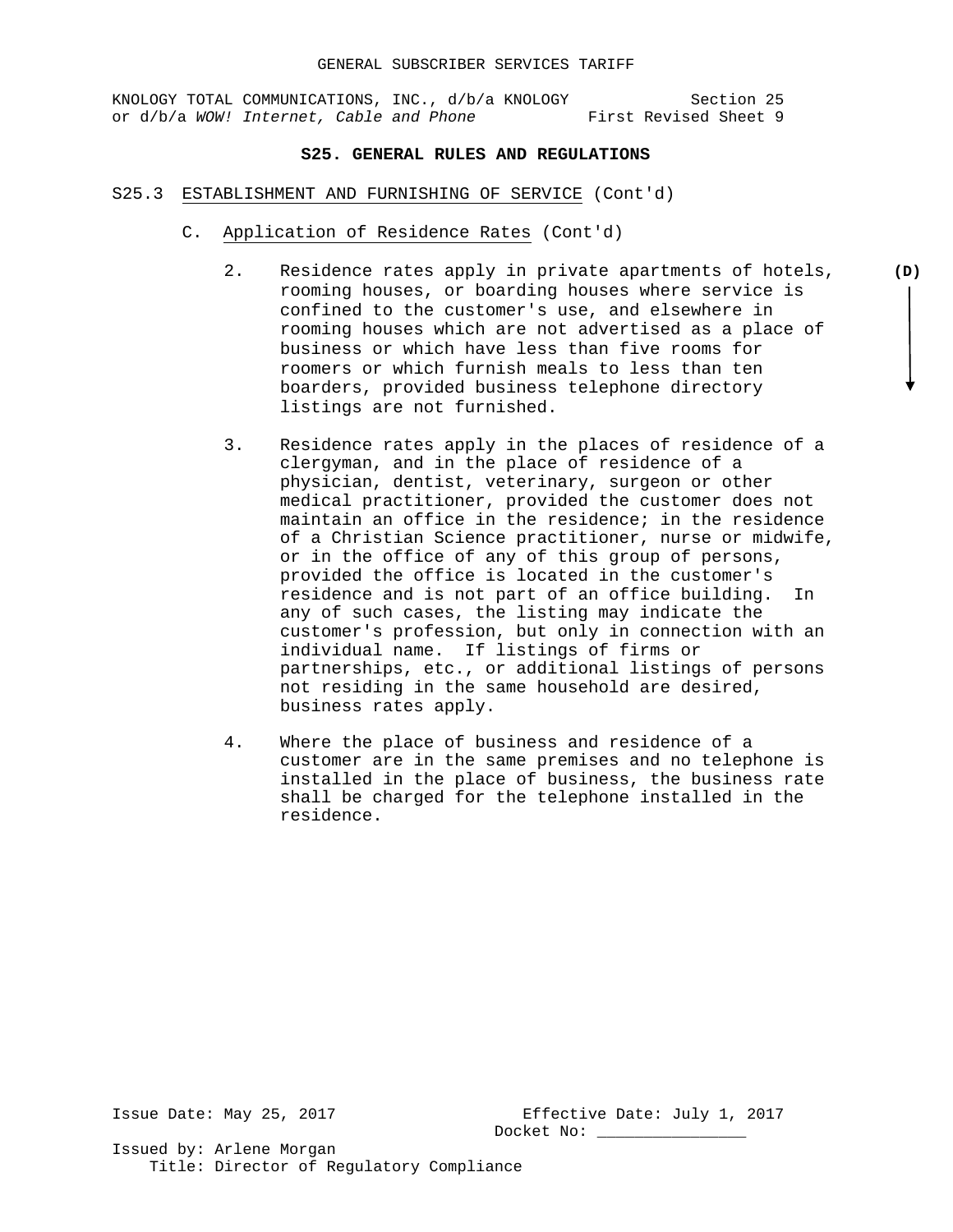## **S25. GENERAL RULES AND REGULATIONS**

- S25.3 ESTABLISHMENT AND FURNISHING OF SERVICE (Cont'd)
	- D. Advance Payments
		- 1. At the time an application for service is made, an applicant may be required to pay an amount equal to at least one month's service and/or service charges which may be applicable, in addition to such special construction and installation charges as are to be borne by the applicant. The amount of the advance payment is credited to the customer's account on the first bill rendered.
		- 2. Federal, State or Municipal governmental agencies may not be required to make advance payments.
	- E. Customer Billing
		- 1. The customer is responsible for all charges in conjunction with the services furnished him, including collect toll messages which have been accepted at the customer's telephone.
		- 2. Monthly recurring charges are billed in advance and toll charges are billed in arrears. Special billing arrangements may be established for services provided to Governmental agencies.
		- 3. Bills are due when rendered, unless otherwise specified on the bill, and may be paid at any business office of the Company or at any agency authorized to receive such payments.
		- 4. For billing purposes, each month is presumed to have thirty days.
		- 5. Retroactive billing adjustments will not be made for a period exceeding three years.

Issue Date: May 25, 2017 Effective Date: July 1, 2017 Docket No: \_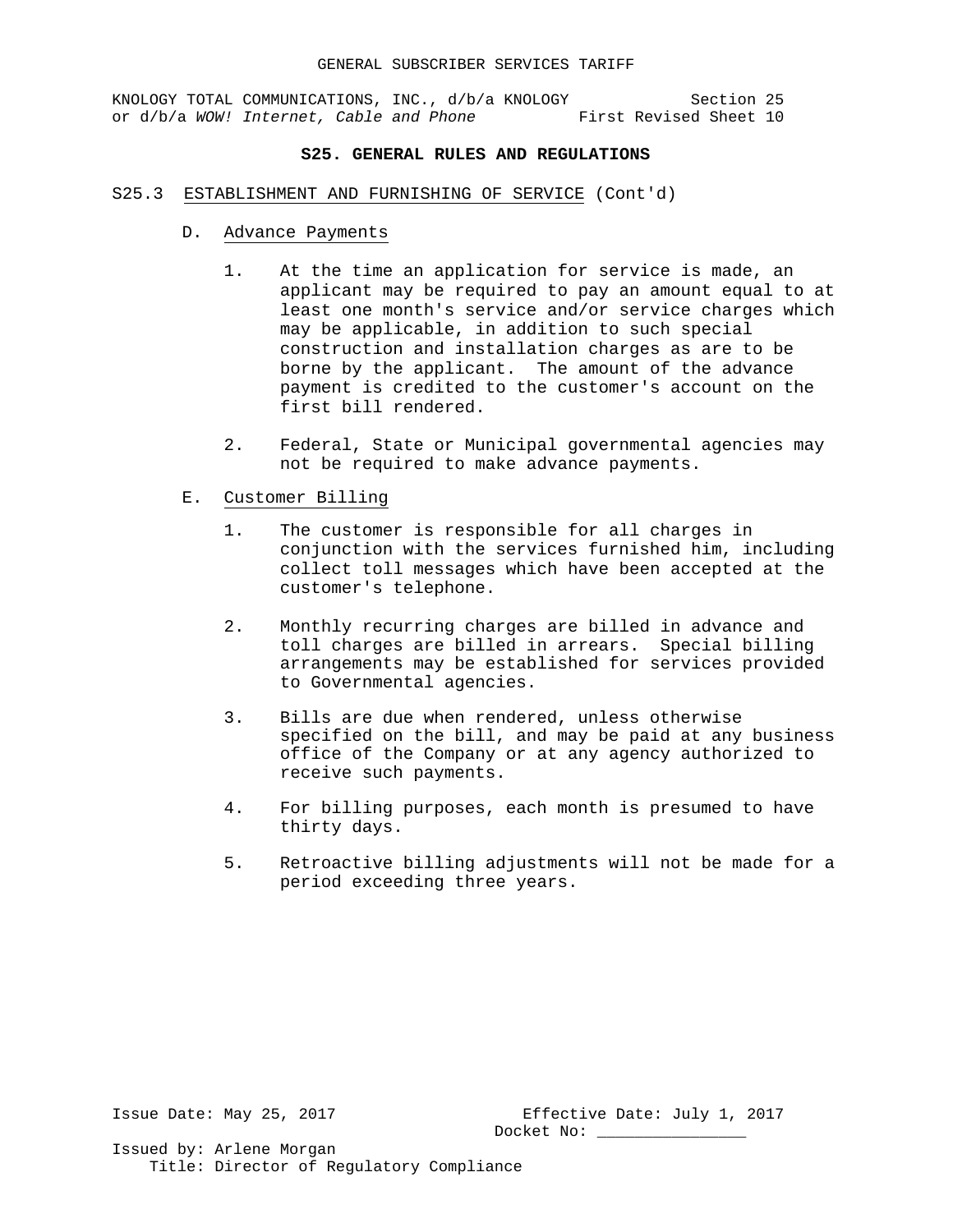## **S25. GENERAL RULES AND REGULATIONS**

### S25.3 ESTABLISHMENT AND FURNISHING OF SERVICE (Cont'd)

- E. Customer Billing (Cont'd)
	- 6. The Company may temporarily suspend service in the event the customer fails to pay any amount due. Such suspension shall not be made until at least five days following written or verbal notification to the customer of the intention to suspend service.
	- 7. A late payment charge of 1 1/2 percent applies to each subscriber's bill (including amounts billed in accordance with the Company's Billing and Collection Services) when any undisputed portion of a previous month's bill has not been paid in full by the subsequent billing date. The 1 1/2 percent charge is applied to the total amount carried forward and is included in the total amount due on the subscriber's current bill.
- F. Telephone Numbers
	- 1. The customer has no property right to the telephone number nor any right to continuance of service through any particular central office.
	- 2. The Company reserves the right to change the customer's telephone number or the central office associated with such number, or both, as may be required for the proper conduct of its business.
- G. Alterations

The customer agrees to notify the Company promptly whenever alterations or new construction on premises owned or leased by him necessitates changes in the Company's equipment, and the customer agrees to pay the Company's current charges for such changes.

- H. Special Construction
	- 1. Private Property. (See also Section 12, Charges Applicable Under Special Conditions.)

Issue Date: May 25, 2017 Effective Date: July 1, 2017 Docket No: \_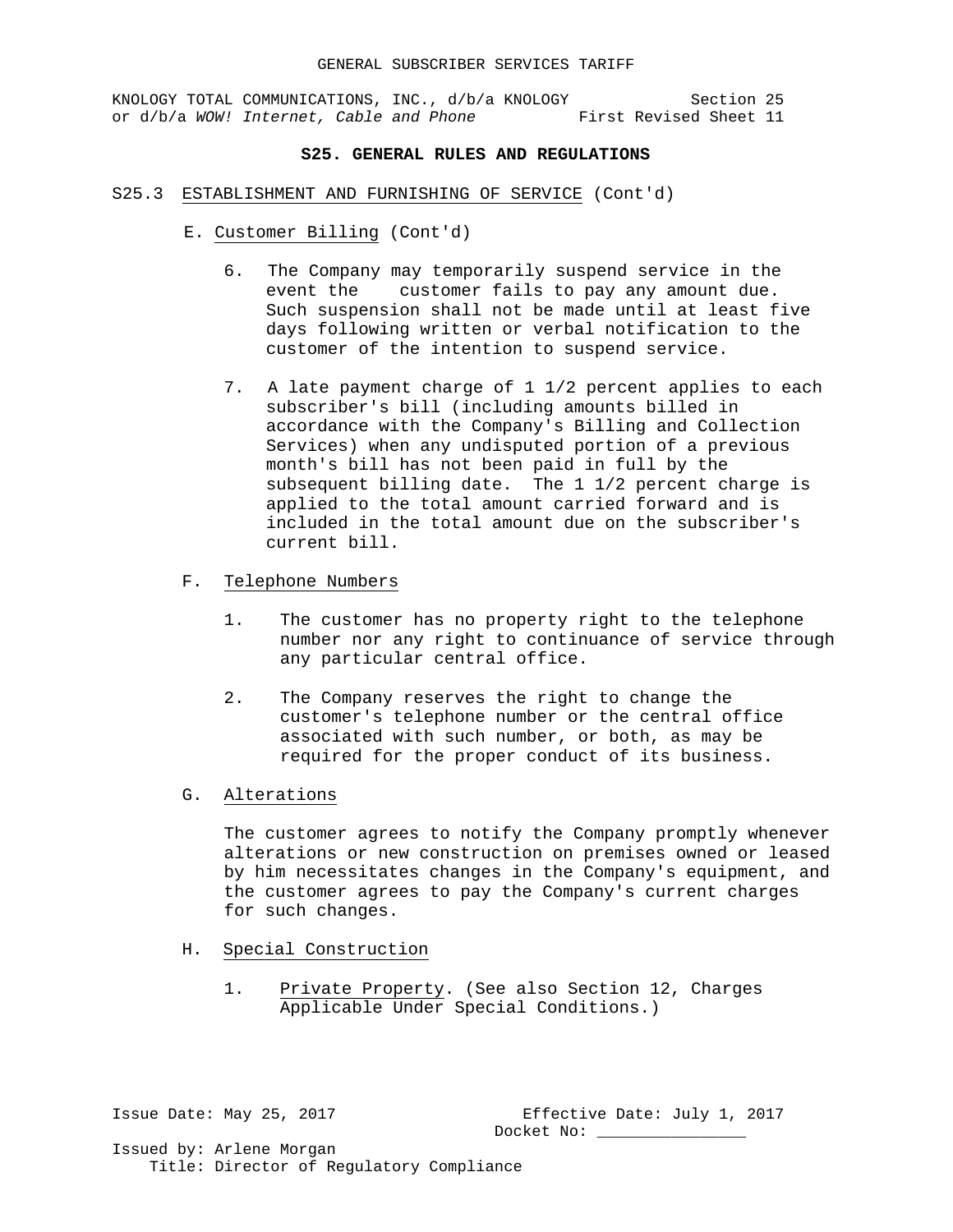## **S25. GENERAL RULES AND REGULATIONS**

### S25.3 ESTABLISHMENT AND FURNISHING OF SERVICE (Cont'd)

- H. Special Construction (Cont'd)
	- 1. Private Property (Cont'd)
		- a. An average amount of entrance and distribution facilities may be furnished by the Company provided the facilities are of the standard type normally furnished for the particular location or kind of service.
		- b. If additional entrance or distribution facilities are required; if the conditions are such as to require special equipment, maintenance or methods of construction; if the stability of the customer has not been established; if the installation is for a temporary or semipermanent purpose or if for any other reason the construction costs are excessive as compared with the revenue to be derived, the applicant shall be required to pay the costs over and above those applicable for a normal installation, as provided in the Company's Price list.
		- c. The customer will provide the Company without charge written permission for the placing of the Company's facilities on the property.
	- 2. Underground
		- a. When feasible, conduit will be furnished by the Company at cost, or conduit may be provided by the applicant subject to the Company's specifications. Conduit used for Company facilities may not be used for any other purpose without the consent of the Company. The distance between the conduit and any Electric Light or Power Conduit or Conductor shall be in accordance with the Company's specifications.

Issue Date: May 25, 2017 Effective Date: July 1, 2017 Docket No: \_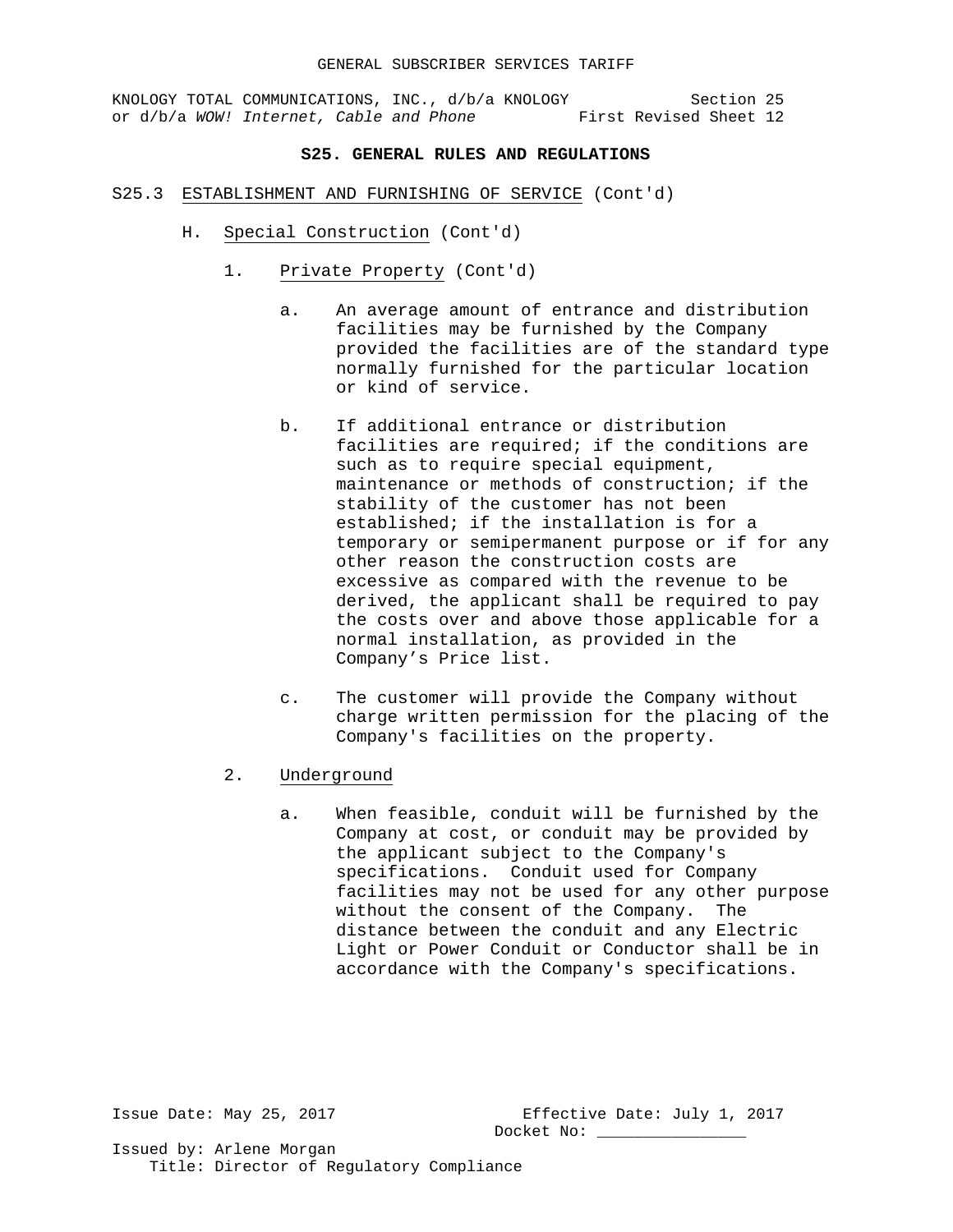# **S25. GENERAL RULES AND REGULATIONS**

## S25.3 ESTABLISHMENT AND FURNISHING OF SERVICE (Cont'd)

- H. Special Construction (Cont'd)
	- 2. Underground (Cont'd)
		- a. (Cont'd)

The customer shall be required to pay the entire cost of maintenance of conduit, including subsequent excavations and replacements necessary because of damage resulting from negligence on the part of the customer or his representatives or from freezing or improper drainage.

b. The cost of relocating underground entrance facilities at the customer's request will be borne by the customer, in accordance with rates, terms and conditions under the Company's Price List.

Issue Date: May 25, 2017 Effective Date: July 1, 2017 Docket No: \_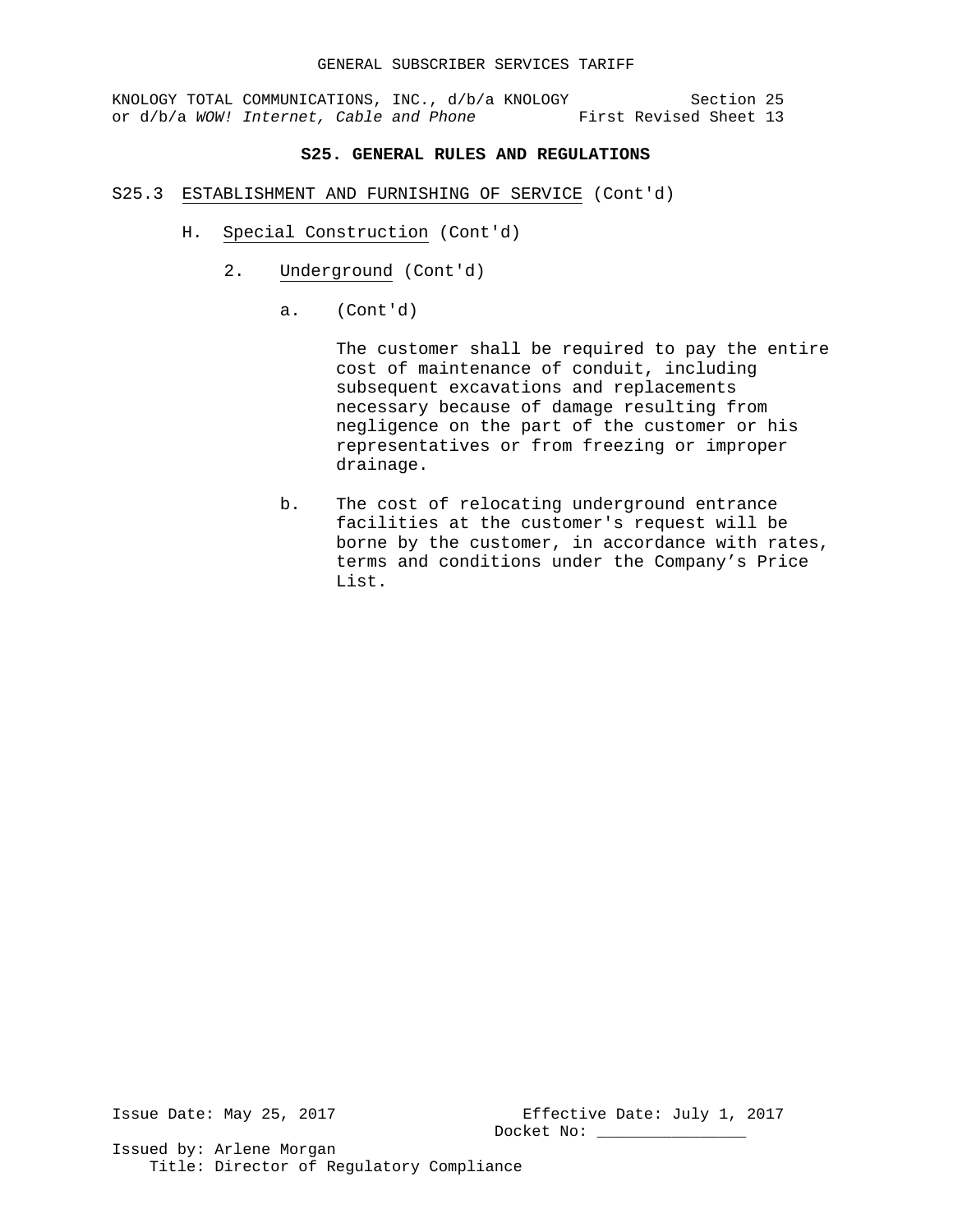## **S25. GENERAL RULES AND REGULATIONS**

### 525.4 ESTABLISHMENT AND MAINTENANCE OF CREDIT

- A. Establishment of Credit
	- 1. The Company is not obligated to establish, furnish or continue to furnish service to any individual or firm that owes for service previously rendered at the same or a different address until arrangements have been made to liquidate such previous indebtedness to the Company. In order to insure the payment of all charges due for its service, the Company may require any customer to establish and maintain his credit in one of the following ways:
		- a. By furnishing acceptable credit references to the Company.
		- b. By providing a suitable guarantee in writing, in a form prescribed by the Company.
		- c. By means of a cash deposit.
	- 2. The Company shall be the sole judge as to whether or not the references or guarantee in writing are acceptable.

Issue Date: May 25, 2017 Effective Date: July 1, 2017 Docket No: \_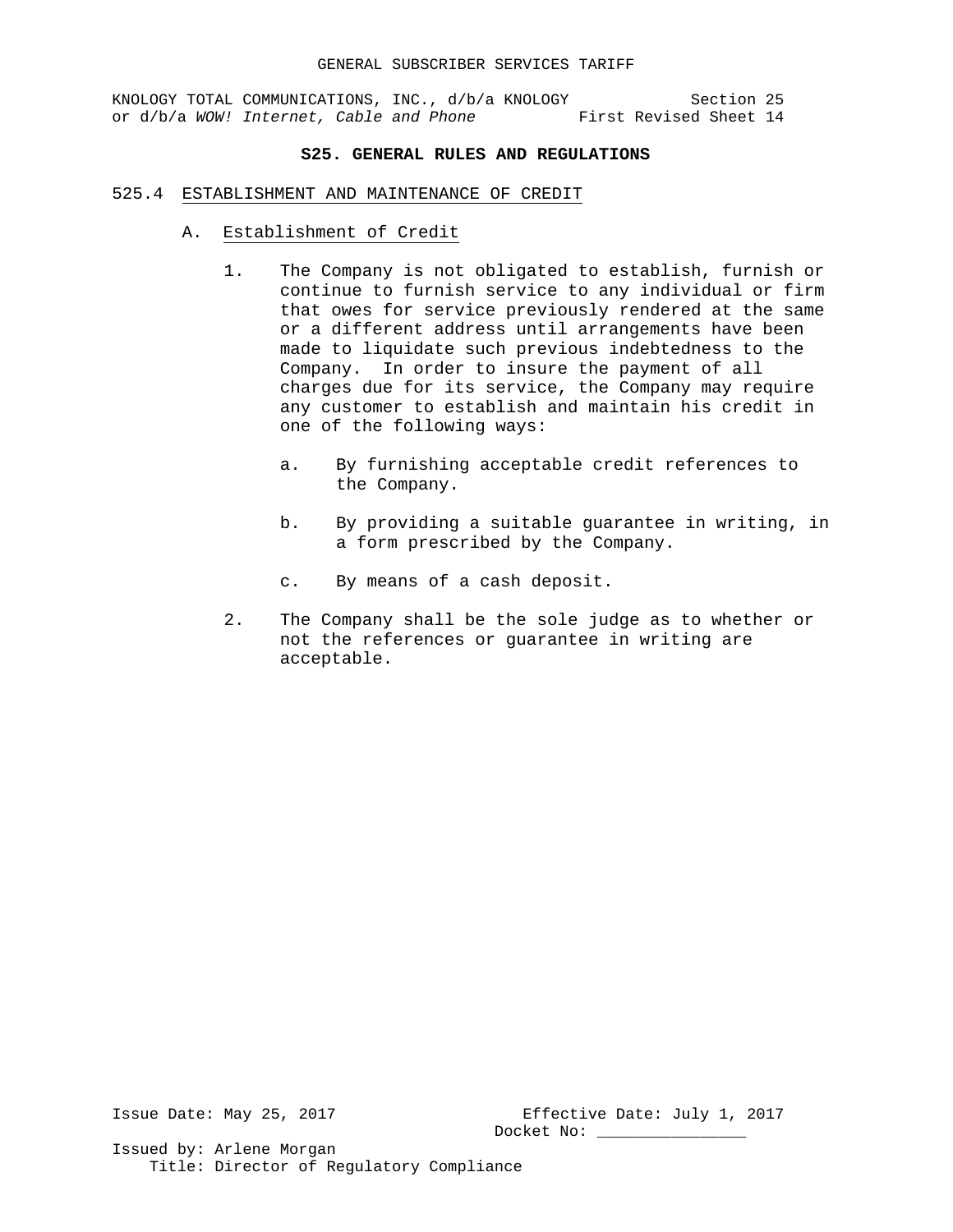## **S25. GENERAL RULES AND REGULATIONS**

- S25.4 ESTABLISHMENT AND MAINTENANCE OF CREDIT (Cont'd)
	- B. Deposits
		- 1. The Company may, when in its judgment such deposit is necessary, require at any time, from an applicant, or subscriber, a cash deposit intended to guarantee payment of the current bills for telephone service. Such deposit shall not exceed the monthly amount for local exchange service and other monthly charges, added to twice the estimated monthly toll charges. Interest shall be paid by the Company upon such deposit at a rate of seven percent (7%) per annum as prescribed by the Alabama Public Service Commission. Interest shall be calculated by December 1st of each year and credited on customers' December billing.
		- 2. The fact that a deposit has been made in no way relieves the applicant or subscriber from complying with the Company's regulations as to advance payments and the prompt payment of the bills upon presentation by the Company, and providing for the discontinuance of service for nonpayment of any sum due the Company for telephone service.
		- 3. Ordinarily, deposits will be secured only from those of unknown financial responsibility who are unable or unwilling to furnish satisfactory credit references and from those having unsatisfactory references and/or previous performance records.

Issue Date: May 25, 2017 Effective Date: July 1, 2017 Docket No: \_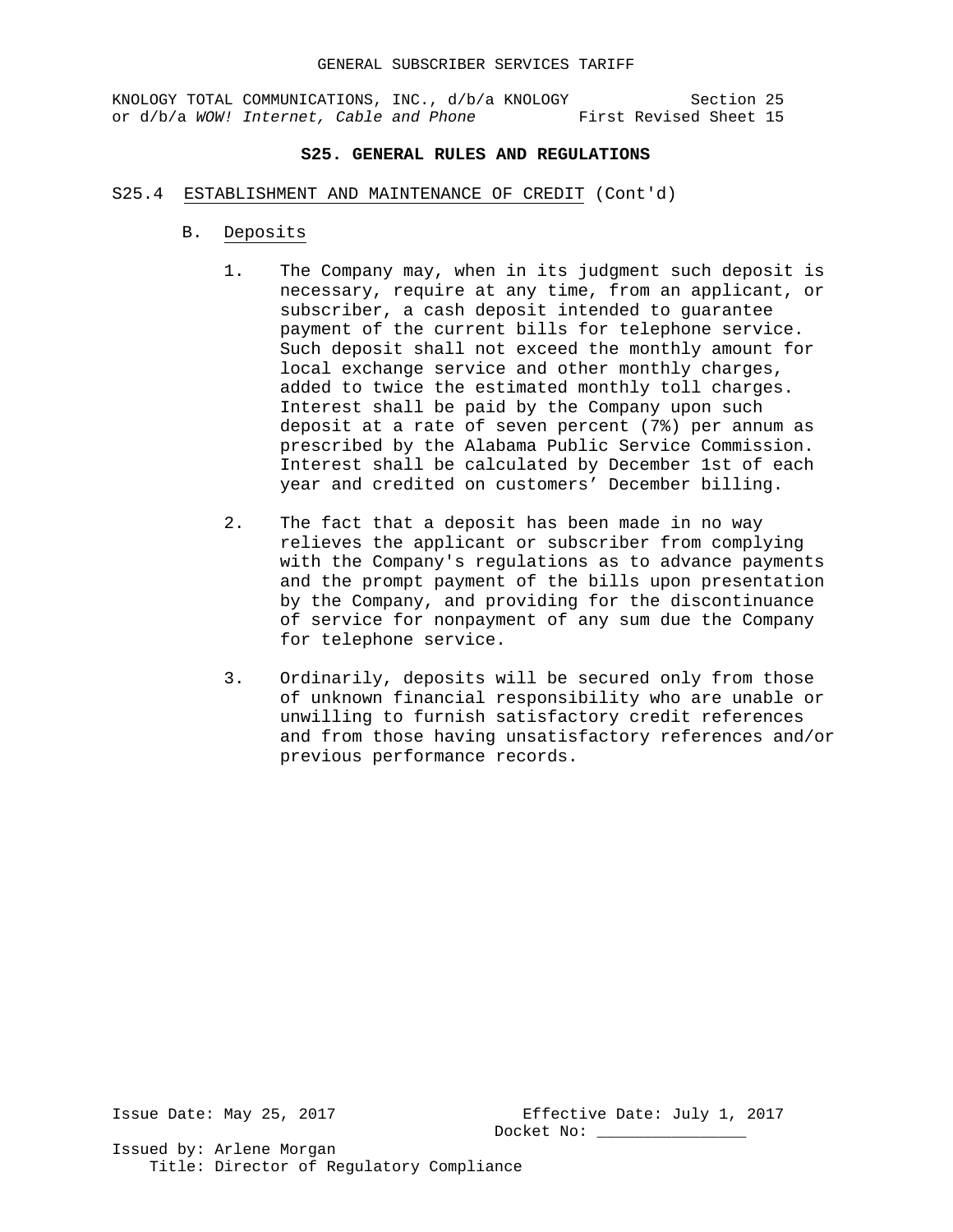## **S25. GENERAL RULES AND REGULATIONS**

### S25.4 ESTABLISHMENT AND MAINTENANCE OF CREDIT (Cont'd)

C. Discontinuance of Service for Failure to Maintain Credit

Service may be discontinued for failure to maintain credit, as specified above, within five days after the Company has served or mailed notice requiring the customer to do so.

# D. Restoration Charge

Where service has been discontinued for failure to maintain credit as specified above, appropriate service charges will be made and collected by the Company.

- E. Adjustments for Local Taxing Authority Payments
	- 1. In the event a municipality imposes, collects or receives from the Company any license, occupational, franchise, privilege, inspection, or other similar tax or fee, or otherwise, whether in a lump sum, or at a flat rate, or based on receipts, or based on poles, wires, conduits, or other facilities, or otherwise, so much of the aggregate amount of such tax or fee as exceeds the sums listed below will be billed, insofar as practical, pro rata to the customers receiving exchange service within such municipality:

Issue Date: May 25, 2017 Effective Date: July 1, 2017 Docket No: \_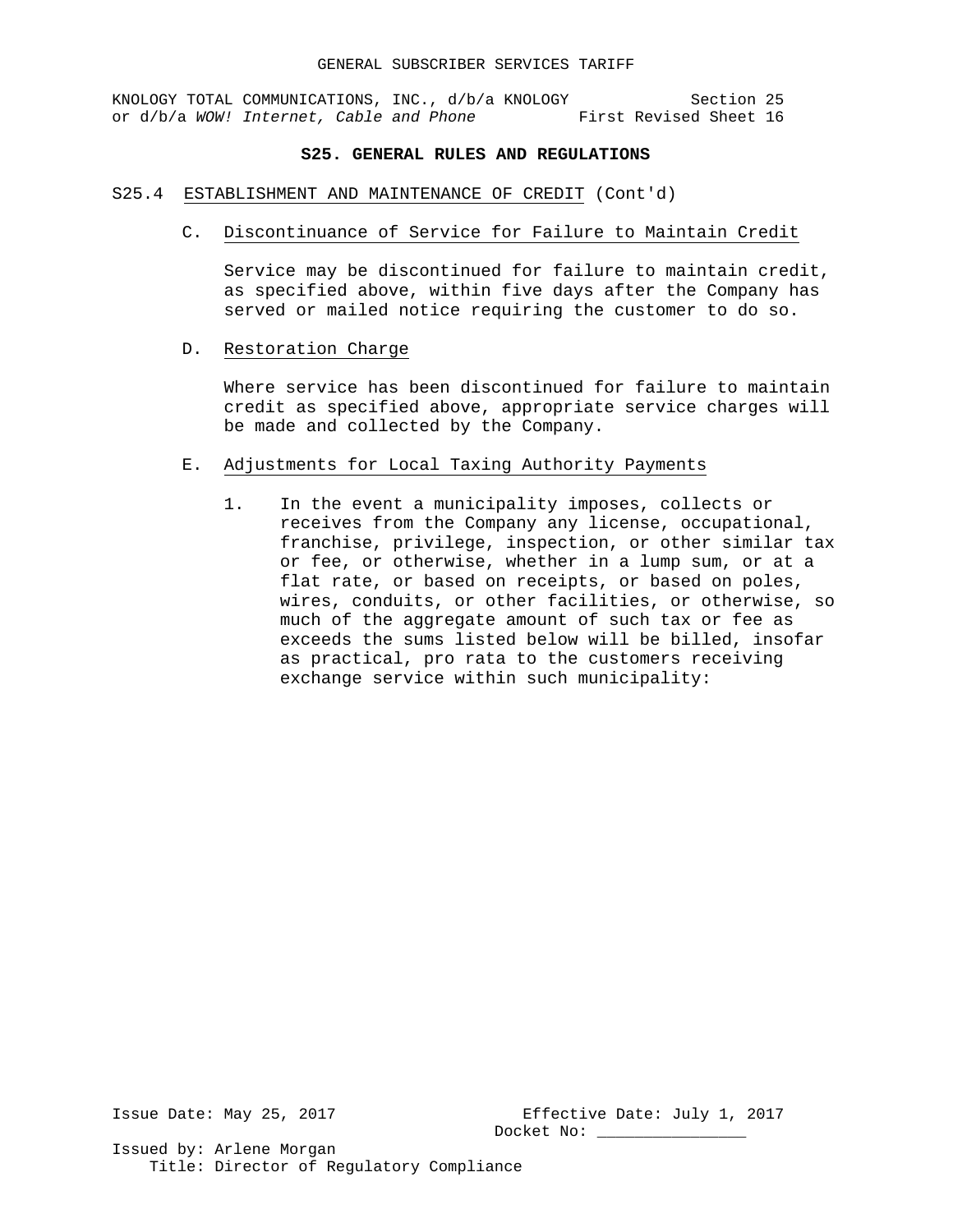## **S25. GENERAL RULES AND REGULATIONS**

### S25.4 ESTABLISHMENT AND MAINTENANCE OF CREDIT (Cont'd)

- E. Adjustments for Local Taxing Authority Payments (Cont'd)
	- 1. (Cont'd)

| Population of Municipality based on<br>Federal census next preceding the<br>year of collection __ | Annual amount which will<br>not be billed to customers<br>by the Company_ |
|---------------------------------------------------------------------------------------------------|---------------------------------------------------------------------------|
|                                                                                                   |                                                                           |
| $1 - 500$                                                                                         | \$<br>23                                                                  |
| $500 - 1,000$                                                                                     | 38                                                                        |
| $1,001 - 2,000$                                                                                   | 75                                                                        |
| $2,001 - 3,000$                                                                                   | 132                                                                       |
| $3,001 - 4,000$                                                                                   | 188                                                                       |
| $4,001 - 5,000$                                                                                   | 263                                                                       |
| $5,001 - 6,000$                                                                                   | 338                                                                       |
| $6,001 - 7,000$                                                                                   | 413                                                                       |
| $7,001 - 8,000$                                                                                   | 488                                                                       |
| $8,001 - 9,000$                                                                                   | 563                                                                       |
| $9,001 - 10,000$                                                                                  | 638                                                                       |
|                                                                                                   |                                                                           |

- Note: Nothing in this Tariff shall authorize the billing to customers of the amount of any tax or fee imposed by any municipality at the time of the filing of this Tariff or of future payments to such municipality in the same or smaller amounts.
	- 2. In the event a county or other local taxing authority, excluding municipalities, imposes, collects or receives from the Company any license, occupational, franchise, privilege, inspection or other similar tax or fee, or otherwise, whether in a lump sum, or at a flat rate, or based on receipts, or based on poles, wires, conduits or other facilities, or otherwise, the amount of such tax or fee will be billed, insofar as practical, pro rata to the customers receiving exchange service within such county or territory of other local taxing authority.

Issue Date: May 25, 2017 Effective Date: July 1, 2017 Docket No: \_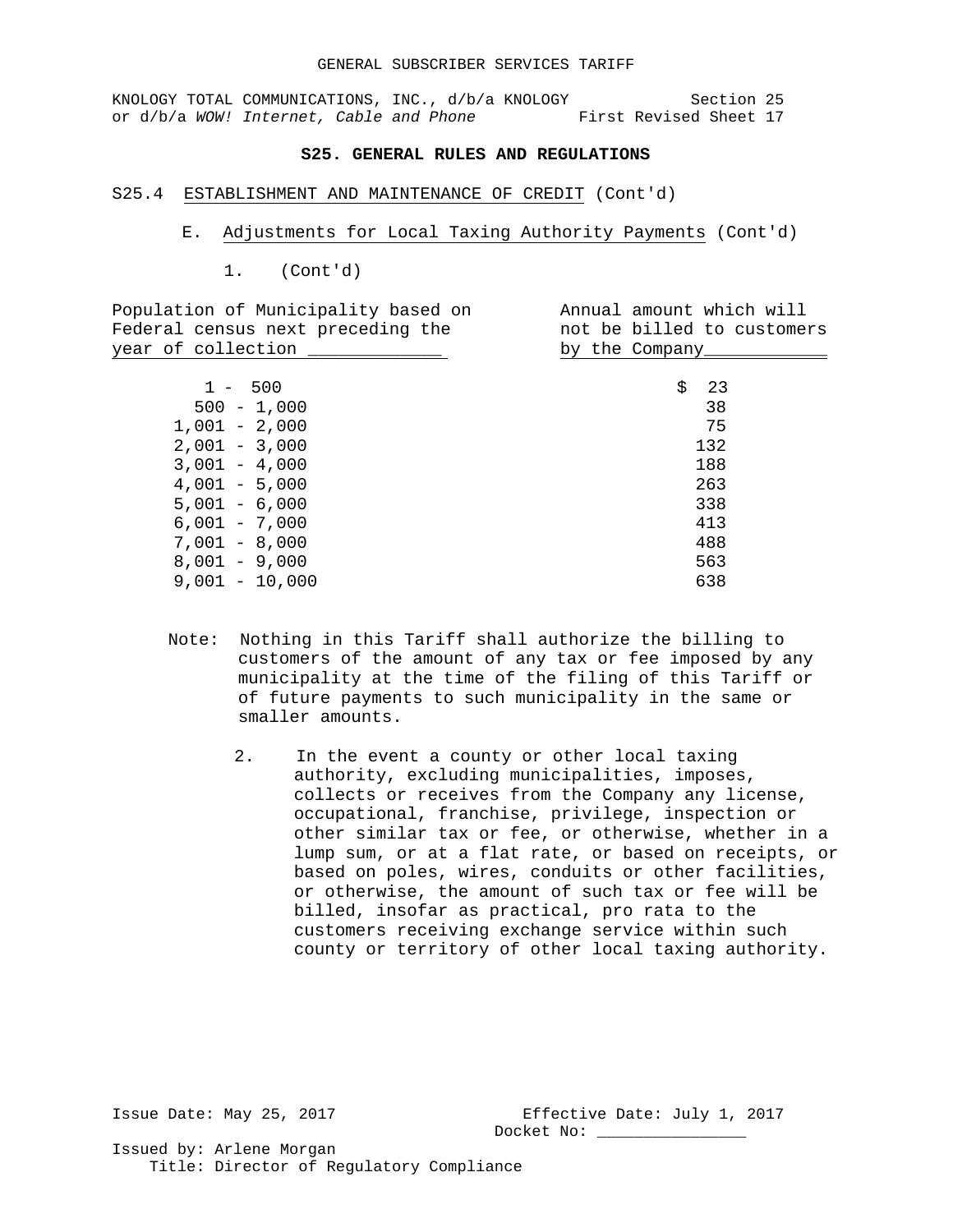#### GENERAL SUBSCRIBER SERVICES TARIFF

KNOLOGY TOTAL COMMUNICATIONS, INC., d/b/a KNOLOGY Section 25 or d/b/a *WOW! Internet, Cable and Phone* First Revised Sheet 18

## **S25. GENERAL RULES AND REGULATIONS**

### S25.4 ESTABLISHMENT AND MAINTENANCE OF CREDIT (Cont'd)

- E. Adjustments for Local Taxing Authority Payments (Cont'd)
	- 2. (Cont'd)

Note: Nothing in this Tariff shall prohibit the billing to customers of the amount of any tax or fee imposed by a county or other local taxing authority at the time of the filing of this Tariff.

## S25.5 OBLIGATION AND LIABILITY OF THE COMPANY

## A. Undertaking of the Company

The Company will not transmit messages, but offers the use of its facilities when available, and will not be liable for errors in transmission or for failure to establish connections. Employees of the Company are forbidden to accept either oral or written messages to be transmitted over the facilities of the Company, except where the Company transmits messages for Telecommunications Devices for the Deaf (TDD).

Where the Company transmits messages through the Alabama Relay Center, the Company shall not be liable for errors in translating, transmitting, receiving or delivering messages by telephone, TDD or any other instrumentality over the facilities of the Company, connecting utilities or through the Alabama Relay Center, in the absence of gross negligence or willful misconduct.

Issue Date: May 25, 2017 Effective Date: July 1, 2017 Docket No: \_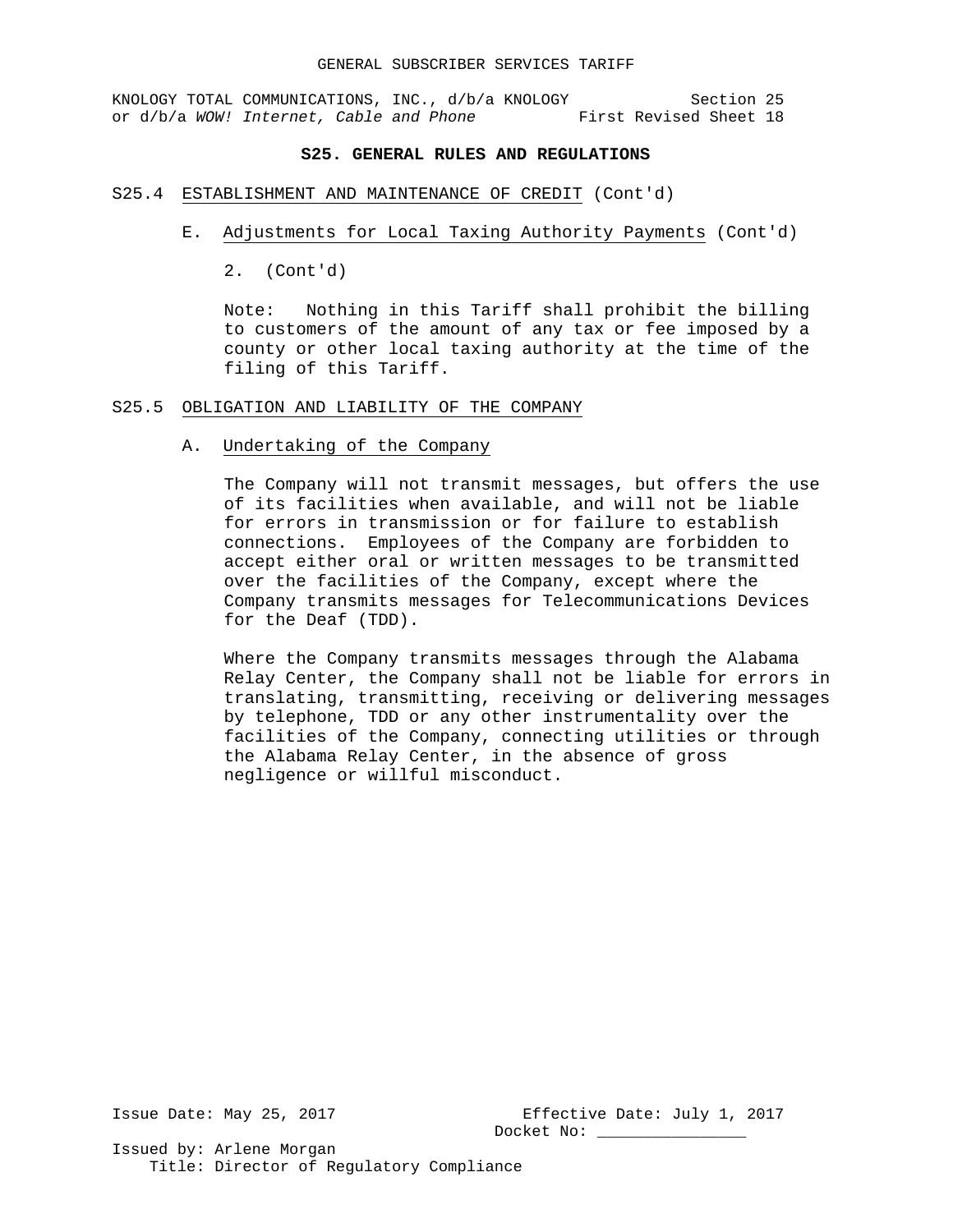## **S25. GENERAL RULES AND REGULATIONS**

- S25.5 OBLIGATION AND LIABILITY OF THE COMPANY (Cont'd)
	- B. Provision of Equipment
		- 1. All equipment necessary for the provision of a given service will be furnished by the Company or by the customer, except as provided elsewhere in this Tariff. The customer may be required to provide suitable housing or other protective measures where equipment is to be installed in locations exposed to weather or other hazards. Commercial power will be furnished by the customer on his premises in suitable outlets when required.
		- 2. No equipment, apparatus, circuit or device not furnished by the Company shall be attached to or connected with the facilities furnished by the Company; whether physically, by induction, acoustically or other; except as provided in this Tariff or as otherwise authorized in writing by the Company. In case any such unauthorized attachment or connection is made, the Company shall have the right to remove or disconnect the same or to terminate the service.
		- 3. The provisions of the preceding shall not be construed or applied to bar a customer from using devices which serve his convenience in his use of the facilities of the Company provided any such device, so used does not:
			- a. endanger the safety of Company employees or the public;
			- b. damage, require change in or alteration of, or involve direct electrical connection to, the equipment or other facilities of the Company, unless as provided for elsewhere in this Tariff;

Issue Date: May 25, 2017 Effective Date: July 1, 2017 Docket No: \_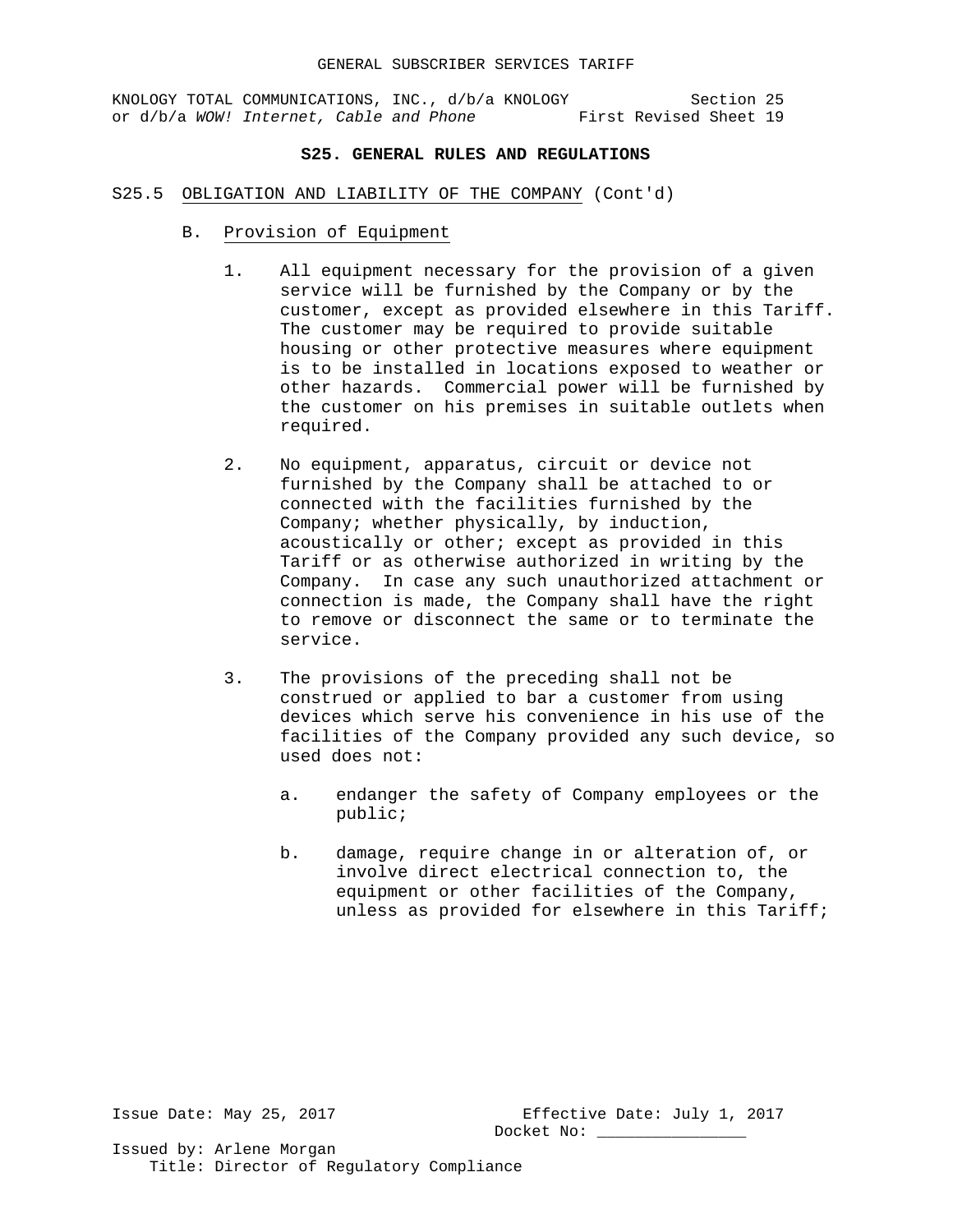#### **S25. GENERAL RULES AND REGULATIONS**

#### S25.5 OBLIGATION AND LIABILITY OF THE COMPANY (Cont'd)

- B. Provision of Equipment (Cont'd)
	- 3. (Cont'd)
		- c. interfere with the proper functioning of such equipment or facilities;
		- d. impair the operation of the communication system;
		- e. otherwise injure the public in its use of the Company's services.
	- 4. Except as otherwise provided in this Tariff, nothing herein shall be construed to permit the use of a recording device or of a device to interconnect any line or channel of the Company with any other communication line or channel of the Company or of any other person.
	- 5. Facilities of an electric power company or oil, oil products or natural gas pipe line company, or railroad company, provided primarily to communicate with points located along a right-of-way (including premises of such company anywhere in cities, towns, or villages along the right-of-way) owned or controlled by such company and extending between or beyond exchange areas of the Company, may be connected with Private Branch Exchange, station, or regulated private line facilities furnished by the Company, subject to terms and conditions found in the Company's Price List.

Issue Date: May 25, 2017 Effective Date: July 1, 2017 Docket No: \_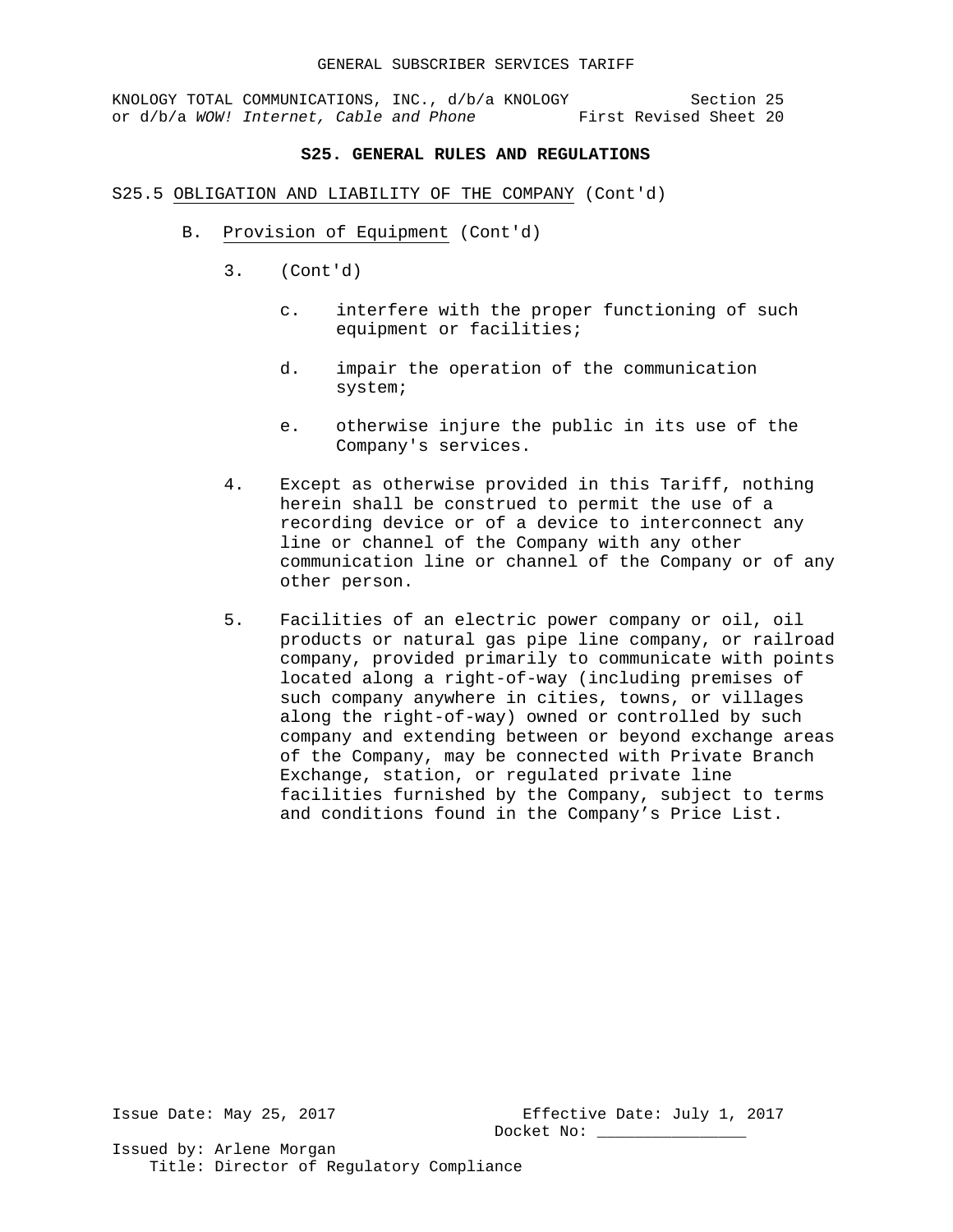#### **S25. GENERAL RULES AND REGULATIONS**

#### S25.5 OBLIGATION AND LIABILITY OF THE COMPANY (Cont'd)

C. Furnishing of Service

The Company's obligation to furnish service is dependent upon its ability to secure and retain, without unreasonable expense, suitable facilities and rights for the construction and maintenance of the necessary circuits and equipment.

- D. Maintenance and Repair
	- 1. All costs associated with the maintenance and repair of regulated services furnished by the Company will be borne by the Company, except as specified elsewhere in this Tariff.
	- 2. The Company will be reimbursed for any loss or damage to its facilities on the customer's premises resulting from intentional destruction or any other cause, except from fire or unavoidable accidents.
	- 3. Access to customer's premises, at any reasonable hour, will be given to representatives of the Company for the purpose of inspecting, repairing, testing or removing any part of the Company's facilities.
- E. Liability
	- 1. The liability of the Company for damages arising out of mistakes, omissions, interruptions, delays or errors or defects in transmission occurring in the course of furnishing service, and not caused by negligence of the customer, shall in no event exceed an amount equivalent to the proportionate charge to the customer for the period of service during which such mistakes, omissions, interruptions, delays or errors or defects in transmission occurs.

Issue Date: May 25, 2017 Effective Date: July 1, 2017 Docket No: \_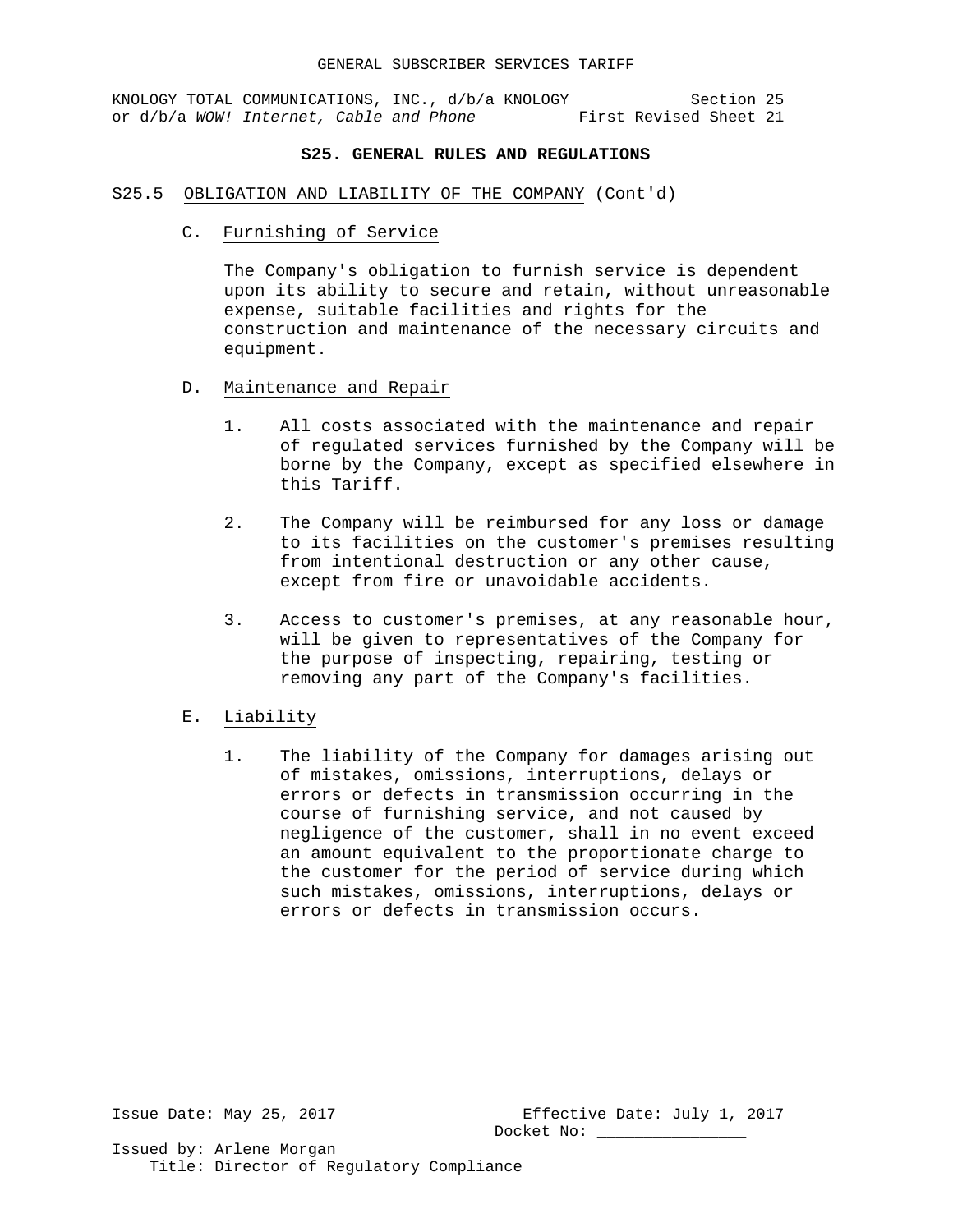#### **S25. GENERAL RULES AND REGULATIONS**

- S25.5 OBLIGATION AND LIABILITY OF THE COMPANY (Cont'd)
	- E. Liability (Cont'd)
		- 2. The customer indemnifies and saves the Company harmless against the following:
			- a. Acts or omissions of other companies when their facilities are used in connection with the Company's facilities to provide service.
			- b. Any accident, injury, or death occasioned by its equipment or facilities, when such is not due to negligence of the Company.
			- c. Claims for libel, slander, or infringement of copyright arising from the material transmitted or recorded over its facilities; claims for infringement of patents arising from combining with, or using in connection with, facilities of the Company, apparatus and systems of the customer, and against all other claims arising out of any act or omission of the customer in connection with facilities provided by the Company.
			- d. Liability for failure to provide service.
			- e. Liability for telephone directories is covered next in this section under Directories.
	- F. Directories
		- 1. The Company will furnish to its customers, without charge, a directory for each access line. Additional directories will be furnished at the discretion of the Company. Foreign directories may be provided at an additional charge.

Issue Date: May 25, 2017 Effective Date: July 1, 2017 Docket No: \_

Issued by: Arlene Morgan Title: Director of Regulatory Compliance **(D)**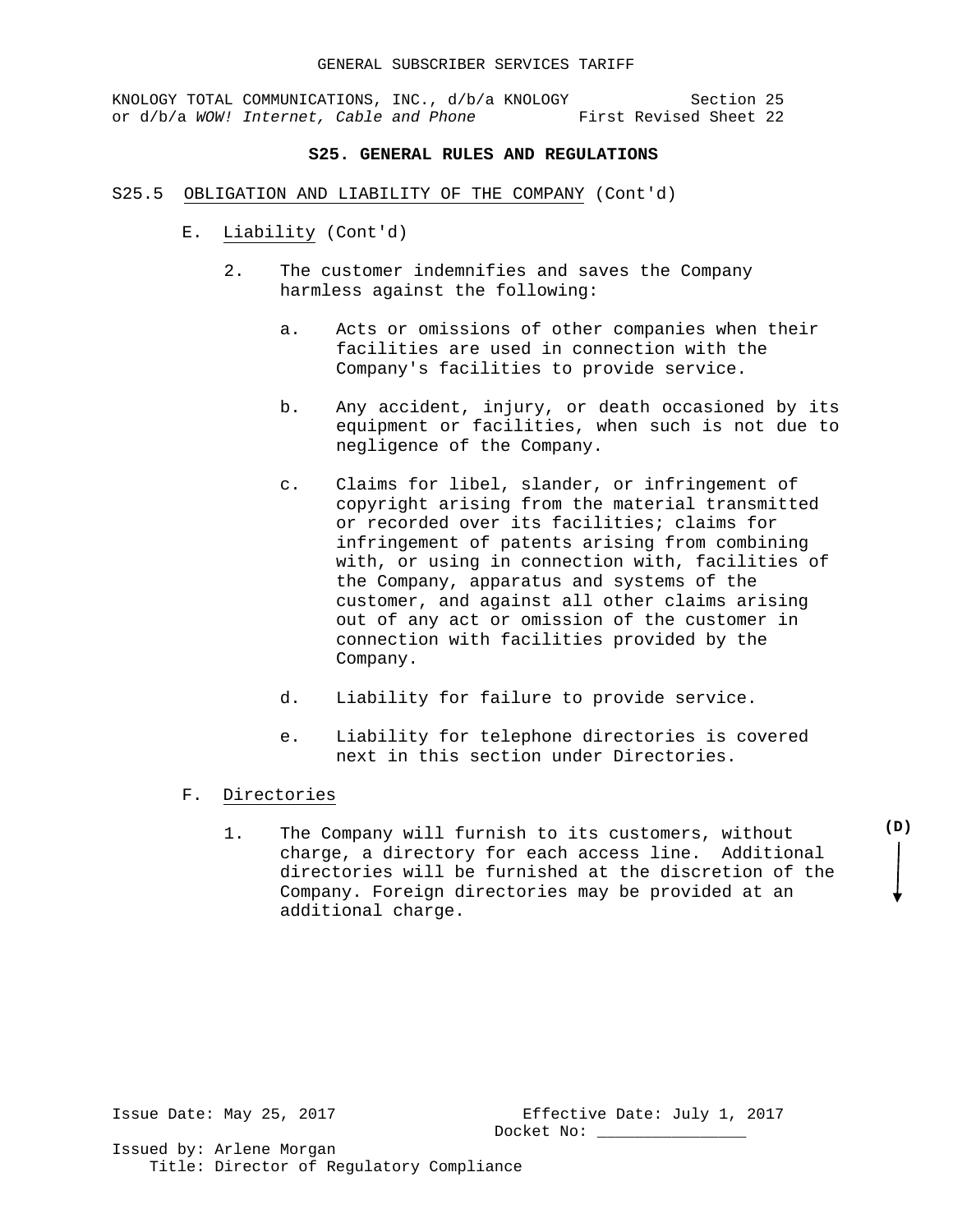#### **S25. GENERAL RULES AND REGULATIONS**

- S25.5 OBLIGATION AND LIABILITY OF THE COMPANY (Cont'd)
	- F. Directories (Cont'd)
		- 2. Directories regularly furnished to customers shall remain the property of the Company. No binder, holder, or auxiliary cover, except as provided or authorized by the Company, shall be used in conjunction with any directory furnished by the Company.
		- 3. The Company's liability for damages arising from errors in or omissions of directory listings, or listings obtained from the "Information Operator", shall be limited to direct damages, which shall not exceed the greater of total charges applicable to the service for one year or the then current term of the agreement for such service.

Issue Date: May 25, 2017 Effective Date: July 1, 2017 Docket No: \_

Issued by: Arlene Morgan Title: Director of Regulatory Compliance **(D)**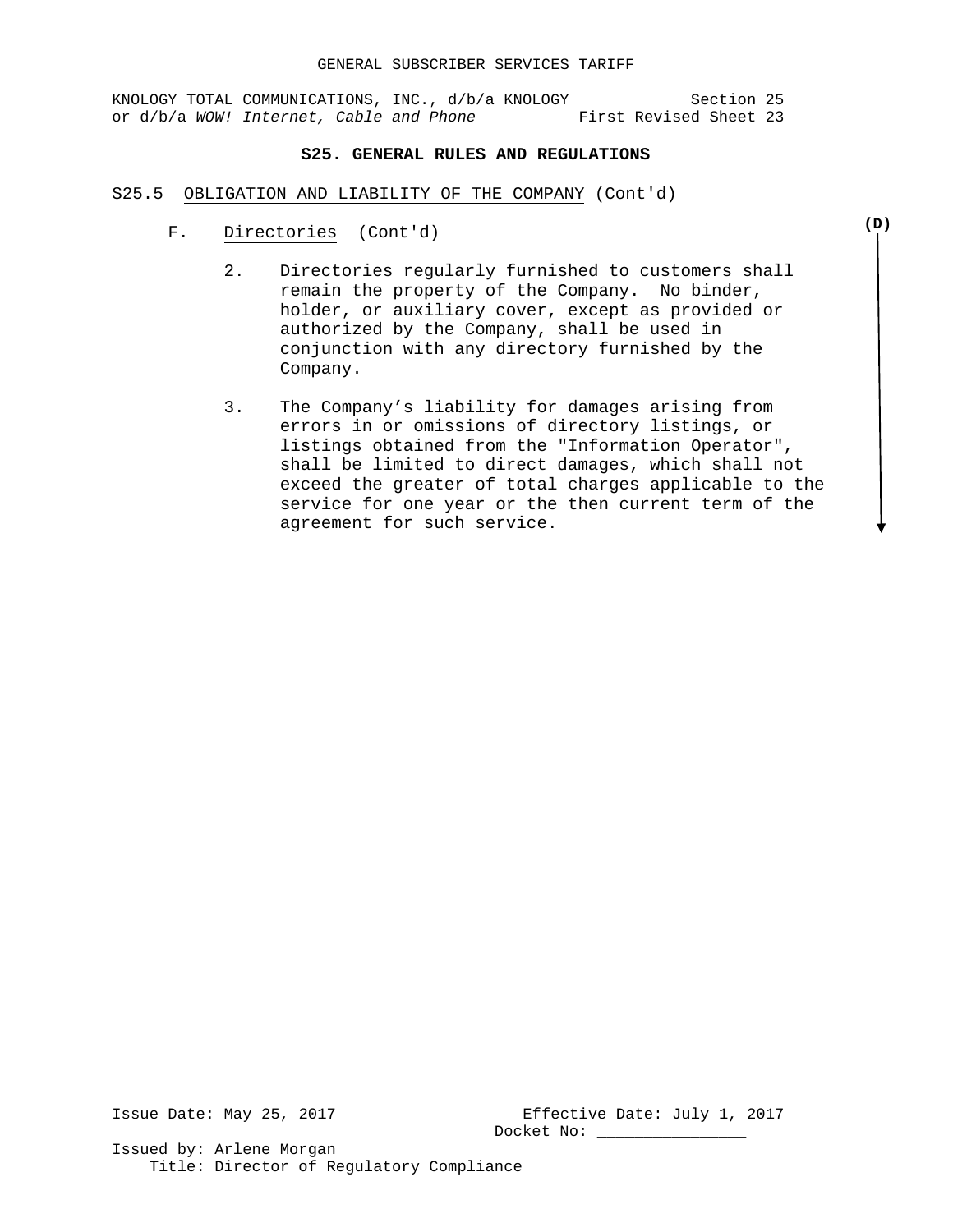### **S25. GENERAL RULES AND REGULATIONS**

#### S25.6 LIMITATIONS AND USE OF SERVICE

- A. Network Facilities for Use With Automatic Dialing and Announcing Devices
	- 1. Subscribers who wish to use automatic dialing and announcing devices for solicitation purposes must do so pursuant to the following terms and conditions.
		- a. No numbers will be called in sequential fashion. Sequentially placed calls refer to those calls automatically dialed by successively increasing or decreasing integers, or similar methods.
		- b. Where facilities permit, the equipment shall be so programmed or utilized in such a manner as to automatically disconnect a called party's line not later than ten seconds after the called party hangs up.
		- c. Within 20 seconds after the called party answers, the name and telephone number of the individual or firm making or paying for the call, including but not limited to, the name of the individual or firm on whose behalf the call is made, must be clearly stated.
		- d. At the conclusion of the call, the name and telephone number of the individual or firm making or paying for the call, including but not limited to, the name of the individual or firm on whose behalf the call is made, must again be clearly stated.
		- e. If the customer's response is to be recorded, the customer must be informed of such and permission must be granted by the customer.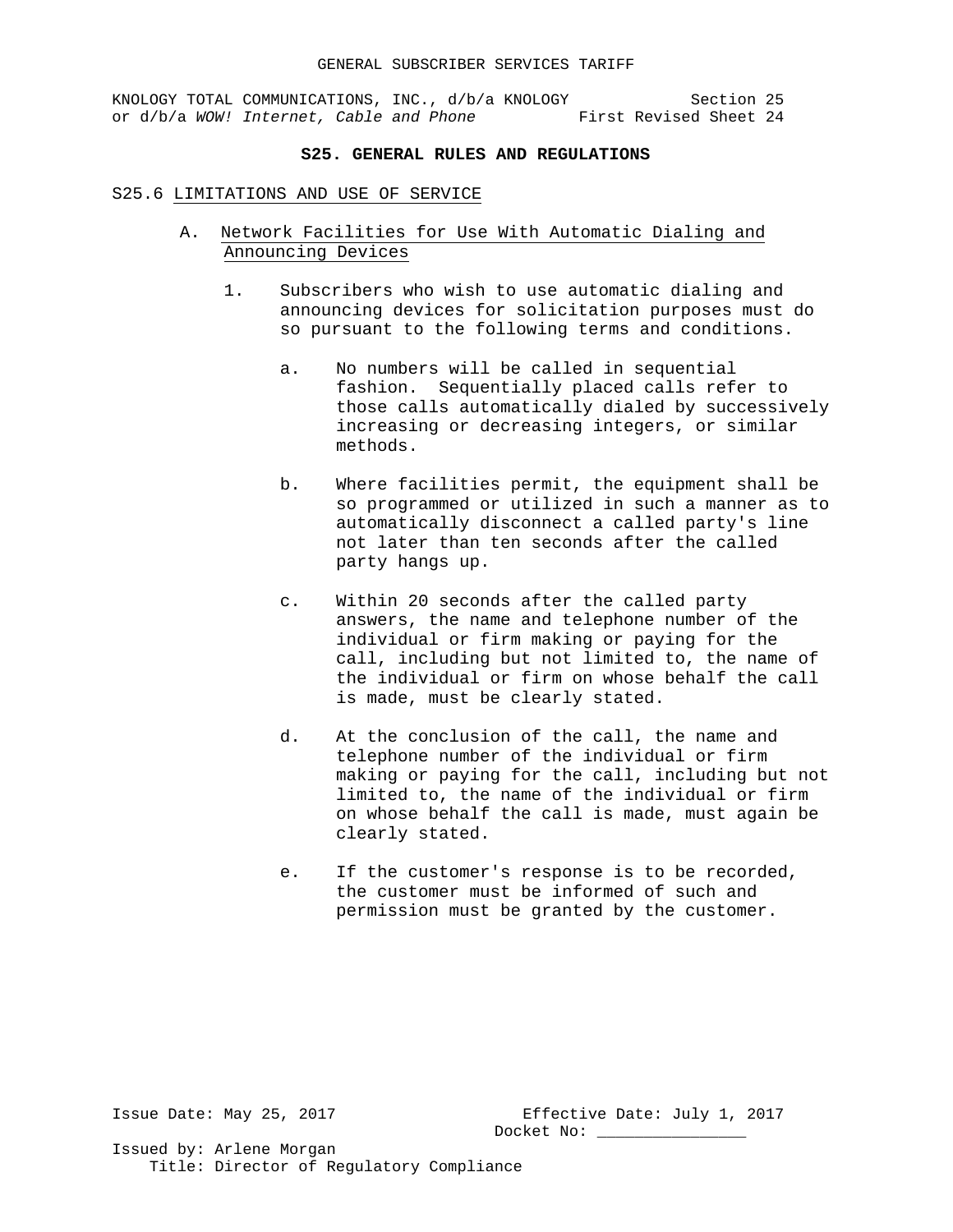### **S25. GENERAL RULES AND REGULATIONS**

#### S25.6 LIMITATIONS AND USE OF SERVICE (Cont'd)

- A. Network Facilities for Use With Automatic Dialing and Announcing Devices (Cont'd)
	- 1. (Cont'd)
		- f. If the solicitation call requires a response by the customer and a charge will apply, the customer must be informed that the response is not a free call. The vendor must, at this time, give the customer the amount of the charges that will be applied if the customer responds.
		- g. No calls will be placed to organizations providing emergency services, including but not limited to hospitals, nursing homes, fire departments, and law enforcement agencies.
		- h. No calls will be placed on Sundays or Holidays. No calls will be placed between the hours of 8:00 p.m. and 8:00 a.m., Monday through Saturday.
		- i. The Company is under no obligation to provide lists of telephone numbers or any directory information other than normally issued telephone directories.
		- j. Messages must not contain obscene or profane language.
		- k. Solicitation calls for the sale of pornographic material will not be allowed.
		- 1. This type of telecommunication service will not be used for any unlawful purpose.

Issue Date: May 25, 2017 Effective Date: July 1, 2017 Docket No: \_

Issued by: Arlene Morgan Title: Director of Regulatory Compliance

# **(D)**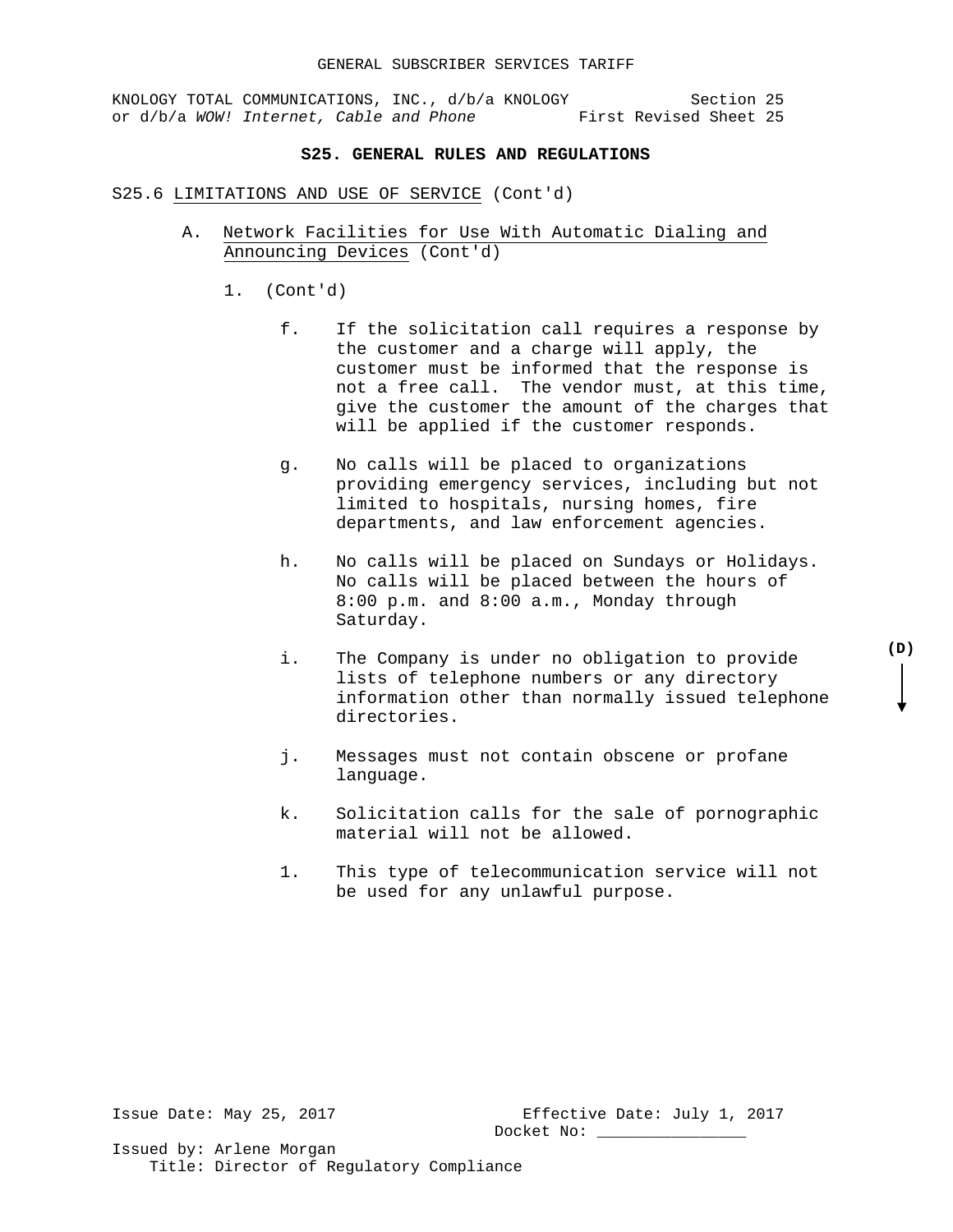### **S25. GENERAL RULES AND REGULATIONS**

### S25.6 LIMITATIONS AND USE OF SERVICE (Cont'd)

- A. Network Facilities for Use With Automatic Dialing and Announcing Devices (Cont'd)
	- 1. (Cont'd)
		- m. Connection of customer provided communication systems must meet the Company's requirements, as well as Part 68 of the Federal Communications Commission's Rules and Regulations.
		- n. Emergency and unlisted telephone numbers will not be used with recorded solicitation communication.
	- 2. In cases where there is an existing business relationship between the called party and the subscriber and where the subscriber uses the dialing and announcing devices strictly as a follow up device to supply information related to these prior dealings, the preceding terms and conditions will not apply. However, even subscribers who have had prior dealings with the called party will not be allowed to utilize the automatic dialing and announcing devices for solicitation purposes.
	- 3. Any subscriber operating or utilizing automatic dialing equipment who does so in violation of the provisions set forth preceding will be subject to immediate disconnection of telephone service.

Issue Date: May 25, 2017 Effective Date: July 1, 2017 Docket No: \_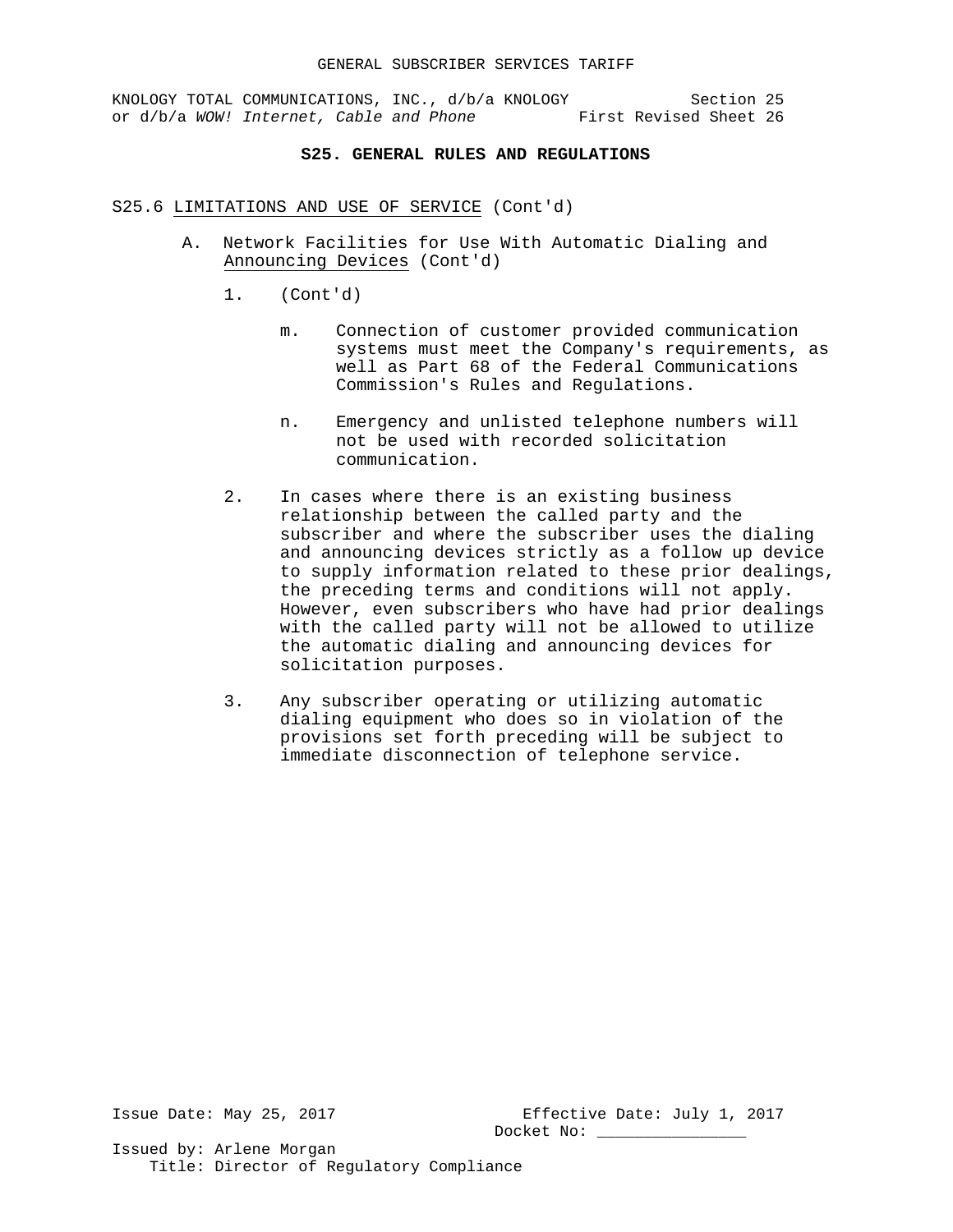KNOLOGY TOTAL COMMUNICATIONS, INC., d/b/a KNOLOGY Section 26 or d/b/a WOW! Internet, Cable and Phone **Original Contents Sheet 1** 

# **S26. DEFINITIONS**

| CONTENTS |  | Sheet No. |  |
|----------|--|-----------|--|
|          |  |           |  |
|          |  |           |  |

Issue Date: May 25, 2017 Effective Date: July 1, 2017 Docket No: \_\_\_\_\_\_\_\_\_\_\_\_\_\_\_\_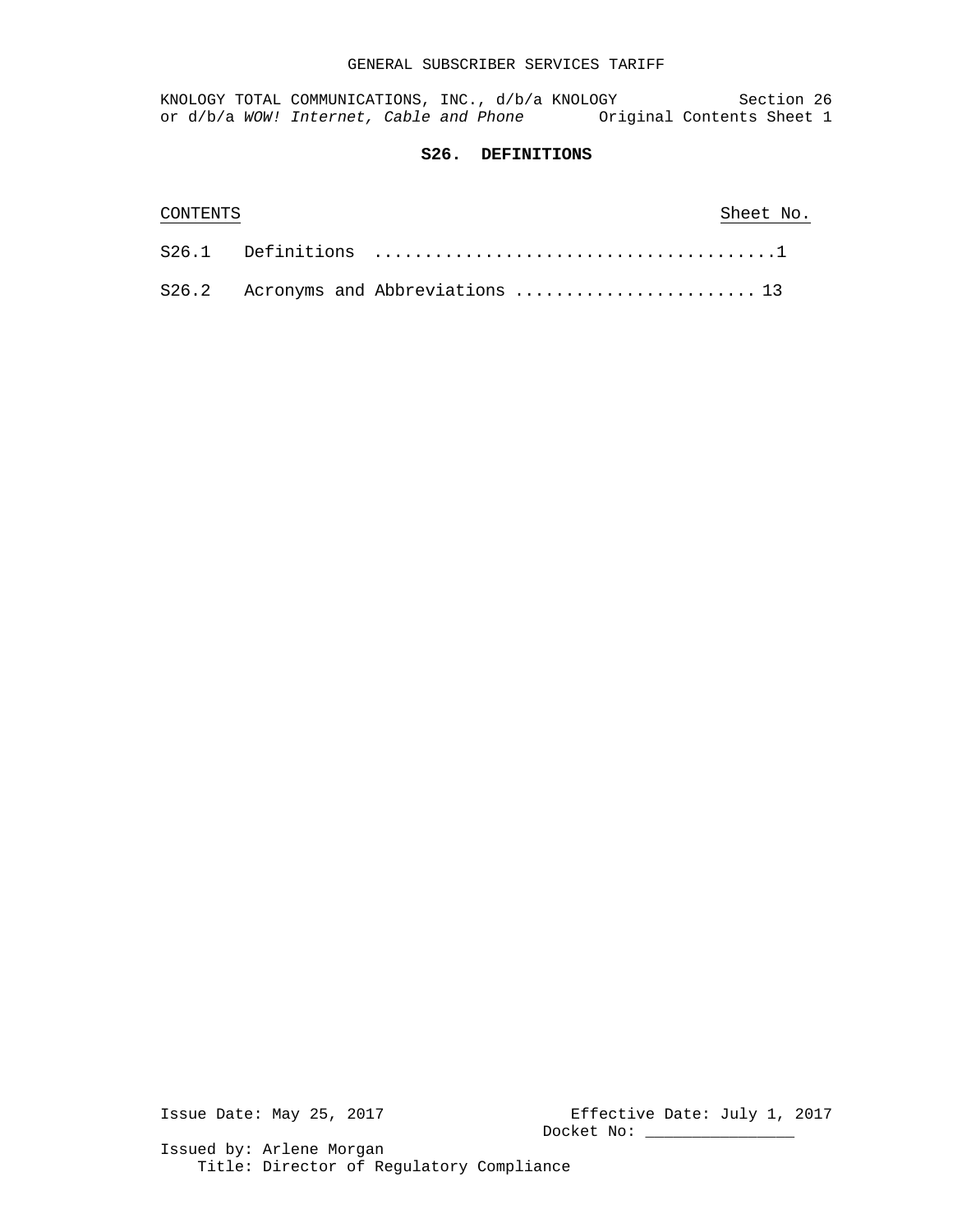### **S26. DEFINITIONS**

ACCESS LINE - A circuit directly connecting the central office switching equipment with the subscriber's termination point.

ACCESS LINE WORK CHARGE - The charge for work associated on the circuit between the serving central office, up to and including the protector on the customer's premises or on an outside circuit between premises or between locations on the same premises.

ADDITIONAL LINE - A circuit connecting a station with another station.

ALABAMA RELAY CENTER - The Alabama Relay Center permits hearing and speech impaired users of Telecommunications Devices for the Deaf (TDD) to communicate with users of ordinary telephones. Communications take place by relaying conversations (voice to TDD and TDD to voice). These calls are between one party who must communicate by means of a TDD and another who communicates by means of an ordinary telephone. Messages are rated form the rate center of the calling party to the rate center of the called party.

BASE RATE - A schedule rate for any form of exchange service which does not include mileage charges.

BASE RATE AREA - The developed sections which are a part of or contiguous to the community in which the exchange is located as set forth in the telephone utility's tariffs and within which specified area local exchange service is furnished at uniform rates without mileage or zone rate charges.

BILL TO THIRD PARTY - Denotes a billing arrangement by which a long distance call may be charged to an authorized station as determined by the Company other than the station originating the call of the station where the call is terminated. Calls through the Alabama Relay Center may be billed only to a third number within Alabama.

BUSINESS SERVICE - Telephone service furnished to customers where the actual or obvious use is principally or substantially of a business, professional, or occupational nature.

Issue Date: May 25, 2017 Effective Date: July 1, 2017 Docket No: \_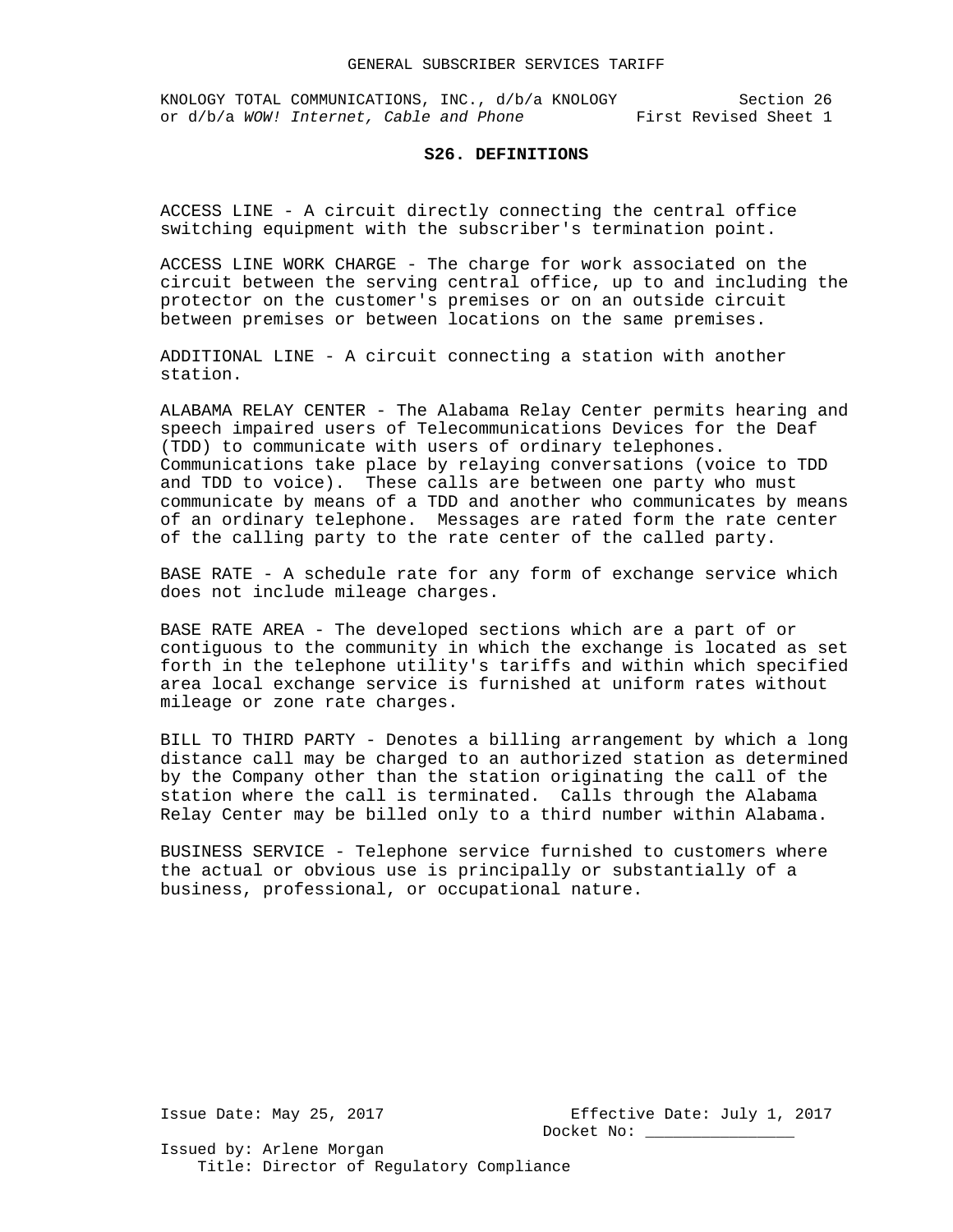KNOLOGY TOTAL COMMUNICATIONS, INC., d/b/a KNOLOGY Section 26 or d/b/a *WOW! Internet, Cable and Phone* First Revised Sheet 2

# **S26. DEFINITIONS**

CALL - An attempted or completed communication.

CENTRAL OFFICE - A unit in which connections are made and switching is accomplished between telephone access lines and to the toll network.

CENTRAL OFFICE EQUIPMENT - Switching, transmission and power equipment located within a central office for the purpose of connecting local, EAS and toll calls.

CENTRAL OFFICE WORK CHARGE - The charge for work associated with the central office applicable for functions required within the central office.

CHANNEL - A path for communication between two or more stations or central offices, furnished in such a manner as the Company may elect, whether by wire, radio or a combination thereof and whether or not by a single physical facility or route.

CLASS OF SERVICE - A description of telecommunications service furnished a customer which denotes such characteristics as nature of use (business or residence). Classes of service are usually subdivided in "grades", such as individual line, two-party or four party.

COMMISSION - Alabama Public Service Commission.

COMMUNICATIONS SYSTEM - Channels and other facilities which are capable, when not connected to exchange telecommunications service, of two-way communications between customer-provided terminal equipment or deregulated Company provided stations.

COMMUNITY OF INTEREST FACTOR (CIF) - A unit of measurement for determining the feasibility of Extended Area Service. A CIF is arrived at by dividing the total long distance (toll) calls made during a study period by the total number of customers (access lines) of the originating telephone exchanges involved in the study.

COMPANY - Wherever used in this Tariff, refers to Knology Total Communications, Inc., d/b/a Knology or d/b/a *WOW! Internet, Cable and Phone*, unless the context clearly indicates otherwise.

Issue Date: May 25, 2017 Effective Date: July 1, 2017 Docket No: \_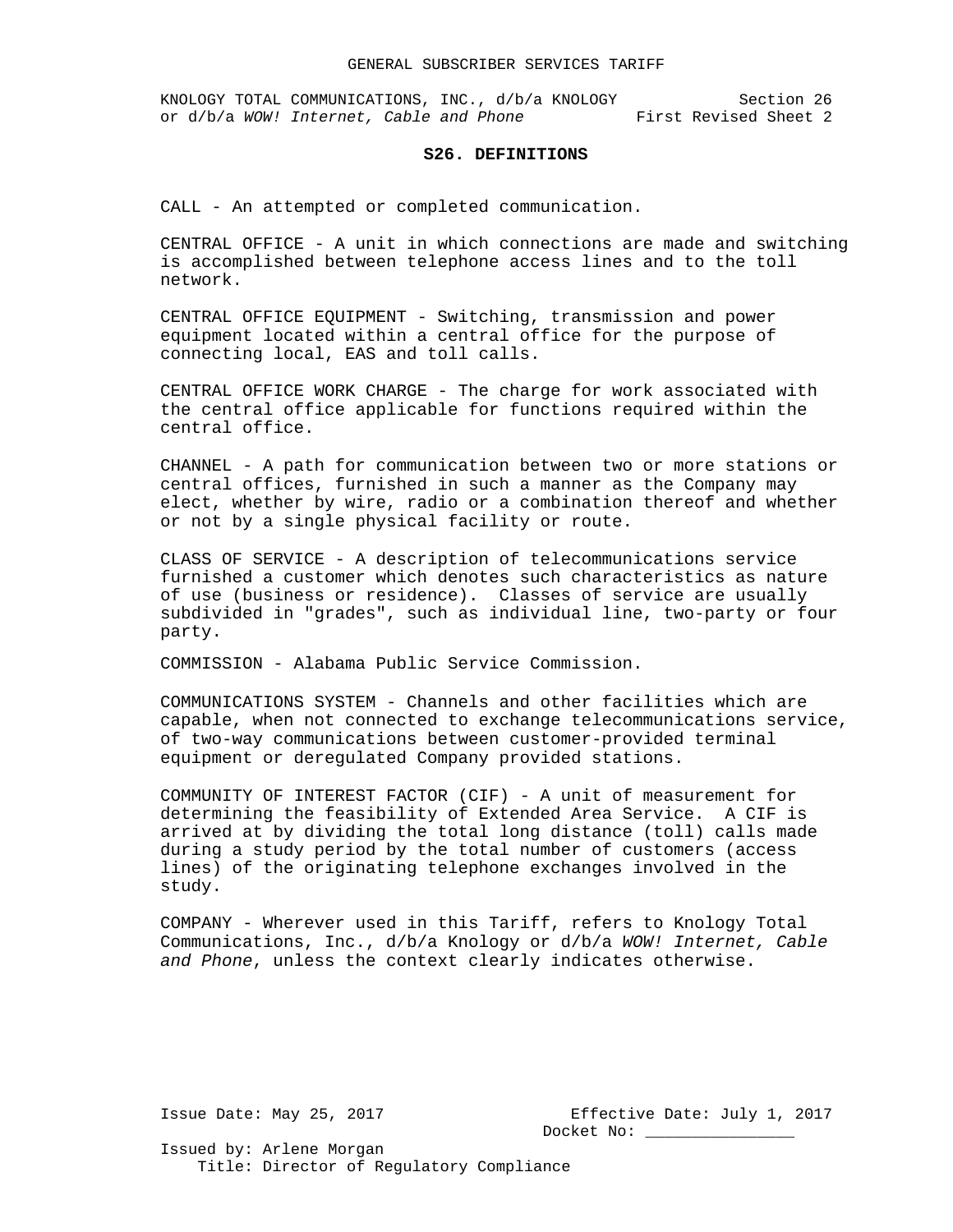#### **S26. DEFINITIONS**

CONNECTING ARRANGEMENT - The equipment provided by the Company to accomplish the direct electrical connection of customer-provided facilities with the facilities of the Company or of facilities of the Company with other facilities of the Company.

CONNECTING COMPANY - A corporation, association, partnership or individual owning or operating one or more exchanges and with which communications services are interchanged.

CONSTRUCTION CHARGE - A separate nonrecurring charge made for the construction of facilities in excess of those contemplated under the rates quoted in the service order schedule.

CONTINUOUS PROPERTY - The plot of ground, together with any buildings thereon, occupied by the customer, which is not divided by public highways or separated by property occupied by others. Where a customer occupies property on both sides of a street, alley, highway, body of water, railroad right-of-way, etc., and the properties would otherwise be continuous, such properties are treated as continuous property provided local wire or cable facilities are used and the customer furnished all local distribution pole line facilities or underground conduit required in connection therewith.

CONTRACT - The arrangement between a customer and the Company under which service and facilities are furnished in accordance with the applicable provisions of the Tariff.

COST - The cost of labor and materials, which includes appropriate amounts to cover the Company's general operating and administrative expenses.

CUSTOMER- The individual, partnership, association or corporation which contracts for telephone service and is responsible for the payment of charges and compliance with the rules and regulations of the Company.

CUSTOMER PREMISES EQUIPMENT (CPE) - All telecommunications equipment located at a customer's premises (except pay phones).

CUSTOMER PROVIDED TERMINAL EQUIPMENT - Devices or apparatus and their associated wiring provided by a customer, which do not constitute a communications system and which, when connected to the communications path of the telecommunications system, are so connected either electrically, acoustically, or inductively.

Issue Date: May 25, 2017 Effective Date: July 1, 2017 Docket No: \_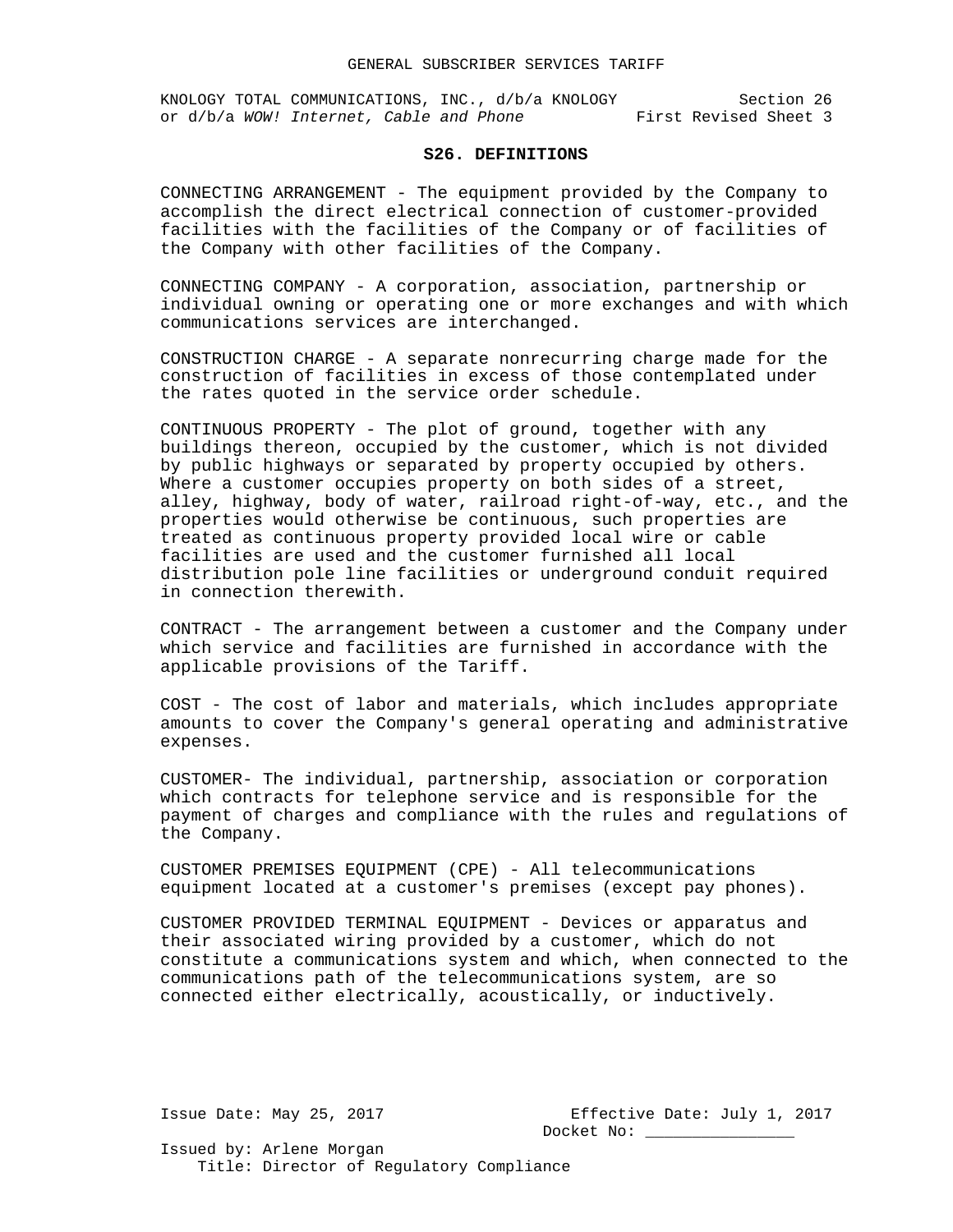KNOLOGY TOTAL COMMUNICATIONS, INC., d/b/a KNOLOGY Section 26 or d/b/a *WOW! Internet, Cable and Phone* First Revised Sheet 4

#### **S26. DEFINITIONS**

CREDIT CARD - Denotes a billing arrangement by which a long distance call may be charged to an authorized Company credit card number.

DEMARCATION POINT - Subscriber side of the network interface device.

DIAL SWITCHING EQUIPMENT - A unit of electro-mechanical or electronic switching equipment used in a central office.

DIRECTORY LISTING - A publication in the Company's alphabetical directory of information relative to a customer's name or other identification and telephone number.

DROP WIRE - Paired wires, insulated and under a common cover, which connect a subscriber's line from the terminal on the pole to the point of demarcation on the customer's premises.

DUAL NAME LISTING - Provided for customers subscribing to residence service who share the same surname and reside at the same address, and for a person known by two first names.

EXCHANGE - A geographical area established for the administration of telephone service in a specified area, called the "Exchange Area", which usually embraces a city, town, or village, and its environs. It may contain one or more central offices together with the associated plant, equipment, and facilities used in furnishing communication service within that area.

EXCHANGE SERVICE AREA - The territory served by an exchange within which local telephone service is furnished at the exchange rates applicable within that area.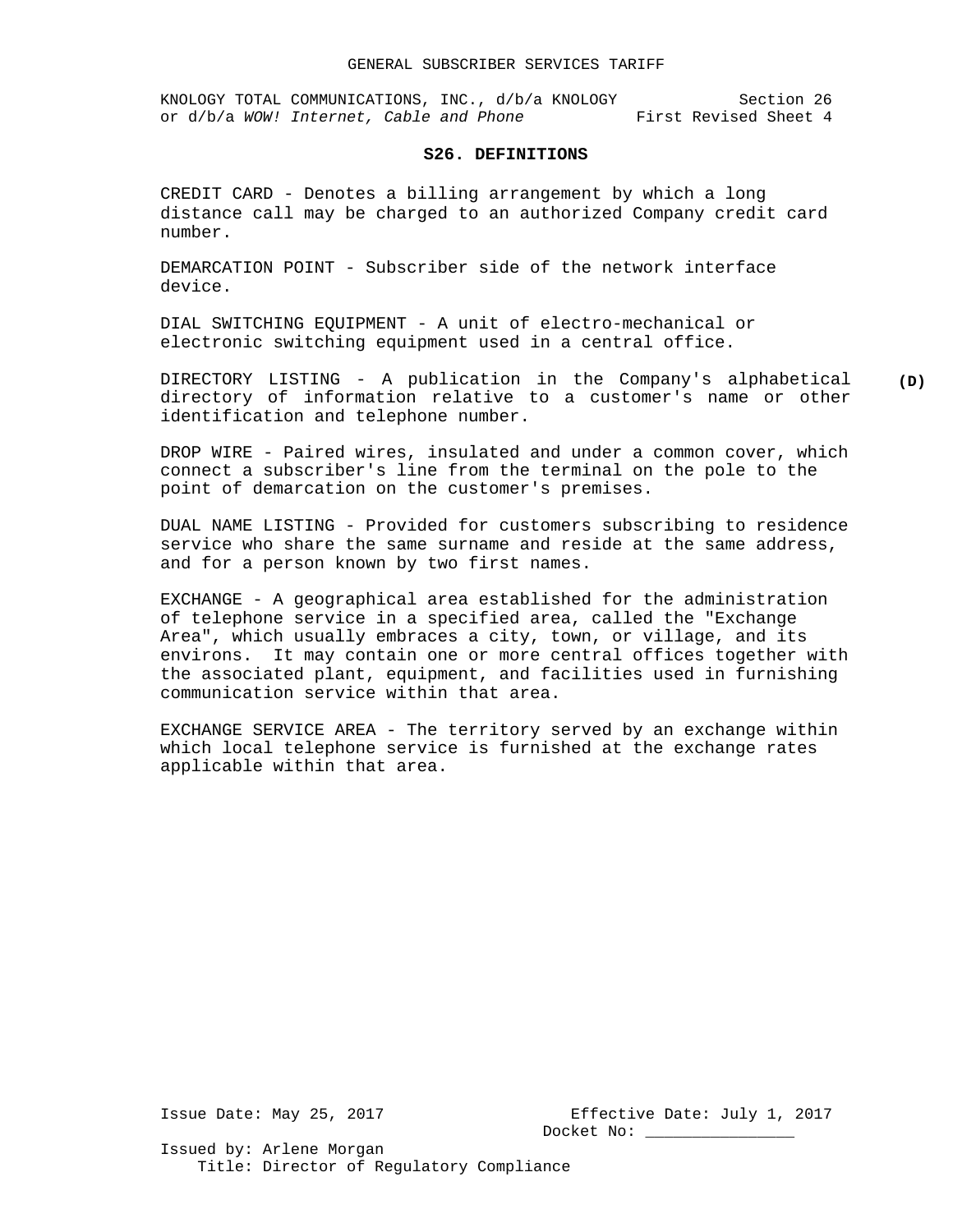KNOLOGY TOTAL COMMUNICATIONS, INC., d/b/a KNOLOGY Section 26 or d/b/a *WOW!* Internet, Cable and Phone First Revised Sheet 5

#### **S26. DEFINITIONS**

EXCHANGE SERVICE - The furnishing of facilities for the telephone communication within an exchange area, in accordance with the regulation and charges specified in the Tariff. Exchange facilities are used to establish and maintain connection between an exchange station and the other telephone plant and facilities in connection with long distance calls or extended area service calls.

EXTENDED AREA SERVICE (EAS) - A type of telephone switching and trunking arrangement which provides for unlimited calling between two or more telephone exchanges based on a usage-sensitive structure and/or a flat rate additive, if applicable.

EXISTING CUSTOMER - Reference to existing customer means customer as of the date of this Tariff.

FCC - Federal Communications Commission - Federal regulatory body on communications.

FACILITIES - All property and means owned, operated, leased, licensed, used, furnished, or supplied for, by or in connection with, the rendition of telephone service.

FOREIGN ATTACHMENT - Lines, instruments, appliances, or apparatus not owned or furnished by the Company.

FOREIGN CENTRAL OFFICE - Any central office other than that which serves the area in which the customer is located.

FOREIGN EXCHANGE - Any other exchange but that in which the customer is located.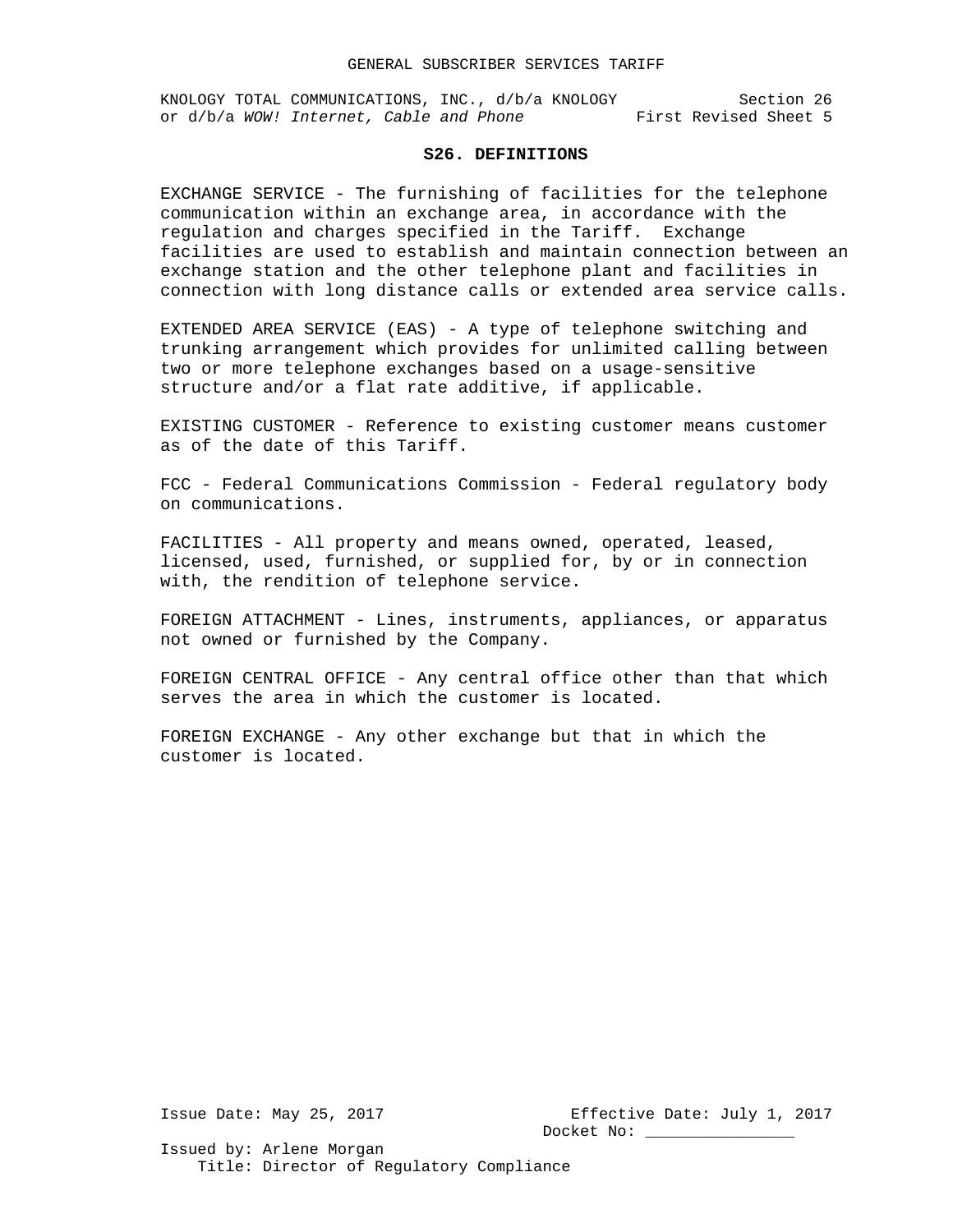KNOLOGY TOTAL COMMUNICATIONS, INC., d/b/a KNOLOGY Section 26 or d/b/a *WOW! Internet, Cable and Phone* First Revised Sheet 6

#### **S26. DEFINITIONS**

GRADE OF SERVICE - The terra used in describing exchange service with respect to the number of main telephones which may be connected to a central office line (One-party, two-party, fourparty).

HARM - Harm as defined by the FCC consists of "electrical hazards to telephone company personnel, damage to telephone company equipment, malfunction of telephone company billing equipment, and degradation of service to persons other than the user of the subject terminal equipment, his calling party."

INDIVIDUAL LINE - (or 1-party line) A classification of exchange service furnished under the Tariff provision that no other subscriber shall be served by the circuit connecting such station with the central office subscriber.

INITIAL SERVICE PERIOD - The minimum length of time for which a customer is obligated to pay for service, facilities and equipment, whether or not retained by the customer for such minimum length of time.

INSTALLATION CHARGE - A nonrecurring charge applying to the provision of certain items of equipment or facilities, as distinguished from the service connection charge applicable for establishment of basic telephone service.

INTERCOMMUNICATING SYSTEM - An arrangement involving two or more stations which enables a user to signal and connect with other stations in the system.

INTEREXCHANGE CHANNEL - That portion of a channel which connects stations in two or more exchanges.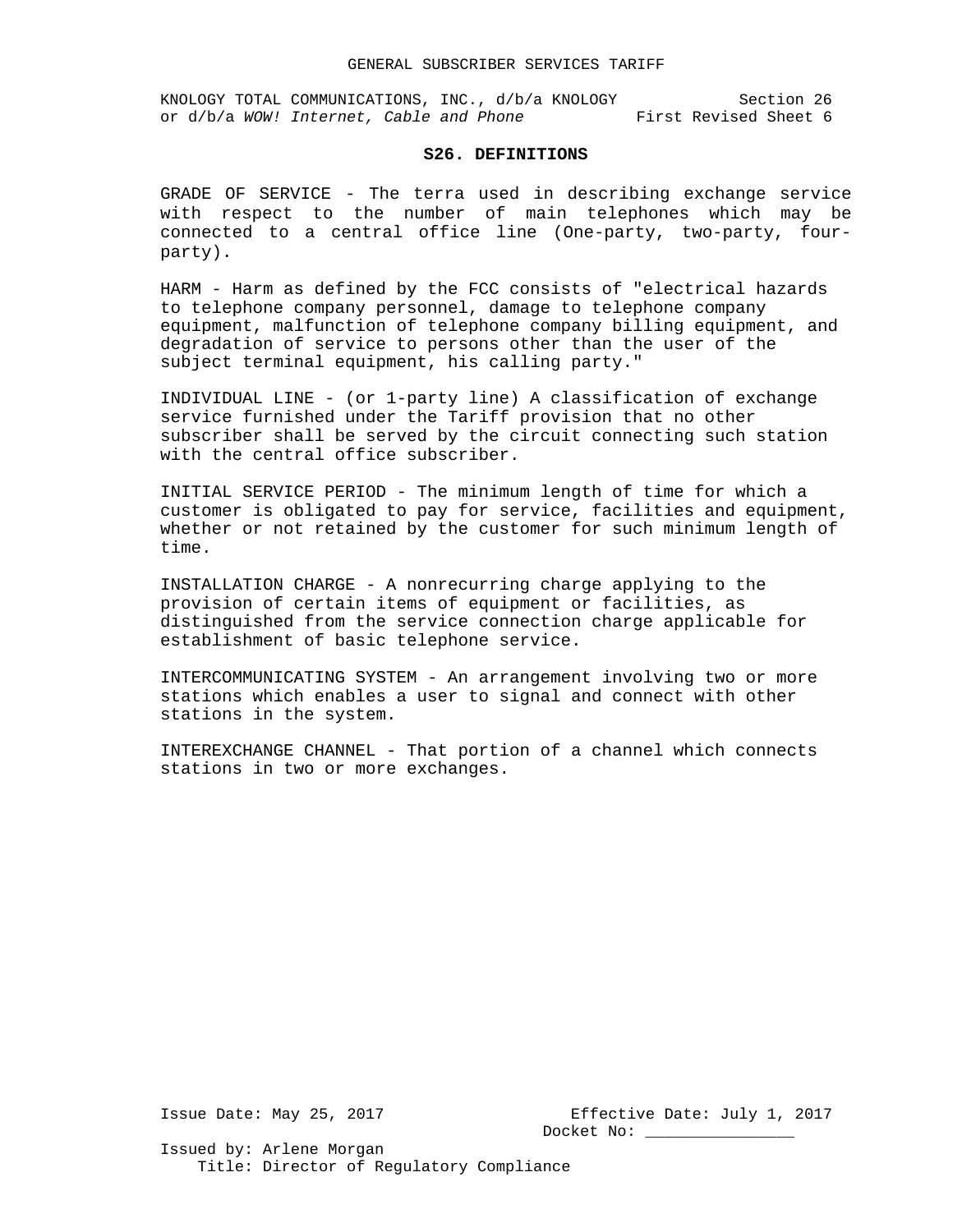#### **S26. DEFINITIONS**

LOCAL ACCESS AND TRANSPORT AREA (LATA) - Geographic area established for the purpose of defining the territory within which a Bell Operating Company may offer its telecommunications services.

LOCAL CHANNEL - That portion of a channel which connects a station to an interexchanging channel or a channel connecting two or more stations within an exchange area.

LOCAL MESSAGE - A completed communication between customer's stations located within the same exchange area or local service area.

LOCAL SERVICE AREA - The area within which telephone service is furnished customers under a specific schedule of exchange rates and without toll charges. A local service area may include one or more exchange areas.

MAINTENANCE OF SERVICE CHARGE - The charge for each visit by the Company to the premises of the customer, or authorized user, where the report results from the use of equipment provided by the customer, or authorized user.

MESSAGE - A completed telephone call regardless of length of call or time and distance involved.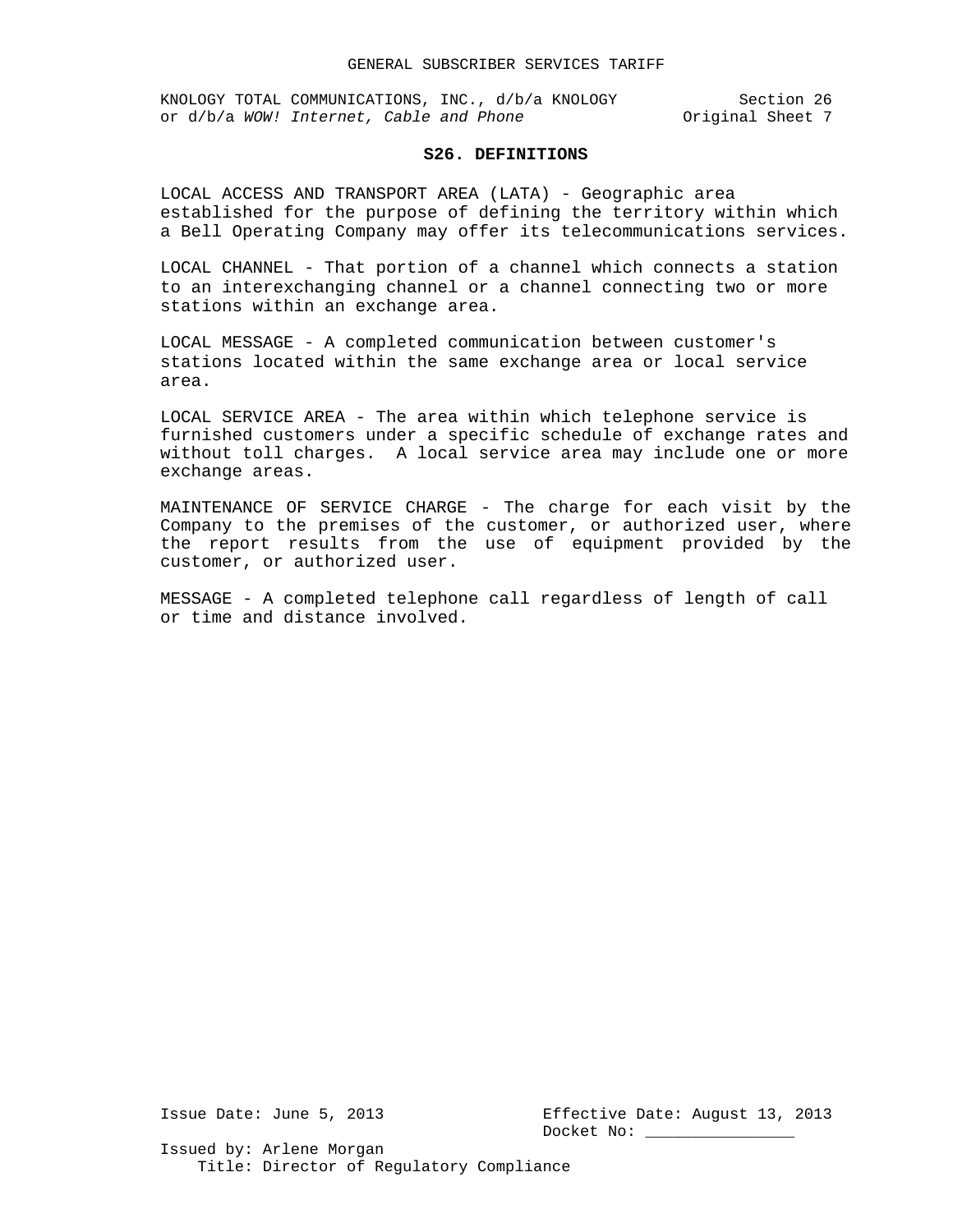#### **S26. DEFINITIONS**

MINIMUM CONTRACT PERIOD - The minimum length of time for which a customer is obligated to pay for service, facilities and equipment, whether or not retained by the customer for such minimum length of time.

MISCELLANEOUS SERVICE - Service not regularly furnished with the various classes of exchange service.

MOVE - A transfer of telephone service from one location to another on the same premises where there is no interruption of service other than is incident to the work involved. Transfers of telephone service from one premises to another, or from location to another on the same premises involving a break in the continuity of service and resulting in cessation of local service charges are not considered as moved, but as new service, and service charges may be applicable.

NETWORK ACCESS CHARGE - This covers the Company cost for interfacing the national network to the subscriber's facilities.

Issue Date: May 25, 2017 Effective Date: July 1, 2017 Docket No: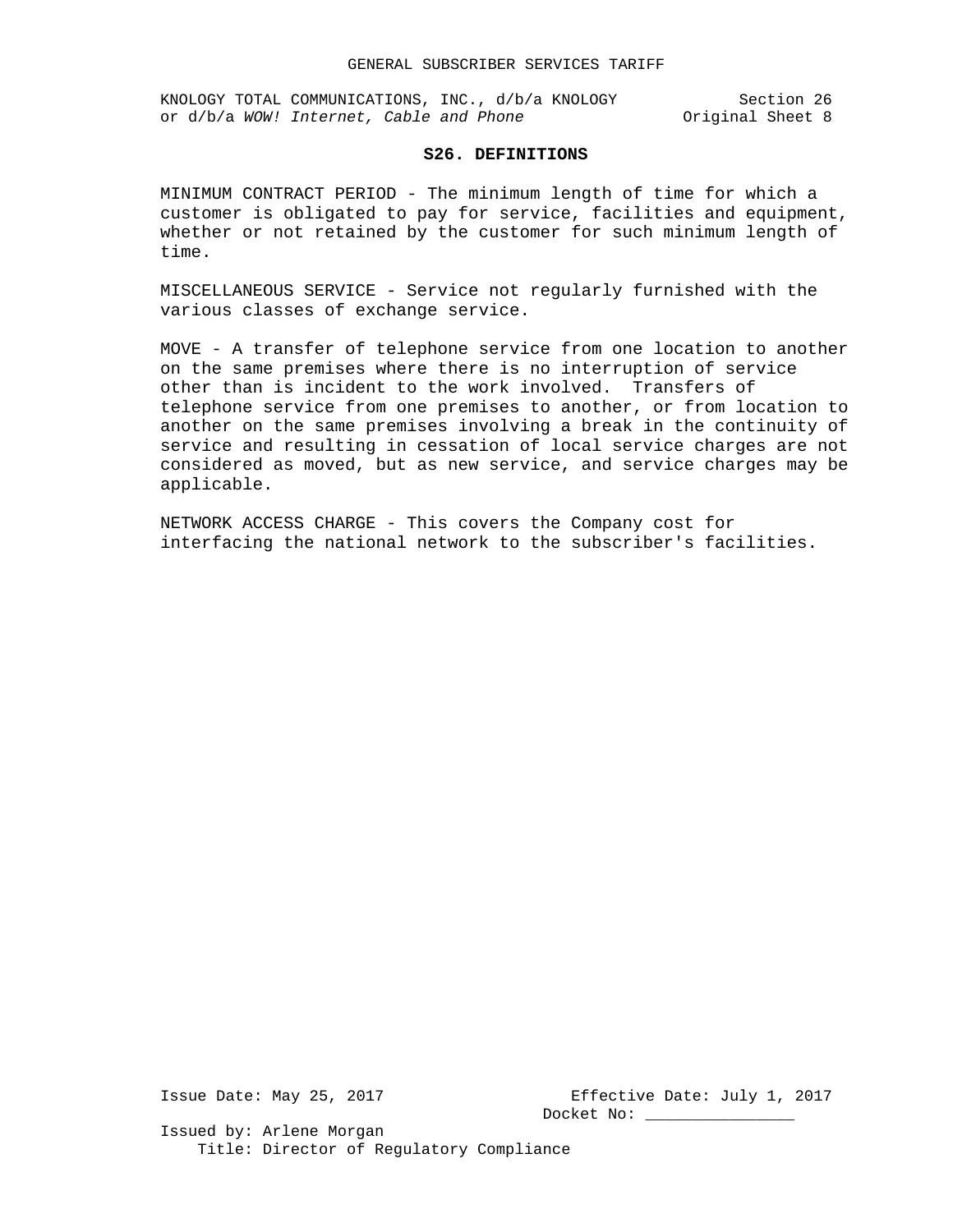#### **S26. DEFINITIONS**

NETWORK CONTROL SIGNALING - The transmissions of signals used in the telecommunications system which perform functions such as supervision (control, status, and charging signals), address signaling (e.g., dialing), calling and called number identification, audible tone signals (call progress signals indicating reorder or busy conditions, alerting, coin denominations, coin collect and coin return tones) to control the operation of switching machines in the telecommunications system.

NETWORK CONTROL SIGNALING UNIT - The terminal equipment furnished, installed, and maintained by the Company for the provision of network control signaling.

NETWORK INTERFACE DEVICE (NID) - A standard FCC Registration Program jack or equivalent that is installed by the Company as part of the network access line on a customer's premises at a location determined by the Company which is accessible to the customer and consistent with FCC Registration regulations governing the location of the network interface. The network interface is located on the customer's premises and serves as the point of connection for all premises services to the telecommunications network.

NETWORK TERMINATING WIRE - Wire installed for network service for a specific customer and used to connect the intrabuilding network cable or the outside plant distribution facilities to the Network Interface.

NEW SUBSCRIBER - Applicants having no basic monthly service or those subscribers changing service premises.

PREMISES - The building, portion or portions of a building on continuous property used and/or occupied at one time by the customer in the conduct of his business or as a residence. Where floor space adjoining buildings is made continuous at one or more floor levels, all floor space in both buildings is considered the same premises insofar as the customer who uses and occupies such continuous floor space is concerned, the two buildings otherwise being considered as separate buildings.

Issue Date: May 25, 2017 Effective Date: July 1, 2017 Docket No: \_\_\_\_\_\_\_\_\_\_\_\_\_\_\_\_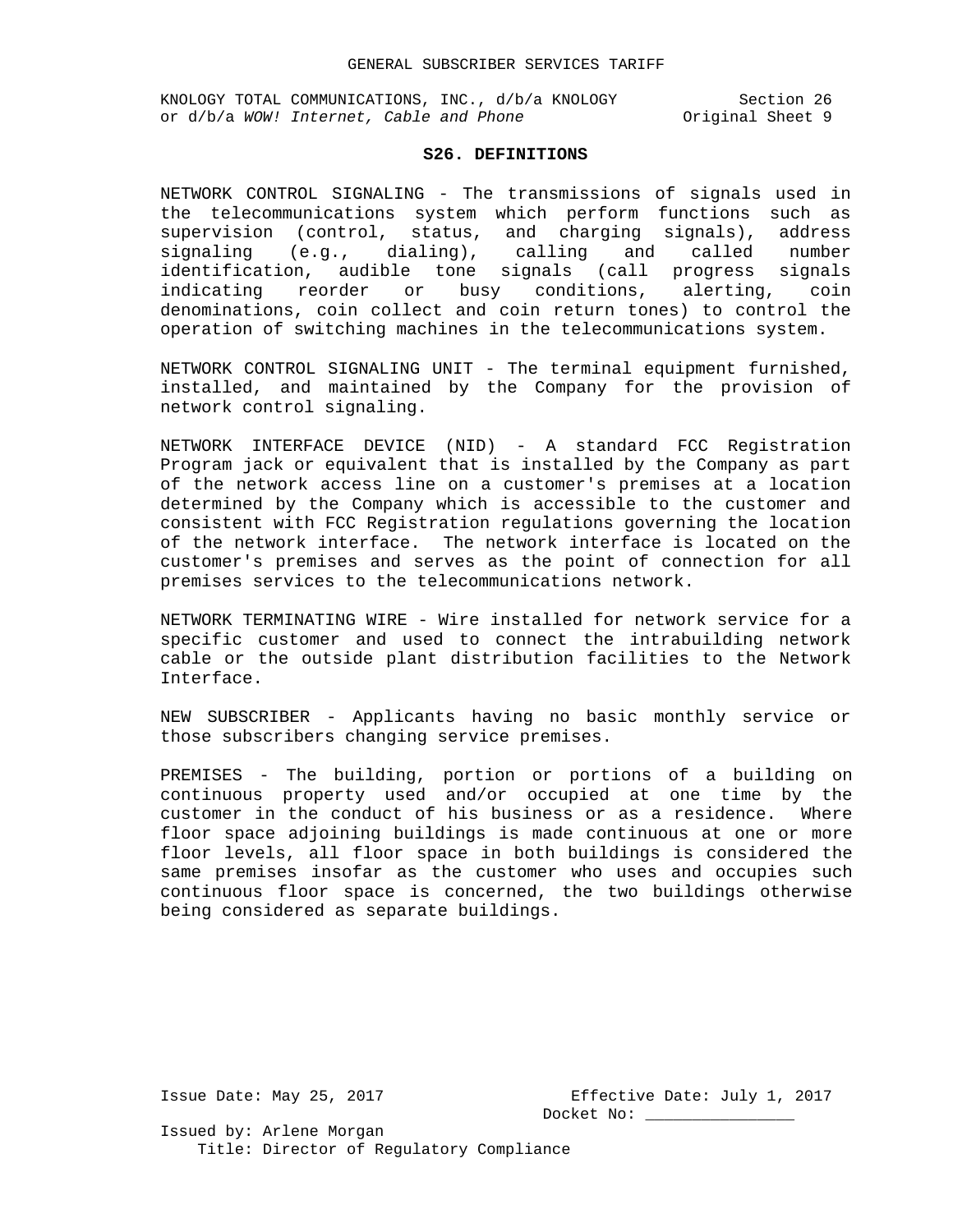#### **S26. DEFINITIONS**

PREMISES WIRE - All wiring within the same building or between buildings on the same continuous property of a customer and located on the customer's side of the network interface. In the absence of a network interface, all wiring on the customer's side of the first point of connection at a customer's premise.

REGRADE - A change in the classification of service.

REGISTERED PROTECTIVE CIRCUITRY - Separate, identifiable and discrete electrical circuitry designed to protect the telephone network from harm, which is registered in accordance with the rules and regulations of Part 68 of the FCC.

RESIDENCE SERVICE - Telephone service furnished to customers when the actual or obvious use is for domestic purposes.

RESTORATION CHARGE - A charge applying to restore service following a temporary suspension of such service for nonpayment of charges.

Issue Date: May 25, 2017 Effective Date: July 1, 2017 Docket No: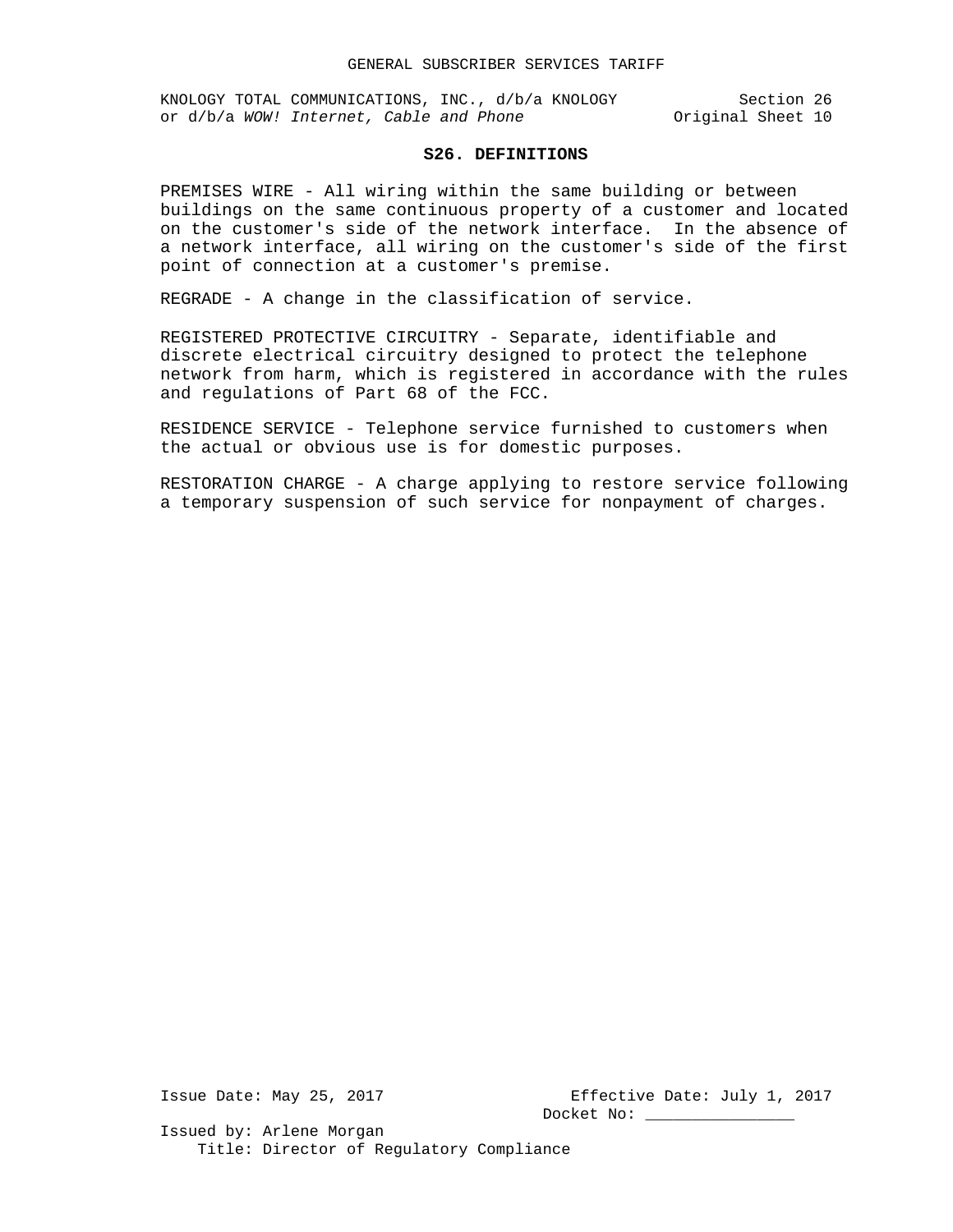#### **S26. DEFINITIONS**

ROTARY HUNTING - Routes a call to an idle station line in a prearranged group when the called station line is busy.

- a. Terminal The hunt always starts with the called station line and ends with the last station line in the prearranged group completing the call to the first idle station line encountered. Unless the first station line is called, only a portion of the group is tested.
- b. Circular Hunting The hunt starts with the called station line and always proceeds in a prearranged order to test all lines in the group once, completing the call to the first idle station line.

SERVICE CHARGE - A nonrecurring charge applying to the establishment of telephone service for a subscriber and subsequent alterations to that service.

SERVICE ORDER CHARGE - The charge for receiving and recording information and/or taking action in connection with a subscriber or applicant and processing the necessary data.

SUBSCRIBER - See "CUSTOMER".

SWITCH - A unit of dial switching equipment which provides interconnection between station lines or trunks.

TARIFF - The rates, charges, rules and regulations adopted and filed by the Company and approved by the Alabama Public Service Commission.

TELEPHONE COMPANY - See "COMPANY".

TELEPHONE NUMBER - A designation assigned to a telephone station necessary for placing calls to the telephone station for identification in the assessment of message charges, etc.

Issue Date: May 25, 2017 Effective Date: July 1, 2017 Docket No: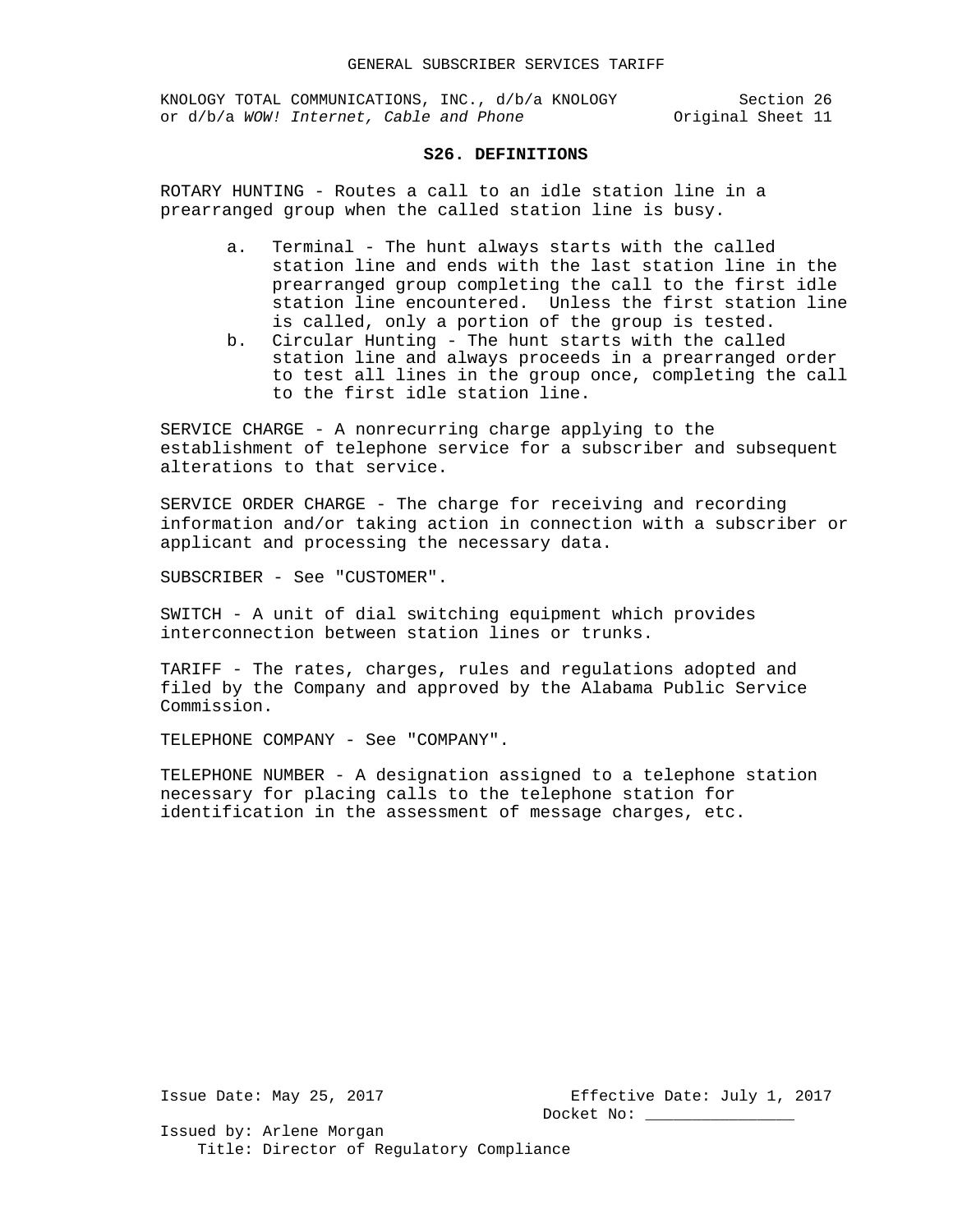KNOLOGY TOTAL COMMUNICATIONS, INC., d/b/a KNOLOGY Section 26 or d/b/a *WOW!* Internet, Cable and Phone **Original** Sheet 12

#### **S26. DEFINITIONS**

TOLL CALL - A call to a point outside the local calling area of an exchange for which a long distance charge applies.

TERMINAL EQUIPMENT - All equipment provided by common carriers and located on customer premises except over voltage protection equipment.

TERMINATION CHARGE - A charge applying when a customer discontinues an item of service or equipment prior to the expiration of the initial service period designated for such item.

TOLL SERVICE - Toll Service (Long Distance Service) is that part of the total telephone service rendered by the Company which is furnished between customers in different exchange areas in accordance with the rates and regulations specified in the Company's Toll Tariff.

TOUCHTONE CALLING SERVICE - A classification of exchange service whereby calls are originated through the use of pushbuttons in lieu of rotary dials.

TRUNK LINE - A circuit over which customers' messages are sent between two central offices or between a central office and a private branch exchange system.

UNDERGROUND SERVICE CONNECTION - A customer's "drop" wire which is run underground from a pole line or an underground distributing cable.

Issue Date: May 25, 2017 Effective Date: July 1, 2017 Docket No: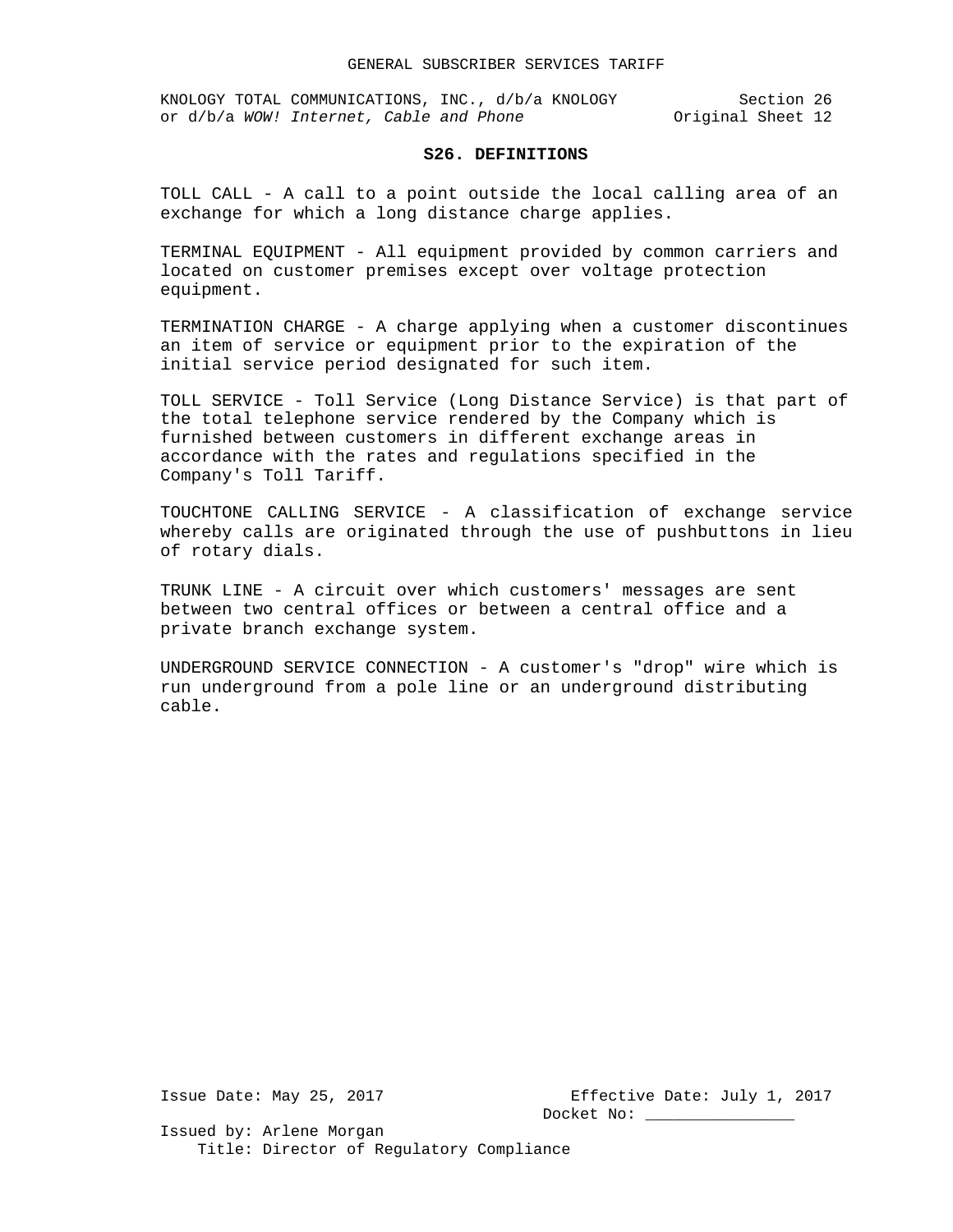KNOLOGY TOTAL COMMUNICATIONS, INC., d/b/a KNOLOGY Section 26 or d/b/a *WOW!* Internet, Cable and Phone **Original** Sheet 13

#### **S26. DEFINITIONS**

- S26.2 ACRONYMS AND ABBREVIATIONS
- ABH Average Busy Hour
- ACCUNET AT&T Switched Data Service Network
- AND Automatic Network Dialing
- ARC Alabama Relay Center
- ATTCOM AT&T Communications
- ATTIS AT&T Information Services
- BCR Billing, Collecting, Remitting
- BHC Busy Hour Calls
- BNS Bill Number Screening (TSPS)
- BOC Bell Operating Companies
- BRA Base Rate Area
- BV Busy Verification
- CALC Customer Access Line Charge
- CCLC Common Carrier Line Charge
- CDR Call Detail Recording
- CDRR Call Detail Recording and Reporting

Issue Date: May 25, 2017 Effective Date: July 1, 2017 Docket No: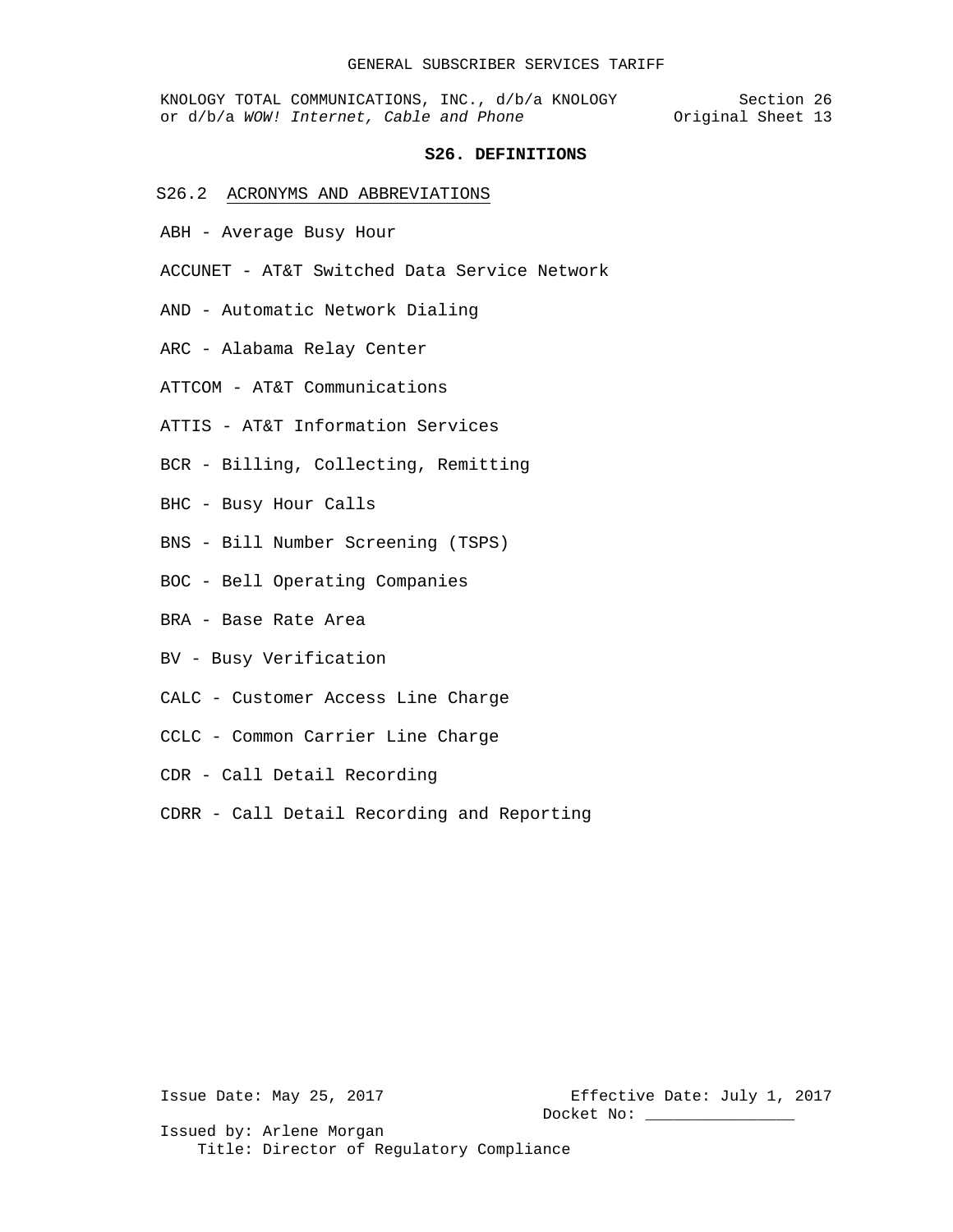KNOLOGY TOTAL COMMUNICATIONS, INC., d/b/a KNOLOGY Section 26 or d/b/a *WOW!* Internet, Cable and Phone **Original** Sheet 14

#### **S26. DEFINITIONS**

- S26.2 ACRONYMS AND ABBREVIATIONS (Cont'd)
- CPE Customer Premises Equipment
- DOJ Department of Justice
- EAS Extended Area Service
- ECA Exchange Carrier Association
- EDA Embedded Direct Analysis
- FCC Federal Communications Commission
- IXC Interexchange Carrier
- LATA Local Access and Transport Area
- LEC Local Exchange Company
- NECA National Exchange Carrier Association
- NID Network Interface Device
- ONA Open Network Architecture
- PIN Personal Identification Number
- RBOC Regional Bell Operating Company
- SLC Subscriber Line Charge

Issue Date: May 25, 2017 Effective Date: July 1, 2017 Docket No: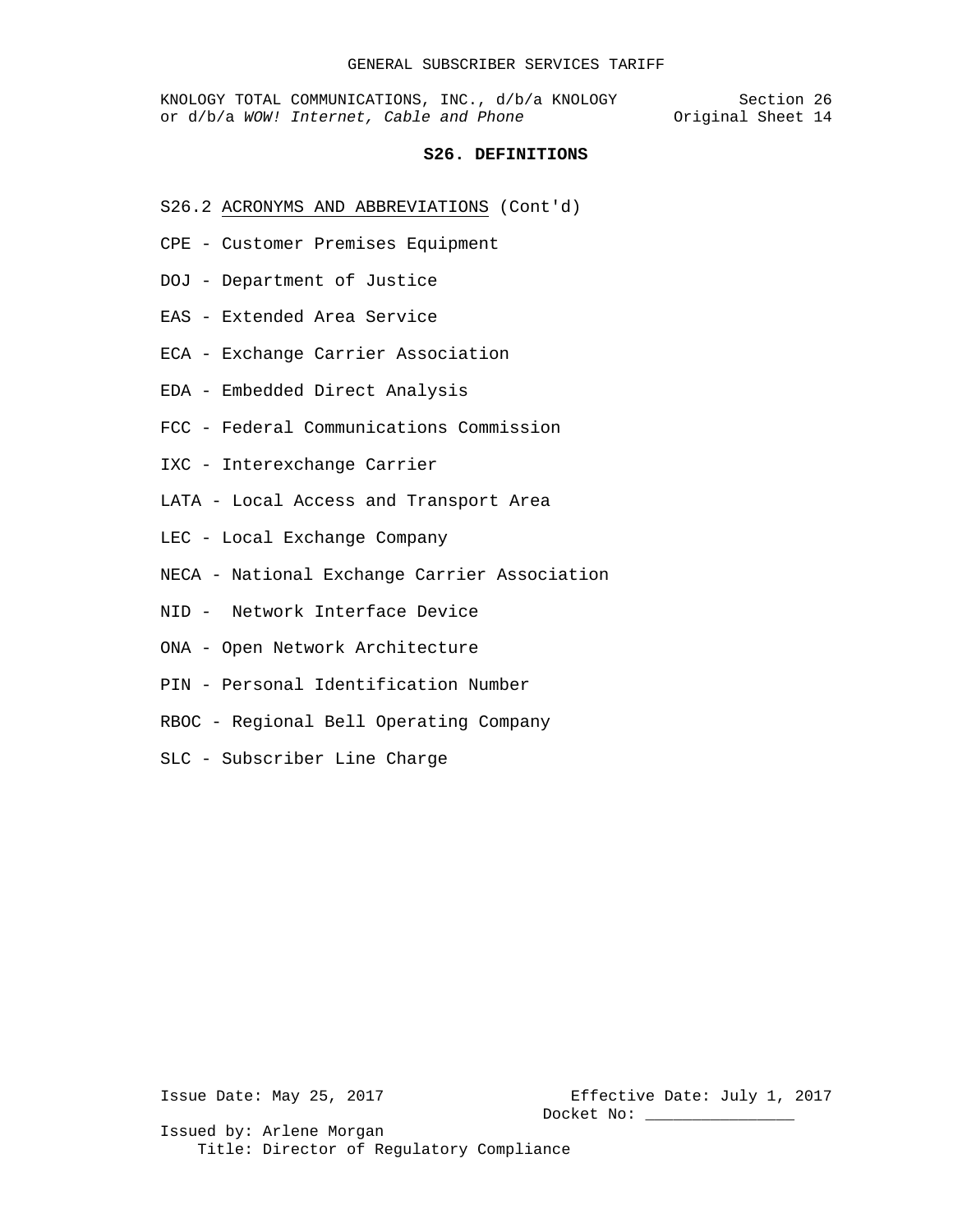KNOLOGY TOTAL COMMUNICATIONS, INC., d/b/a KNOLOGY Section 27 or d/b/a *WOW! Internet, Cable and Phone* First Revised Contents Sheet 1

# **S27. DIRECTORY LISTINGS**

| CONTENTS | Sheet No. |  |
|----------|-----------|--|
|          |           |  |
|          |           |  |
|          |           |  |

Issue Date: May 25, 2017 Effective Date: July 1, 2017 Docket No: \_\_\_\_\_\_\_\_\_\_\_\_\_\_\_\_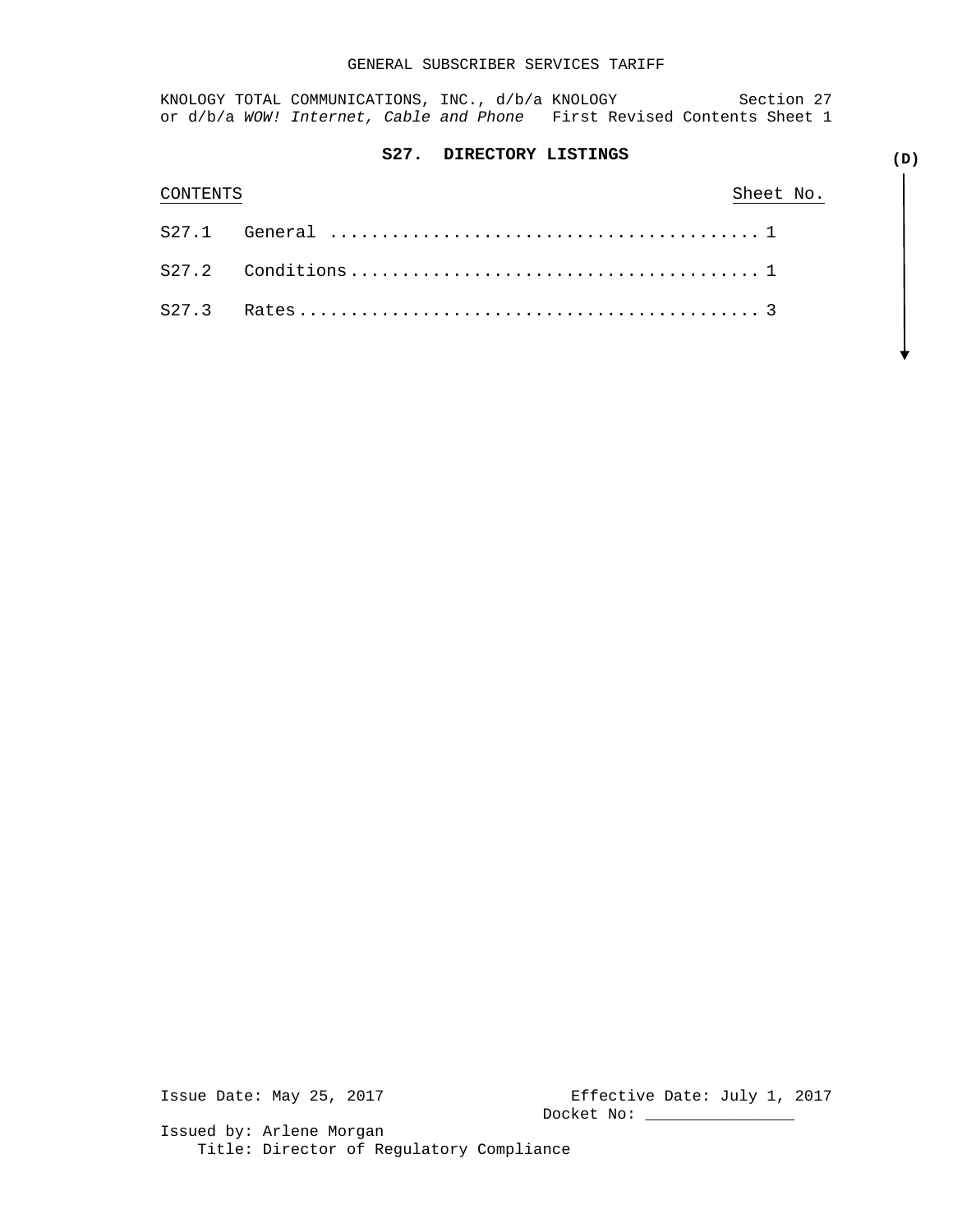KNOLOGY TOTAL COMMUNICATIONS, INC., d/b/a KNOLOGY Section 27<br>or d/b/a WOW! Internet, Cable and Phone First Revised Sheet 1 or d/b/a WOW! Internet, Cable and Phone

### **S27. DIRECTORY LISTINGS**

#### S27.1 GENERAL

A. Directory listings encompassed by this Tariff are applicable to listings in the alphabetical section in the telephone directory covering the exchange from which such customers receive service.

#### S27.2 CONDITIONS

- A. Primary listing, which may include the name, address and telephone number of the individual, organization, firm or corporation for whom the service has been contracted, will be furnished without additional charge.
	- 1. Listings will be limited to such information as is necessary for identification to facilitate use of the service.
	- 2. The length of a listing may be limited by the use of abbreviations where the clarity of the listing and the identification of the customer will not be impaired.
	- 3. The Company may refuse to insert any listing which in its judgment does not facilitate the use of the directory.
- B. An alternate call listing refers to a calling party to certain other telephone numbers after business hours or on Sundays or holidays or if there is no answer on the first listed number. Where the alternate call number is to be that of another customer, the listing will be furnished only with written approval of the other customer.

Issue Date: May 25, 2017 Effective Date: July 1, 2017 Docket No: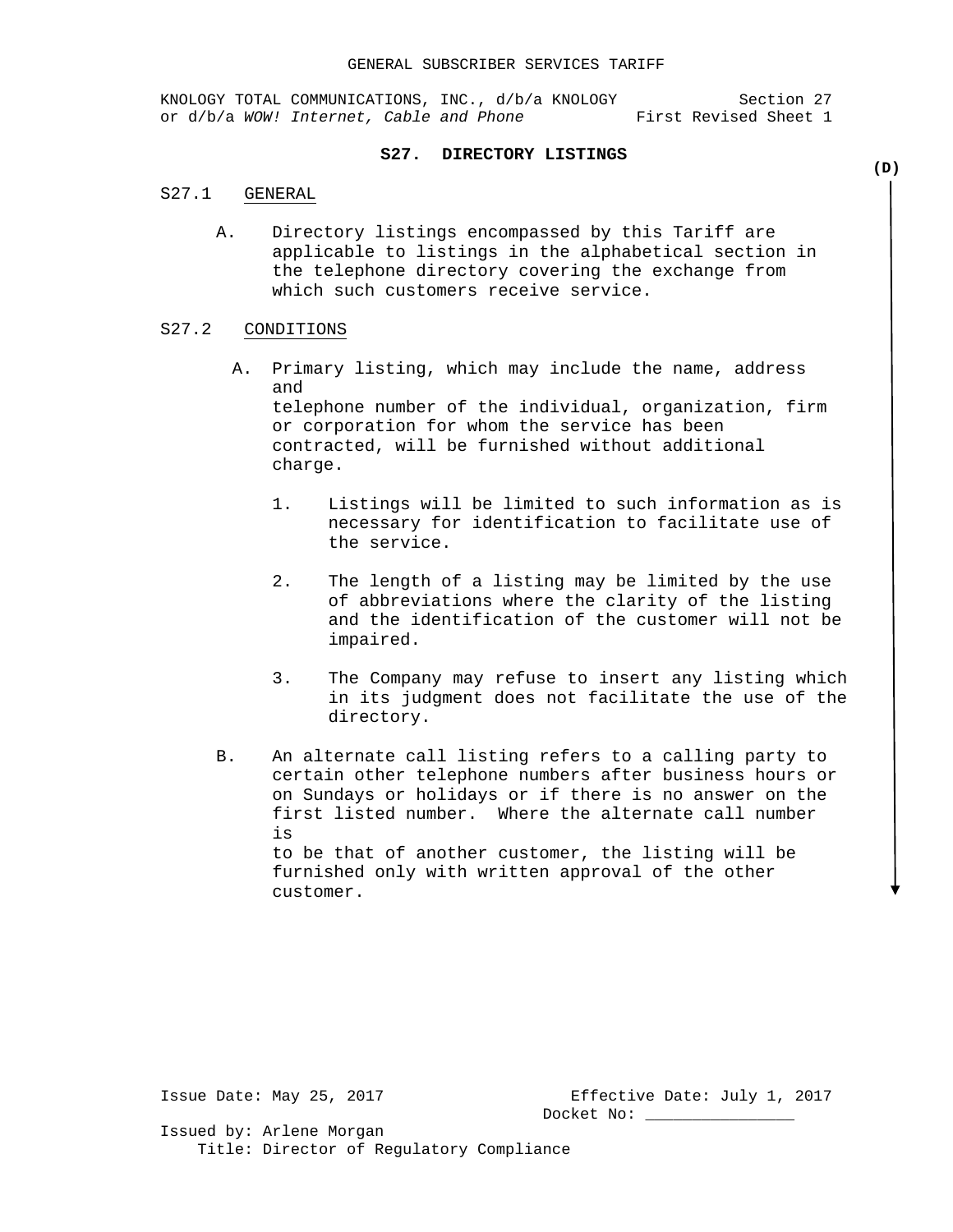# **S27. DIRECTORY LISTING**

S27.2 CONDITIONS (Cont'd)

- C. The length of contract period for directory listings, where the listing actually appears in the directory, is the directory period. The directory period is from the day on which the directory is distributed to the customers to the day the succeeding directory is distributed to the customers. Unless the listing no longer serves the customer because of disconnection, removal, etc., of the service, the minimum contract period will be for 30 days.
- D. A dual name listing consists of a surname, two given names, the address and telephone number. A dual name listing may be provided for residence subscribers when either of the two names listed are those of persons sharing the same surname and live at the same address or the two names listed are those of one person known by both names. This listing may be a primary listing or an additional listing provided at rates provided in the Company's Price List.

Issue Date: May 25, 2017 Effective Date: July 1, 2017 Docket No:

Issued by: Arlene Morgan Title: Director of Regulatory Compliance  **(D)**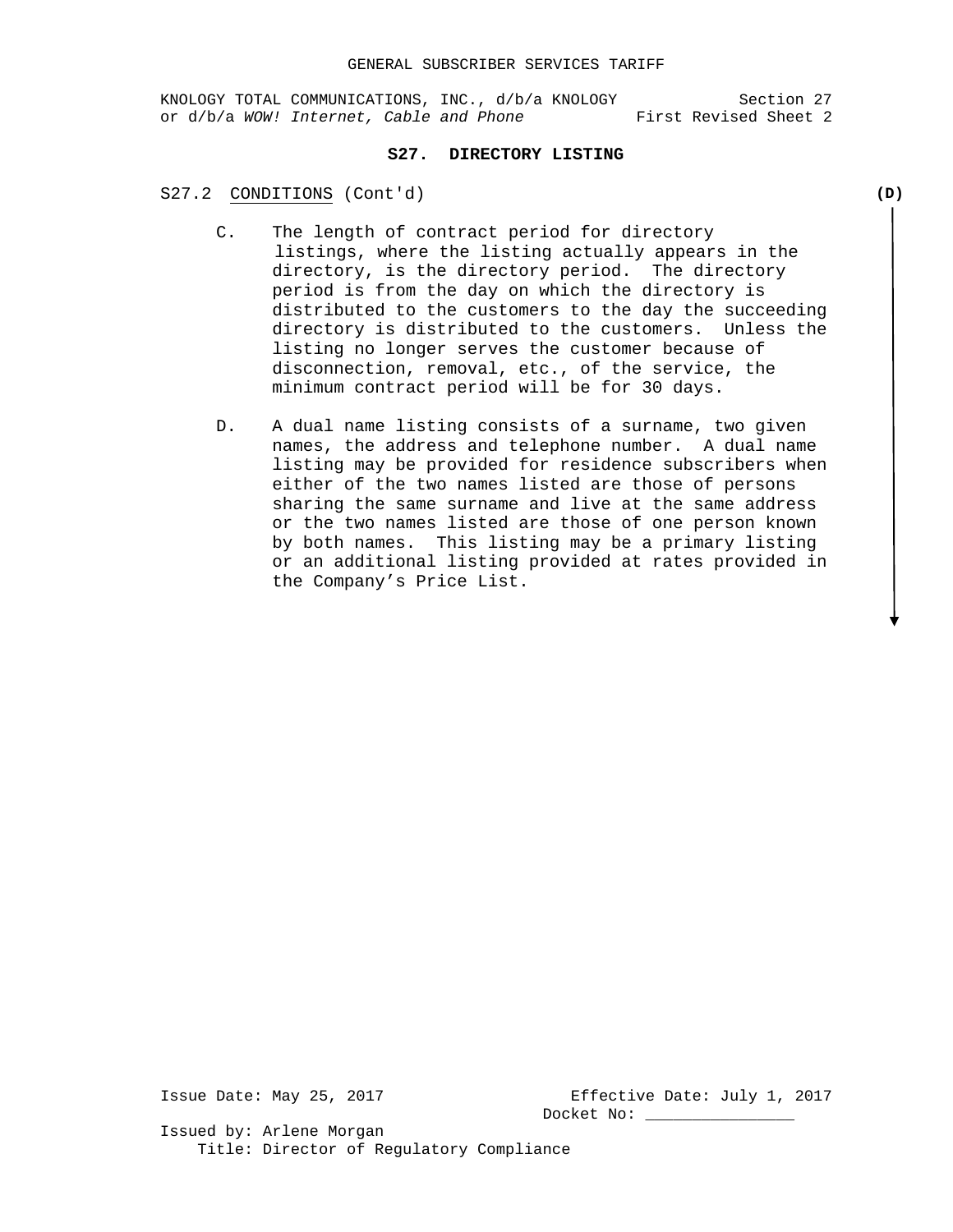KNOLOGY TOTAL COMMUNICATIONS, INC., d/b/a KNOLOGY Section 28 or d/b/a *WOW! Internet, Cable and Phone* Original Contents Sheet 1

# **S28. SUPPLEMENTAL EQUIPMENT**

# CONTENTS Sheet No.

S28.1 Impaired Hearing Equipment ...................... 1

Issue Date: May 25, 2017 Effective Date: July 1, 2017 Docket No: \_\_\_\_\_\_\_\_\_\_\_\_\_\_\_\_\_\_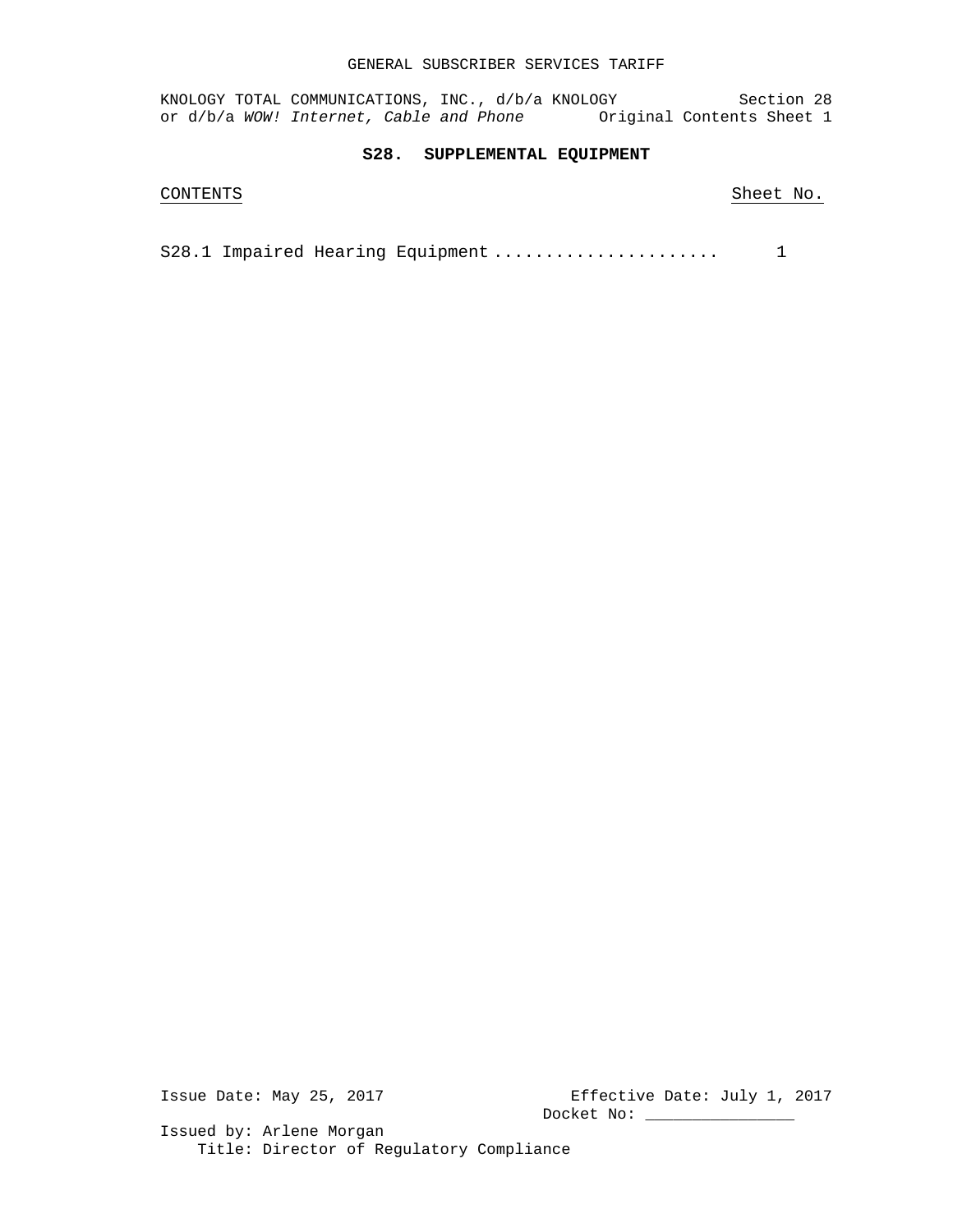# **S28. SUPPLEMENTAL EQUIPMENT**

# S28.1 IMPAIRED HEARING EQUIPMENT

A. General

Special equipment items, for the hearing impaired, may be leased or sold at the Telephone Company's option. Rates are available at the Business Office.

Issue Date: May 25, 2017 Effective Date: July 1, 2017 Docket No: \_\_\_\_\_\_\_\_\_\_\_\_\_\_\_\_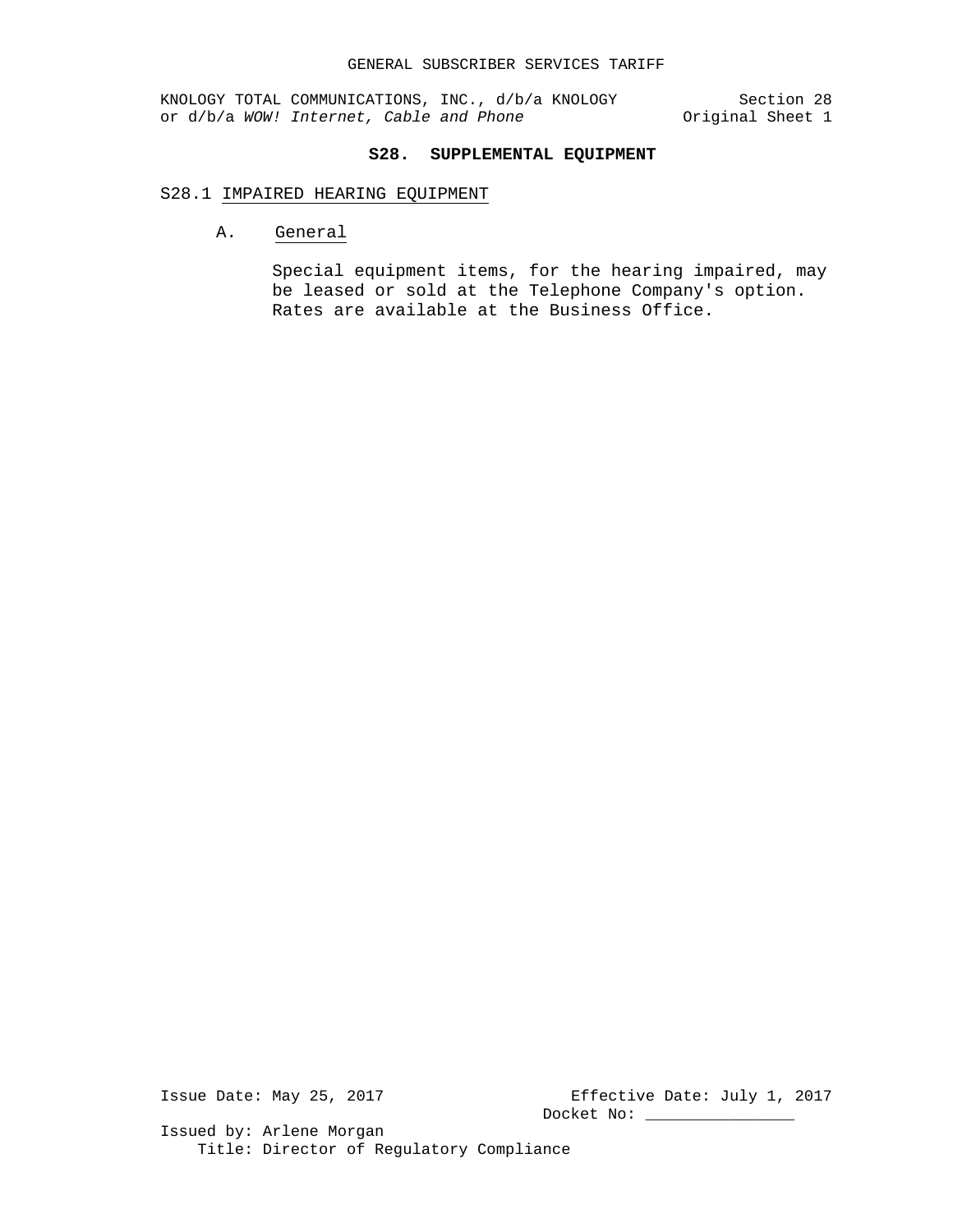KNOLOGY TOTAL COMMUNICATIONS, INC., d/b/a KNOLOGY Section 29 or d/b/a WOW! Internet, Cable and Phone **Original Contents Sheet 1** 

# **S29. LOCAL EXCHANGE BOUNDARY MAPS**

# CONTENTS Sheet No.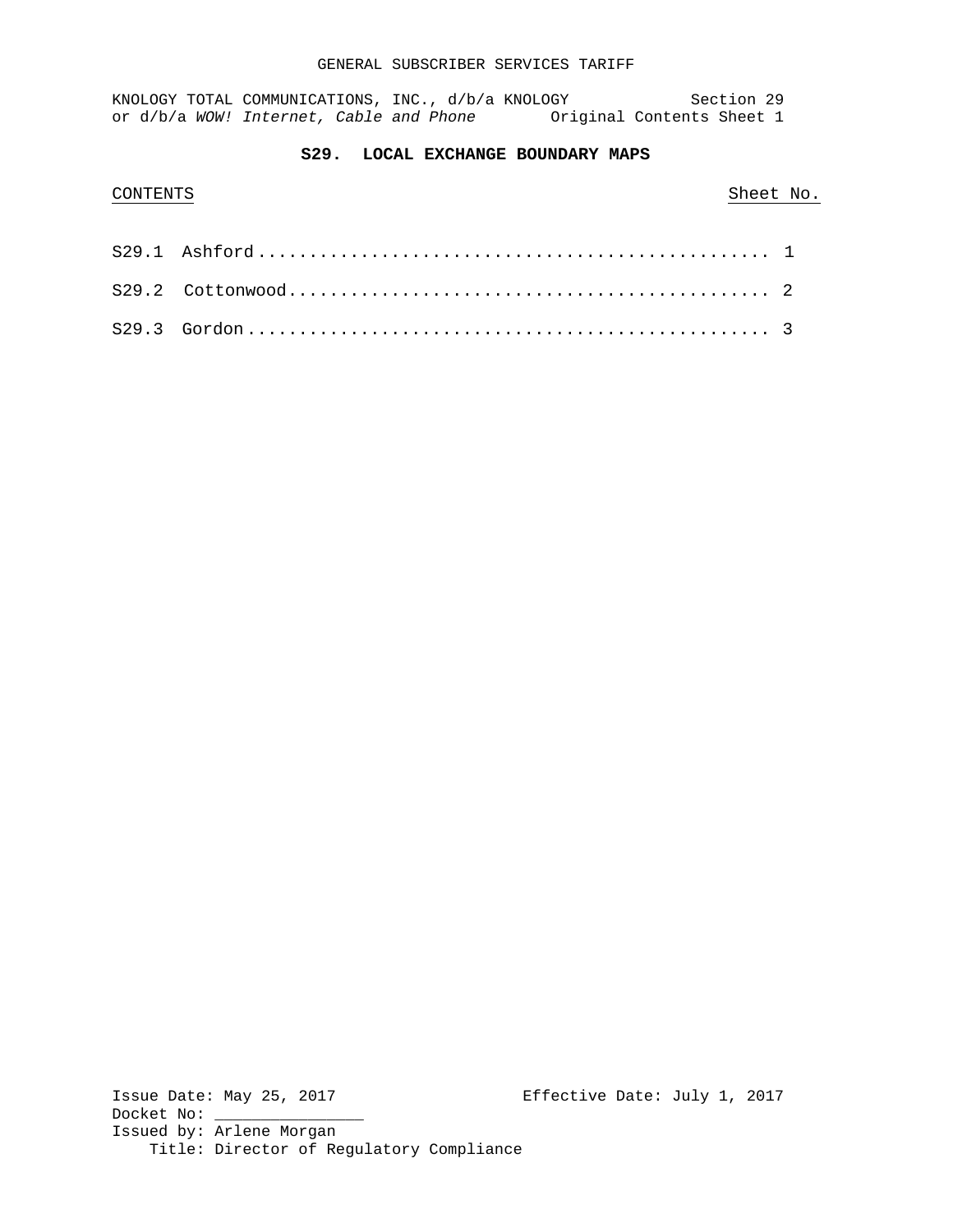# **S29. LOCAL EXCHANGE BOUNDARY MAPS**

S29.1 Ashford

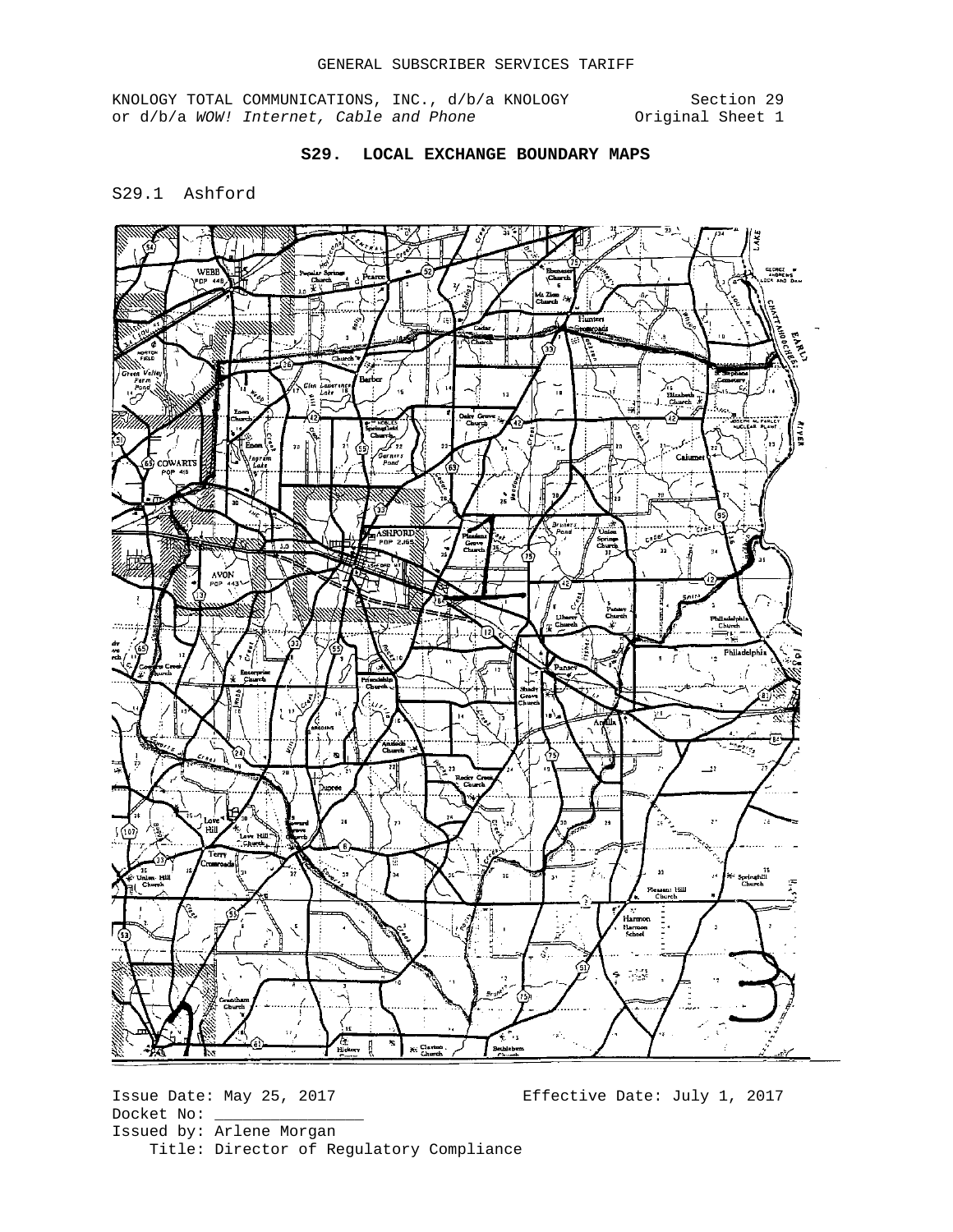# **S29. LOCAL EXCHANGE BOUNDARY MAPS**

# S29.2 Cottonwood

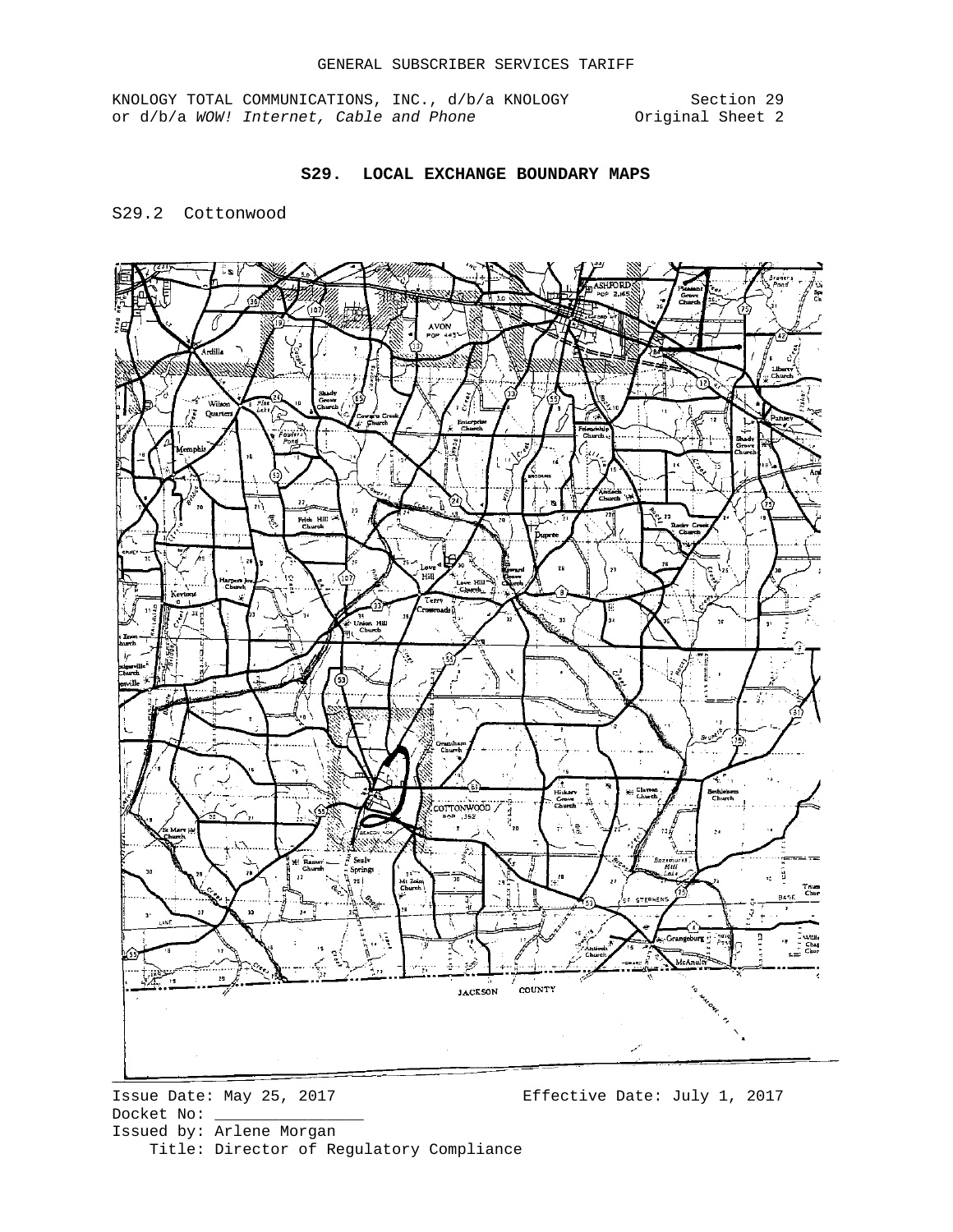### **S29. LOCAL EXCHANGE BOUNDARY MAPS**

S29.3 Gordon

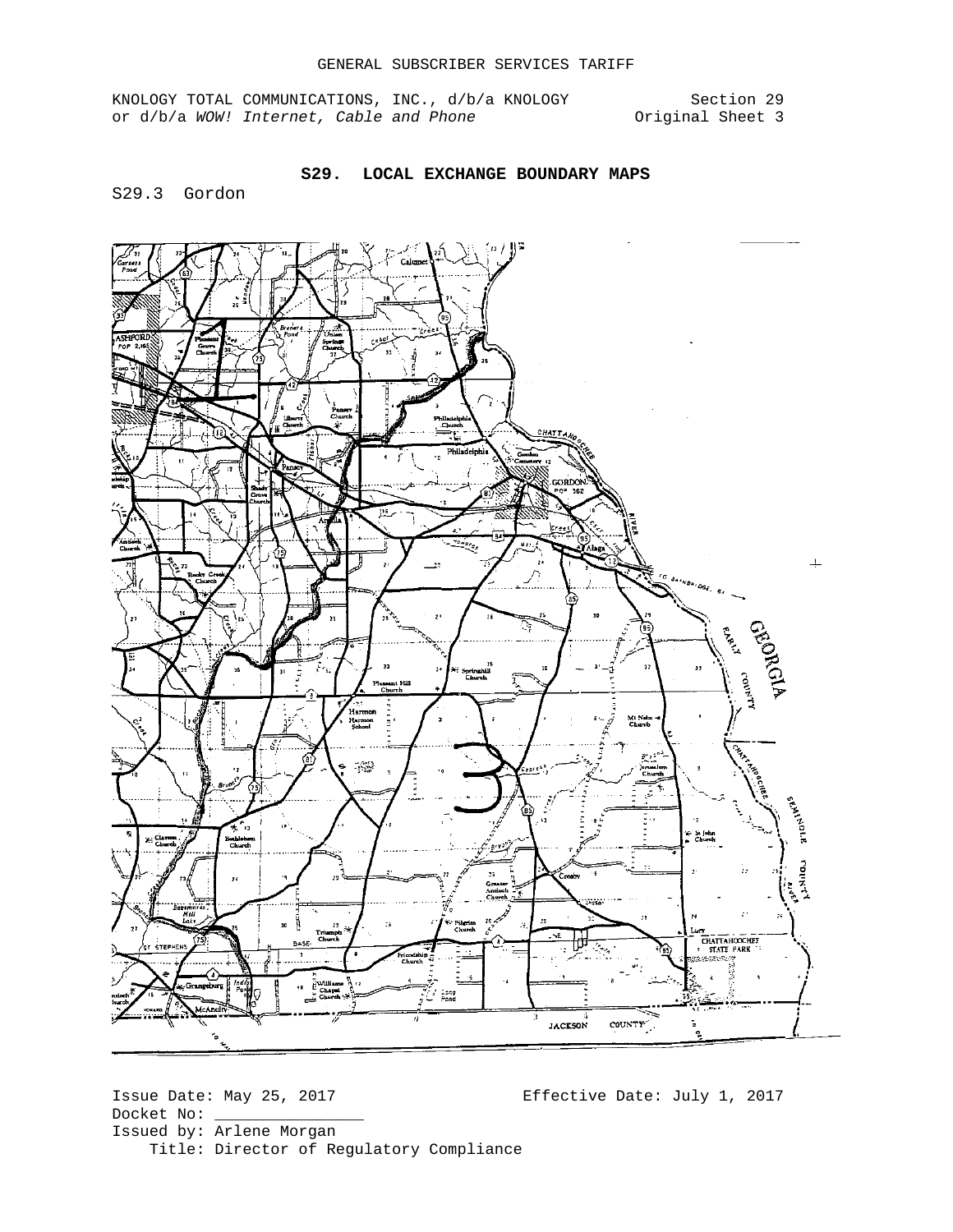# **S100. RESERVED FOR FUTURE USE**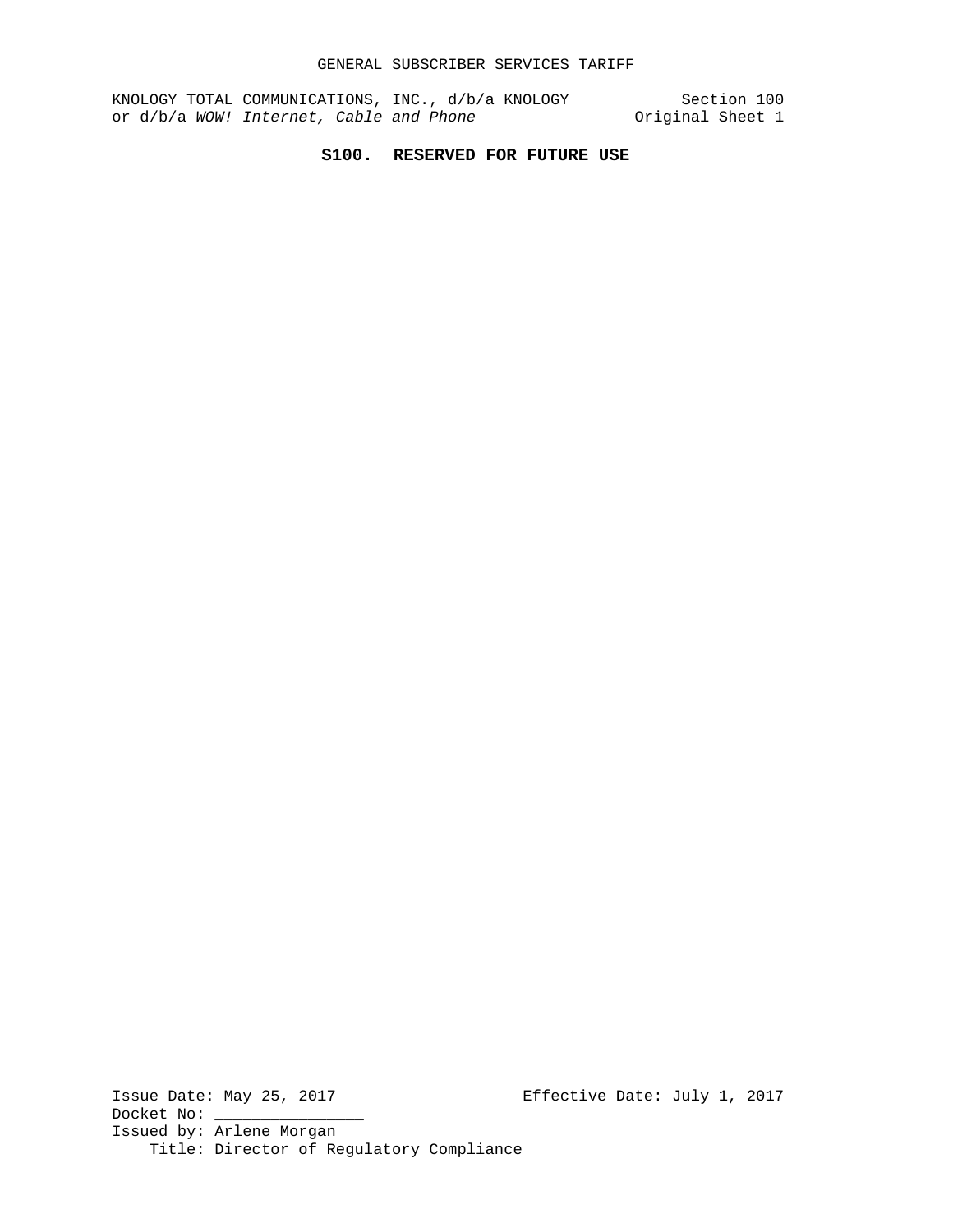KNOLOGY TOTAL COMMUNICATIONS, INC., d/b/a KNOLOGY Section 200 or d/b/a WOW! Internet, Cable and Phone **Original Contents Sheet 1** 

# **S200. INTRASTATE ACCESS SERVICES TARIFF**

| CONTENTS |                                                    | Sheet No. |  |
|----------|----------------------------------------------------|-----------|--|
|          |                                                    |           |  |
|          | S200.2 Intrastate Billing and Collection Service 5 |           |  |

Issue Date: June 5, 2013 Effective Date: August 13, 2013 Docket No: \_\_\_\_\_\_\_\_\_\_\_\_\_\_\_\_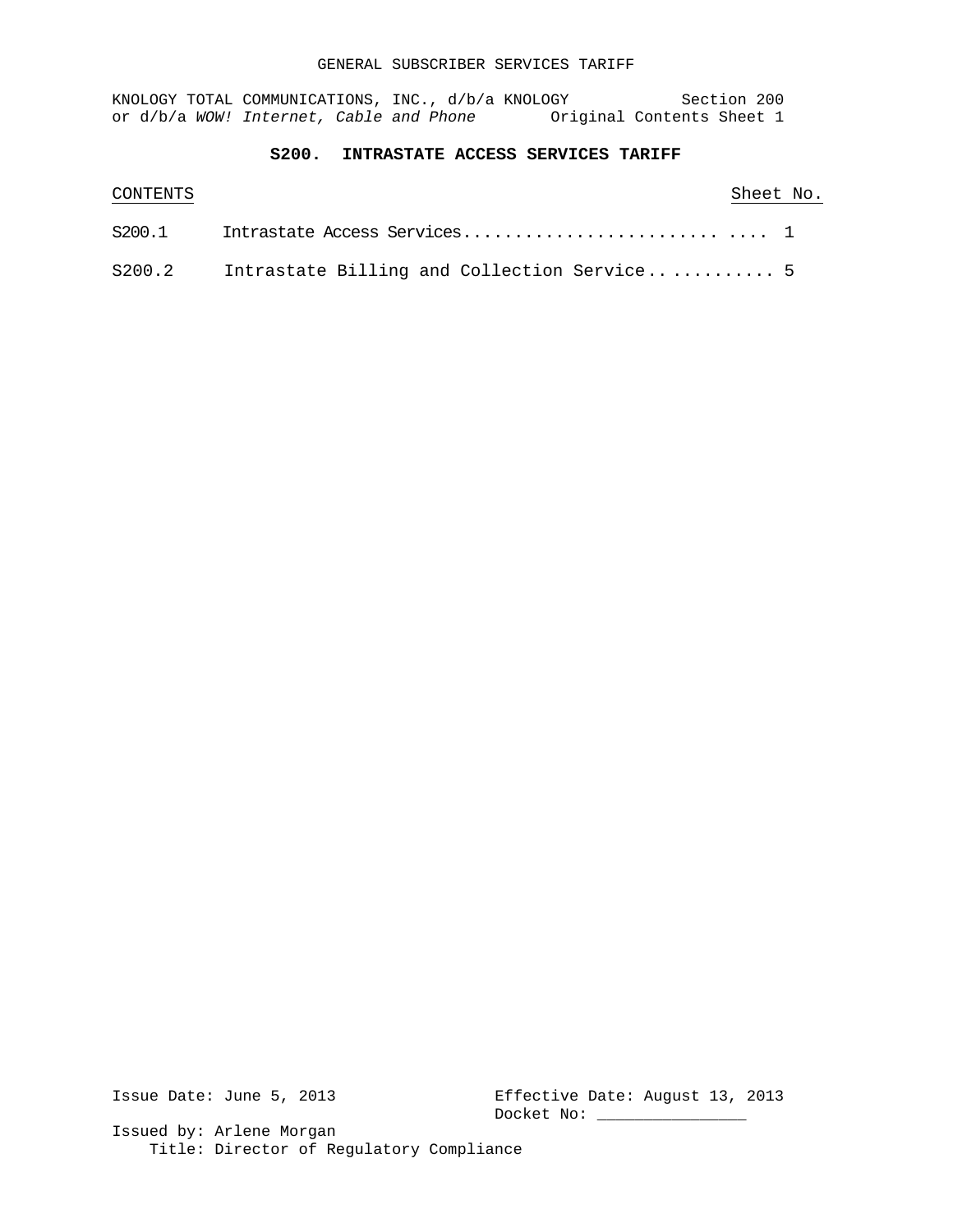# **S200. INTRASTATE ACCESS SERVICES TARIFF**

#### S200.1 INTRASTATE ACCESS SERVICES

Knology Total Communications, Inc. d/b/a *WOW! Internet, Cable and Phone* adopts the John Staurulakis F.C.C. Tariff No. 1 Interstate Access Charge tariff including the Company-specific rates designated therein, as found at <http://myjsi.jsitel.com/tariff/index.php> and as effective with the FCC for intrastate use. This tariff includes all the rules, regulations, rates and charges under which interstate access services will be offered. Exceptions t this adoption of the tariff schedules are as follows. Unless otherwise stated, these rates, as set forth in paragraph 1 below, apply to originating traffic only:

- 1. Originating Switched Access Rates (Per MOU):
	- (A) Intrastate/Interlata Rates are as follows:

| Carrier Common Line             | \$0.000000 |
|---------------------------------|------------|
| Tandem Switched Facility        | \$0.000116 |
| Tandem Switched Termination     | \$0.000539 |
| Tandem Switching                | \$0.000937 |
| Residual Interconnection Charge | \$0.000000 |
| Local Switching                 | \$0.029635 |
| Information Surcharge           | \$0.000165 |

(B) Intrastate/Intralata Rates are as follows:

| Carrier Common Line             | \$0.000000 |
|---------------------------------|------------|
| Tandem Switched Facility        | \$0.000116 |
| Tandem Switched Termination     | \$0.000539 |
| Tandem Switching                | \$0.000937 |
| Residual Interconnection Charge | \$0.000000 |
| Local Switching                 | \$0.029635 |
| Information Surcharge           | \$0.000165 |
|                                 |            |

- 2. Unless otherwise specified by contract, the JSI Tariff rates and charges shall apply to terminating traffic transported over BellSouth facilities pursuant to interconnections or resale arrangements between BellSouth and other telecommunications providers.
- 3. The Company is a participating member in the Transition Service Fund ("TSF"), an access billing mechanism established by the Alabama Public Service Commission ("APSC") in 1996 and described in the APSC's

Issue Date: May 25, 2017 Effective Date: July 1, 2017 Docket No: \_\_\_\_\_\_\_\_\_\_\_\_\_\_\_\_

Issued by: Arlene Morgan Title: Director of Regulatory Compliance **(T)**

**(T)**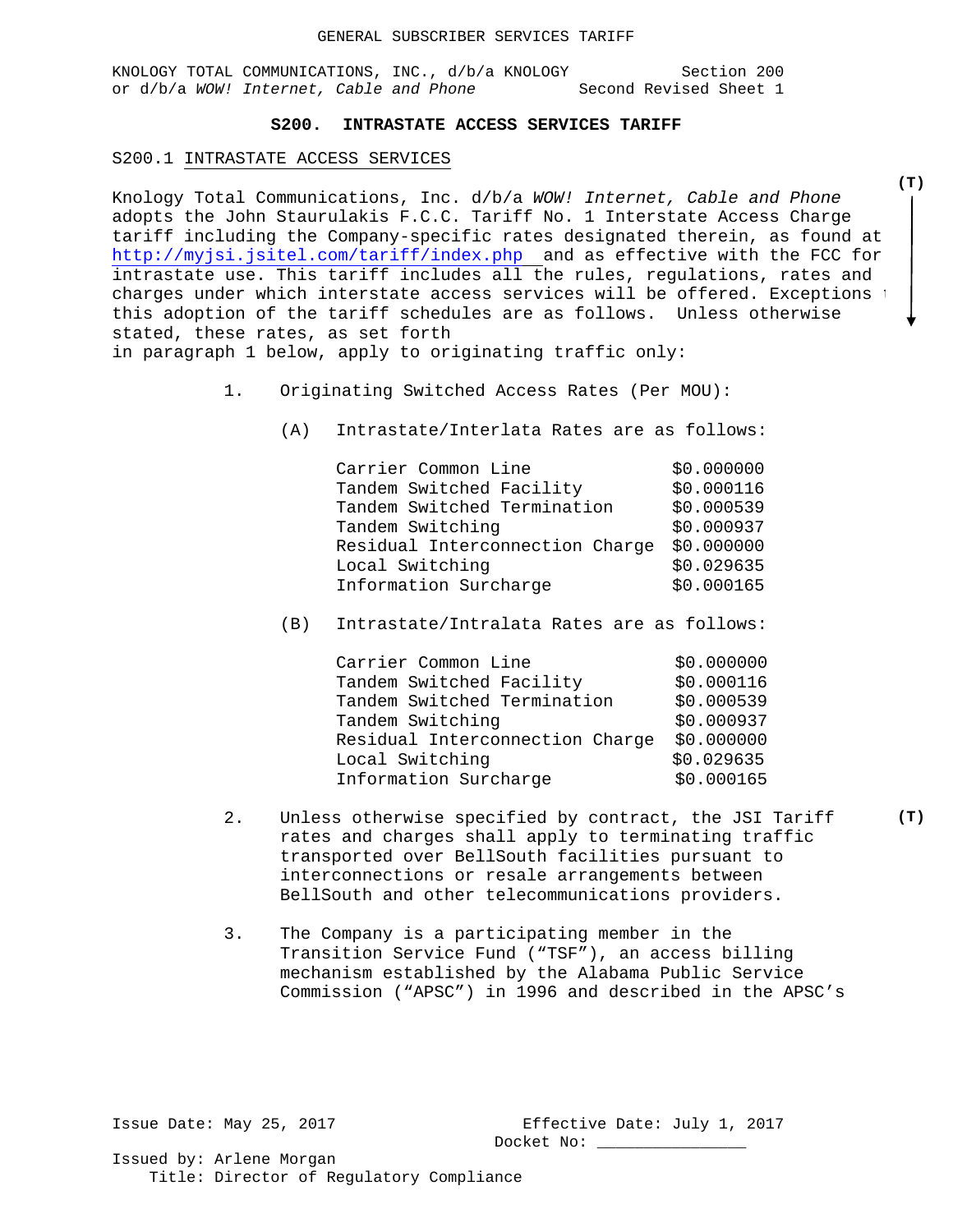#### **S200. INTRASTATE ACCESS SERVICES TARIFF**

#### S200.1 INTRASTATE ACCESS SERVICES (Cont'd)

3. (Cont'd)

April 17, 2012 and July 10, 2012 Orders in APSC Dockets (N) 28642 and 31816 (collectively, the "APSC Orders") and amended implementing regulations as adopted on July 2, 2013 (the "Implementing Regulations"), which is currently administered by the Telecommunications (C,N) Association of the Southeast("TELSE"), by which (C) BellSouth and interexchange carriers/resellers purchasing Intrastate switched access from the Company and other participating local exchange carrier ("LEC") TSF members pay the TSF monthly an amount based upon their respective shares of participating TSF LEC's Local Switching minutes. The amount received by the Company from the TSF shall be reduced in accordance with, and subject to, the APSC (T) Orders and Implementing Regulations, and any amendments (T) or clarifications thereto, with a corresponding reduction in the overall size of the TSF on July 3, 2012 and July 2, 2013.

# 4. Identification and Rating of VoIP-PSTN Traffic

- (A) Scope
	- (1) VoIP-PSTN Traffic is defined as traffic exchanged between the Telephone Company end user and the customer in time division multiplexing ("TDM") format that originates and/or terminates in Internet protocol ("IP") format. This section governs the identification of VoIP-PSTN Traffic that is required to be compensated at interstate access rates by the Federal Communications Commission in its Report and Order in WC Docket No. 10-90, etc., FCC Release No. 11-161 (November 18, 2011)("FCC Order"). Specifically, this section establishes the method of separating such traffic (referred to in this tariff as "Toll VoIP-PSTN Traffic") from the customer's traditional intrastate access traffic, so that such Toll VoIP-PSTN Traffic can be billed in accordance with the FCC Order. The term "Toll VoIP-PSTN Traffic" denotes a customer's interexchange voice traffic exchanged with the Telephone Company in Time Division Multiplexing format over Public Switched Telephone Network (PSTN) facilities, which originates and/or terminates in Internet Protocol (IP) format. "Toll VoIP-PSTN Traffic" originates and/or

Issue Date: October 29, 2013 Effective Date: October 30, 2013 Docket No: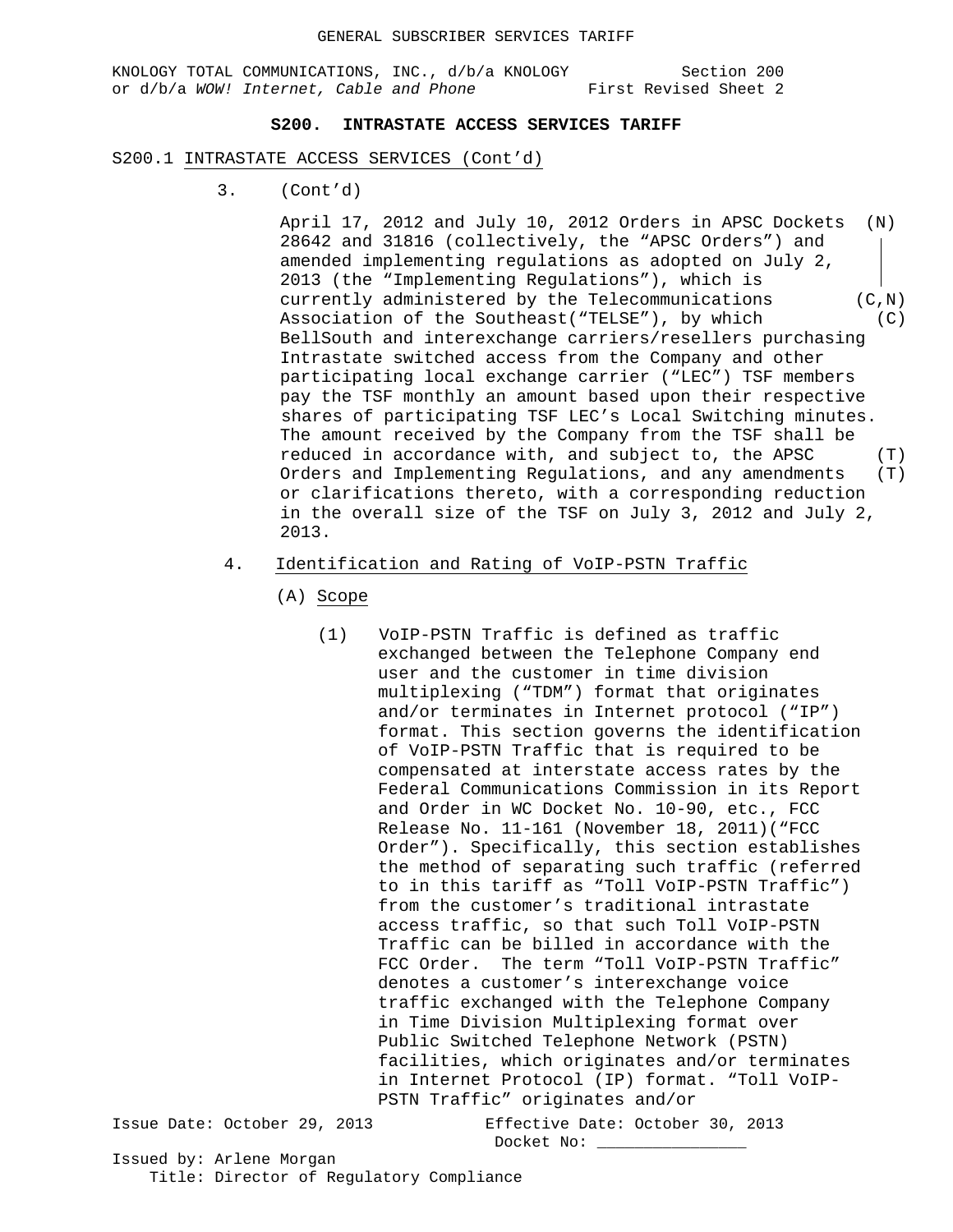KNOLOGY TOTAL COMMUNICATIONS, INC., d/b/a KNOLOGY Section 200<br>or d/b/a WOW! Internet, Cable and Phone 0riginal Sheet 3 or d/b/a WOW! Internet, Cable and Phone

# **S200. INTRASTATE ACCESS SERVICES TARIFF**

- S200.1 INTRASTATE ACCESS SERVICES (Cont'd)
	- 4. Identification and Rating of VoIP-PSTN Traffic (Cont'd)
		- (A) Scope (Cont'd)
			- (1) (Cont'd)

terminates in IP format when it originates from and/or terminates to an end user customer of a service that requires IPcompatible customer premises equipment.

(B) Rating of VoIP-PSTN Traffic

The Toll VoIP-PSTN Traffic identified in accordance with this tariff section will be billed at rates equal to the Telephone Company's applicable tariffed interstate switched access rates as specified in the Telephone Company's applicable federal access tariff. On April 25, 2012, the FCC released its Second Order on Reconsideration of the FCC Order. Based on this Order, from July 13, 2012, until June 30, 2014, the rates and charges for Intrastate Switched Access Services set forth in S200.1.1 of this Tariff will apply on all originating intrastate Toll VoIP-PSTN Traffic identified in accordance with this Tariff section and billed by the Company.

The remainder of this section sets forth the method for calculating and billing Toll VoIP-PSTN Traffic in accordance with the FCC's Orders and applies solely to terminating Toll VoIP-PSTN Traffic until June 30, 2014, and to both originating and terminating intrastate Toll VoIP-PSTN Traffic effective July 1, 2014.

# (C) Calculation and Application of Percent-VoIP-Usage Factor

The Telephone Company will determine the number of Toll VoIP-PSTN Traffic minutes of use ("MOU") to which interstate rates will be applied under subsection (B), above, by applying a Percent-VoIP-Usage("PVU") factor to the total terminating intrastate access MOU received by the Telephone Company from the customer. The PVU will be derived and applied as follows:

Issue Date: June 5, 2013 Effective Date: August 13, 2013 Docket No: \_\_\_\_\_\_\_\_\_\_\_\_\_\_\_\_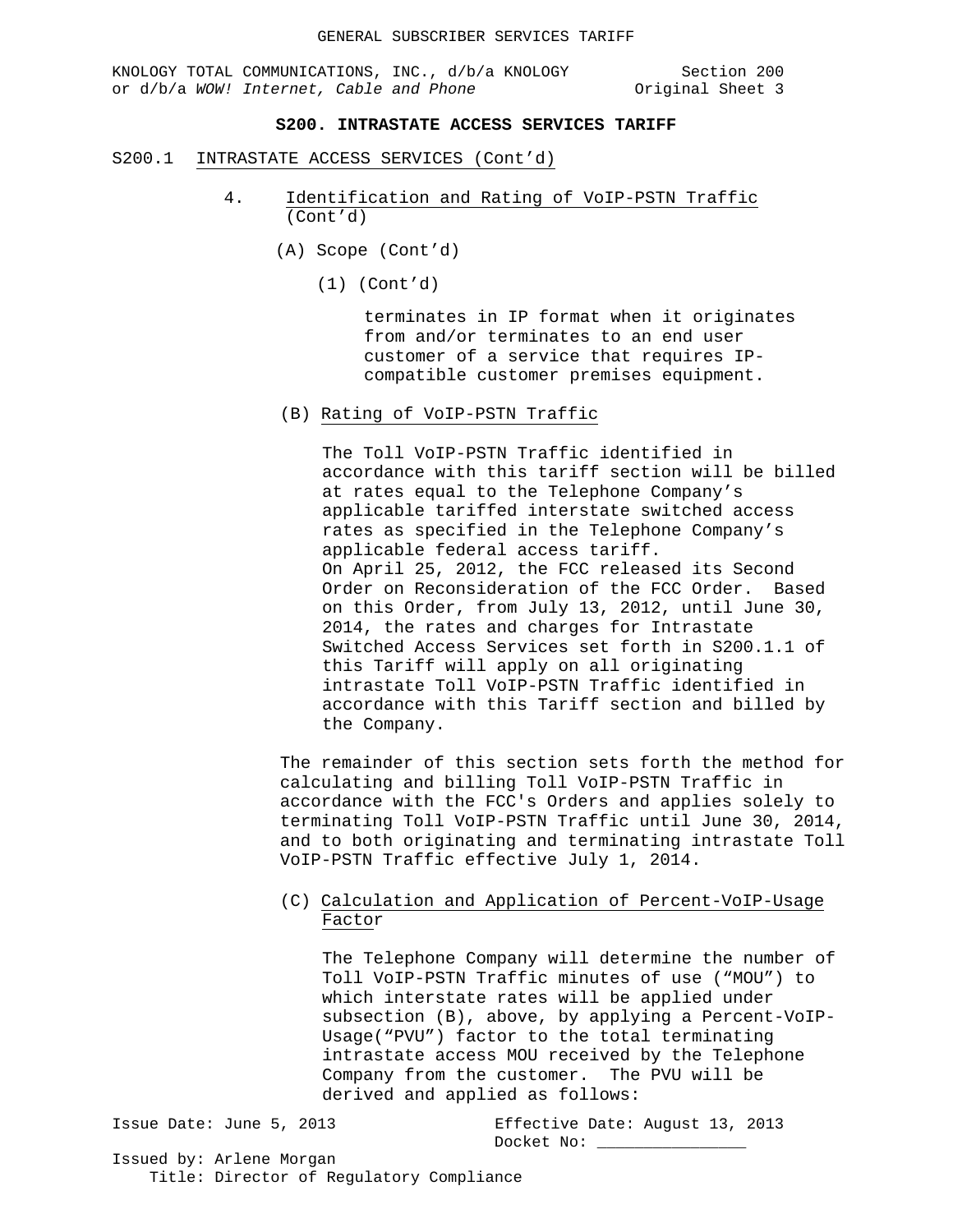KNOLOGY TOTAL COMMUNICATIONS, INC., d/b/a KNOLOGY Section 200<br>or d/b/a WOW! Internet, Cable and Phone (2008) Original Sheet 4 or d/b/a WOW! Internet, Cable and Phone

## **S200. INTRASTATE ACCESS SERVICES TARIFF**

#### S200.1 INTRASTATE ACCESS SERVICES (Cont'd)

- 4. Identification and Rating of VoIP-PSTN Traffic (Cont'd)
	- (C) Calculation and Application of Percent-VoIP-Usage Factor (Cont'd)
		- (1) The customer will calculate and furnish to the Telephone Company a factor (the "PVU") representing the percentage of the total intrastate and interstate access MOU that the customer terminates to the Telephone Company in the State that is sent to the Telephone Company and that originated in IP format. This PVU shall be based on information such as traffic studies, actual call detail, or other relevant and verifiable information.
			- (2) The Telephone Company will apply the PVU factor to the total terminating intrastate access MOU received from the customer to determine the number of Toll VoIP-PSTN Traffic MOUs.
			- (3) If the customer does not furnish the Telephone Company with a PVU pursuant to the preceding paragraph 1, the Telephone Company will utilize a PVU equal to zero.
	- (D) Initial Implementation of PVU Factor

The Telephone Company will apply the Initial PVU factor on the next bill date provided that the PVU factor and the relevant and verifiable supporting documentation described above are provided to the Telephone Company at least 15 days prior to the next bill date. A factor received less than 15 days before the next bill date, will be applied on the bill date following the next bill date unless otherwise agreed to by the Telephone Company and the customer. Otherwise, the Telephone Company will set the initial PVU equal to zero, as specified in subsection (C)(3), above.

Issue Date: June 5, 2013 Effective Date: August 13, 2013 Docket No: \_\_\_\_\_\_\_\_\_\_\_\_\_\_\_\_ Issued by: Arlene Morgan

Title: Director of Regulatory Compliance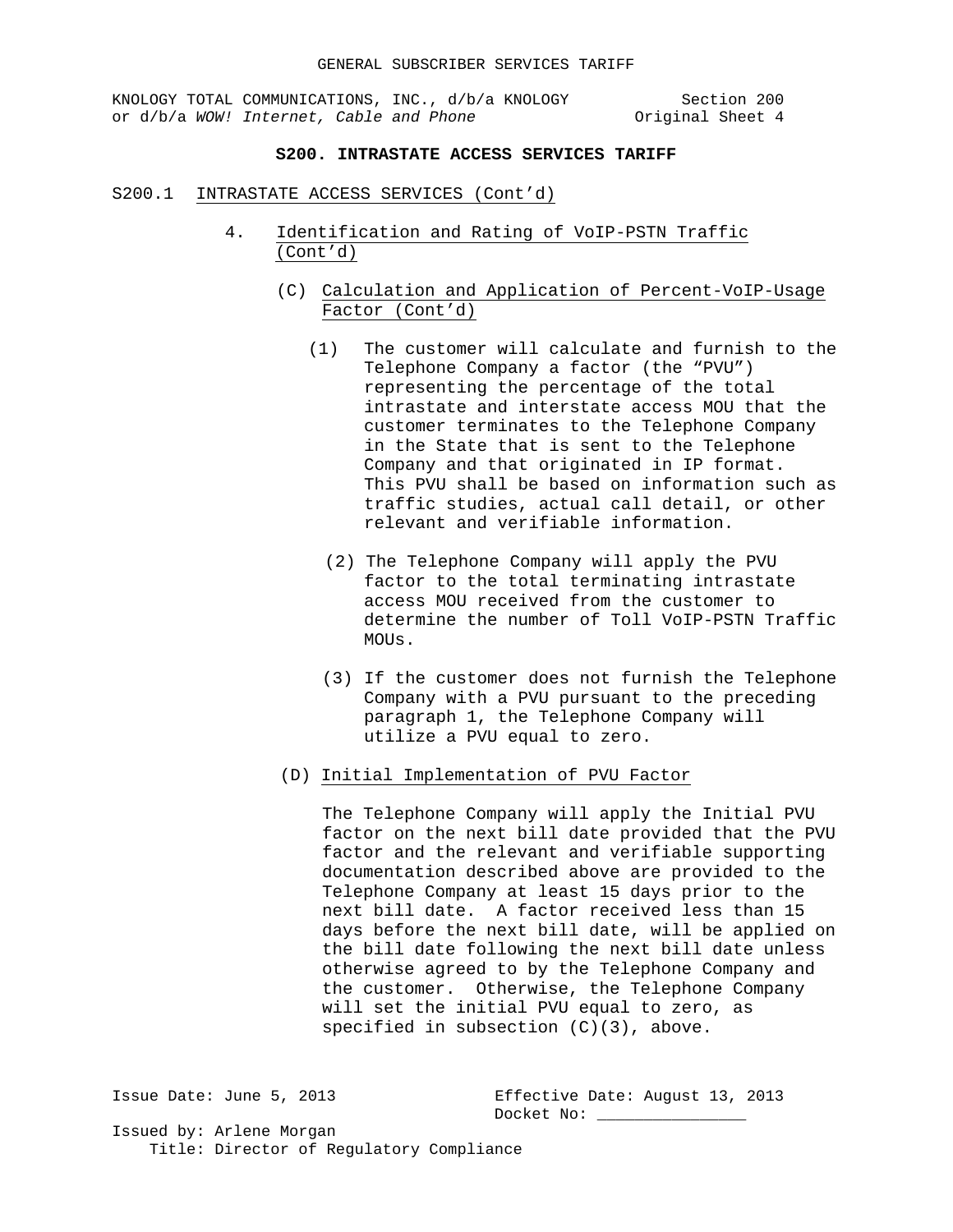KNOLOGY TOTAL COMMUNICATIONS, INC., d/b/a KNOLOGY Section 200<br>
or d/b/a WOW! Internet, Cable and Phone (2013) Original Sheet 5 or d/b/a WOW! Internet, Cable and Phone

## **S200. INTRASTATE ACCESS SERVICES TARIFF**

#### S200.1 INTRASTATE ACCESS SERVICES (Cont'd)

- 4. Identification and Rating of VoIP-PSTN Traffic (Cont'd)
	- (E) PVU Factor Updates

 The customer may update the PVU factor quarterly using the method set forth in subsection  $(C)(1)$ , above. If the customer chooses to submit such updates, it shall forward to the Telephone Company, no later than 15 days after the first day of January, April, July and/or October of each year, a revised PVU factor based on data for the prior three months, ending the last day of December, March, June and September, respectively. The revised PVU factor will apply prospectively and serve as the basis for billing until superseded by a new PVU.

### (F) PVU Factor Verification

Not more than four times in any year, the Telephone Company may ask the customer to verify the PVU factor furnished to the Telephone Company. The party so requested shall comply, and shall reasonably provide the records and other information used to determine the PVU factors.

The customer-provided PVU and supporting documentation for the factor shall be based on information that is verifiable by the Telephone Company, including but not limited to the number of the customer's retail VoIP subscriptions in the state (*e.g.* as reported on FCC Form 477), traffic studies, actual call detail or other relevant and verifiable information.

Issue Date: June 5, 2013 Effective Date: August 13, 2013 Docket No:

Issued by: Arlene Morgan Title: Director of Regulatory Compliance